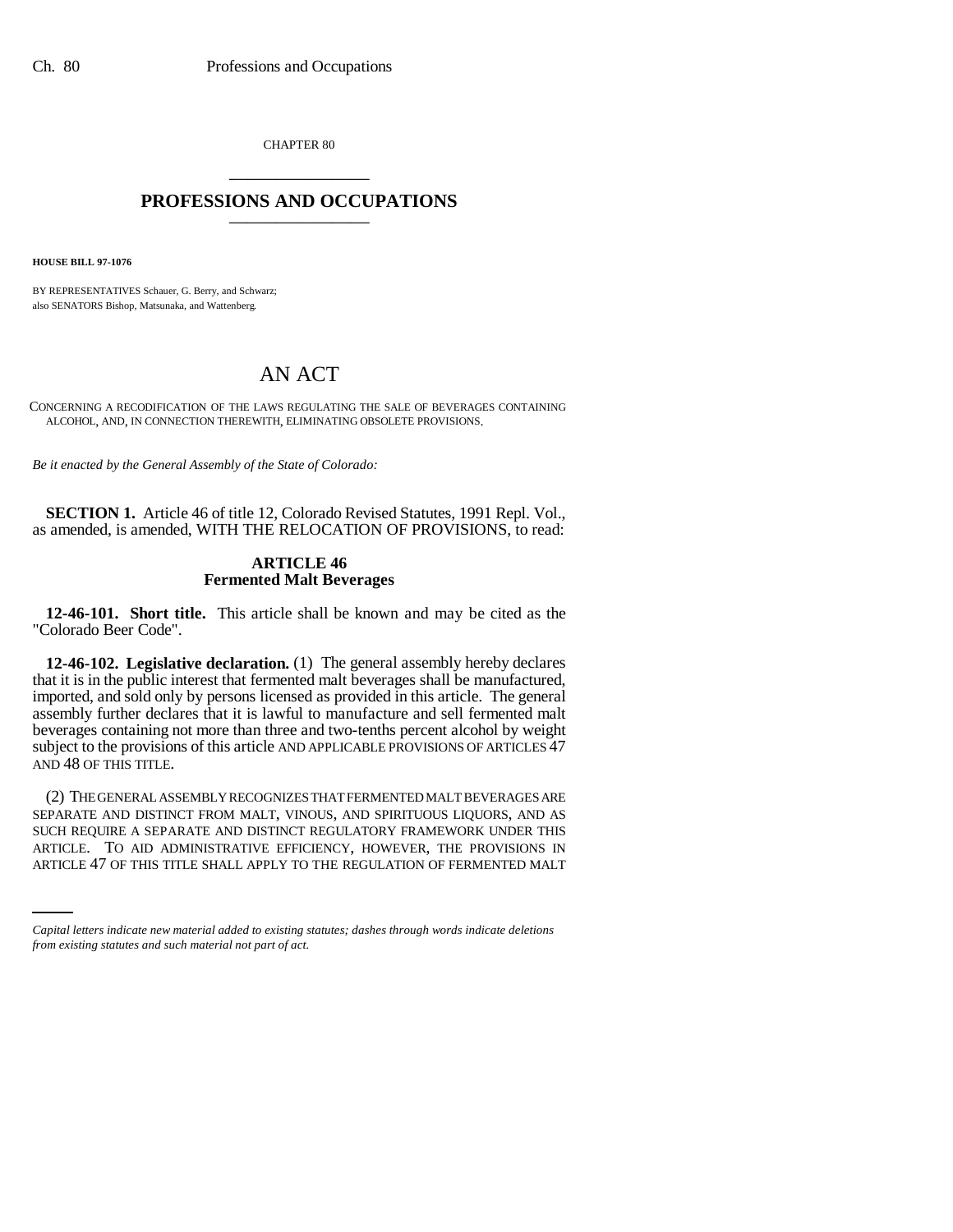BEVERAGES, EXCEPT WHEN OTHERWISE EXPRESSLY PROVIDED FOR IN THIS ARTICLE.

**12-46-103. Definitions.** DEFINITIONS APPLICABLE TO THIS ARTICLE ALSO APPEAR IN ARTICLE 47 OF THIS TITLE. As used in this article, unless the context otherwise requires:

(1) "Adult" means a person lawfully permitted to purchase a fermented malt beverage.

 $(1.5)$  (1) "Fermented malt beverage" means any beverage obtained by the fermentation of any infusion or decoction of barley, malt, hops, or any similar product or any combination thereof in water containing not less than one-half of one percent ALCOHOL BY VOLUME and not more than three and two-tenths percent alcohol by weight OR FOUR PERCENT ALCOHOL BY VOLUME; except that "fermented malt beverage" shall not include confectionery containing alcohol within the limits prescribed by section  $25-5-410$  (1) (i) (II), C.R.S.

(1.7) "Good cause", for the purposes of refusing or denying a license renewal or initial license issuance, means:

(a) The licensee or applicant has violated, does not meet, or has failed to comply with any of the terms, conditions, or provisions of this article or any rules and regulations promulgated pursuant to this article;

(b) The licensee or applicant has failed to comply with any special terms or conditions placed on its license in prior disciplinary proceedings or by agreement between the licensee and the licensing authority;

(c) In the case of a new license, the applicant has not established the reasonable requirements of the neighborhood or the desires of its adult inhabitants as provided in sections  $12-46-106(11)$  and  $12-46-108(2)$ ; or

(d) Evidence that the licensed premises have been operated in a manner that adversely affects the public health, welfare, or safety of the immediate neighborhood in which the establishment is located, which evidence must include a continuing pattern of fights, violent activity, or disorderly conduct. For purposes of this paragraph (d), "disorderly conduct" has the meaning as defined in section 18-9-106, C.R.S.

(2) "License" means a grant to a licensee to manufacture or sell fermented malt beverages as provided by this article.

(3) "Licensed premises" means the premises specified in an application for a license under this article which are owned or in possession of the licensee and within which such licensee is authorized to sell, dispense, or serve fermented malt beverages in accordance with the provisions of this article.

(4) "Local licensing authority" means the governing body of a municipality or city and county, the board of county commissioners of a county, or any authority designated by municipal or county charter, municipal ordinance, or county resolution.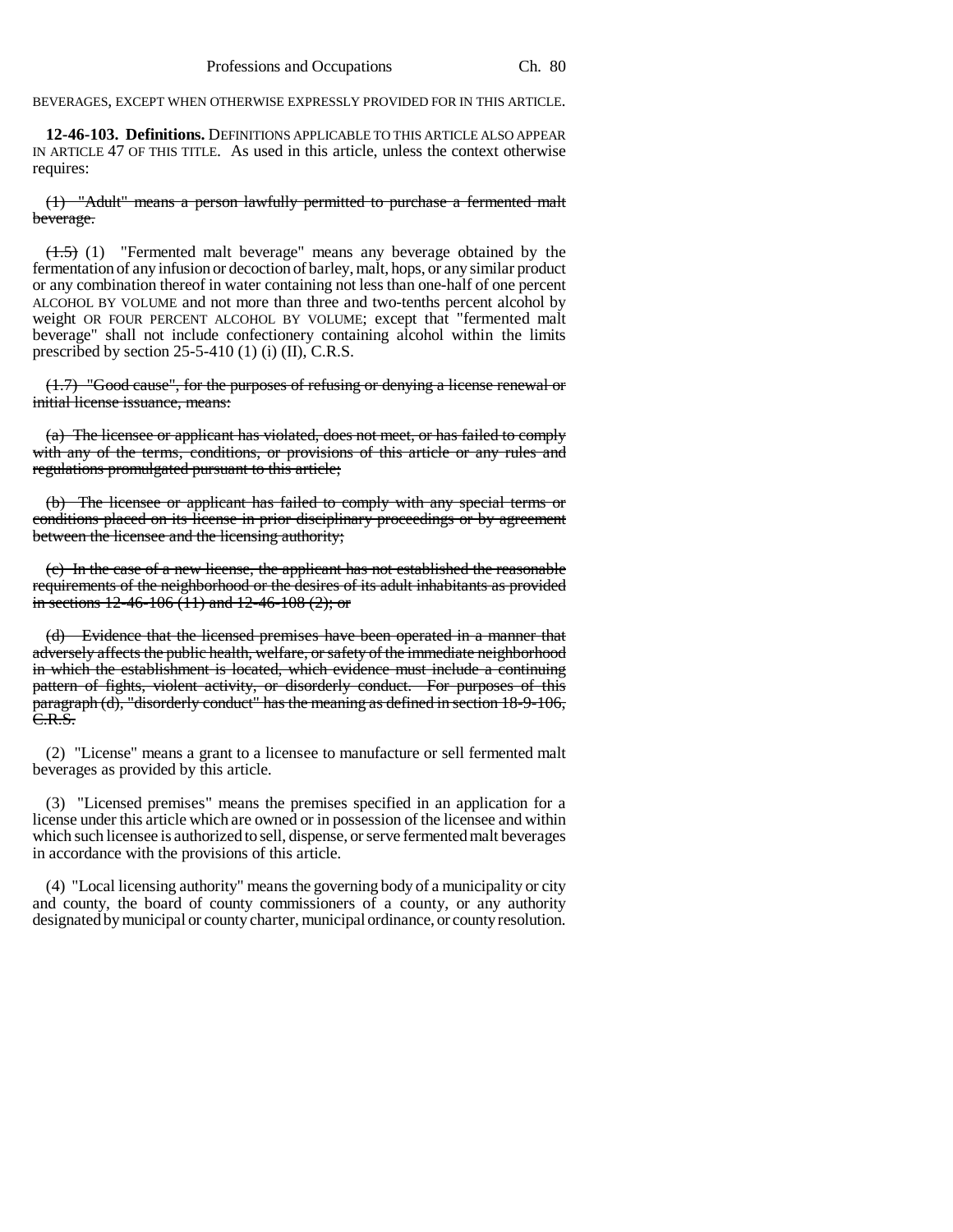(5) "Location" means a particular parcel of land that may be identified by an address or by other descriptive means.

(6) "Person" means a natural person, partnership, association, company, corporation, or organization or a manager, agent, servant, officer, or employee of any of them.

(7) "Premises" means a distinct and definite location which may include a building, a part of a building, a room, or any other definite contiguous area.

(8) "Sell" or "sale" means any of the following: To exchange, barter, or traffic in; to solicit or receive an order for except through a licensee licensed under this article; to keep or expose for sale; to deliver for value or in any way other than gratuitously; to peddle or to possess with intent to sell; to possess or transport in contravention of this article; to traffic in for any consideration promised or obtained, directly or indirectly.

 $(9)$  (5) "Sell at wholesale" means selling to any other than the intended consumer of fermented malt beverages. "Sell at wholesale" shall not be construed to prevent a brewer or wholesale beer dealer from selling fermented malt beverages to the intended consumer thereof or to prevent a licensed manufacturer or importer from selling such beverages to a licensed wholesaler.

 $(10)(6)$  "State licensing authority" means the executive director of the department of revenue or the deputy director of the department of revenue if the executive director so designates.

**12-46-104. [Formerly 12-46-109] Licenses - state license fees - requirements.** (1) The licenses to be granted and issued by the state licensing authority pursuant to this article for the manufacture, importation, and sale of fermented malt beverages shall be as follows:

(a) A manufacturer's license shall be granted and issued to any person, partnership, association, organization, or corporation qualifying under section 12-46-108 SECTION 12-47-301 AND NOT PROHIBITED FROM LICENSURE UNDER SECTION 12-47-307 to manufacture and sell fermented malt beverages upon the payment of an annual license fee of one hundred twenty-five dollars to the state licensing authority. Said A manufacturer so licensed may have additional warehouses in the state upon payment of the wholesaler's license fee as provided in this section.

(b) A wholesaler's license shall be granted and issued to any person, partnership, association, organization, or corporation qualifying under section  $12-46-108$ 12-47-301 AND NOT PROHIBITED FROM LICENSURE UNDER SECTION 12-47-307 to sell fermented malt beverages upon the payment of an annual license fee of one hundred twenty-five dollars to the state licensing authority. Each wholesaler's license application shall designate the territory within which the licensee may sell the designated products of any manufacturer, as agreed upon by the licensee and the manufacturer of such products.

(c) A retailer's license shall be granted and issued to any person, partnership, association, organization, or corporation qualifying under section 12-46-108 SECTION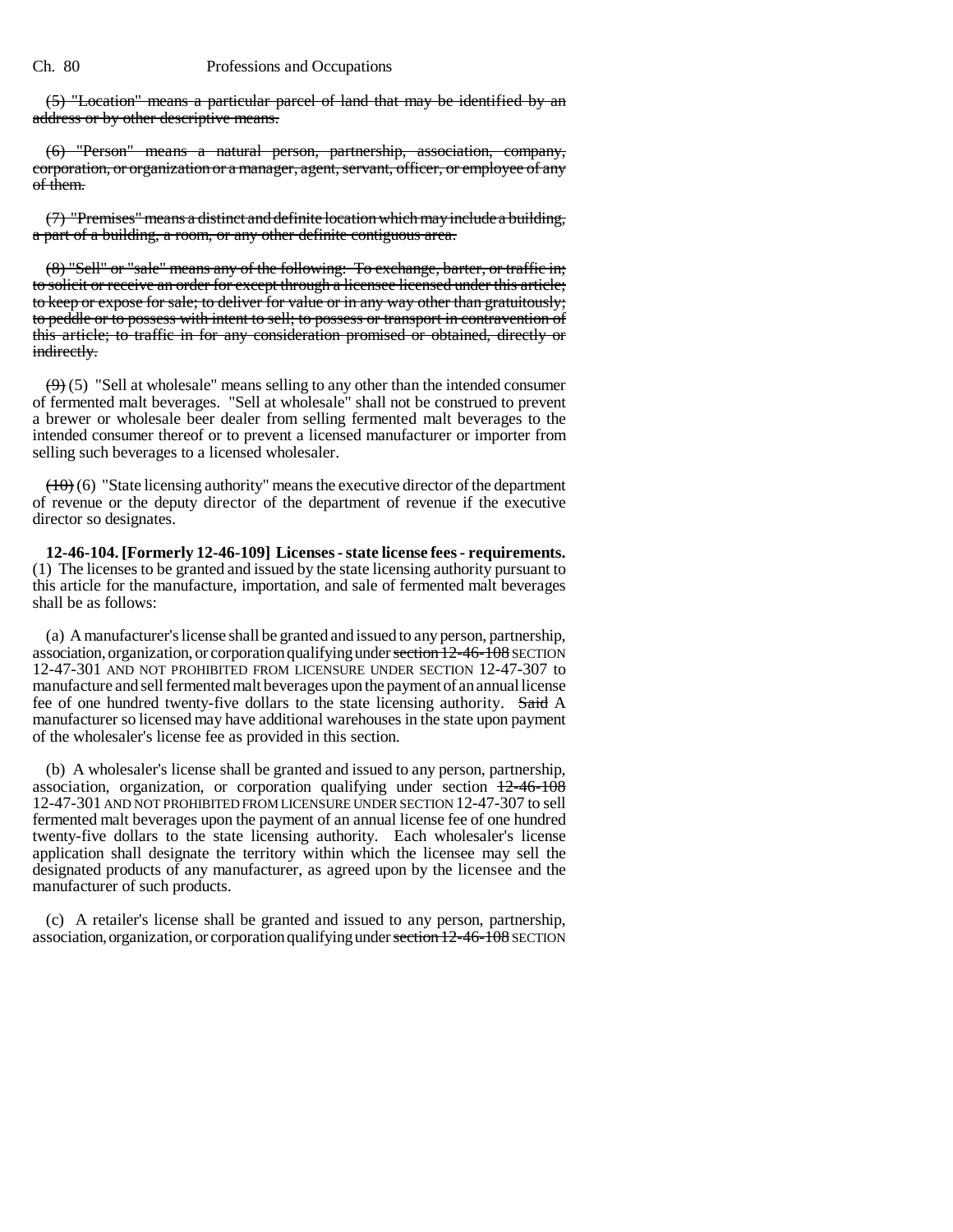12-47-301 AND NOT PROHIBITED FROM LICENSURE UNDER SECTION 12-47-307 to sell at retail the said fermented malt beverages upon paying an annual license fee of fifty dollars to the state licensing authority.

(d) (I) A nonresident manufacturer's license shall be granted and issued to any person manufacturing fermented malt beverages outside of the state of Colorado for the sole purposes listed in subparagraph (III) of this paragraph (d), upon the payment of an annual license fee of one hundred twenty-five dollars to the state licensing authority.

(II) An importer's license shall be granted and issued to any person importing fermented malt beverages into this state for the sole purposes listed in subparagraph (III) of this paragraph (d), upon the payment of an annual license fee of one hundred twenty-five dollars to the state licensing authority.

(III) The licenses referred to in subparagraphs (I) and (II) of this paragraph (d) shall be issued for the following purposes only:

(A) To import and sell fermented malt beverages within this state to a person licensed as a wholesaler pursuant to this section;

(B) To maintain stocks of fermented malt beverages and to operate fermented malt beverages warehouses by procuring a wholesaler's license as provided in this section;

(C) To solicit orders from retail licensees and fill such orders through licensed wholesalers.

(IV) Each applicant for a license as a manufacturer, nonresident manufacturer, or importer of fermented malt beverages shall enter into a written contract with each wholesaler with which he THE APPLICANT intends to do business, which CONTRACT shall designate the territory within which the product of such applicant shall be sold by the respective wholesaler. The contract shall be submitted to the state licensing authority with an application, and such applicant, if licensed, shall have a continuing duty to submit any subsequent revisions, amendments, or superseding contracts to the state licensing authority.

(V) A manufacturer, nonresident manufacturer, or importer licensed to sell fermented malt beverages under this article shall not contract with more than one wholesaler to sell the products of such manufacturer, nonresident manufacturer, or importer in the same territory.

(2) The manufacturer's or wholesaler's licenses provided by this article shall permit the said licensee to sell fermented malt beverages in sealed containers to retailers and consumers thereof, as long as said THE beverages have been unloaded and placed in the physical possession of a licensed wholesaler at its licensed premises in this state and inventoried for purposes of tax collection before being delivered to any such retailer or consumer. Wholesalers of fermented malt beverages receiving products to be held as required by this subsection (2) shall be liable for the payment of any tax due on such products under section  $12-46-111(2)$  12-47-503.

(3) IT IS UNLAWFUL FOR ANY MANUFACTURER OR WHOLESALER OR ANY PERSON,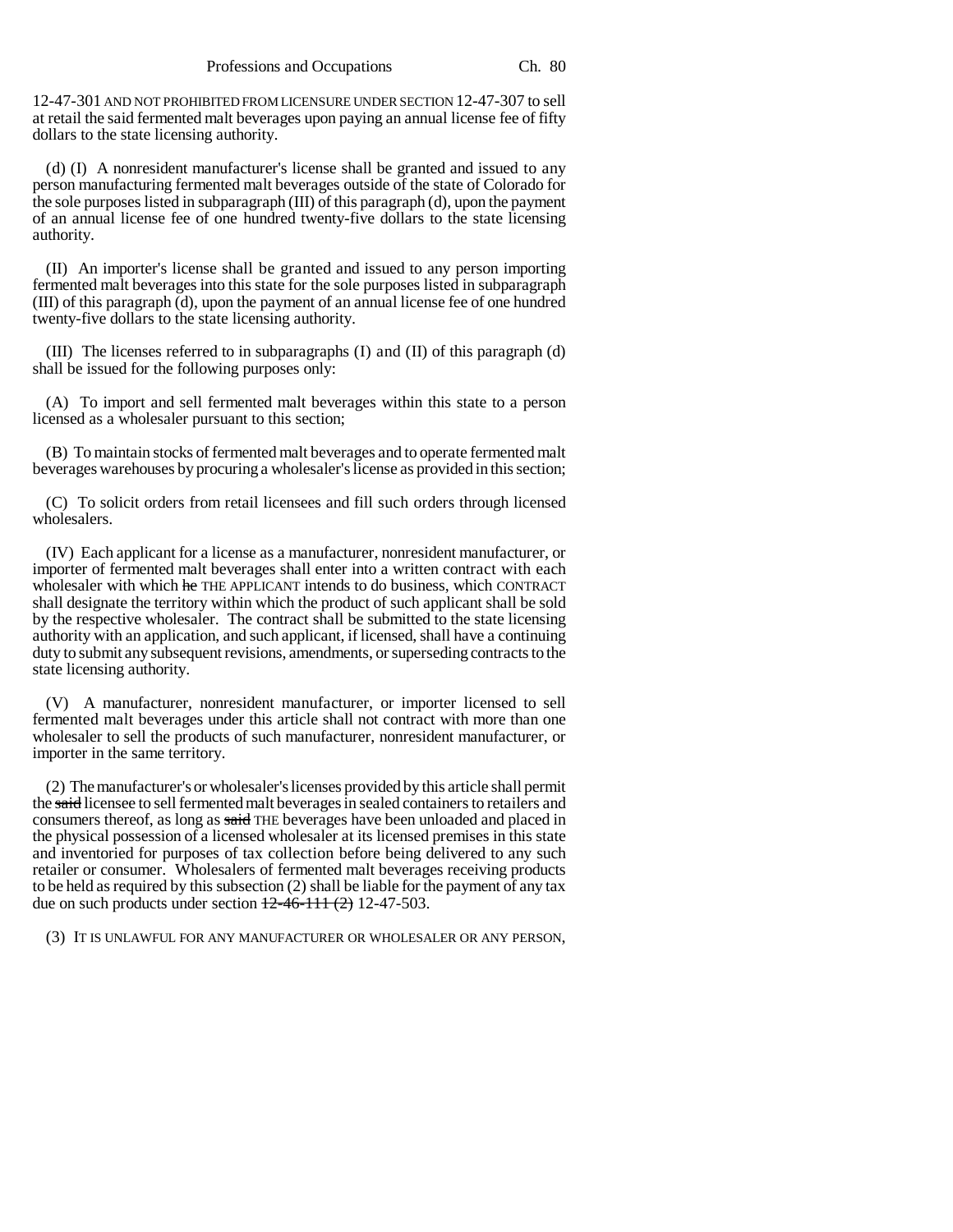PARTNERSHIP, ASSOCIATION, ORGANIZATION, OR CORPORATION INTERESTED FINANCIALLY IN OR WITH ANY OF THE LICENSEES DESCRIBED IN THIS ARTICLE TO BE INTERESTED FINANCIALLY, DIRECTLY OR INDIRECTLY, IN THE BUSINESS OF ANY RETAIL LICENSEE LICENSED PURSUANT TO THIS ARTICLE, OR FOR ANY RETAIL LICENSEE UNDER THIS ARTICLE TO BE INTERESTED FINANCIALLY, DIRECTLY OR INDIRECTLY, IN THE BUSINESS OF ANY MANUFACTURER OR WHOLESALER OR ANY PERSON, PARTNERSHIP, ASSOCIATION, ORGANIZATION, OR CORPORATION INTERESTED IN OR WITH ANY OF THE MANUFACTURERS OR WHOLESALERS LICENSED PURSUANT TO THIS ARTICLE.

**12-46-105. [Formerly 12-46-110] Fees and taxes - allocation.** (1) (a) The state licensing authority shall establish fees for processing the following types of applications, notices, or reports required to be submitted to the state licensing authority: Applications for new fermented malt beverage licenses pursuant to section 12-46-106 12-47-301and regulations thereunder; applications for change of location pursuant to section  $\frac{12-46-106}{6}$  12-47-301 and regulations thereunder; applications for transfer of ownership pursuant to section 12-46-117; applications for changing, altering, or modifying licensed premises pursuant to section 12-46-106 12-47-301 and regulations thereunder; applications for warehouse or branch house permits pursuant to section  $12-46-109$  12-46-104 and regulations thereunder; applications for duplicate licenses; and notices of change of name or trade name pursuant to section 12-46-106 12-47-301 and regulations thereunder. The amounts of such fees, when added to the other fees and taxes transferred to the liquor enforcement division cash fund pursuant to subsection (2) of this section and section  $+2-47-124$  ( $+$ ) 12-47-502 (1), shall reflect the direct and indirect costs of the division in the administration and enforcement of this article and articles 47 and 48 of this title. At least annually, the amounts of the fees shall be reviewed and, if necessary, adjusted to reflect such direct and indirect costs.

(b) Except as provided in paragraph (c) of this subsection (1), the state licensing authority shall establish a basic fee which THAT shall be paid at the time of service of any subpoena upon the state licensing authority or upon any employee of the division, plus a fee for meals and a fee for mileage at the rate prescribed for state officers and employees in section 24-9-104, C.R.S., for each mile actually and necessarily traveled in going to and returning from the place named in the subpoena. If the person named in the subpoena is required to attend the place named in the subpoena for more than one day, there shall be paid, in advance, a sum to be established by the state licensing authority for each day of attendance to cover the expenses of the person named in the subpoena.

(c) The subpoena fee established pursuant to paragraph (b) of this subsection (1) shall not be applicable to any state or local governmental agency.

(2) (a) All state license fees provided for by this article and all fees provided for by paragraphs (a) and (b) of subsection (1) of this section for processing applications, reports, and notices shall be paid to the department of revenue, which shall transmit said THE fees and taxes to the state treasurer. The state treasurer shall credit eighty-five percent of said THE fees and taxes to the old age pension fund and the balance to the general fund.

(b) An amount equal to the revenues attributable to twenty-five dollars of each state license fee provided for by this article and the processing fees provided for by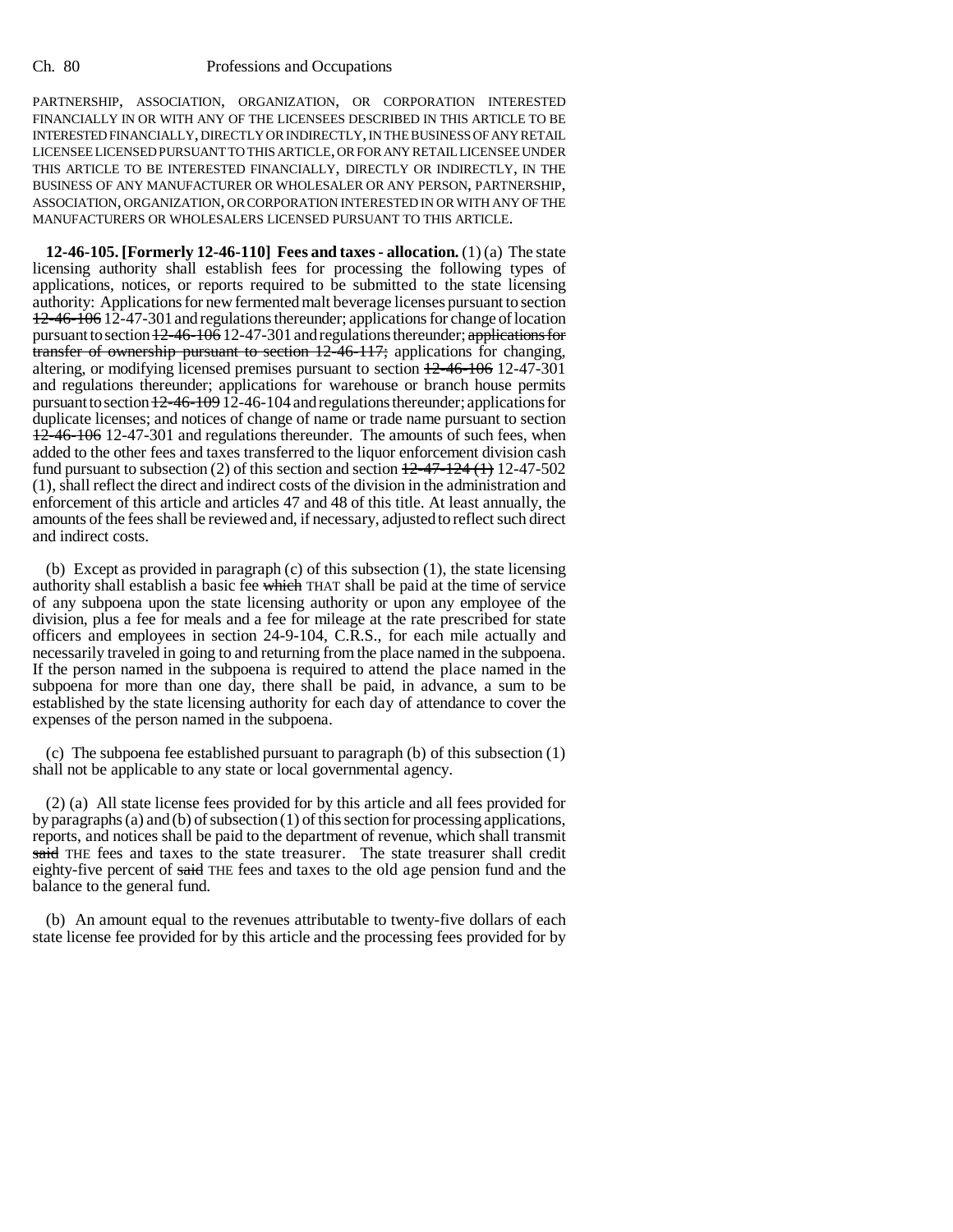paragraphs (a) and (b) of subsection (1) of this section shall be transferred out of the general fund to the liquor enforcement division cash fund. Such transfer shall be made by the state treasurer as soon as possible after the twentieth day of the month following the payment of such fees.

(c) The expenditures of the state licensing authority shall be paid out of appropriations made to the department of revenue by the general assembly. The expenditures of the division shall be paid out of appropriations from the liquor enforcement division cash fund as provided in section 24-35-401, C.R.S.

(3) Eighty-five percent of the local license fees set forth in section  $\frac{12-46-117}{5}$ 12-46-107 (2) shall be paid to the department of revenue, which shall transmit said THE fees to the state treasurer to be credited to the old age pension fund.

**12-46-106. [Formerly 12-46-115] Lawful acts.** It is lawful for a person under eighteen years of age who is under the supervision of a person on the premises over eighteen years of age to be employed in a place of business where fermented malt beverages are sold at retail in containers for off-premises consumption. During the normal course of such employment, any person under eighteen YEARS OF AGE may handle and otherwise act with respect to fermented malt beverages in the same manner as he THAT PERSON does with other items sold at retail; except that no person under eighteen YEARS OF AGE shall sell or dispense fermented malt beverages, check age identification, or make deliveries beyond the customary parking area for the customers of the retail outlet. This section shall not be construed to permit the violation of any other provisions of this section under circumstances not specified in this section.

**12-46-107. [Formerly 12-46-117] Local licensing authority - application fees.** (1)  $\left(\phi\right)$  The local licensing authority shall issue only the following classes of FERMENTED MALT BEVERAGE licenses:

 $(H)$  (a) Sales for consumption off the premises of the licensee;

 $(H)$  (b) Sales for consumption on the premises of the licensee;

(III) (c) Sales for consumption both on and off the premises of the licensee. A person licensed pursuant to this subparagraph (III) PARAGRAPH (c) may deliver at retail fermented malt beverages in factory-sealed containers in conjunction with the delivery of food products if such person has obtained a permit for the delivery of fermented malt beverages from the state licensing authority. The state licensing authority shall promulgate rules as are necessary for the proper delivery of fermented malt beverages pursuant to this subparagraph (III) PARAGRAPH (c) and shall have the authority to issue a permit to any person who is licensed pursuant to and delivers fermented malt beverages under this subparagraph (III) PARAGRAPH (c).

(b) The provisions of paragraph (a) of this subsection  $(1)$  shall not apply to any license issued or applied for under this article prior to July 1, 1967, nor to any renewal or reissuance thereof.

 $(2)$  (a) Application to sell fermented malt beverages at retail may be made to a local licensing authority prior to the construction of the building in which such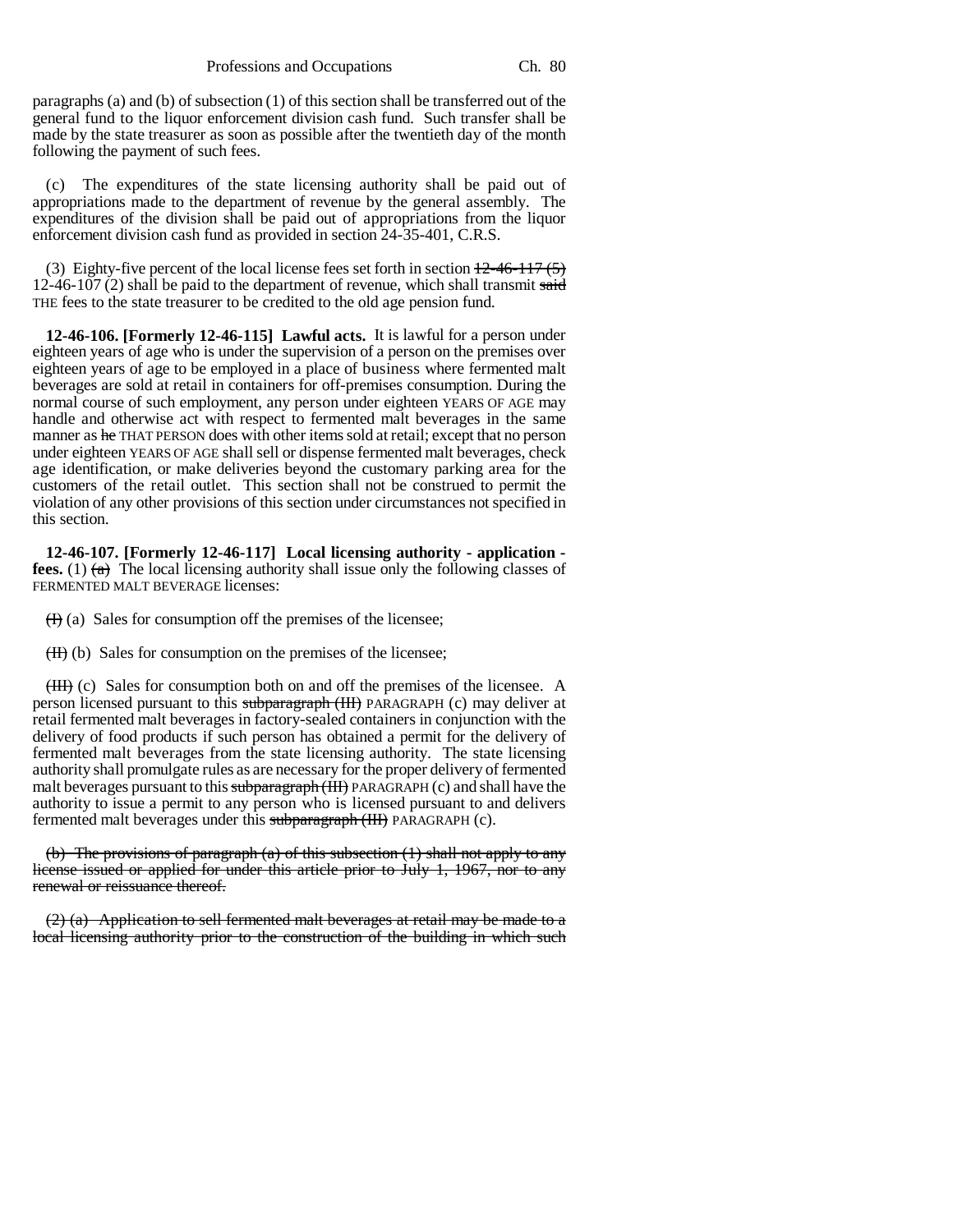beverages are to be sold. If, at the time an application to sell fermented malt beverages at retail is made to a local licensing authority, the building in which the beverages are to be sold has not been constructed, the following procedure shall be followed:

(I) The applicant shall file at the time of an application a plot plan and a detailed sketch for the interior of the building to be occupied and a drawing of the building to be constructed. In its discretion, the local licensing authority may impose additional requirements necessary for approval of the application.

(II) The premises upon which the building is to be constructed shall be posted by the applicant in such a manner that the notice is conspicuous and plainly visible to the public.

(b) No license shall be issued by the local licensing authority after approval of the application until the building in which the business is to be conducted is ready for occupancy, with such furniture, fixtures, and equipment in place as are necessary to comply with the provisions of this article, and then only after inspection of the premises has been made by the local licensing authority to determine that the applicant has complied with drawings and the plot plan and detailed sketch for the interior of the building submitted with the application.

(3) Upon receipt of an application, except an application for renewal or for transfer of ownership, the local licensing authority shall schedule a public hearing upon the application not less than thirty days from the date of the application and shall post and publish the public notice thereof not less than ten days prior to such hearing. Public notice shall be given by the posting of a sign in a conspicuous place on the premises for which application has been made and by publication in a newspaper of general circulation in the county in which the premises are located.

 $(4)$  (a) At the public hearing conducted by a local licensing authority on an application to sell fermented malt beverages, any party in interest shall be allowed to present evidence and to cross-examine witnesses.

(b) "Party in interest", as used in this subsection (4), means any of the following: The applicant; an adult resident of the neighborhood under consideration; the owner or manager of a business located in the neighborhood under consideration; or the principal or representative of any school located within five hundred feet of the premises for which the license is under consideration.

(c) The local licensing authority may, in its discretion, limit the presentation of evidence and cross-examination so as to prevent repetitive and cumulative evidence or examination.

(d) Nothing in this subsection (4) shall be construed to prevent a representative authorized by an organized neighborhood group which encompasses part or all of the neighborhood under consideration from presenting evidence pursuant to this section. Such representative shall reside within the geographic boundaries of the neighborhood for which the association was formed and shall be a member of the neighborhood group. Such representative shall not be entitled to cross-examine witnesses or seek judicial review of the licensing authority's decision.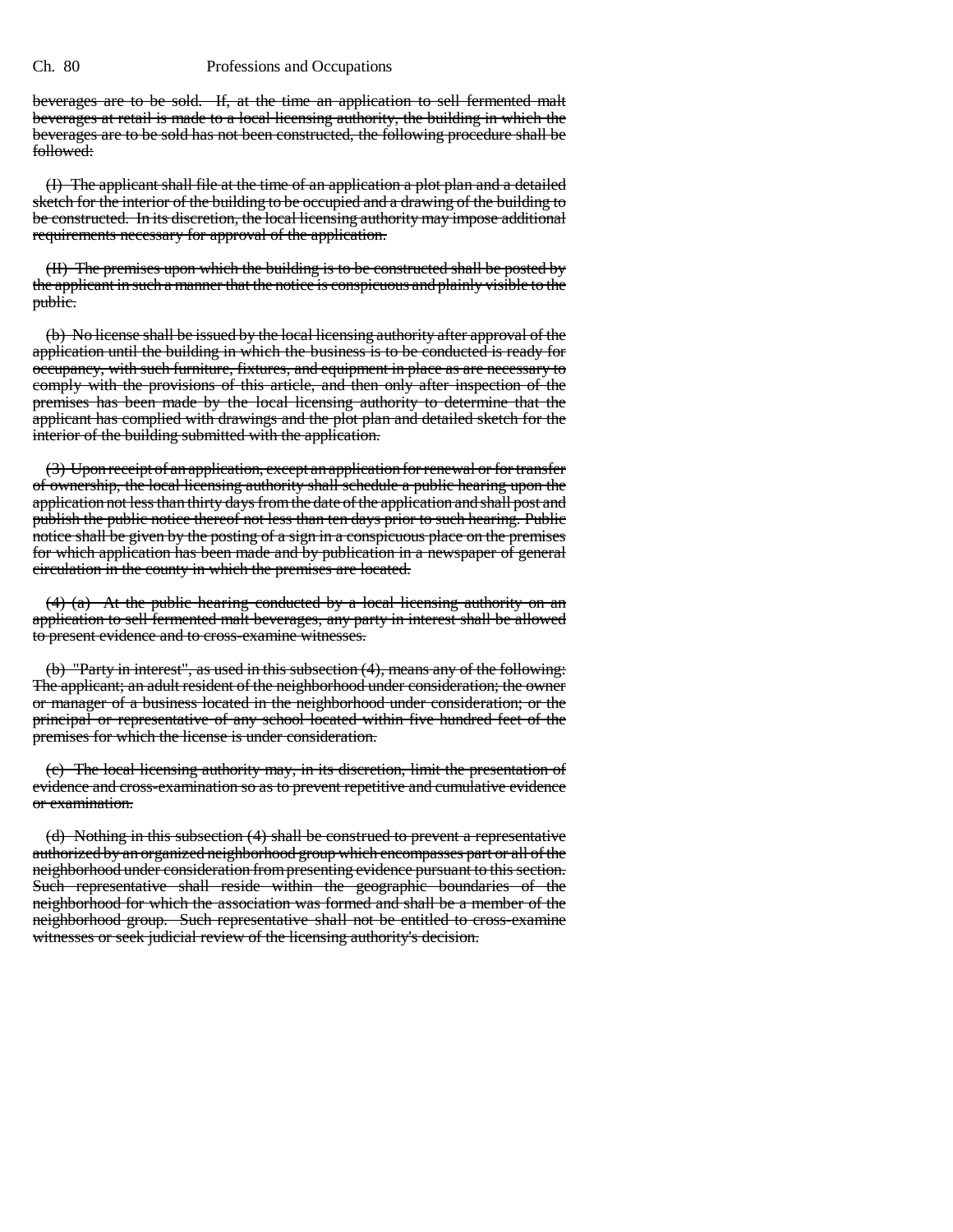$(5)$  (2) The local licensing authority shall collect an annual license fee of twenty-five dollars if the licensed premises is located in a municipality or city and county and fifty dollars if the licensed premises is located outside the corporate limits of a municipality or city and county.

 $(6)$  (a) Each application for a license filed with a local licensing authority shall be accompanied by an application fee in an amount determined by the local licensing authority to cover actual and necessary expenses subject to the following limitations:

(I) For a new license, not to exceed four hundred fifty dollars;

(II) For a transfer of location or ownership, not to exceed two hundred fifty dollars each;

(III) For a renewal of license, not to exceed fifty dollars.

(b) No fees or charges of any kind, except as provided in this article, may be charged by the local licensing authority to the license holder or applicant for the purposes of granting or renewing a license or transferring ownership or location of a license.

**SECTION 2. Repeal of sections not being relocated in section 1 of this act.** Sections 12-46-104, 12-46-105, 12-46-106, 12-46-106.5, 12-46-107, 12-46-108, 12-46-111, 12-46-111.5, 12-46-112, 12-46-112.2, 12-46-112.5, 12-46-112.7, 12-46-113, 12-46-114, 12-46-116, 12-46-118, and 12-46-119, Colorado Revised Statutes, 1991 Repl. Vol., as amended, are repealed.

**SECTION 3.** Article 47 of title 12, Colorado Revised Statutes, 1991 Repl. Vol., as amended, is amended, WITH THE RELOCATION OF PROVISIONS, to read:

#### **ARTICLE 47 Alcohol Beverages**

# PART 1 GENERAL PROVISIONS

**12-47-101. Short title.** This article shall be known and may be cited as the "Colorado Liquor Code".

**12-47-102. Legislative declaration.** (1) The general assembly hereby declares that this article shall be deemed an exercise of the police powers of the state for the protection of the economic and social welfare and the health, peace, and morals of the people of this state and that no provisions of this article shall ever be construed so as to authorize the establishment or maintenance of any saloon.

(2) The general assembly further declares that it is lawful to manufacture and sell for beverages or medicinal purposes malt, vinous, or spirituous liquors, subject to the terms, conditions, limitations, and restrictions in this article.

**12-47-103. Definitions.** As used in this article AND ARTICLE 46 OF THIS TITLE, unless the context otherwise requires: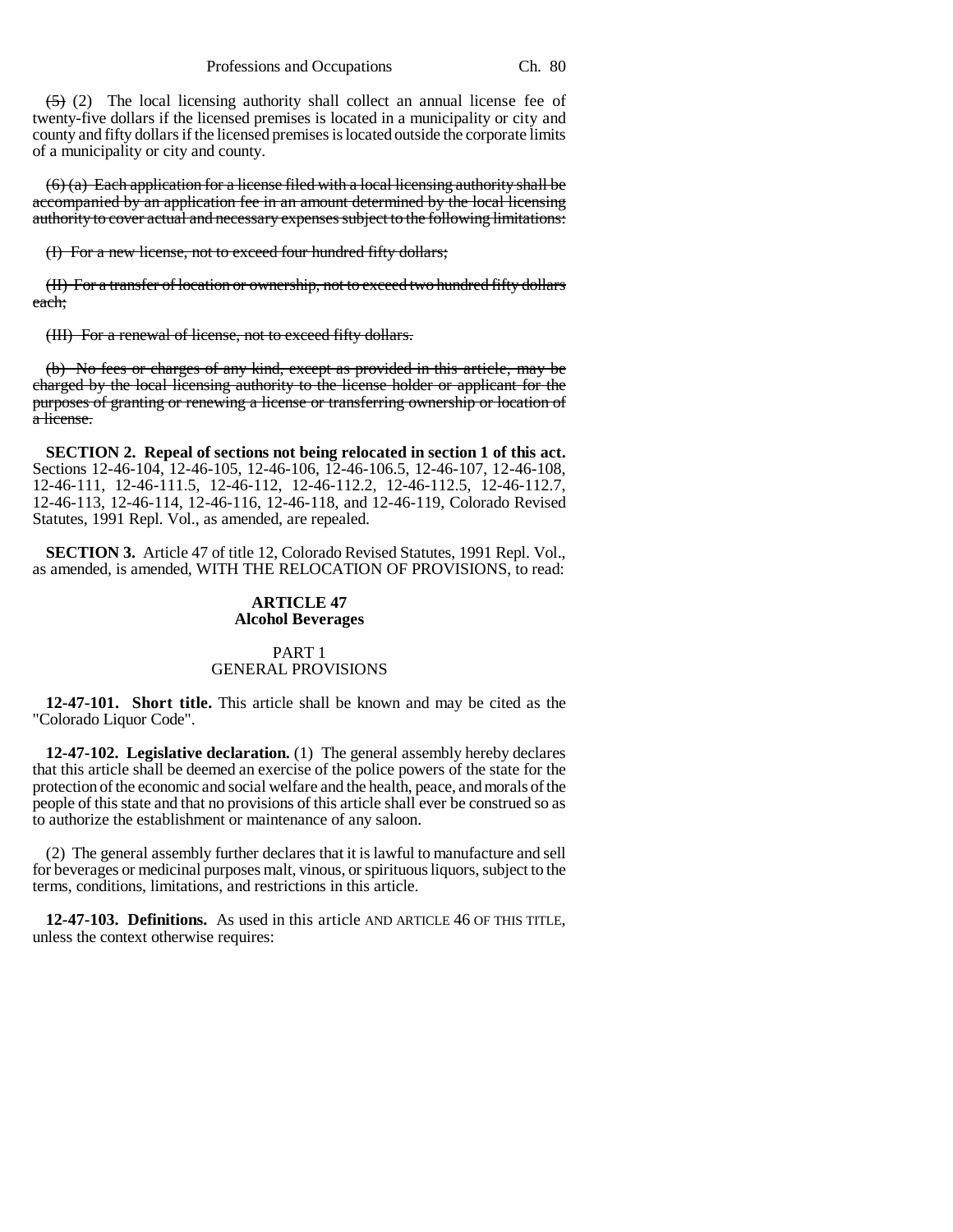(1) "Adult" means a person lawfully permitted to purchase alcoholic beverages or alcoholic liquors ALCOHOL BEVERAGES.

(1.5) (2) "Alcoholic beverages" or "alcoholic liquors" "ALCOHOL BEVERAGE" means FERMENTED MALT BEVERAGE OR malt, vinous, or spirituous liquors; except that "alcoholic beverages" and "alcoholic liquors" "ALCOHOL BEVERAGE" shall not include confectionery containing alcohol within the limits prescribed by section 25-5-410 (1)  $(i)$  (II), C.R.S.

 $(1.7)$  (3) "Bed and breakfast" means an overnight lodging establishment that provides at least one meal per day at no charge other than a charge for overnight lodging and does not sell alcoholic beverages MALT, VINOUS, OR SPIRITUOUS LIQUORS by the drink.

 $(2)$  (4) "Brew pub" means a retail establishment that manufactures not more than one million eight hundred sixty thousand gallons of malt liquor on its premises each year.

 $(2.5)$  (5) "Brewery" means any establishment where malt liquors are manufactured, except brew pubs licensed under this article.

 $(3)$  (6) "Club" means:

(a) A corporation which THAT:

(I) Has been incorporated for not less than three years; and which

(II) Has a membership that has paid dues for a period of at least three years; and which

(III) HAS A MEMBERSHIP THAT for three years has been the owner, lessee, or occupant of an establishment operated solely for objects of a national, social, fraternal, patriotic, political, or athletic nature, but not for pecuniary gain, and the property as well as the advantages of which belong to the members;

(b) A corporation which THAT is a regularly chartered branch, or lodge, or chapter of a national organization which THAT is operated solely for the objects of a patriotic or fraternal organization or society, but not for pecuniary gain.

(4) (7) "Distillery" means any establishment where spirituous liquors are manufactured.

(8) "FERMENTED MALT BEVERAGE" HAS THE SAME MEANING AS PROVIDED IN SECTION 12-46-103 (1).

 $(4.5)$  (9) "Good cause", for the purposes PURPOSE of refusing or denying a license renewal or initial license issuance, means:

(a) The licensee or applicant has violated, does not meet, or has failed to comply with any of the terms, conditions, or provisions of this article or any rules and regulations promulgated pursuant to this article;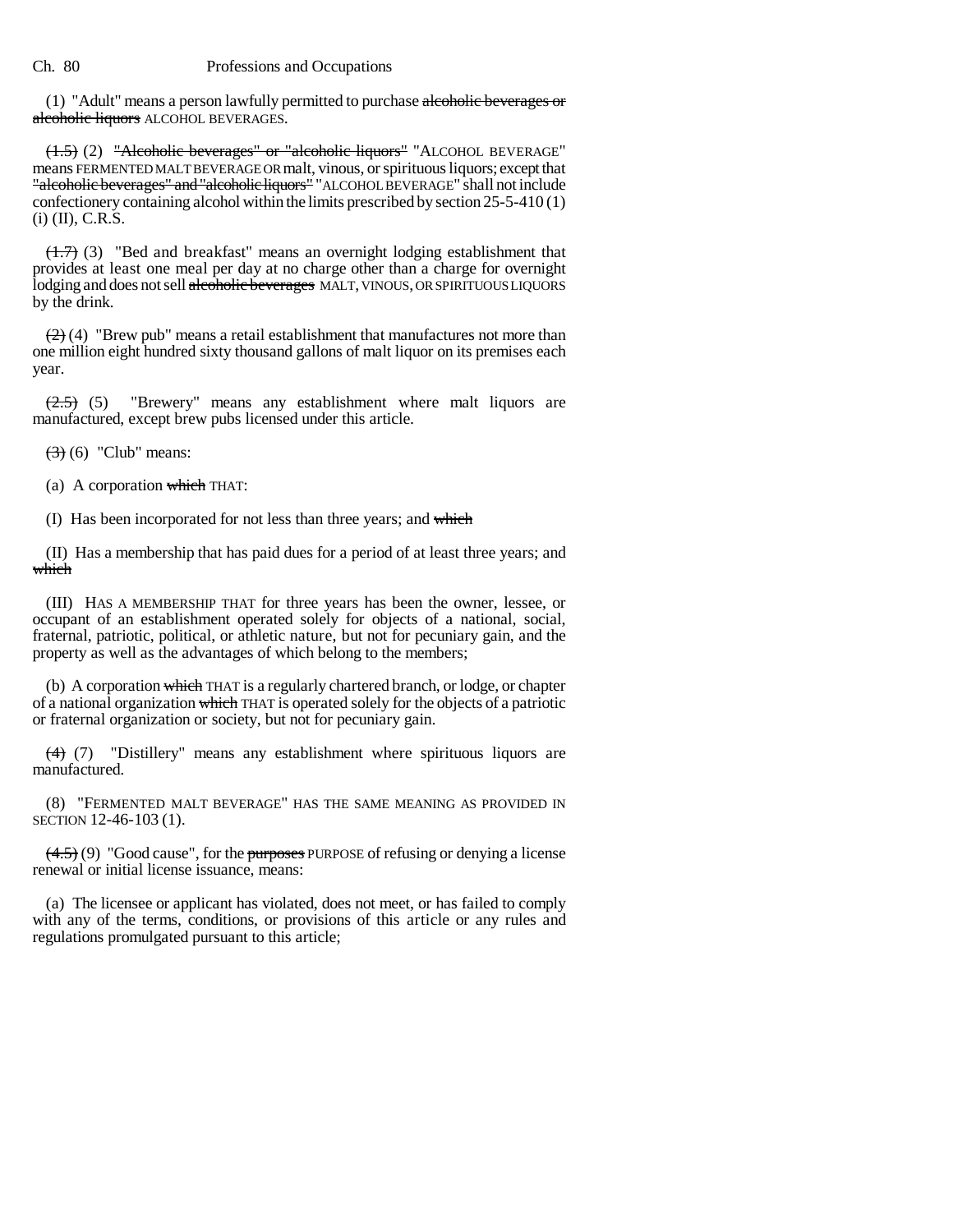(b) The licensee or applicant has failed to comply with any special terms or conditions that were placed on its license in prior disciplinary proceedings or arose in the context of potential disciplinary proceedings;

(c) In the case of a new license, the applicant has not established the reasonable requirements of the neighborhood or the desires of its adult inhabitants as provided in sections  $12-47-106$  (2) and  $12-47-107$  (3) SECTION 12-47-301 (2); or

(d) Evidence that the licensed premises have been operated in a manner that adversely affects the public health, welfare, or safety of the immediate neighborhood in which the establishment is located, which evidence must include a continuing pattern of fights, violent activity, or disorderly conduct. For purposes of this paragraph (d), "disorderly conduct" has the meaning as defined PROVIDED FOR in section 18-9-106, C.R.S.

(10) "HARD CIDER" MEANS AN ALCOHOL BEVERAGE CONTAINING AT LEAST ONE-HALF OF ONE PERCENT AND LESS THAN SEVEN PERCENT ALCOHOL BY VOLUME THAT IS MADE BY FERMENTATION OF THE NATURAL JUICE OF APPLES OR PEARS, INCLUDING BUT NOT LIMITED TO FLAVORED HARD CIDER AND HARD CIDER CONTAINING NOT MORE THAN 0.392 GRAM OF CARBON DIOXIDE PER HUNDRED MILLILITERS. FOR THE PURPOSE OF SIMPLICITY OF ADMINISTRATION OF THIS ARTICLE, HARD CIDER SHALL IN ALL RESPECTS BE TREATED AS A VINOUS LIQUOR EXCEPT WHERE EXPRESSLY PROVIDED OTHERWISE.

 $(5)$  (11) "Hotel" means any establishment with sleeping rooms for the accommodation of guests and having restaurant facilities.

 $(5.5)$  (12) "Inhabitant", means, in WITH RESPECT TO cities or towns having less than forty thousand population, MEANS an individual who resides in a given neighborhood or community for more than six months each year.

 $(6)$  (13) "License" means a grant to a licensee to manufacture or sell malt, vinous, or spirituous liquors as provided by this article.

 $(7)$  (14) "Licensed premises" means the premises specified in an application for a license under this article which are owned or in possession of the licensee within which such licensee is authorized to sell, dispense, or serve alcoholic beverages MALT, VINOUS, OR SPIRITUOUS LIQUORS in accordance with the provisions of this article.

 $(7.5)(15)$  "Limited winery" means any establishment manufacturing not more than one hundred thousand gallons, or the metric equivalent thereof, of vinous liquors annually which uses not less than seventy-five percent Colorado-grown products in the manufacture of such vinous liquors.

 $(8)$  (16) "Liquor-licensed drugstore" means any drugstore licensed by the state board of pharmacy which THAT has also applied for and has been granted a license by the state licensing authority to sell malt, vinous, and spirituous liquors in original sealed containers for consumption off the premises.

 $(9)$  (17) "Local licensing authority" means the governing body of a municipality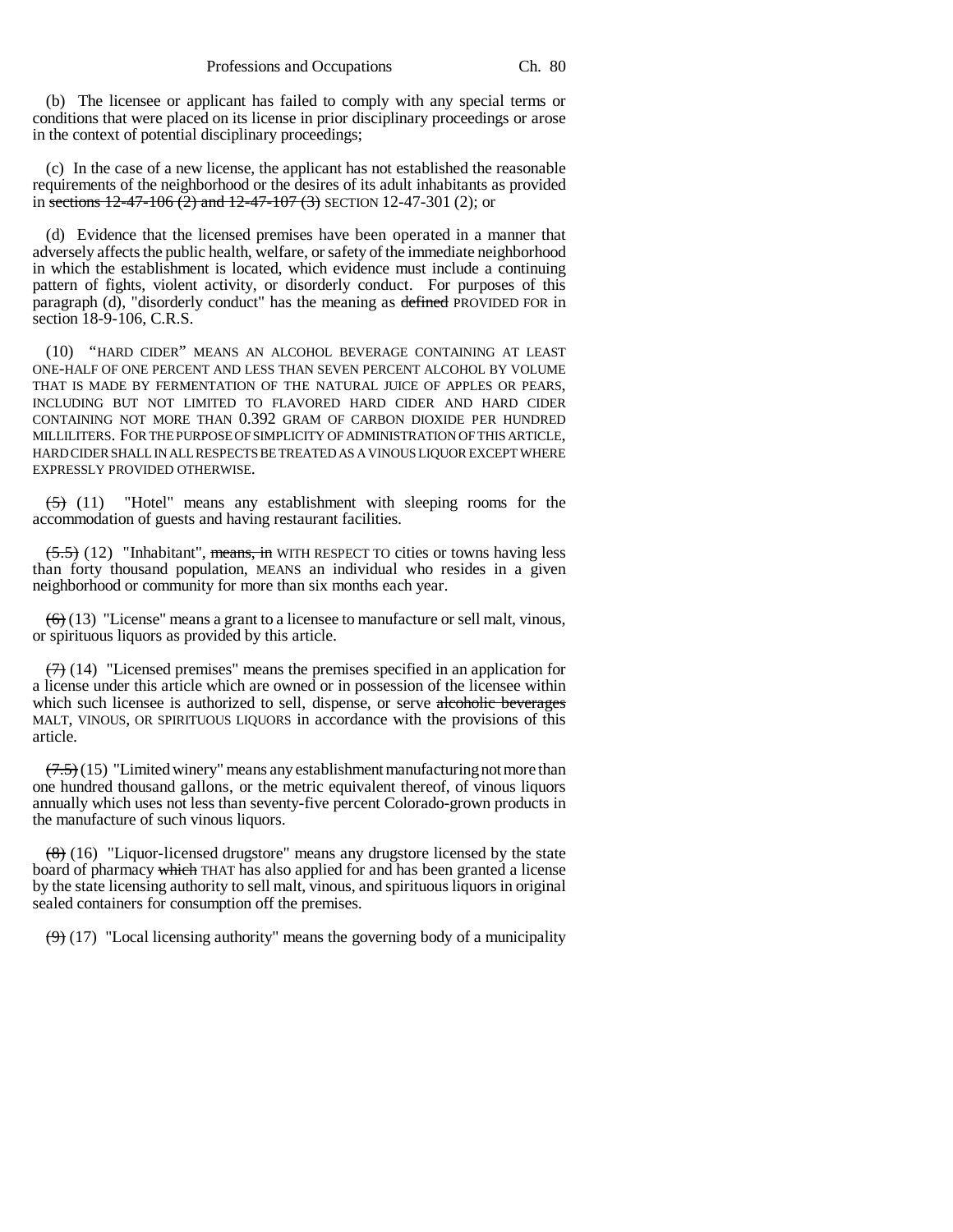or city and county, the board of county commissioners of a county, or any authority designated by municipal or county charter, municipal ordinance, or county resolution.

 $(10)$  (18) "Location" means a particular parcel of land that may be identified by an address or by other descriptive means.

 $(11)$  (19) "Malt liquors" includes beer and shall be construed to mean any beverage obtained by the alcoholic fermentation of any infusion or decoction of barley, malt, hops, or any other similar product, or any combination thereof, in water containing more than three and two-tenths percent of alcohol by weight OR FOUR PERCENT ALCOHOL BY VOLUME.

 $(12)$  (a) (20) "Meal" means a quantity of food of such nature as is ordinarily consumed by an individual at regular intervals for the purpose of sustenance. in the following places:

(I) In any restaurant facility of a hotel operated for the accommodation and reception of guests and travelers and where meals are regularly served at tables and in any guest room thereof where the guest or traveler has meals served;

(II) In a restaurant facility where meals are regularly served at tables or lunch counters.

(b) Any hotel and restaurant licensee who is open for business and selling malt, vinous, or spirituous liquors by the drink shall serve meals between the hours of 8 a.m. and 8 p.m. and meals or light snacks and sandwiches after 8 p.m.; except that nothing in this paragraph (b) shall be construed to require a licensee to be open for business between the hours of 8 a.m. and 8 p.m.

 $(13)(21)$  "Medicinal spirituous liquors" means any alcoholic ALCOHOL beverage, excepting beer and wine, which THAT has been aged in wood for four years and bonded by the United States government and which is at least one hundred proof.

 $~~(13.5)~~$  (a) (22) (a) "Optional premises" means:</del>

(I) The premises specified in an application for a hotel and restaurant license under this article with related outdoor sports and recreational facilities for the convenience of its guests or the general public located on or adjacent to the hotel or restaurant within which such licensee is authorized to sell or serve alcoholic beverages MALT, vINOUS, OR SPIRITUOUS LIQUORS in accordance with the provisions of this article and at the discretion of the state and local licensing authorities; or

(II) The premises specified in an application for an optional premises license located on an applicant's outdoor sports and recreational facility.

(b) For purposes of this subsection  $(13.5)$  (21), "outdoor sports and recreational facility" means a facility which THAT charges a fee for the use of such facility.

(14) (23) "Person" means a natural person, partnership, association, company, corporation, or organization or a manager, agent, servant, officer, or employee of any of them THEREOF.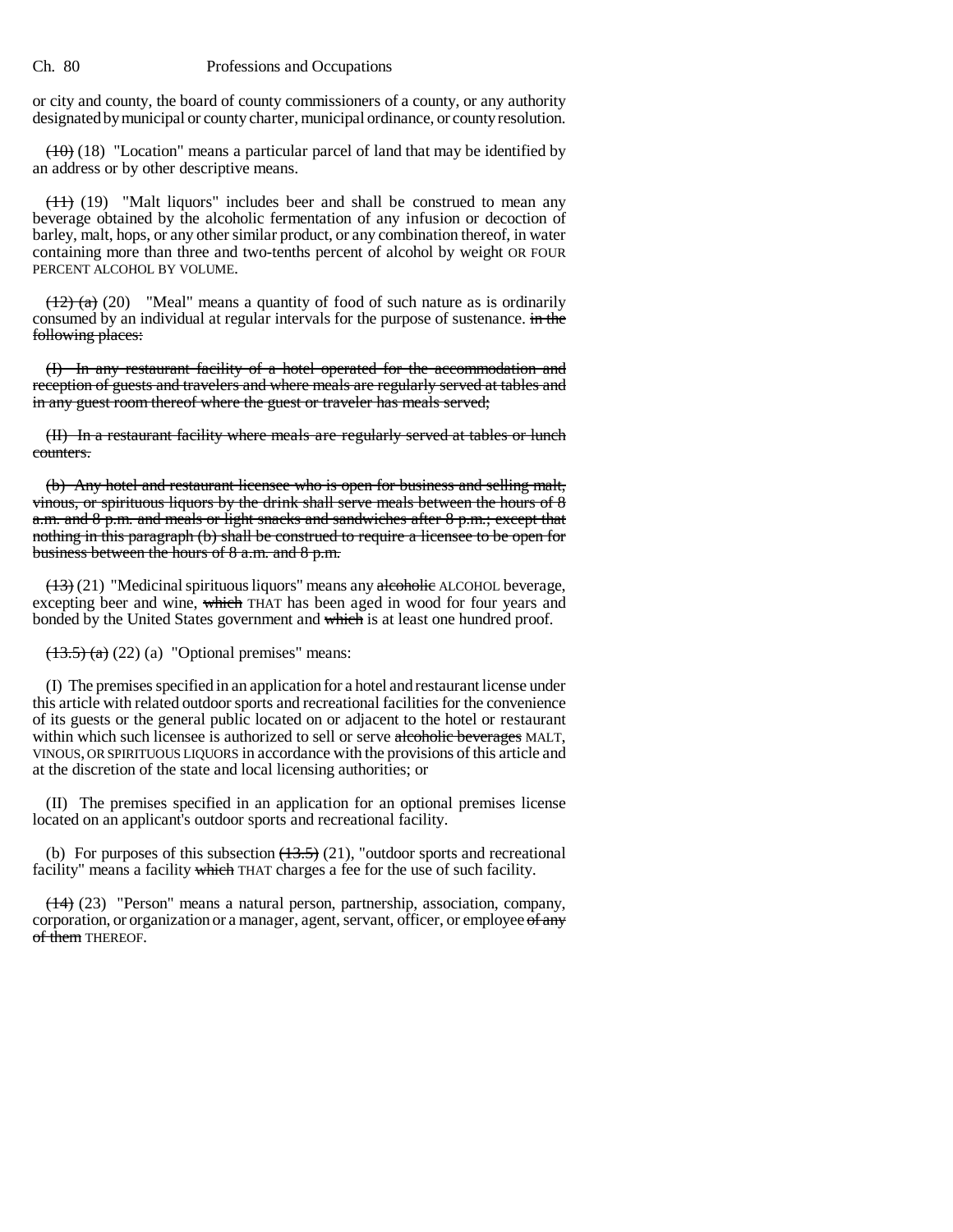(15) (24) "Premises" means a distinct and definite location, which may include a building, a part of a building, a room, or any other definite contiguous area.

 $(16)$  (25) "Racetrack" means any premises where race meets or simulcast races with pari-mutuel wagering are held in accordance with the provisions of article 60 of this title.

 $(17)$  (26) "Rectify" means to blend spirituous liquor with neutral spirits or other spirituous liquors of different age.

 $(18)(27)$  "Rectifying plant" means any establishment where spirituous liquors are blended with neutral spirits or other spirituous liquors of different age.

 $(19)$  (28) "Resort complex" means a hotel with related sports and recreational facilities for the convenience of its guests or the general public located contiguous or adjacent to the hotel.

 $(20)$  "Resort hotel" means a hotel, as defined by this article IN SUBSECTION (10) OF THIS SECTION, with well-defined occupancy seasons.

 $(21)$  (30) "Restaurant" means an establishment, which is not a hotel as defined in subsection  $(5)(10)$  of this section, provided with special space, sanitary kitchen and dining room equipment, and persons to prepare, cook, and serve meals, where, in consideration of payment, meals, drinks, tobaccos, and candies are furnished to guests and in which nothing is sold excepting food, drinks, tobaccos, candies, and items of souvenir merchandise depicting the theme of the restaurant or the geographical or historic subjects of the nearby area. Any establishment connected with any business wherein any business is conducted, excepting hotel business, limited gaming conducted pursuant to article 47.1 of this title, or the sale of food, drinks, tobaccos, candies, or such items of souvenir merchandise, is declared not to be a restaurant. Nothing in this subsection  $(21)$  (29) shall be construed to prohibit the use in a restaurant of orchestras, singers, floor shows, coin-operated music machines, and amusement devices which THAT pay nothing of value and cannot by adjustment be made to pay anything of value, or other forms of entertainment commonly provided in restaurants.

 $(22)$  (31) "Retail liquor store" means an establishment engaged only in the sale of malt, vinous, and spirituous liquors and soft drinks and mixers, all in sealed containers for consumption off the premises; tobaccos, tobacco products, smokers' supplies, and nonfood items related to the consumption of such beverages; and liquor-filled candy and food items approved by the state licensing authority, which are prepackaged, labeled, AND directly related to the consumption of such beverages and are sold solely for the purpose of cocktail garnish in containers up to sixteen ounces. Nothing in this section shall be construed to authorize the sale of food items which THAT could constitute a snack, a meal, or portion of a meal.

(32) "SCHOOL" MEANS A PUBLIC, PAROCHIAL, OR NONPUBLIC SCHOOL THAT PROVIDES A BASIC ACADEMIC EDUCATION IN COMPLIANCE WITH SCHOOL ATTENDANCE LAWS FOR STUDENTS IN GRADES ONE THROUGH TWELVE. "BASIC ACADEMIC EDUCATION" HAS THE SAME MEANING AS SET FORTH IN SECTION 22-33-104 (2) (b), C.R.S.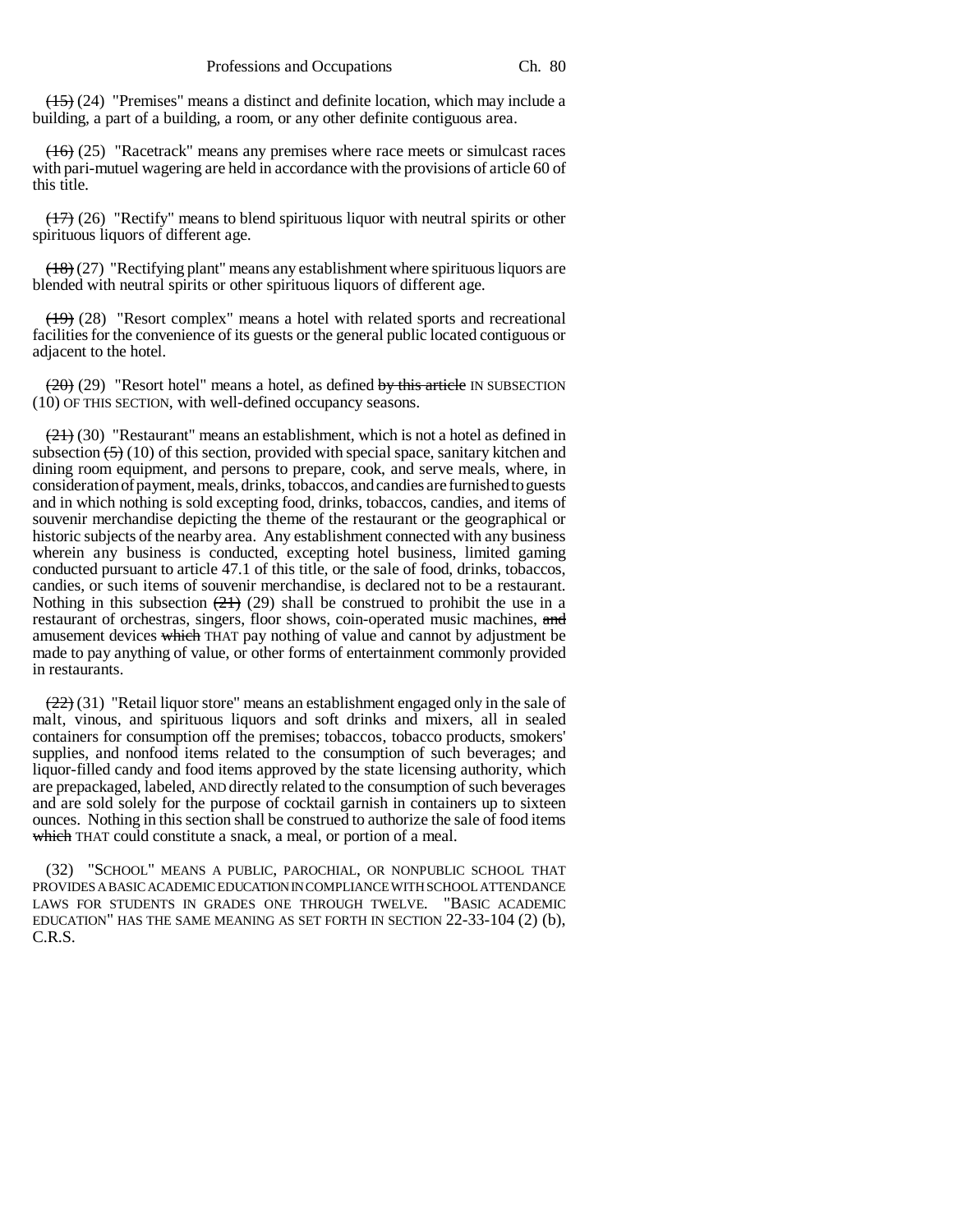$(23)$  (33) "Sealed containers" means any container or receptacle used for holding liquor AN ALCOHOL BEVERAGE, which container or receptacle is corked or sealed with any stub, stopper, or cap.

(24) (34) "Sell" or "sale" means any of the following: To exchange, barter, or traffic in; to solicit or receive an order for except through a licensee licensed under this article OR ARTICLE 46 OR 48 OF THIS TITLE; to keep or expose for sale; to serve with meals; to deliver for value or in any way other than gratuitously; to peddle or to possess with intent to sell; to possess or transport in contravention of this article; to traffic in for any consideration promised or obtained, directly or indirectly.

 $(25)$  (35) "Sell at wholesale" means selling to any other than the intended consumer of malt, vinous, or spirituous liquors. "Sell at wholesale" shall not be construed to prevent a brewer or wholesale beer dealer from selling malt liquors to the intended consumer thereof, or to prevent a licensed manufacturer or importer from selling malt, vinous, or spirituous liquors to a licensed wholesaler.

(25.5) "Special malt liquors" means those malt liquors, including beer, which contain not less than one-half of one percent and not more than two percent alcohol by weight.

(26) (36) "Spirituous liquors" means any alcoholic ALCOHOL beverage obtained by distillation, mixed with water and other substances in solution, and includes among other things brandy, rum, whiskey, gin, and every liquid or solid, patented or not, containing at least one-half of one percent alcohol BY VOLUME and which is fit for use for beverage purposes. Any liquid or solid containing beer or wine in combination with any other liquor, except as provided in subsections  $(11)$  and  $(28)$ (18) AND (37) of this section, shall not be construed to be FERMENTED MALT OR malt or vinous liquor but shall be construed to be spirituous liquor.

 $(27)$  (37) "State licensing authority" means the executive director of the department of revenue or the deputy director of the department of revenue if the executive director so designates.

 $(27.5)$  (38) "Tavern" means an establishment serving malt, vinous, and spirituous liquors in which the principal business is the sale of such beverages at retail for consumption on the premises and where sandwiches and light snacks are available for consumption on the premises.

 $(28)(39)$  "Vinous liquors" means wine and fortified wines which THAT contain not less than one-half of one percent and not more than twenty-one percent alcohol by volume and shall be construed to mean alcoholic AN ALCOHOL beverage obtained by the fermentation of the natural sugar contents of fruits or other agricultural products containing sugar.

(29) (40) "Winery" means any establishment where vinous liquors are manufactured.

**12-47-104. [Formerly 12-47-126.5] Interstate wine shipments - permits.** (1) Notwithstanding the provisions of this article or any other law to the contrary, the holder of an alcoholic ALCOHOL beverage license that authorizes the manufacture of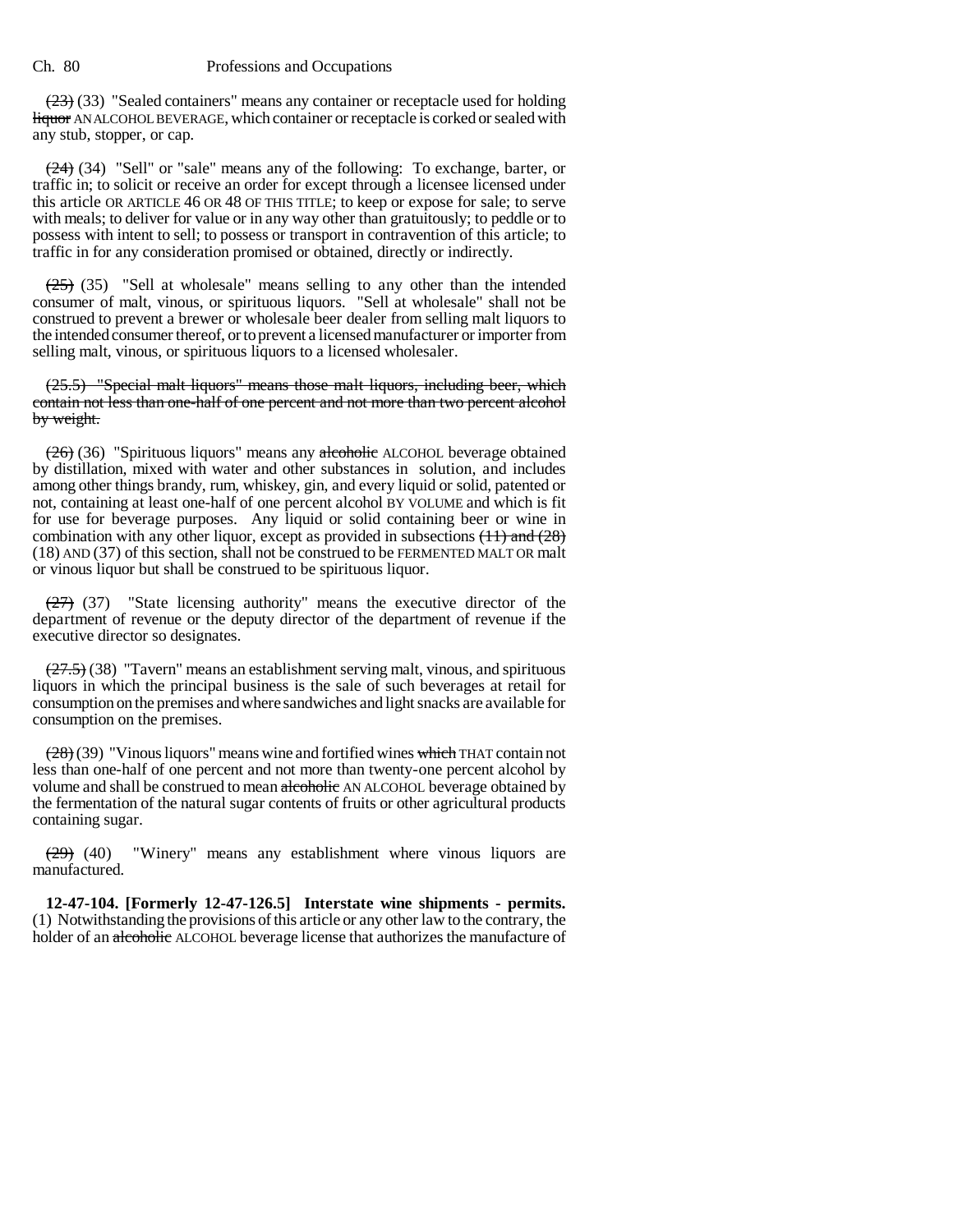Professions and Occupations Ch. 80

vinous liquors in a state that affords Colorado adults or licensees an equal reciprocal shipping privilege may ship, for personal use and not for resale, not more than two cases of vinous liquors (no more than nine liters in each case) per month to any adult resident in this state. Delivery of a shipment pursuant to this section shall not be deemed to constitute a sale in this state. The shipping container of any vinous liquors sent into or out of this state under this section shall be clearly labeled to indicate that the package cannot be delivered to a minor, as defined in section 2-4-401 (6), C.R.S., or to an intoxicated person. The holder of an alcoholic ALCOHOL beverage license that authorizes the manufacture of vinous liquors in a state other than Colorado may advertise in Colorado the availability of products by shipment to Colorado residents pursuant to the provisions of this section. Any order for a product to be delivered pursuant to this section shall be made by the purchaser in person at the licensed premises of the alcoholic beverage licensee from whom the product is purchased.

(2) (a) Any person authorized under subsection (1) of this section to ship vinous liquors to an adult resident in this state shall obtain a wine shipment permit from the state licensing authority. Applications for wine shipment permits shall be made on forms prepared and furnished by the state licensing authority and shall be filed with the state licensing authority. Applicants shall include such information as the state licensing authority may require to determine whether TO ISSUE a permit. should issue.

(b) All wine shipment permits issued pursuant to this subsection (2) shall be valid for one year from the date of issuance, unless revoked or suspended pursuant to section 12-47-110 SECTIONS 12-47-306 AND 12-47-601. A wine shipment permit issued pursuant to this subsection (2) shall be considered a license for purposes of section 12-47-110 SECTIONS 12-47-306 AND 12-47-601; except that only the authority delegated to the state licensing authority under section 12-47-110 SECTIONS 12-47-306 AND 12-47-601 with respect to licenses shall apply to a wine shipment permit issued under this subsection (2).

**12-47-105. [Formerly 12-47-140] Local option.** The operation of this article shall be statewide unless any municipality or city and county, by a majority of the registered electors of any municipality or city and county, voting at any regular election or special election called for that purpose in accordance with the election laws of this state, decides against the right to sell malt, vinous, or spirituous liquors or to limit such sale to any one or more of the classes of licenses as provided by this article within their respective limits. Said local option question shall be submitted only upon a petition signed by not less than fifteen percent of the registered electors in such municipality or city and county; otherwise, the procedure with reference to the calling and holding of said elections shall be substantially in accordance with the election laws of the state. The expenses of such election shall be borne by the municipality or city and county in which said elections are held. The question of prohibition of sale of malt, vinous, or spirituous liquors or the limitation of sales to any one or more of the classes of licenses provided in this article shall not be submitted to the registered electors more than once in any four-year period.

**12-47-106. [Formerly 12-47-142 and 12-47-126] Exemptions.** (1) The provisions of this article shall not apply to the sale or distribution of sacramental wines sold and used for religious purposes.

(2) (a) Any provision of this article OR ARTICLE 46 OF THIS TITLE to the contrary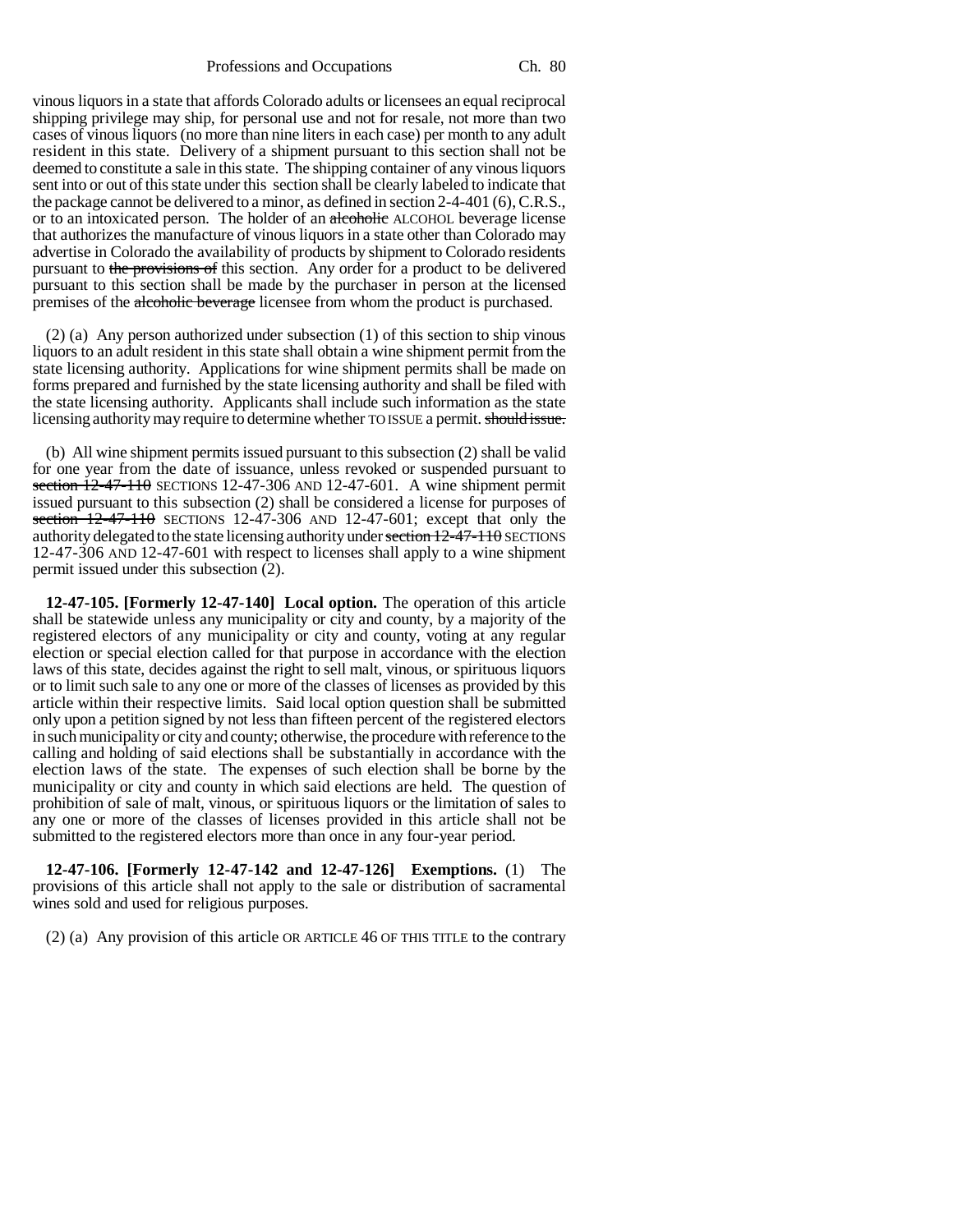notwithstanding, when permitted by federal law and rules and regulations promulgated pursuant thereto, a head of a family may produce for family use and not for sale such amount of FERMENTED MALT BEVERAGE OR malt or vinous liquor as is exempt from the federal excise tax on such liquors ALCOHOL BEVERAGE when produced by a head of a family for family use and not for sale.

(b) The production of FERMENTED MALT BEVERAGES OR malt or vinous liquors under the circumstances set forth in this subsection (2) shall be in strict conformity with federal law and rules and regulations issued pursuant thereto.

(c) FERMENTED MALT BEVERAGES OR malt or vinous liquors produced pursuant to the provisions of this subsection (2) shall be exempt from any tax imposed by this article, and the producer shall not be required to obtain any license provided by this article OR ARTICLE 46 OF THIS TITLE.

(d) Malt liquors produced pursuant to this subsection (2) may be transported and delivered by the producer to any licensed premise where consumption OF MALT LIQUORS by persons over the age of twenty-one is authorized for use at organized affairs, exhibitions, or competitions, such as home brew contests, tastings, or judgings. Consumption shall be limited solely to the participants in and judges of such events. Malt liquors used for the purposes described in this paragraph (d) shall be served in portions not exceeding six ounces and shall not be sold, offered for sale, or made available for consumption by the general public.

**[Formerly 12-47-126]**  $(+)$  (3) (a) The provisions of this article OR ARTICLE 46 OF THIS TITLE, with the exception of the requirements of section  $12-47-127$  12-47-503, shall not apply to the occasional sale of alcoholic liquor AN ALCOHOL BEVERAGE to individuals ANY INDIVIDUAL twenty-one years of age or older at public auction by any person where such auction sale is for the purpose of disposing of such alcoholic liquor ALCOHOL BEVERAGE as may lawfully have come into the possession of such person in the due course of such person's regular business in the following manner:

 $(a)$  (I) By reason of the failure of the owner of such alcoholic liquor ALCOHOL BEVERAGE to claim the same or to furnish instructions as to the disposition thereof;

 $\langle \theta \rangle$  (II) By reason of the foreclosure of any lawful lien upon such alcoholic liquor ALCOHOL BEVERAGE by said person in accordance with lawful procedure;

 $\left(\frac{\mathbf{c}}{\mathbf{c}}\right)$  (III) By reason of salvage of such alcoholic liquor ALCOHOL BEVERAGE, in the case of carriers, from shipments damaged in transit;

 $(d)$  (IV) By reason of a lawful donation of alcoholic liquor SUCH ALCOHOL BEVERAGE to an organization qualifying under section 12-48-102 for a special event permit; except that no more than four public auctions per year shall be conducted pursuant to this  $\frac{\text{param}(\mathbf{d})}{\text{sum}}$  SUBPARAGRAPH (IV).

 $(2)$  (b) The state licensing authority shall be presented records of all transactions referred to in PARAGRAPH (a) OF THIS subsection  $(1)$  of this section (3).

 $(3)$  (4) Any passenger twenty-one years of age or more OLDER arriving at any airport in this state on an air flight originating in a foreign country who is thereby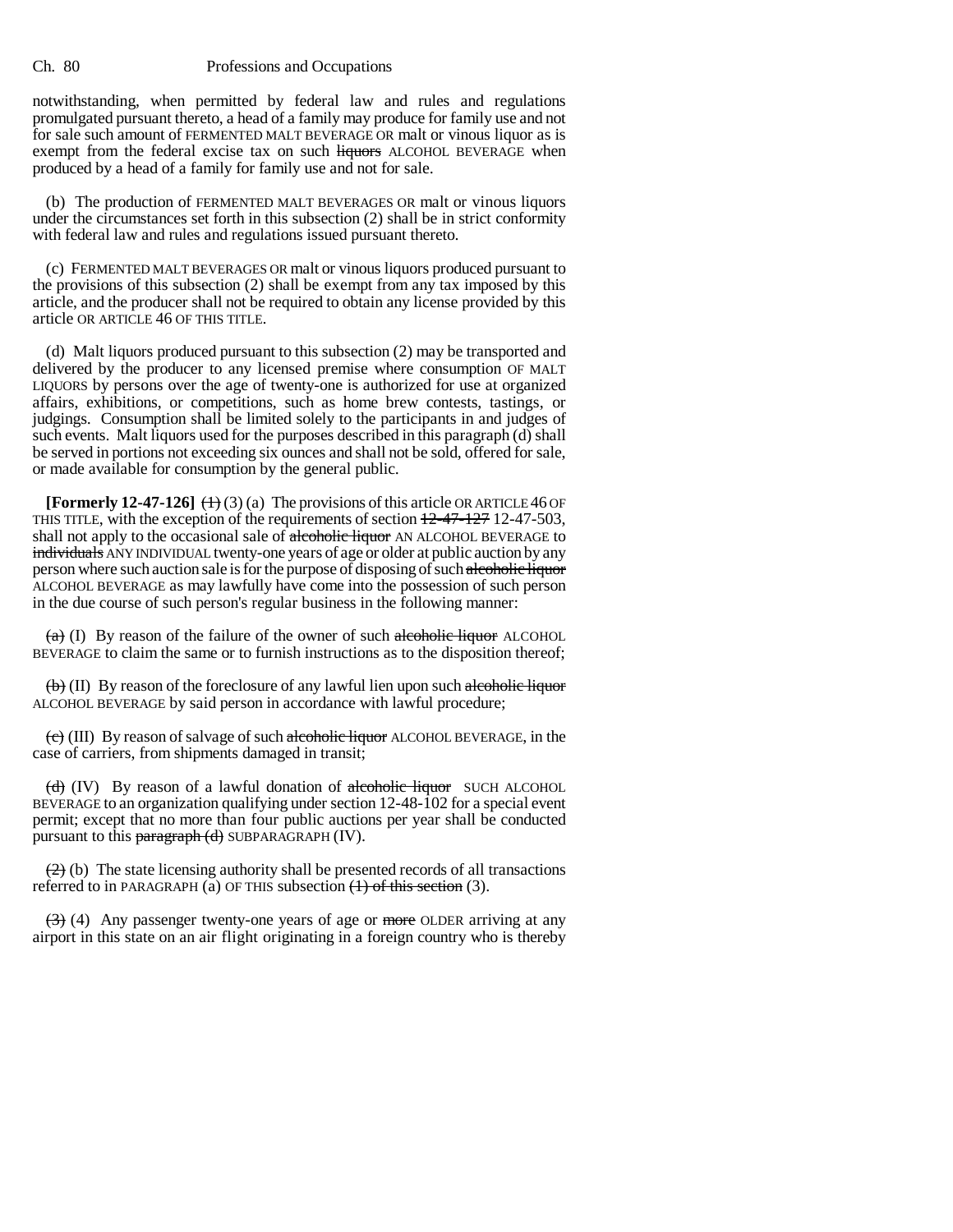subject to customs clearance at such airport may lawfully have in his possession POSSESS up to one gallon or four liters (one imperial gallon), whichever measure is applicable, of alcoholic liquor AN ALCOHOL BEVERAGE without liability for the Colorado excise tax thereon.

**12-47-107. Permitted acts.** ANY PERSON WHO HAS AN INTEREST IN A LIQUOR LICENSE MAY ALSO BE LISTED AS AN OFFICER OR DIRECTOR ON A LICENSE OWNED BY A MUNICIPALITY OR GOVERNMENTAL ENTITY IF SUCH PERSON DOES NOT INDIVIDUALLY MANAGE OR RECEIVE ANY DIRECT FINANCIAL BENEFIT FROM THE OPERATION OF SUCH LICENSE.

#### PART 2 STATE LICENSING AUTHORITY - DUTIES

**12-47-201. [Formerly 12-47-104] State licensing authority - creation.** (1) For the purpose of regulating and controlling the licensing of the manufacture, distribution, and sale of malt, vinous, and spirituous liquors ALCOHOL BEVERAGES in this state, there is hereby created the state licensing authority, which shall be the executive director of the department of revenue or the deputy director of the department of revenue if the executive director so designates.

(2) The executive director of the department of revenue shall be the chief administrative officer of the state licensing authority and may employ, pursuant to section 13 of article XII of the state constitution, such clerks and inspectors as may be determined to be necessary.

**12-47-202. [Formerly 12-47-105] Duties of state licensing authority.** (1) The state licensing authority shall:

(a) Grant or refuse licenses for the manufacture, distribution, and sale of malt, vinous, and spirituous liquors ALCOHOL BEVERAGES as provided by law and suspend or revoke such licenses upon a violation of this article, ARTICLE 46 OR 48 OF THIS TITLE, or any rule or regulation adopted pursuant to this article SUCH ARTICLES;

(b) Make such general rules and regulations and such special rulings and findings as necessary for the proper regulation and control of the manufacture, distribution, and sale of malt, vinous, and spirituous liquors ALCOHOL BEVERAGES and for the enforcement of this article AND ARTICLES 46 AND 48 OF THIS TITLE and alter, amend, repeal, and publish the same from time to time;

(c) Hear and determine at public hearing all complaints against any licensee and administer oaths and issue subpoenas to require the presence of persons and production of papers, books, and records necessary to the determination of any hearing so held;

(d) Keep complete records of all acts and transactions of the state licensing authority, which records, except confidential reports obtained from the licensee showing the sales volume or quantity of  $\frac{1}{2}$  Higuor ALCOHOL BEVERAGES sold or stamps purchased or customers served, shall be open for inspection by the public;

(e) Report to the governor and the general assembly, as provided in section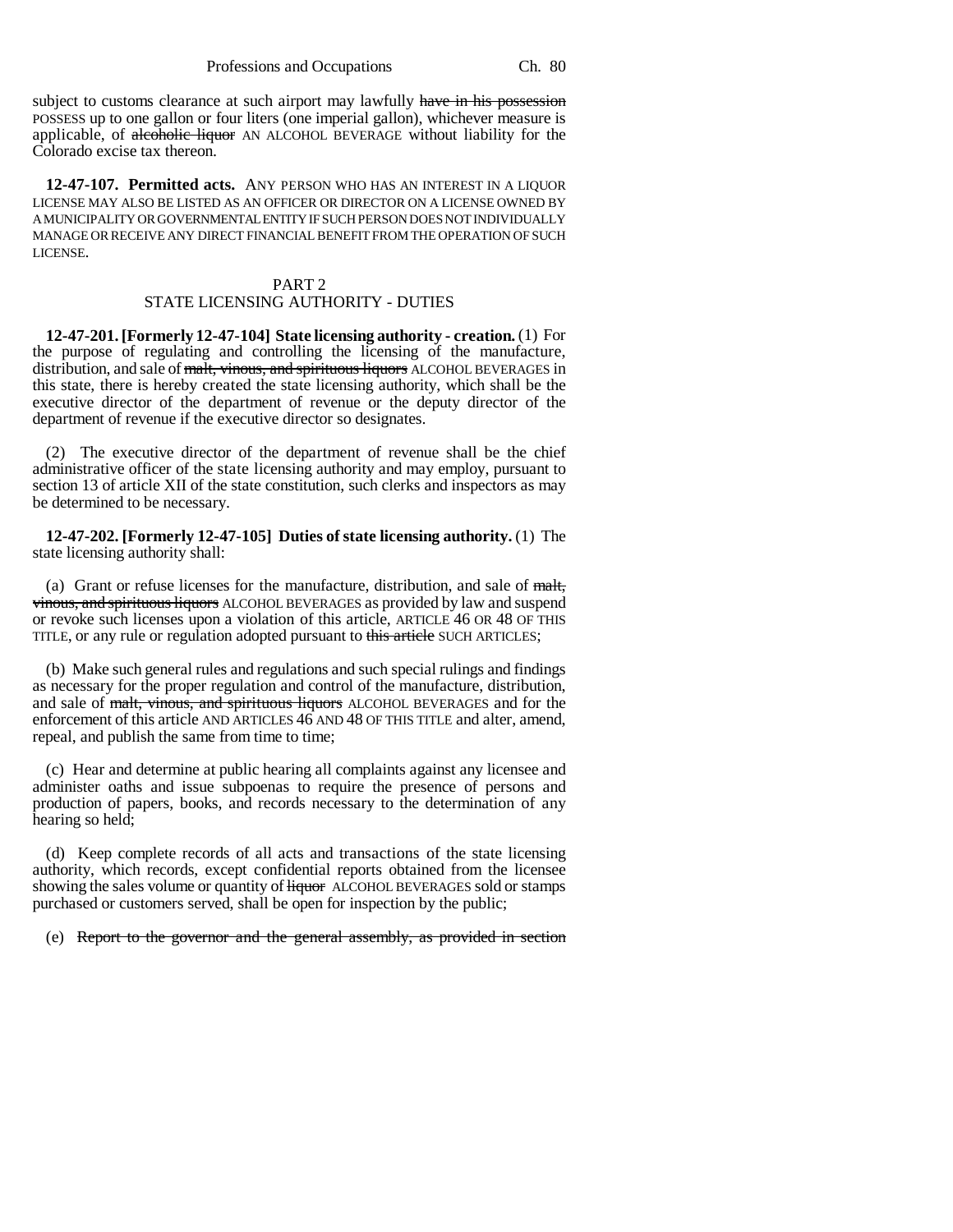12-46-105 (1) (e) PREPARE AND TRANSMIT ANNUALLY, IN THE FORM AND MANNER PRESCRIBED BY THE HEADS OF THE PRINCIPAL DEPARTMENTS PURSUANT TO SECTION 24-1-136, C.R.S., A REPORT ACCOUNTING TO THE GOVERNOR AND THE GENERAL ASSEMBLY FOR THE EFFICIENT DISCHARGE OF ALL RESPONSIBILITIES ASSIGNED BY LAW OR DIRECTIVE TO THE STATE LICENSING AUTHORITY;

(f) Notify all persons to whom wholesale licenses have been issued pursuant to this article as to applications for licenses and renewals of the licenses provided in sections 12-47-116 to 12-47-121 12-46-104 (1) AND 12-47-407 TO 12-47-418.

(2) (a) Rules and regulations made pursuant to paragraph (b) of subsection (1) of this section may cover, but shall not be limited to, the following subjects: Compliance with or enforcement or violation of any provision of this article, ARTICLE 46 OR 48 OF THIS TITLE, or any rule or regulation issued pursuant to this article SUCH ARTICLES; specifications of duties of officers and employees; instructions for local licensing authorities and law enforcement officers; all forms necessary or convenient in the administration of this article AND ARTICLES 46 AND 48 OF THIS TITLE; inspections, investigations, searches, seizures, and such activities as may become necessary from time to time; limitation of number of licensees as to any area or vicinity; misrepresentation; unfair practices; unfair competition; control of signs and other displays on licensed premises; use of screens; identification of licensees and their employees; storage; warehouses; transportation; health and sanitary requirements; standards of cleanliness, orderliness, and decency; sampling and analysis of products; standards of purity and labeling; records to be kept by licensees and availability thereof; practices unduly designed to increase the consumption of alcoholic ALCOHOL beverages; and such other matters as are necessary for the fair, impartial, stringent, and comprehensive administration of this article AND ARTICLES 46 AND 48 OF THIS TITLE; but nothing in this article AND ARTICLES 46 AND 48 OF THIS TITLE shall be construed as delegating to the state licensing authority the power to fix prices. The licensing authority shall make no rule which THAT would abridge the right of any licensee to fairly, honestly, and lawfully advertise the place of business of or the commodities sold by such licensee. All such rules shall be reasonable and just.

(b) The state licensing authority shall make no rule regulating the sale on credit of any alcoholic ALCOHOL beverage.

(3) In any hearing held by the state licensing authority pursuant to this article OR ARTICLE 46 OR 48 OF THIS TITLE, no person may refuse, upon request of the state licensing authority, to testify or provide other information on the ground of self-incrimination; but no testimony or other information relating to this article produced in said THE hearing or any information directly or indirectly derived from such testimony or other information may be used against such person in any criminal prosecution based on a violation of this article OR ARTICLE 46 OR 48 OF THIS TITLE except a prosecution for perjury in the first degree committed in so testifying. Continued refusal to testify or provide other information shall constitute grounds for suspension or revocation of the ANY license granted pursuant to this article OR ARTICLE 46 OR 48 OF THIS TITLE.

**12-47-203. [Formerly 12-47-144] Performance of duties.** (1) The performance of the functions or activities set forth in this article AND ARTICLES 46 AND 48 OF THIS TITLE shall be subject to available appropriations; but nothing in this section shall be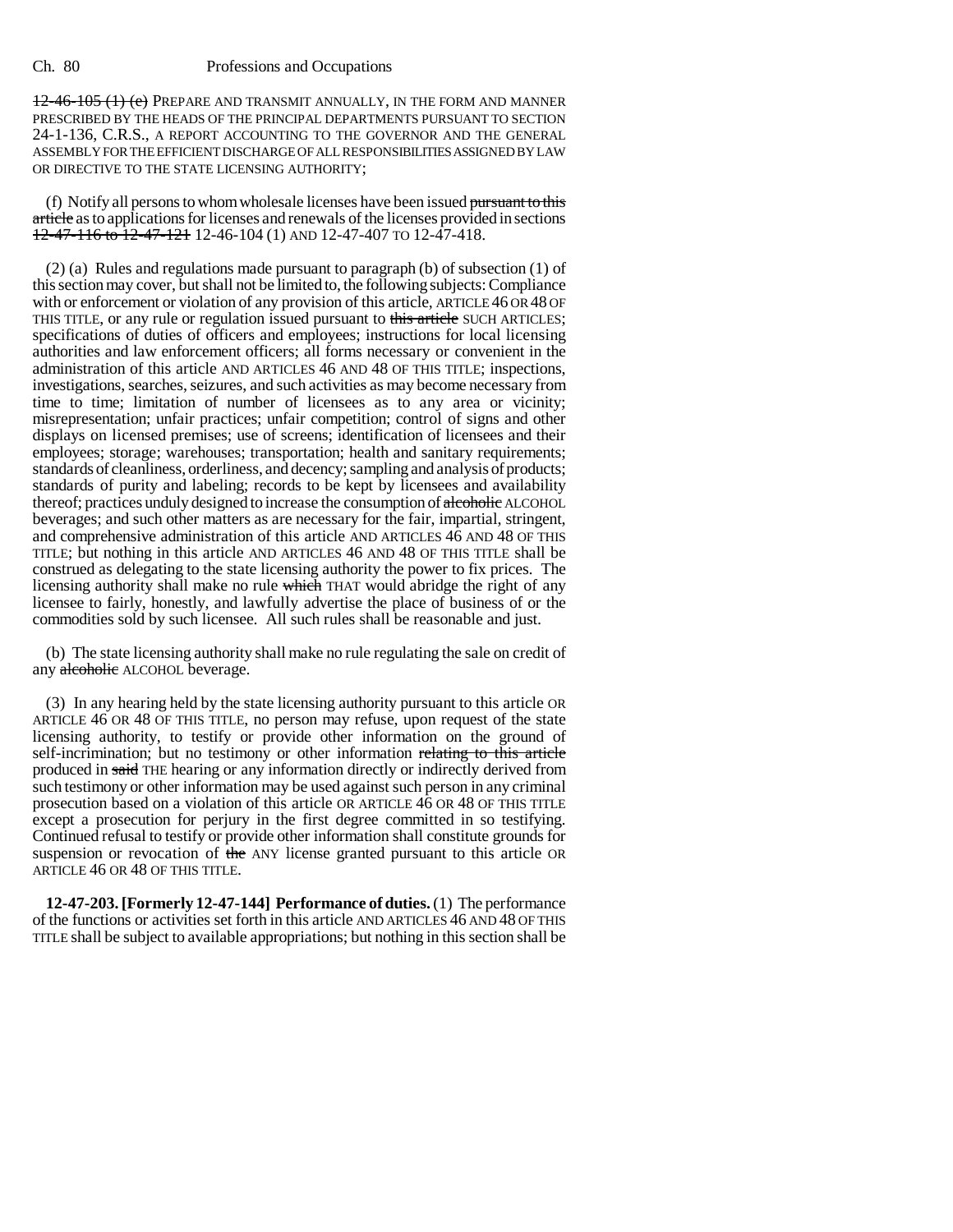construed to remove from the state licensing authority the responsibility for performing such functions or activities in accordance with law at the level of funding provided.

(2) Notwithstanding the provisions of subsection (1) of this section, the state shall be the final interpretive authority as it relates to this article AND ARTICLES 46 AND 48 OF THIS TITLE and the rules and regulations promulgated thereunder, concerning persons licensed pursuant to this article AND ARTICLES 46 AND 48 OF THIS TITLE as wholesalers, manufacturers, importers, and public transportation system licensees.

# PART 3 STATE AND LOCAL LICENSING

**12-47-301.** [Formerly 12-47-106] Licensing in general. (1)  $\left(\frac{a}{a}\right)$  No local licensing authority shall issue a license provided for in this article OR ARTICLE 46 OR 48 OF THIS TITLE until that share of the license fee due the state has been received by the department of revenue. All licenses granted pursuant to the provisions of this article AND ARTICLES 46 AND 48 OF THIS TITLE except temporary licenses issued pursuant to the provisions of paragraph (b.5) of this subsection (1) shall be valid for a period of one year from the date of their issuance unless revoked or suspended pursuant to section 12-47-110 12-47-601 OR 12-47-306.

(b) Ninety days prior to the expiration date of an existing license, the state licensing authority shall notify the licensee of such expiration date by first class mail at the business' last-known address. Application for the renewal of an existing license shall be made to the local licensing authority not less than forty-five days and to the state licensing authority not less than thirty days prior to the date of expiration. No application for renewal of a license shall be accepted by the local licensing authority after the date of expiration, but filing with the local licensing authority shall be deemed filing with the state, and all renewals filed with the local licensing authorities prior to expiration, and subsequently approved, shall be processed by the state licensing authority, and the expiration date is extended until the state license is processed. The state or the local licensing authority, for good cause, may waive the time requirements set forth in this paragraph (b). The local licensing authority may cause a hearing on the application for renewal to be held. No renewal hearing provided for by this paragraph (b) shall be held by the local licensing authority until a notice of hearing has been conspicuously posted on the licensed premises for a period of ten days and notice of the hearing has been provided the applicant at least ten days prior to the hearing. The licensing authority may refuse to renew any license for good cause, subject to judicial review. Any renewal hearing held by the state licensing authority shall be pursuant to section 12-47-108 (2).

(b.5) Notwithstanding the provisions of paragraph (b) of this subsection (1), any licensee whose license expires and is not renewed may, upon the filing of an application for a permanent annual alcoholic beverage license, also apply to the state licensing authority or the local licensing authority for a temporary license to allow continued operation of a licensed premises, including the manufacture, distribution, sale, dispensing, or serving of alcoholic beverages under the same terms and conditions as provided in the expired license. The application for the permanent annual alcoholic beverage license shall require a public hearing pursuant to the provisions of section 12-47-136, and all other requirements of current law pertaining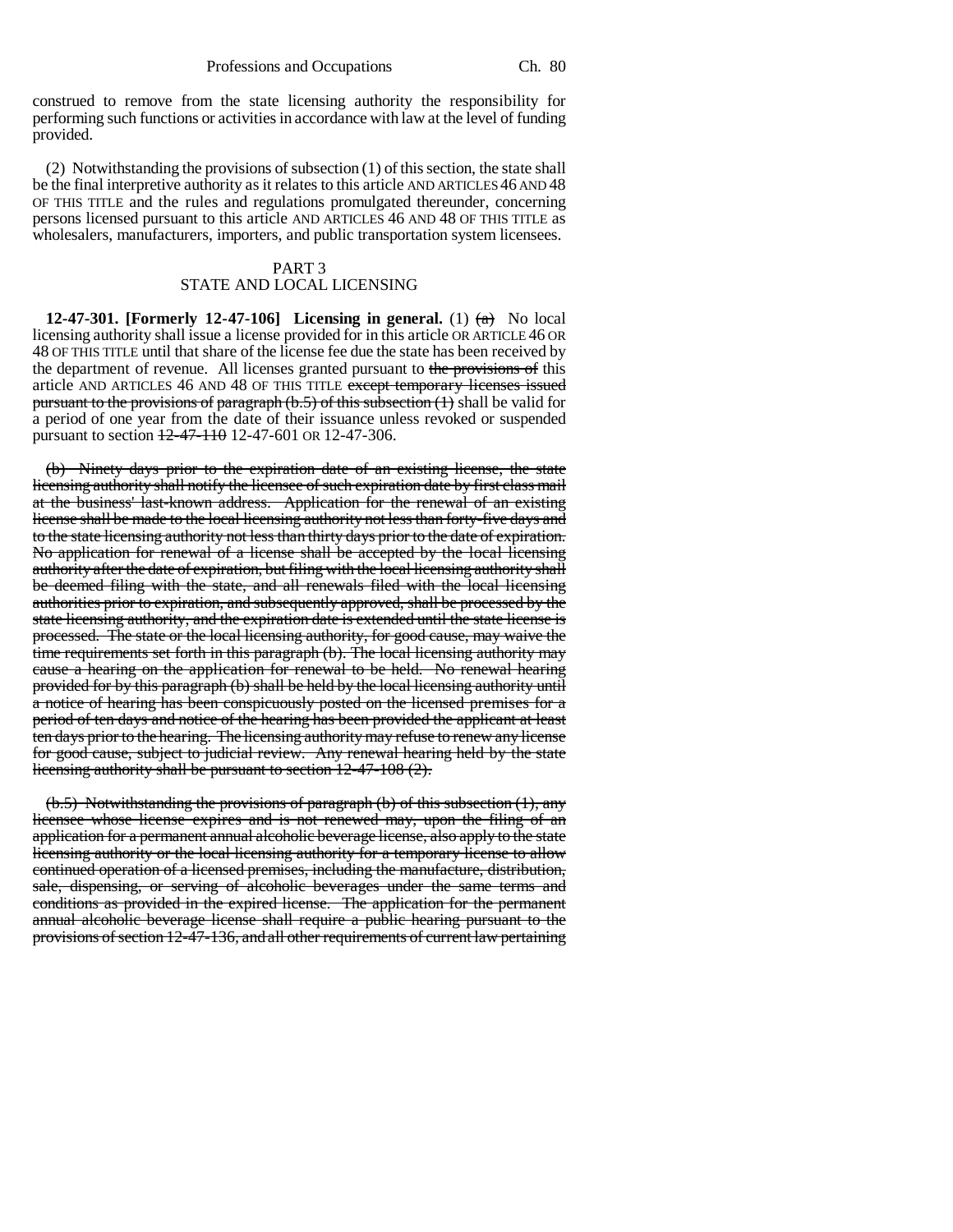to permanent licenses shall be met in order for such license to be granted. Such application shall be made to the local licensing authority if the regular annual license was for a retail liquor store license, liquor-licensed drugstore, hotel and restaurant license, beer and wine license, tavern license, club license, arts license, racetrack license, retail gaming tavern license, or optional premises license. The application to the local licensing authority shall be on forms provided by the local licensing authority and shall contain such information as is deemed necessary by such local licensing authority. For any other license issued under this article, the application shall be made to the state licensing authority. Such application shall be made no later than ninety days after the expiration of the permanent annual license. An application fee of no more than two hundred fifty dollars, payable to the local licensing authority, shall be paid with each application for a temporary license submitted to a local licensing authority. In no event shall a temporary license be issued where renewal of the original license has been denied. The state licensing authority or the local licensing authority that receives an application for such temporary license shall approve such application and issue a temporary license when the annual license expired solely as the result of the licensee's inadvertent failure to make application for renewal or any administrative error or mistake. The licensing authority may hold a hearing to determine whether the failure to renew was inadvertent or due to administrative error or mistake. Pending the holding and outcome of such hearing, the licensee shall be allowed to continue operation of the licensed premises under the same terms and conditions as provided in the expired license. Such temporary license shall be valid until the licensee's application for a regular annual license has been processed and finally acted upon by the state and local licensing authorities; except that in no event shall such license be valid for more than one hundred twenty days. Such temporary license shall be subject to the same provisions for revocation or suspension under section 12-47-110 as are other licenses granted pursuant to the provisions of this article.

(2) Before granting any license, all licensing authorities shall consider, except where this article specifically provides THIS ARTICLE AND ARTICLE 46 OF THIS TITLE SPECIFICALLY PROVIDE otherwise, the reasonable requirements of the neighborhood, the desires of the adult inhabitants as evidenced by petitions, remonstrances, or otherwise, and all other reasonable restrictions which THAT are or may be placed upon the neighborhood by the local licensing authority. With respect to a second or additional hotel and restaurant license for the same licensee, all licensing authorities shall consider the effect on competition of the granting or disapproving of additional licenses to such licensee, and no application for a second or additional hotel and restaurant license shall be approved which THAT would have the effect of restraining competition SHALL BE APPROVED.

(3) (a) Each license issued under this article AND ARTICLE 46 OF THIS TITLE is separate and distinct, and it is unlawful for any person to exercise any of the privileges granted under any license other than that which he THE PERSON holds or for any licensee to allow any other person to exercise such privileges granted under his THE LICENSEE'S license. A separate license shall be issued for each specific business or business entity and each geographical location, and in said license the particular liquors which ALCOHOL BEVERAGES the applicant is authorized to manufacture or sell shall be named and described. For purposes of this section, a resort complex with common ownership, a hotel and restaurant licensee with optional premises, and an optional premises licensee for optional premises located on an outdoor sports and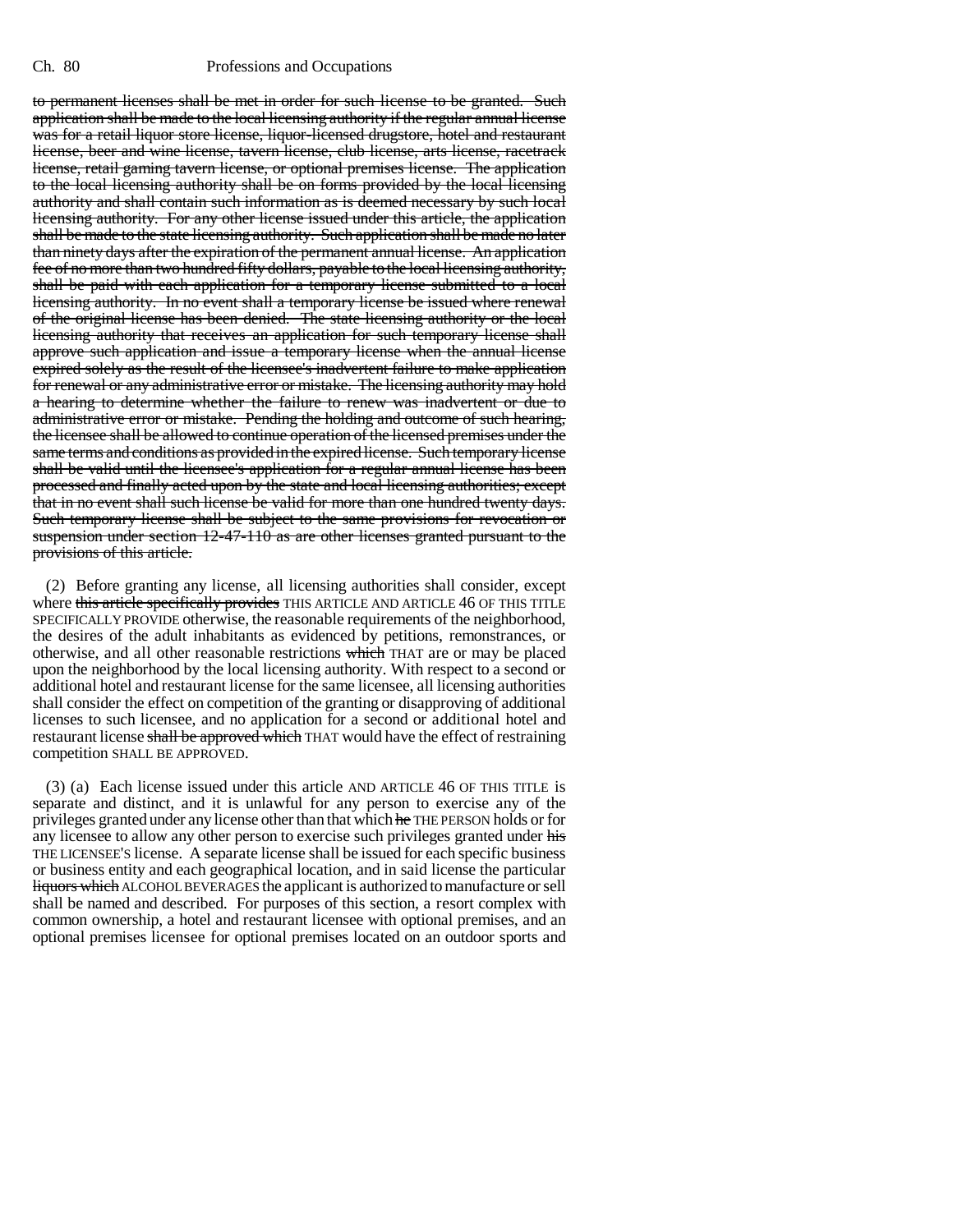recreational facility shall be considered a single business and location.

(b) At all times a licensee shall possess and maintain possession of the premises or optional premises for which the license is issued by ownership, lease, rental, or other arrangement for possession of such premises.

 $(4)$  (a) No license granted under the provisions of this article shall be transferable except as provided in this subsection (4), but this shall not prevent a change of location as provided in section  $12-47-128(5)(g)(H)$ .

(b) When a license has been issued to a husband and wife, or to general or limited partners, the death of a spouse or partner shall not require the surviving spouse or partner to obtain a new license. All rights and privileges granted under the original license shall continue in full force and effect as to such survivors for the balance of the license period.

(c) For any other transfer of ownership, application shall be made to the state and local licensing authorities on forms prepared and furnished by the state licensing authority. In determining whether to permit a transfer of ownership, the licensing authorities shall consider only the requirements of section 12-47-111. The local licensing authority may cause a hearing on the application for transfer of ownership to be held. No hearing provided for by this paragraph (c) shall be held by the local licensing authority until a notice of hearing has been conspicuously posted on the licensed premises for a period of ten days and notice of the hearing has been provided the applicant at least ten days prior to the hearing. Any transfer of ownership hearing by the state licensing authority shall be pursuant to section 12-47-108 (2).

 $(5)$  (a) (a) The licenses provided pursuant to this article AND ARTICLE 46 OF THIS TITLE shall specify the date of issuance, the period which is covered, the name of the licensee, the premises or optional premises licensed, the optional premises in the case of a hotel and restaurant license, and the liquors which ALCOHOL BEVERAGES THAT may be sold therein. Said ON SUCH PREMISES OR OPTIONAL PREMISES. THE license shall be conspicuously placed at all times in the place thereby licensed ON THE LICENSED PREMISES OR OPTIONAL PREMISES, and all sheriffs and police officers shall see to it that every person selling malt, vinous, or spirituous liquors ALCOHOL BEVERAGES within their jurisdiction has procured a license to do so.

(b) No local licensing authority shall issue, transfer location of, or renew any license to sell any malt, vinous, or spirituous liquors ALCOHOL BEVERAGES until the person applying therefor FOR SUCH LICENSE produces a license issued and granted by the state licensing authority covering the whole period for which a license or LICENSE renewal thereof is asked IS SOUGHT.

 $(6)$  (5) In computing any period of time prescribed by this article, the day of the act, event, or default from which the designated period of time begins to run shall not be included. Saturdays, Sundays, and legal holidays shall be counted as any other day.

 $(7)$  (6) Licensees at facilities owned by a municipality, COUNTY, OR SPECIAL DISTRICT may possess and serve FOR ON-PREMISES CONSUMPTION any type of alcoholic beverage MALT, VINOUS, AND SPIRITUOUS LIQUOR or fermented malt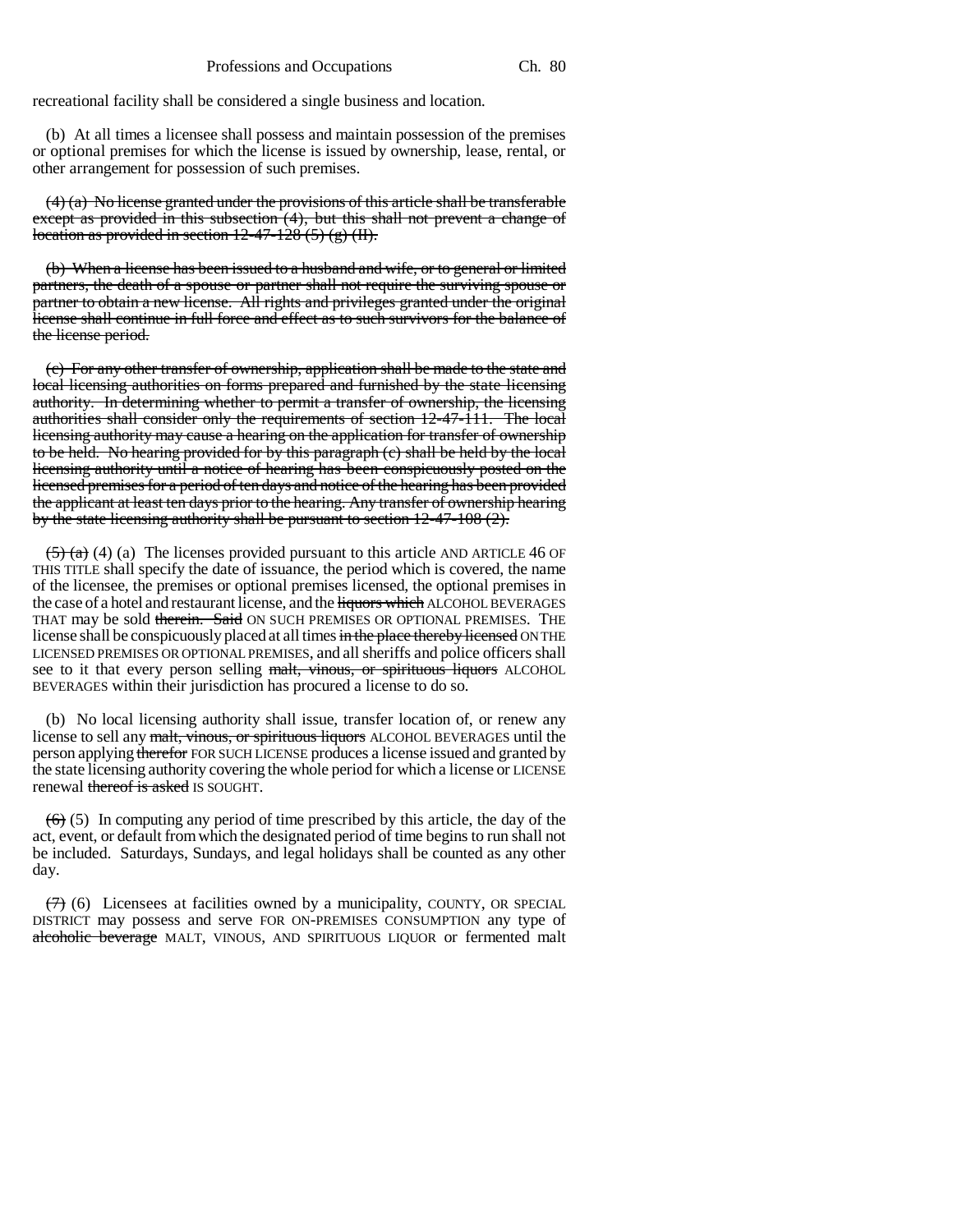beverage as may be permitted pursuant to guidelines established by the local and state licensing authorities and need not have meals available for consumption. However, fermented malt beverages and alcoholic beverages MALT, VINOUS, AND SPIRITUOUS LIQUORS may not be served on the same premises at the same time.

 $\left(\frac{8}{8}\right)$  (7) A licensee shall report each transfer or change of financial interest in the license to the state licensing authority and, for retail licenses, to the local licensing authority, within thirty days after the transfer or change. A report shall be required for transfers of capital stock of a public corporation; except that a report shall not be required for transfers of such stock totaling less than ten percent in any one year, but any transfer of a controlling interest shall be reported regardless of size. It is unlawful for the licensee to fail to report a transfer required by this subsection (8). Such failure to report shall be grounds for suspension or revocation of the license.

 $(9)$  (8) Each licensee holding a FERMENTED MALT BEVERAGE ON-PREMISES LICENSE OR ON- AND OFF-PREMISES LICENSE, beer and wine license, tavern license, club license, arts license, or racetrack license shall manage such premises himself OR HERSELF or employ a separate and distinct manager on the premises and shall report the name of such manager to the state and local licensing authorities. Such licensee shall report any change in managers to the state and local licensing authorities within thirty days after the change. It is unlawful for the licensee to fail to report the name of or any change in managers as required by this subsection  $(9)$  (8). Such failure to report shall be grounds for suspension of the license.

 $(10)(a)(9)$  (a) A LICENSEE MAY MOVE HIS OR HER PERMANENT LOCATION TO ANY OTHER PLACE IN THE SAME CITY, TOWN, OR CITY AND COUNTY FOR WHICH THE LICENSE WAS ORIGINALLY GRANTED, OR IN THE SAME COUNTY IF SUCH LICENSE WAS GRANTED FOR A PLACE OUTSIDE THE CORPORATE LIMITS OF ANY CITY, TOWN, OR CITY AND COUNTY, BUT IT SHALL BE UNLAWFUL TO SELL ANY ALCOHOL BEVERAGE AT ANY SUCH PLACE UNTIL PERMISSION TO DO SO IS GRANTED BY ALL THE LICENSING AUTHORITIES PROVIDED FOR IN THIS ARTICLE.

(b) IN PERMITTING SUCH CHANGE OF LOCATION, SUCH LICENSING AUTHORITIES SHALL CONSIDER THE REASONABLE REQUIREMENTS OF THE NEIGHBORHOOD TO WHICH THE APPLICANT SEEKS TO CHANGE HIS OR HER LOCATION, THE DESIRES OF THE ADULT INHABITANTS AS EVIDENCED BY PETITIONS, REMONSTRANCES, OR OTHERWISE, AND ALL REASONABLE RESTRICTIONS THAT ARE OR MAY BE PLACED UPON THE NEW DISTRICT BY THE COUNCIL, BOARD OF TRUSTEES, OR LICENSING AUTHORITY OF THE CITY, TOWN, OR CITY AND COUNTY OR BY THE BOARD OF COUNTY COMMISSIONERS OF ANY COUNTY.

**12-47-302. License renewal. [Formerly 12-47-106 (1)(b) and (1)(b.5)]** (1) NINETY DAYS PRIOR TO THE EXPIRATION DATE OF AN EXISTING LICENSE, THE STATE LICENSING AUTHORITY SHALL NOTIFY THE LICENSEE OF SUCH EXPIRATION DATE BY FIRST CLASS MAIL AT THE BUSINESS' LAST-KNOWN ADDRESS. APPLICATION FOR THE RENEWAL OF AN EXISTING LICENSE SHALL BE MADE TO THE LOCAL LICENSING AUTHORITY NOT LESS THAN FORTY-FIVE DAYS AND TO THE STATE LICENSING AUTHORITY NOT LESS THAN THIRTY DAYS PRIOR TO THE DATE OF EXPIRATION. NO APPLICATION FOR RENEWAL OF A LICENSE SHALL BE ACCEPTED BY THE LOCAL LICENSING AUTHORITY AFTER THE DATE OF EXPIRATION, EXCEPT AS PROVIDED IN SUBSECTION (2) OF THIS SECTION, BUT FILING WITH THE LOCAL LICENSING AUTHORITY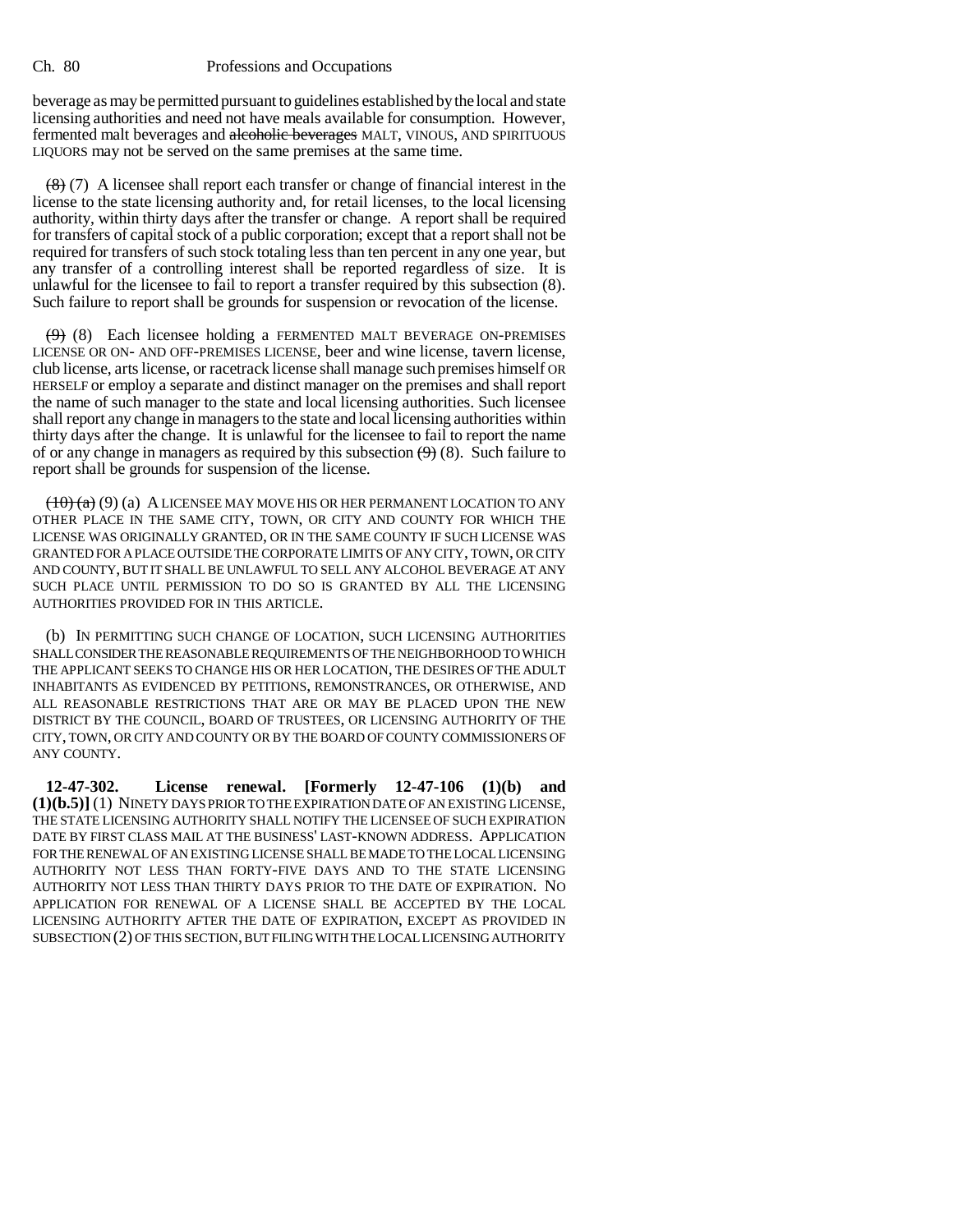Professions and Occupations Ch. 80

SHALL BE DEEMED FILING WITH THE STATE, AND ALL RENEWALS FILED WITH THE LOCAL LICENSING AUTHORITIES PRIOR TO EXPIRATION, AND SUBSEQUENTLY APPROVED, SHALL BE PROCESSED BY THE STATE LICENSING AUTHORITY, AND THE EXPIRATION DATE IS EXTENDED UNTIL THE STATE LICENSE IS PROCESSED. THE STATE OR THE LOCAL LICENSING AUTHORITY, FOR GOOD CAUSE, MAY WAIVE THE FORTY-FIVE OR THIRTY DAY TIME REQUIREMENTS SET FORTH IN THIS SUBSECTION (1). THE LOCAL LICENSING AUTHORITY MAY CAUSE A HEARING ON THE APPLICATION FOR RENEWAL TO BE HELD. NO RENEWAL HEARING PROVIDED FOR BY THIS SUBSECTION (1) SHALL BE HELD BY THE LOCAL LICENSING AUTHORITY UNTIL A NOTICE OF HEARING HAS BEEN CONSPICUOUSLY POSTED ON THE LICENSED PREMISES FOR A PERIOD OF TEN DAYS AND NOTICE OF THE HEARING HAS BEEN PROVIDED THE APPLICANT AT LEAST TEN DAYS PRIOR TO THE HEARING. THE LICENSING AUTHORITY MAY REFUSE TO RENEW ANY LICENSE FOR GOOD CAUSE, SUBJECT TO JUDICIAL REVIEW. ANY RENEWAL HEARING HELD BY THE STATE LICENSING AUTHORITY SHALL BE PURSUANT TO SECTION 12-47-305 (2).

(2) (a) NOTWITHSTANDING THE PROVISIONS OF SUBSECTION (1) OF THIS SECTION, A LICENSEE WHOSE LICENSE HAS BEEN EXPIRED FOR NOT MORE THAN NINETY DAYS MAY FILE A LATE RENEWAL APPLICATION UPON THE PAYMENT OF A NONREFUNDABLE LATE APPLICATION FEE OF FIVE HUNDRED DOLLARS EACH TO THE STATE AND LOCAL LICENSING AUTHORITIES. A LICENSEE WHO FILES A LATE RENEWAL APPLICATION AND PAYS THE REQUISITE FEES MAY CONTINUE TO OPERATE UNTIL BOTH STATE AND LOCAL LICENSING AUTHORITIES HAVE TAKEN FINAL ACTION TO APPROVE OR DENY SUCH LICENSEE'S LATE RENEWAL APPLICATION.

(b) NO STATE OR LOCAL LICENSING AUTHORITY SHALL ACCEPT A LATE RENEWAL APPLICATION MORE THAN NINETY DAYS AFTER THE EXPIRATION OF A LICENSEE'S PERMANENT ANNUAL LICENSE. ANY LICENSEE WHOSE PERMANENT ANNUAL LICENSE HAS BEEN EXPIRED FOR MORE THAN NINETY DAYS MUST APPLY FOR A NEW LICENSE PURSUANT TO SECTION 12-47-311 AND SHALL NOT SELL OR POSSESS FOR SALE ANY ALCOHOL BEVERAGE UNTIL ALL REQUIRED LICENSES HAVE BEEN OBTAINED.

**12-47-303. [Formerly 12-47-106.5] Transfer of ownership and temporary permits.** (1) (a) **[Formerly 12-47-106 (4)]** NO LICENSE GRANTED UNDER THE PROVISIONS OF THIS ARTICLE OR ARTICLE 46 OF THIS TITLE SHALL BE TRANSFERABLE EXCEPT AS PROVIDED IN THIS SUBSECTION (1), BUT THIS SHALL NOT PREVENT A CHANGE OF LOCATION AS PROVIDED IN SECTION 12-47-301 (9).

(b) WHEN A LICENSE HAS BEEN ISSUED TO A HUSBAND AND WIFE, OR TO GENERAL OR LIMITED PARTNERS, THE DEATH OF A SPOUSE OR PARTNER SHALL NOT REQUIRE THE SURVIVING SPOUSE OR PARTNER TO OBTAIN A NEW LICENSE. ALL RIGHTS AND PRIVILEGES GRANTED UNDER THE ORIGINAL LICENSE SHALL CONTINUE IN FULL FORCE AND EFFECT AS TO SUCH SURVIVORS FOR THE BALANCE OF THE LICENSE PERIOD.

(c) FOR ANY OTHER TRANSFER OF OWNERSHIP, APPLICATION SHALL BE MADE TO THE STATE AND LOCAL LICENSING AUTHORITIES ON FORMS PREPARED AND FURNISHED BY THE STATE LICENSING AUTHORITY. IN DETERMINING WHETHER TO PERMIT A TRANSFER OF OWNERSHIP, THE LICENSING AUTHORITIES SHALL CONSIDER ONLY THE REQUIREMENTS OF SECTION 12-47-307. THE LOCAL LICENSING AUTHORITY MAY CAUSE A HEARING ON THE APPLICATION FOR TRANSFER OF OWNERSHIP TO BE HELD. NO HEARING PROVIDED FOR BY THIS PARAGRAPH (c) SHALL BE HELD BY THE LOCAL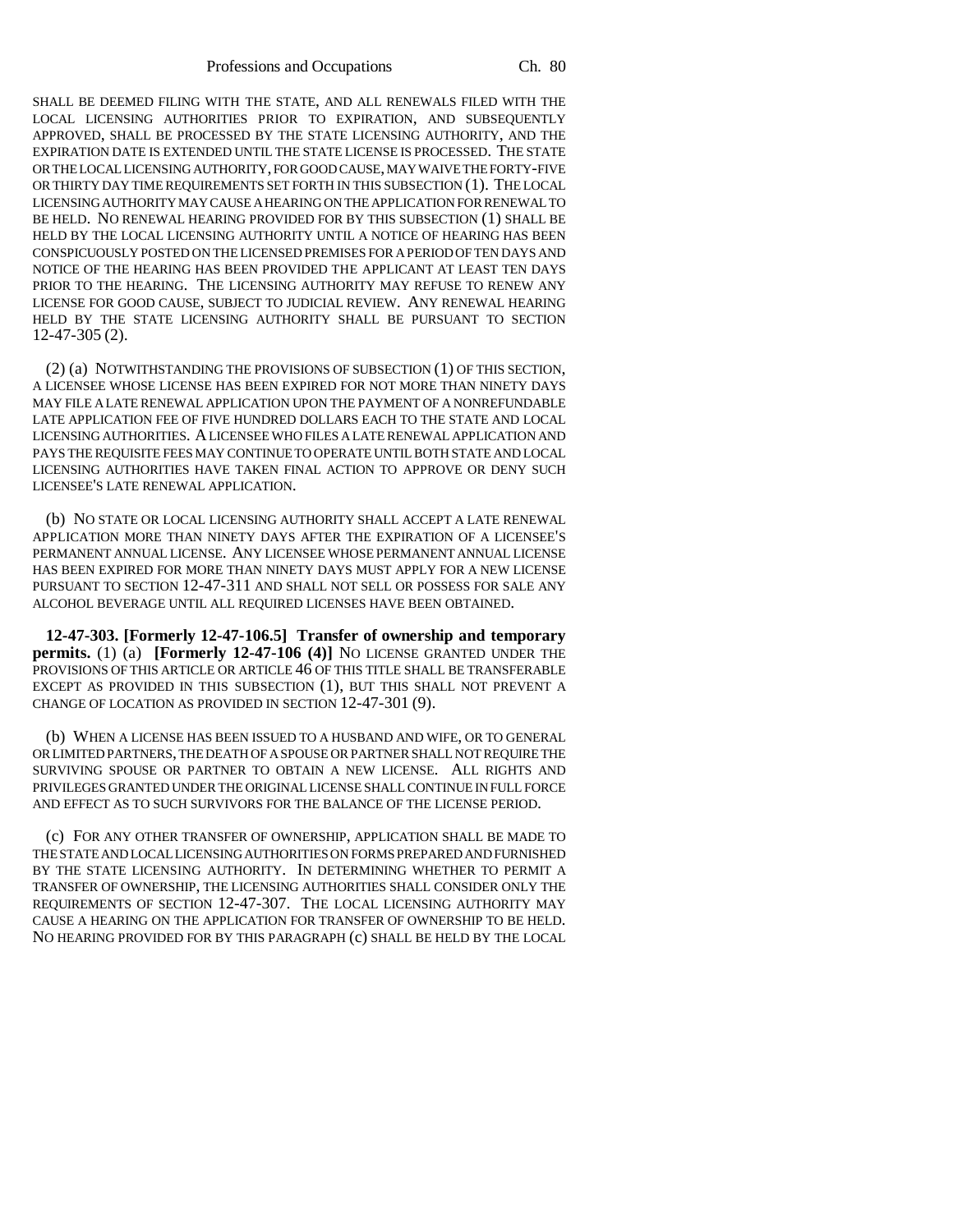LICENSING AUTHORITY UNTIL A NOTICE OF HEARING HAS BEEN CONSPICUOUSLY POSTED ON THE LICENSED PREMISES FOR A PERIOD OF TEN DAYS AND NOTICE OF THE HEARING HAS BEEN PROVIDED THE APPLICANT AT LEAST TEN DAYS PRIOR TO THE HEARING. ANY TRANSFER OF OWNERSHIP HEARING BY THE STATE LICENSING AUTHORITY SHALL BE PURSUANT TO SECTION 12-47-305 (2).

 $(1)$  (2) Notwithstanding anything in THE PROVISIONS OF this article to the contrary, a local licensing authority shall have discretionary authority to issue a temporary permit to a transferee of any RETAIL class of *liquor* ALCOHOL BEVERAGE license issued by the state LOCAL licensing authority pursuant to this article OR ARTICLE 46 OF THIS TITLE. Such temporary permit shall authorize a transferee to continue selling such alcoholic ALCOHOL beverages as permitted under the permanent license during the period in which an application to transfer the ownership of the license is pending.

 $(2)$  (3) A temporary permit shall authorize a transferee to conduct business and sell alcoholic ALCOHOL beverages at retail in accordance with the license of the transferor subject to compliance with all of the following conditions:

(a) The premises where such alcoholic ALCOHOL beverages are sold shall have been previously licensed by the state and local licensing authorities, and such license shall have been valid at the time the application for transfer of ownership was filed with the local licensing authority which THAT has jurisdiction to approve an application for a temporary permit.

(b) The applicant has filed with the local licensing authority on forms provided by the department of revenue an application for the transfer of the liquor license. Such application shall include, but not be limited to, the following information:

(I) The name and address of the applicant; if the applicant is a partnership, the names and addresses of all the partners; and, if the applicant is a corporation, association, or other organization, the names and addresses of the president, vice-president, secretary, and managing officer;

(II) The applicant's financial interest in the proposed transfer;

(III) The premises for which the temporary permit is sought; and

(IV) Such other information as the local licensing authority may require.

(c) The application for a temporary permit shall be filed no later than thirty days after the filing of the application for transfer of ownership and shall be accompanied by a temporary permit fee not to exceed one hundred dollars.

 $(3)$  (4) A temporary permit, if granted, by a local licensing authority shall be issued within three FIVE working days after the receipt of such application. A temporary permit issued pursuant to this section shall be valid until such time as the application to transfer ownership of the license to the applicant is granted OR DENIED or for one hundred twenty days, whichever shall first occur OCCURS FIRST; except that, if the application to transfer the license has not been granted OR DENIED within the one-hundred-twenty-day period and the transferee demonstrates good cause, the local licensing authority may extend, in its discretion, the validity of said permit for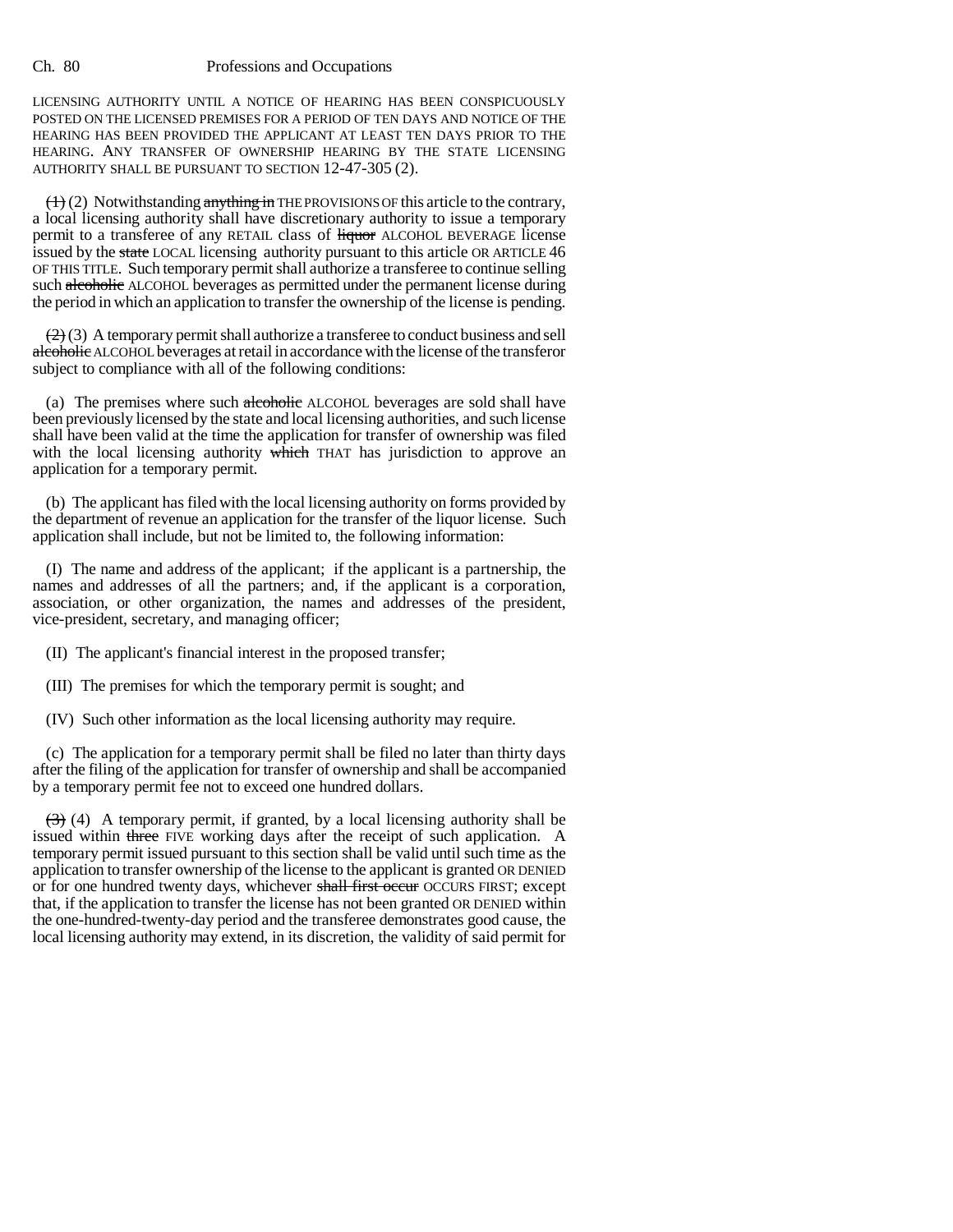an additional period not to exceed sixty days.

 $(4)$  (5) A temporary permit shall also be authorized in the event of a transfer of possession of the licensed premises by operation of law, a petition in bankruptcy pursuant to federal bankruptcy law, the appointment of a receiver, a foreclosure action by a secured party, or a court order dispossessing the prior licensee of all rights of possession pursuant to article 40 of title 13, C.R.S.

 $(5)$  (6) A temporary permit may be canceled, revoked, or summarily suspended if the local or state licensing authority determines that there is probable cause to believe that the transferee has violated any provision of this article OR ARTICLE 46 OF THIS TITLE or has violated any rule or regulation adopted by the local or state licensing authority or has failed to truthfully disclose those matters required pursuant to the application forms required by the department of revenue.

**12-47-304. [Formerly 12-47-107] State licensing authority - application and issuance procedures.** (1) Applications for licenses under the provisions of this article AND ARTICLES 46 AND 48 OF THIS TITLE shall be made to the state licensing authority on forms prepared and furnished by the state licensing authority and shall set forth such information as the state licensing authority may require to enable the authority to determine whether a license should be granted. Such information shall include the name and address of the applicant, and if a partnership, also the names and addresses of all the partners, and if a corporation, association, or other organization, also the names and addresses of the president, vice-president, secretary, and managing officer, together with all other information deemed necessary by the licensing authority. Each application shall be verified by the oath or affirmation of such person or persons as the state licensing authority may prescribe.

(2) (a) Before granting any license for which application has been made, the state licensing authority or one or more of its inspectors may visit and inspect the plant or property in which the applicant proposes to conduct his business and investigate the fitness to conduct such business of any person or the officers and directors of any corporation applying for a license. In investigating the fitness of the applicant or a licensee, the state licensing authority may have access to criminal history record information furnished by a criminal justice agency subject to any restrictions imposed by such agency. In the event the state licensing authority takes into consideration information concerning the applicant's criminal history record, the state licensing authority shall also consider any information provided by the applicant regarding such criminal history record, including but not limited to evidence of rehabilitation, character references, and educational achievements, especially those items pertaining to the period of time between the applicant's last criminal conviction and the consideration of his THE application for a license.

(b) As used in paragraph (a) of this subsection (2), "criminal justice agency" means any federal, state, or municipal court or any governmental agency or subunit of such agency which THAT performs the administration of criminal justice pursuant to a statute or executive order and which THAT allocates a substantial part of its annual budget to the administration of criminal justice.

(3) (a) No application to have a retail liquor store license, liquor-licensed drugstore license, beer and wine license, tavern license, club license, arts license,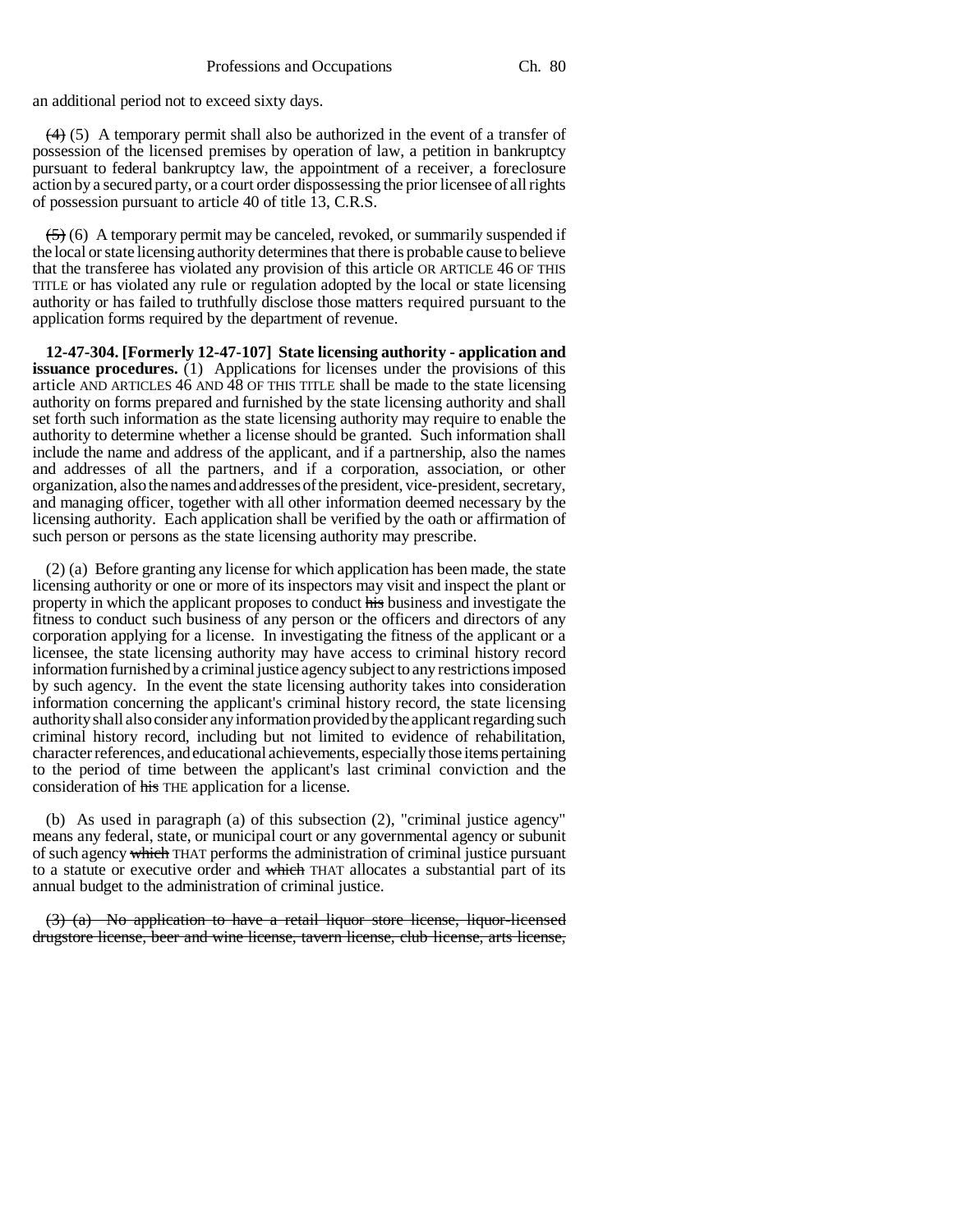racetrack license, or hotel and restaurant license at a particular location shall be received or acted upon if such location is the same as or within five hundred feet of a location for which, within two years preceding, the appropriate licensing authority refused to approve the same class of license on the ground, in whole or in part, that the licenses already granted for the particular locality were adequate for the reasonable requirements of the neighborhood and the desires of the adult inhabitants at the time of such refusal.

(b) Paragraph (a) of this subsection (3) shall not apply to cities in which limited gaming is permitted pursuant to section 9 of article XVIII of the state constitution.

 $(4)$  (3) The state licensing authority shall not issue a license pursuant to this section until the local licensing authority has approved the application provided for in section  $\frac{12-47-135}{2}$  12-47-309.

**12-47-305. [Formerly 12-47-108] Denial of application.** (1) The state licensing authority shall refuse a state license if the premises on which the applicant proposes to conduct its business do not meet the requirements of this article, or if the character of the applicant or its officers or directors is such that violations of this article OR ARTICLE 46 OR 48 OF THIS TITLE would be likely to result if a license were granted, or if in its opinion licenses already granted for the particular locality are adequate for the reasonable needs of the community.

(2) The state licensing authority shall not refuse a state license after a local license has been granted, except upon hearing after fifteen days' notice to the applicant and to the local licensing authority. Said THE notice shall be in writing and shall state grounds upon which the application may be refused. If the applicant does not respond to the notice within fifteen days after the date of the notice, the application for a license shall be denied. Such hearing shall be conducted in accordance with the provisions of section 24-4-105, C.R.S., and judicial review of the state licensing authority's decision shall be pursuant to section 24-4-106, C.R.S.

**12-47-306. Inactive licenses.** THE STATE OR LOCAL LICENSING AUTHORITY, IN ITS DISCRETION, MAY REVOKE OR ELECT NOT TO RENEW A RETAIL LICENSE IF IT DETERMINES THAT THE LICENSED PREMISES HAS BEEN INACTIVE, WITHOUT GOOD CAUSE, FOR AT LEAST ONE YEAR OR, IN THE CASE OF A RETAIL LICENSE APPROVED FOR A FACILITY THAT HAS NOT BEEN CONSTRUCTED, SUCH FACILITY HAS NOT BEEN CONSTRUCTED AND PLACED IN OPERATION WITHIN TWO YEARS AFTER APPROVAL OF THE LICENSE APPLICATION OR CONSTRUCTION OF THE FACILITY HAS NOT COMMENCED WITHIN ONE YEAR AFTER SUCH APPROVAL.

**12-47-307. [Formerly 12-47-111] Persons prohibited as licensees.** (1) (a) No license provided by this article OR ARTICLE 46 OR 48 OF THIS TITLE shall be issued to or held by:

(I) Any person until the annual fee therefor has been paid;

(II) Repealed.

 $(HH)$  (II) Any person who is not of good moral character;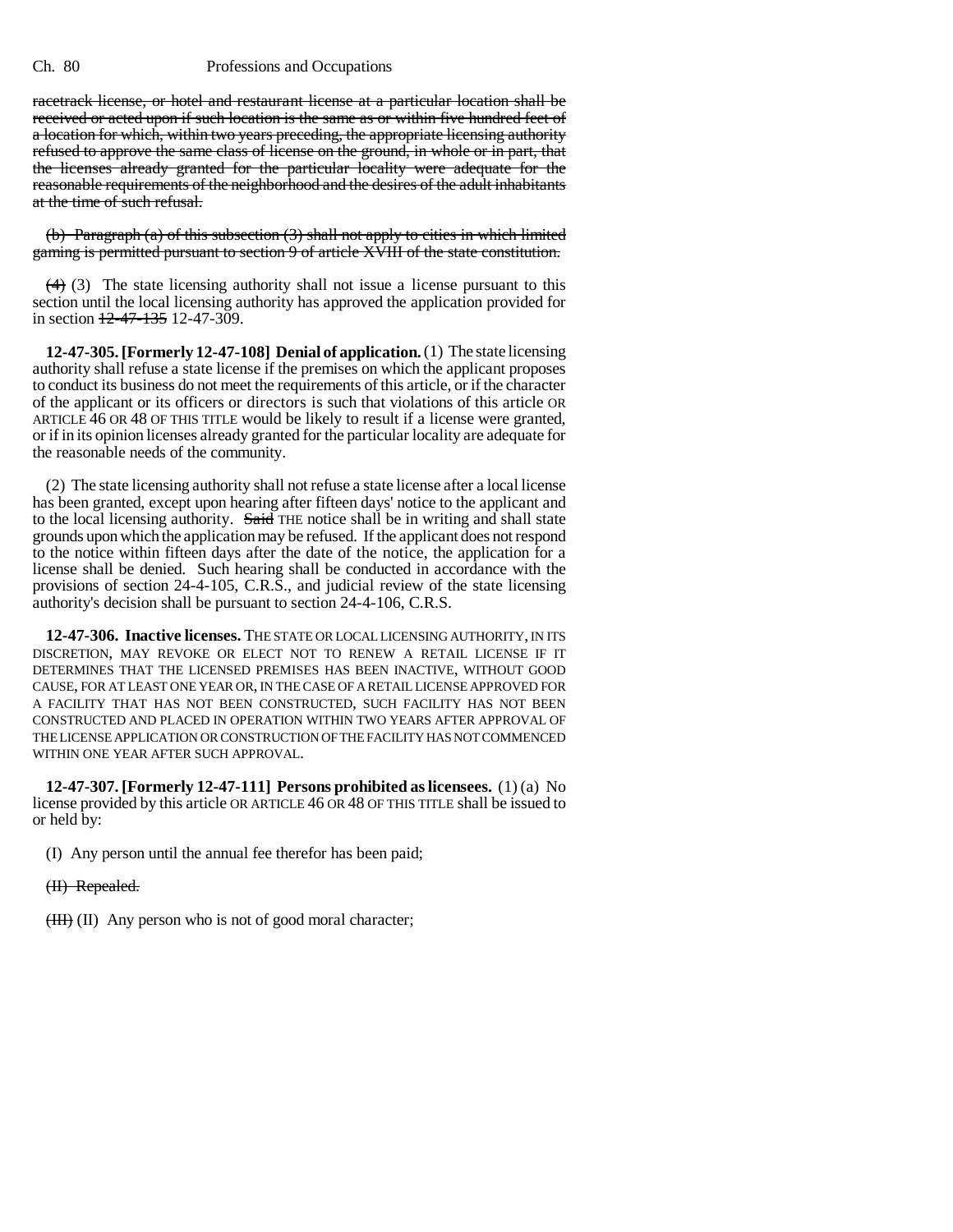(IV) (III) Any corporation, any of whose officers, directors, or stockholders holding  $\alpha$  ten percent OR MORE of the outstanding and issued capital stock thereof are not of good moral character;

 $(\forall)$  (IV) Any partnership, association, or company, any of whose officers, or any of whose members holding more than ten percent OR MORE interest therein, are not of good moral character;

 $(\overline{VI}^T)(V)$  Any person employing, assisted by, or financed in whole or in part by any other person who is not of good character and reputation satisfactory to the respective licensing authorities;

(VII) Any sheriff, deputy sheriff, police officer, prosecuting officer, the state licensing authority, or any of its inspectors or employees;

 $(WIII)$  (VI) Any person unless he is with respect to his SUCH PERSON's character, record, and reputation ARE satisfactory to the respective licensing authority;

(VII) ANY NATURAL PERSON UNDER TWENTY-ONE YEARS OF AGE.

(b) In making a determination as to character or when considering the conviction of a crime, a licensing authority shall be governed by the provisions of section 24-5-101, C.R.S.

(2) Except as may be provided pursuant to section 12-47-138 (1) (d) (IV), no license provided for by this article shall be issued to or held by any person who will operate any place where liquor is sold or is to be sold by the drink within five hundred feet from any public or parochial school or the principal campus of any college, university, or seminary; except that this provision shall not apply to any hotel, club, or restaurant located within such limit on April 12, 1935, or affect the renewal or reissuance of any license once granted, or apply to any licensed premises located or to be located on land owned by a municipality, or apply to a liquor license in effect and actively doing business before said principal campus was constructed, or apply to any club located within the principal campus of any college, university, or seminary, as defined in section  $23-2-102(3)$ , (4), and (5), C.R.S., which limits its membership to the faculty or staff of such institution.

(2) NO LICENSE PROVIDED BY THIS ARTICLE SHALL BE ISSUED TO OR HELD BY ANY SHERIFF, DEPUTY SHERIFF, POLICE OFFICER, OR PROSECUTING OFFICER, OR THE STATE LICENSING AUTHORITY, OR ANY OF ITS INSPECTORS OR EMPLOYEES.

(3) (a) IN INVESTIGATING THE QUALIFICATIONS OF THE APPLICANT OR A LICENSEE, THE LOCAL LICENSING AUTHORITY MAY HAVE ACCESS TO CRIMINAL HISTORY RECORD INFORMATION FURNISHED BY A CRIMINAL JUSTICE AGENCY SUBJECT TO ANY RESTRICTIONS IMPOSED BY SUCH AGENCY. IN THE EVENT THE LOCAL LICENSING AUTHORITY TAKES INTO CONSIDERATION INFORMATION CONCERNING THE APPLICANT'S CRIMINAL HISTORY RECORD, THE LOCAL LICENSING AUTHORITY SHALL ALSO CONSIDER ANY INFORMATION PROVIDED BY THE APPLICANT REGARDING SUCH CRIMINAL HISTORY RECORD, INCLUDING BUT NOT LIMITED TO EVIDENCE OF REHABILITATION, CHARACTER REFERENCES, AND EDUCATIONAL ACHIEVEMENTS, ESPECIALLY THOSE ITEMS PERTAINING TO THE PERIOD OF TIME BETWEEN THE APPLICANT'S LAST CRIMINAL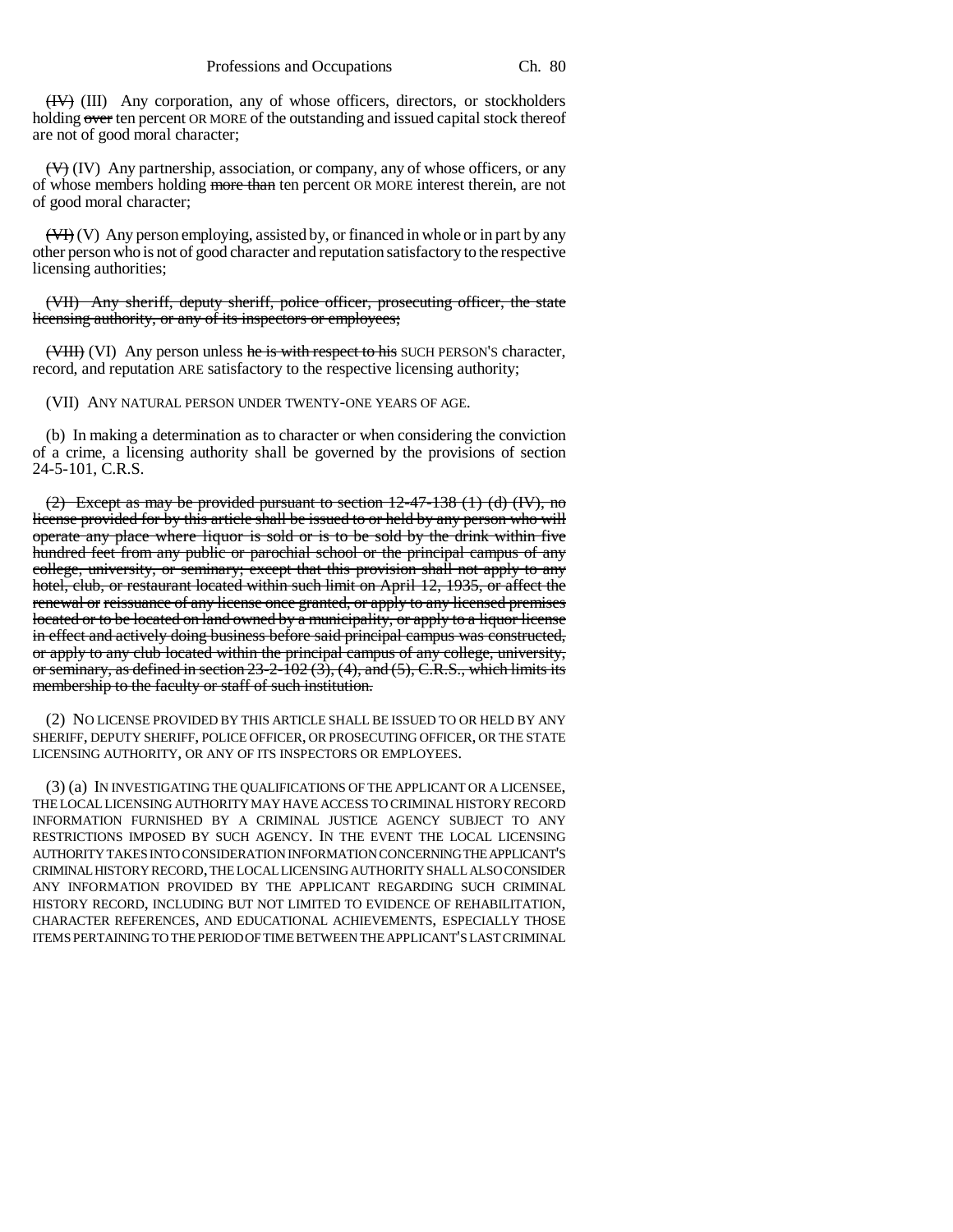## CONVICTION AND THE CONSIDERATION OF THE APPLICATION FOR A LICENSE.

(b) AS USED IN PARAGRAPH (a) OF THIS SUBSECTION (3), "CRIMINAL JUSTICE AGENCY" MEANS ANY FEDERAL, STATE, OR MUNICIPAL COURT OR ANY GOVERNMENTAL AGENCY OR SUBUNIT OF SUCH AGENCY THAT PERFORMS THE ADMINISTRATION OF CRIMINAL JUSTICE PURSUANT TO A STATUTE OR EXECUTIVE ORDER AND THAT ALLOCATES A SUBSTANTIAL PART OF ITS ANNUAL BUDGET TO THE ADMINISTRATION OF CRIMINAL JUSTICE.

**12-47-308. [Formerly 12-47-129] Unlawful financial assistance.** (1) It is unlawful for any manufacturer, limited winery licensee, or wholesaler or any person, partnership, association, organization, or corporation interested financially in or with any of said licensees to be interested financially, directly or indirectly, in the business of any person licensed to sell at retail pursuant to this article or for any person licensed to sell at retail pursuant to this article to be interested financially, directly or indirectly, in the business of any manufacturer, limited winery licensee, or wholesaler or any person, partnership, association, organization, or corporation interested in or with any of the said manufacturers, limited winery licensees, or wholesalers licensed pursuant to this article.

(2) (a) It is unlawful for any manufacturer or importer of vinous or spirituous liquors or any limited winery licensee, or any person, partnership, association, organization, or corporation interested financially in or with any such manufacturer, importer, or licensee, to be interested financially, directly or indirectly, in the business of any vinous or spirituous wholesale licensee or for any vinous or spirituous wholesale licensee to be so interested financially in any such manufacturer, importer, or licensee or any other vinous or spirituous wholesale licensee; but any such licensees or persons interested financially in or with any other such licensees or persons on or before July 1, 1969, are exempt from the provisions of this paragraph  $(a).$ 

(b) The provisions of paragraph (a) of this subsection (2) shall not apply to manufacturers, nonresident manufacturers, and importers of malt liquor in the importation and sale of malt liquor.

 $(3)$  (a) (1) (a) It is unlawful for any of the persons or parties described and referred to in subsections (1) and (2) of this section PERSON LICENSED PURSUANT TO ARTICLE 46 OR 47 OF THIS TITLE AS A MANUFACTURER, LIMITED WINERY LICENSEE, ORGANIZATION, OR CORPORATION INTERESTED FINANCIALLY IN OR WITH ANY OF SAID LICENSEES, to furnish, supply, or loan, in any manner, directly or indirectly, to any person licensed to sell at retail pursuant to the provisions of this article OR ARTICLE 46 OR 48 OF THIS TITLE any financial assistance or any equipment, fixtures, chattels, or furnishings used in the storing, handling, serving, or dispensing of food or alcoholic ALCOHOL beverages within the premises or for making any structural alterations or improvements in or on the building on which such premises are located. This section shall not apply to signs or displays within such premises.

(b) Notwithstanding the provisions of paragraph (a) of this subsection (3), any person or party described and referred to in subsections  $(1)$  and  $(2)$  of this section IN SAID PARAGRAPH (a) may provide financial or in-kind assistance, directly or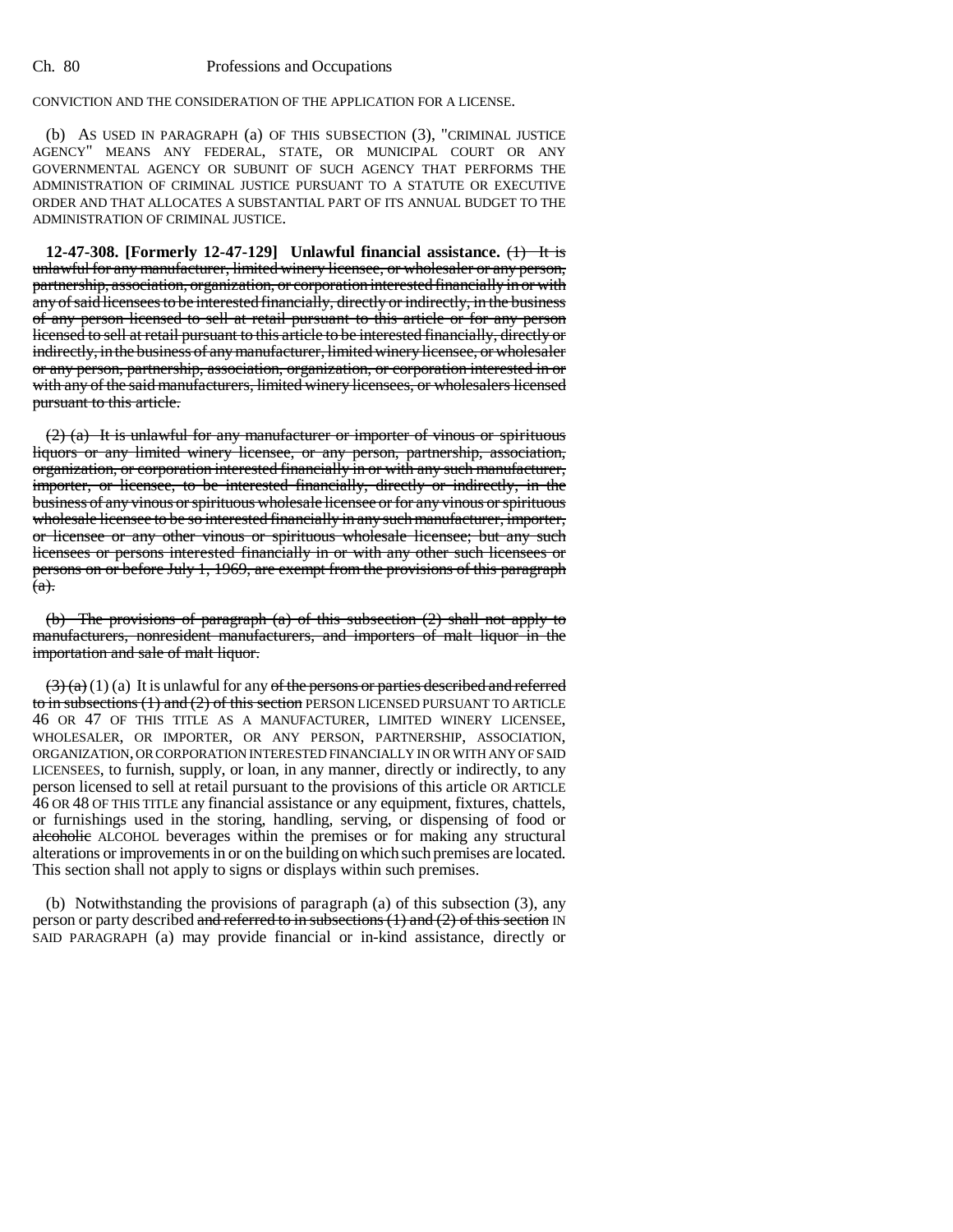indirectly, to a nonprofit arts organization which THAT has been issued an arts license pursuant to section 12-47-120.5 12-47-417.

 $(4)$  (a) (2) It is unlawful for any owner, part owner, shareholder, or person interested directly or indirectly in any retail liquor store, retail license, liquor-licensed drugstore, or retail dispensary of any kind licensed pursuant to this article to conduct, own either in whole or in part, or be directly or indirectly interested in any other retail gaming tavern license, retail liquor store, retail license, or retail dispensary of any kind licensed pursuant to this article in this state; except that it is not unlawful for any owner, part owner, shareholder, or person interested directly or indirectly in any hotel and restaurant license to conduct, own either in whole or in part, or be directly or indirectly interested in any other hotel and restaurant or brew pub license or establishment. It is not unlawful for any owner, part owner, shareholder, or person interested directly or indirectly in any retail gaming tavern license to conduct, own either in whole or in part, or be directly or indirectly interested in any other retail gaming tavern license or establishment. It is not unlawful for an owner, part owner, shareholder, or person interested directly or indirectly in a brew pub license to conduct, own in whole or in part, or be directly or indirectly interested in any other brew pub or hotel and restaurant license or establishment, but it is unlawful for such a person to conduct, own in whole or in part, or be directly or indirectly interested in a wholesaler's license issued under this article. It is not unlawful for any owner, part owner, shareholder, or person interested directly or indirectly in any license issued pursuant to this article to conduct, own either in whole or in part, or be directly or indirectly interested in any airline public transportation system license. The state licensing authority, by rule and regulation, shall require a complete disclosure of all persons having a direct or indirect financial interest, and the extent of such interest, in each hotel and restaurant license and each retail gaming tavern license issued under this article. A willful failure to report and disclose the financial interests of all persons having a direct or indirect financial interest in a hotel and restaurant license or in a retail gaming tavern license shall be grounds for suspension or revocation of such license by the state licensing authority. The invalidity of any provision of this  $\frac{\text{parameter of}}{\text{parameter of}}$  subsection (2) concerning interest in more than one hotel and restaurant license or retail gaming tavern license shall invalidate all interests in more than one hotel and restaurant license or retail gaming tavern license, and such invalidity shall make any such interest unlawful financial assistance. as described by this paragraph (a)

(b) The provisions of paragraph (a) of this subsection (4) shall not apply to any interest in a racetrack license with respect to any interest in any other racetrack license nor to any interest in an arts license granted pursuant to section 12-47-120.5 nor to any financial institution referred to in subsection (6) of this section nor to any interest in any airline public transportation system license granted pursuant to section 12-47-122 with respect to any interest in any other airline public transportation system license.

(c) No owner, part owner, shareholder, or person interested directly or indirectly in a licensed brew pub may be interested directly or indirectly in any retail gaming tavern license.

(d) The provisions of paragraph (a) of this subsection  $(4)$  shall not apply to any interest in a bed and breakfast permit with respect to any interest in any other bed and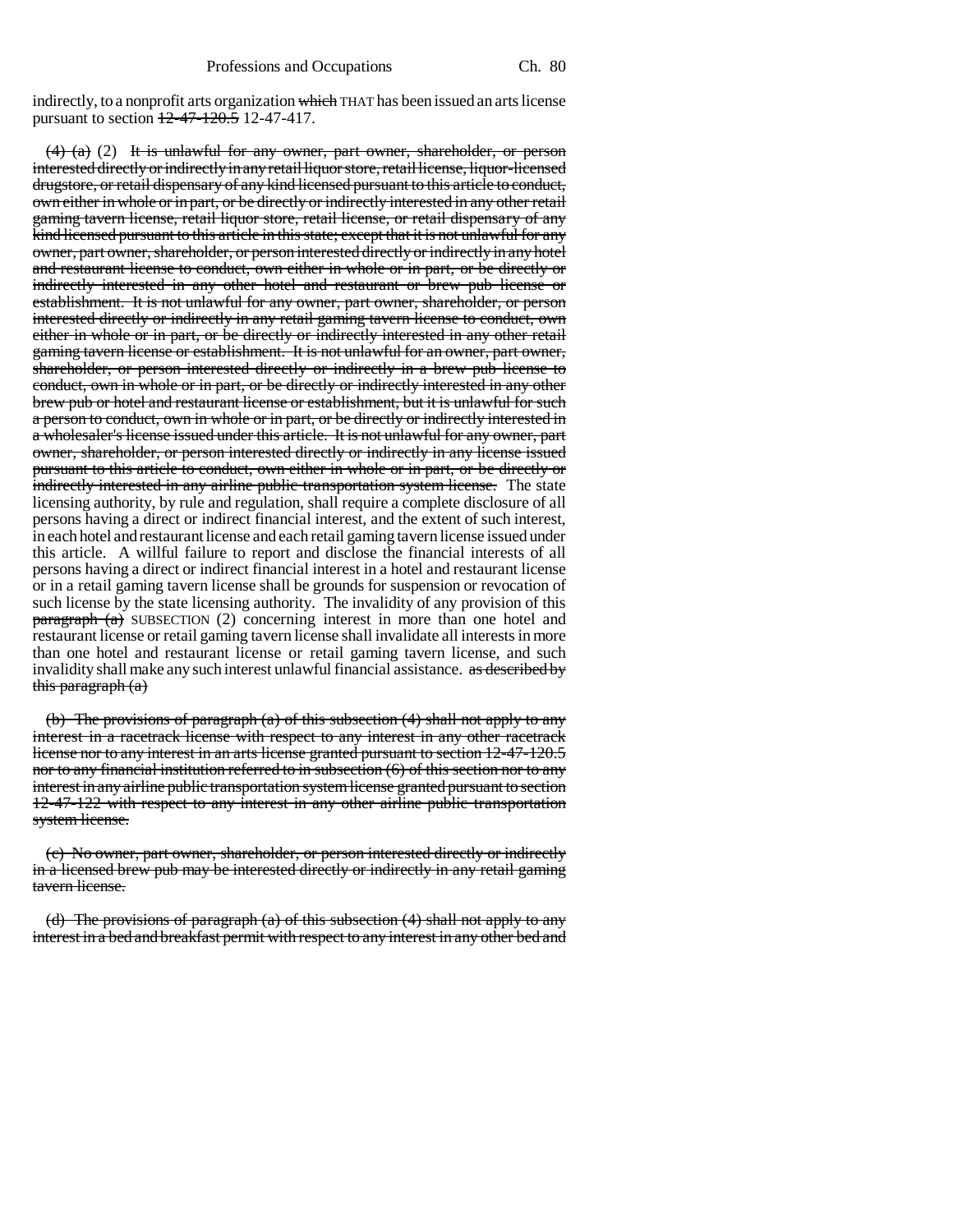# breakfast permit.

 $(5)$  (a) (a) It is unlawful for any person licensed to sell at retail pursuant to this article OR ARTICLE 46 OF THIS TITLE to receive and obtain from the persons or parties described and referred to in subsections  $(1)$  and  $(2)$  SUBSECTION  $(1)$   $(a)$  of this section, directly or indirectly, any financial assistance or any equipment, fixtures, chattels, or furnishings used in the storing, handling, serving, or dispensing of food or alcoholic ALCOHOL beverages within the premises or from making any structural alterations or improvements in or on the building on which such premises are located. This subsection  $\left(\frac{5}{2}\right)$  (3) shall not apply to signs or displays within such premises or to advertising materials which THAT are intended primarily to advertise the product of the wholesaler or manufacturer and which THAT have only negligible value in themselves or to the inspection and servicing of malt or vinous liquor-dispensing equipment to the extent necessary for the maintenance of reasonable standards of purity, cleanliness, and health.

(b) Notwithstanding the provisions of paragraph (a) of this subsection  $\left(\frac{5}{2}\right)$  (3), a nonprofit arts organization which THAT has been issued an arts license pursuant to section  $12-47-120.5$  12-47-417 may receive financial or in-kind assistance, directly or indirectly, from the persons or parties described and referred to in subsections  $(1)$ and  $(2)$  SUBSECTION  $(1)$  (a) of this section.

 $(6)$  (a) (a) EXCEPT AS OTHERWISE AUTHORIZED, it is unlawful for any person or corporation holding any license pursuant to this article OR ARTICLE 46 OF THIS TITLE or any person who is a stockholder, director, or officer of any corporation holding a license pursuant to this article OR ARTICLE 46 OF THIS TITLE to be a stockholder, director, or officer or to be interested, directly or indirectly, in any person or corporation that lends money to any person or corporation licensed pursuant to this article OR ARTICLE 46 OF THIS TITLE, but this subsection  $(6)$  (4) shall not apply to banks, savings and loan associations, or industrial banks supervised and regulated by an agency of the state or federal government, or to FHA-approved mortgagees, or to stockholders, directors, or officers thereof; and it is unlawful for any person or corporation licensed pursuant to this article OR ARTICLE 46 OF THIS TITLE, or any stockholder, director, or officer of such corporation, to make any loan or be interested, directly or indirectly, in any loan to any other person licensed pursuant to the provisions of this article OR ARTICLE 46 OF THIS TITLE; except that this paragraph (a) shall not apply to any financial institution which THAT comes into possession of a licensed premises by virtue of a foreclosure or deed in lieu of foreclosure if such financial institution does not retain such premises for longer than one year or for such time exceeding one year as provided in paragraph (b) of this subsection  $\left(\frac{1}{10}\right)$  (4).

(b) In the case of a financial institution which THAT comes into possession of a licensed premises by virtue of a foreclosure or deed in lieu of foreclosure, the state and the local licensing authority may grant a transfer of ownership for such license for a period of one year and, upon notice and hearing, renewal of such license may be granted. This paragraph (b) shall apply in the case of every foreclosure or deed in lieu of foreclosure in which disposition of the license has not otherwise been made by the state or local licensing authority.

 $(7)$  (5) It is unlawful for any owner, part owner, shareholder, stockholder, or person interested, directly or indirectly, in any retail business or establishment of a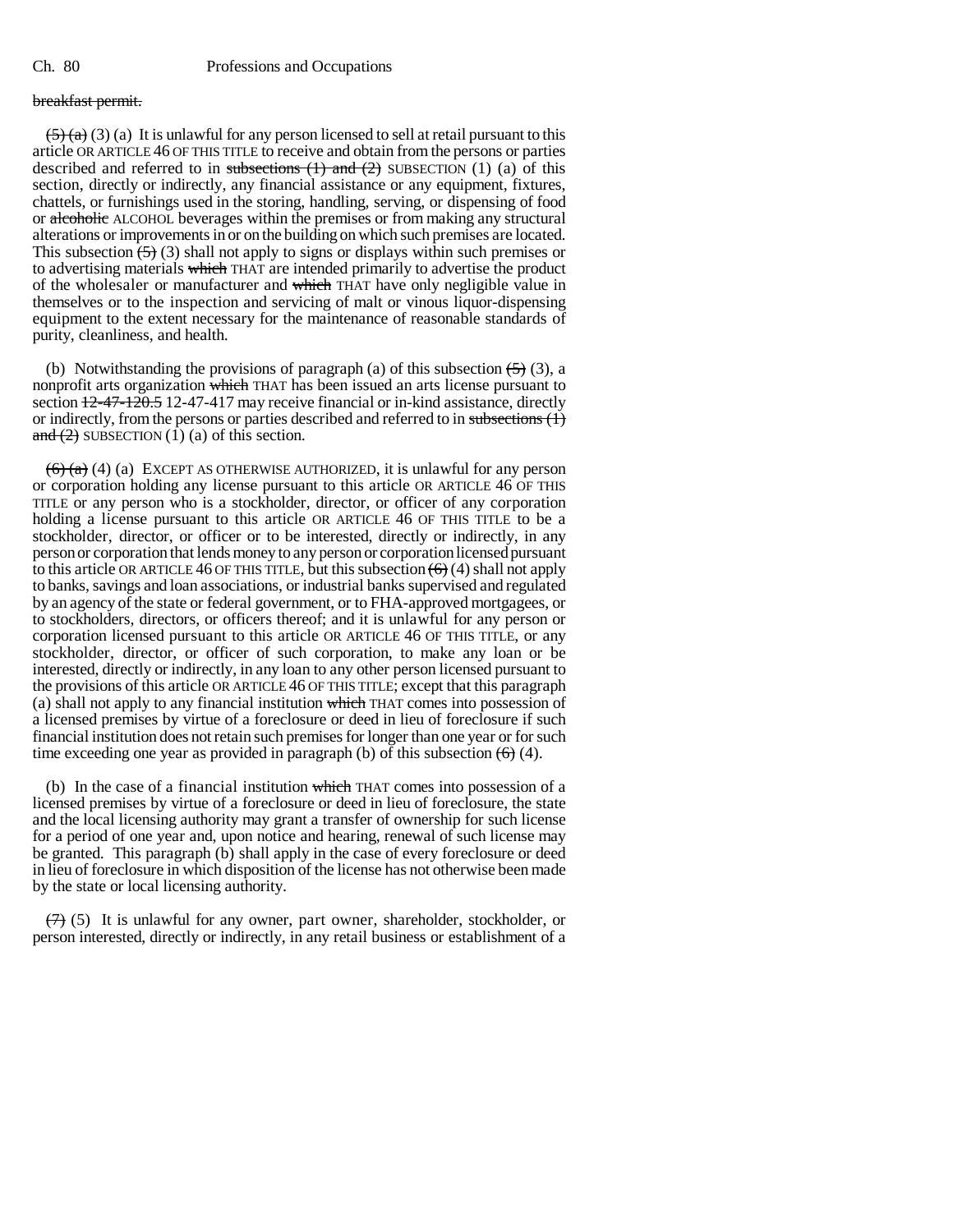Professions and Occupations Ch. 80

person licensed to sell at retail pursuant to the provisions of this article OR ARTICLE 46 OR 48 OF THIS TITLE to enter into any agreement with any person or party or to receive, possess, or accept any money, fixtures, supplies, or things of value from any person or party, whereby a person licensed to sell at retail pursuant to this article OR ARTICLE 46 OR 48 OF THIS TITLE may be influenced or caused, directly or indirectly, to buy, sell, dispense, or handle the product of any manufacturer of alcoholic ALCOHOL beverages. This subsection  $(7)$  (5) shall not apply to displays within such premises.

 $(8)$  (6) Any transaction, agreement, or arrangement prohibited by the provisions of this section, if made and entered into by and between the persons and parties described and referred to in this section, is unlawful, illegal, invalid, and void, and any obligation or liability arising out of such transaction, agreement, or arrangement shall be unenforceable in any court of this state by or against any such persons and parties entering into such transaction, agreement, or arrangement.

 $(9)$  (7) This section is intended to prohibit and prevent the control of the outlets for the sale of alcoholic ALCOHOL beverages by any persons or parties other than the persons licensed pursuant to the provisions of this article OR ARTICLE 46 OR 48 OF THIS TITLE.

 $(10)(a)(8)$  Except as provided in paragraph (b) of this subsection (10), it is lawful for any corporation, all of whose members or shareholders are persons licensed to sell at retail pursuant to this article, to obtain a wholesaler's license, pursuant to this article, whereunder it shall purchase vinous and spirituous liquors solely from other wholesalers licensed pursuant to this article; except that no such member or shareholder of such corporation shall own directly or indirectly more than a two-percent interest in such corporation.

 $(b)$  It is unlawful for an owner, part owner, shareholder, or person interested directly or indirectly in any brew pub license to conduct, own in whole or in part, or be directly or indirectly interested in a wholesaler's license issued under this article.

**12-47-309. [Formerly 12-47-135] Local licensing authority - applications optional premises licenses.** (1) A local licensing authority may issue only the following MALT, VINOUS, AND SPIRITUOUS LIQUOR licenses upon payment of the fee specified in section 12-47-139 12-47-505:

- (a) Retail liquor store license;
- (b) Liquor-licensed drugstore license;
- (c) Beer and wine license;
- (d) Hotel and restaurant license;
- $(d,1)$  (e) Tavern license;
- $(d.2)$  (f) Brew pub license;
- $(e)$  (g) Club license;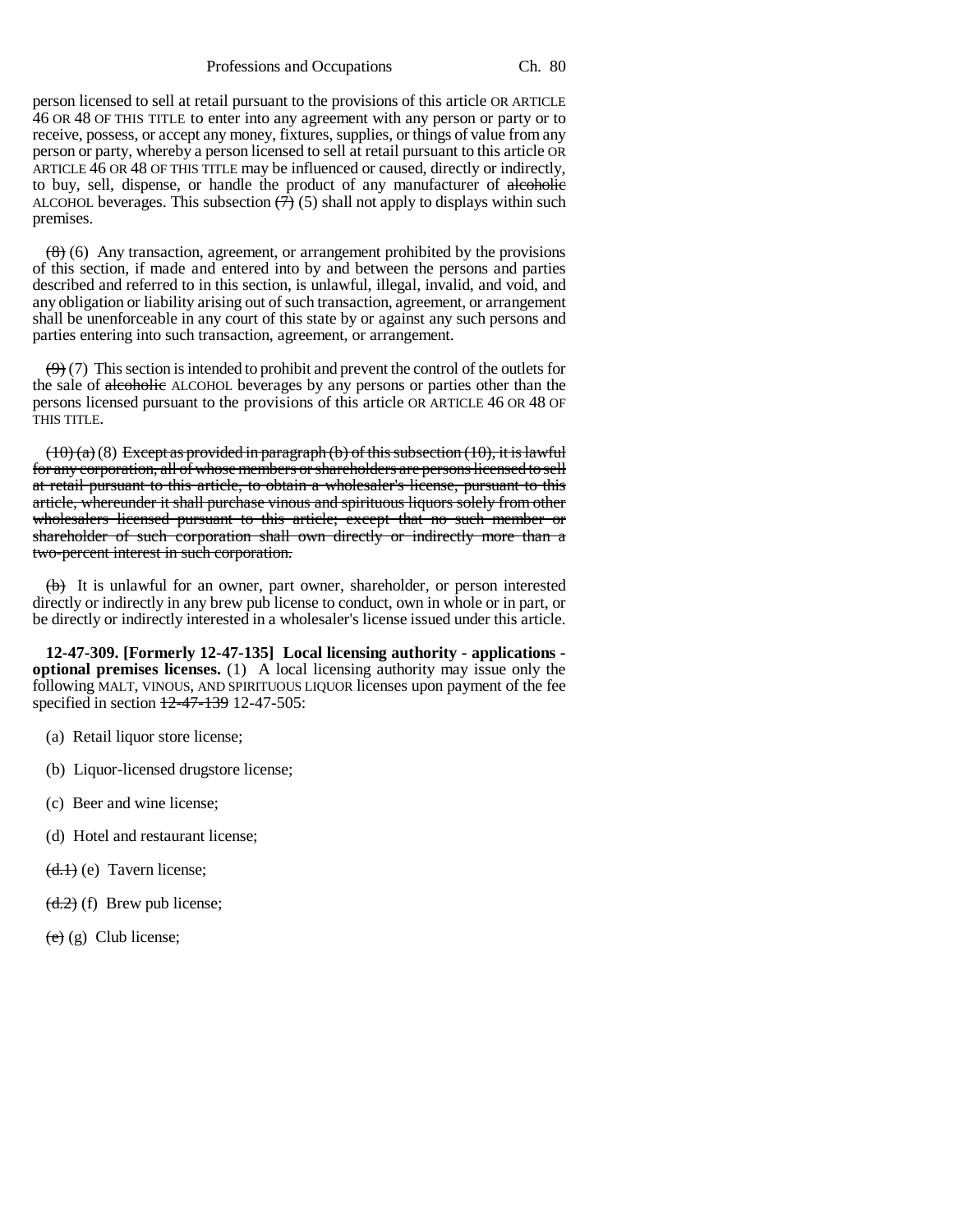$(e.1)$  (h) Arts license;

(f) (i) Racetrack license;

 $(g)$  (j) Optional premises license;

 $(h)(k)$  Retail gaming tavern license.

(2) An application for any license specified in subsection (1) of this section OR SECTION 12-46-107 shall be filed with the appropriate local licensing authority on forms provided by the state licensing authority and containing such information as the state licensing authority may require. Each application shall be verified by the oath or affirmation of such persons as prescribed by the state licensing authority.

 $(3)$  (a) Each application for a license filed with a local licensing authority shall be accompanied by an application fee in an amount determined by the local licensing authority to cover actual and necessary expenses subject to the following limitations:

(I) For a new license, not to exceed four hundred fifty dollars;

(II) For a transfer of location or ownership, not to exceed two hundred fifty dollars each;

(III) For a renewal of license, not to exceed fifty dollars.

(b) No fees or charges of any kind, except as provided in this article, may be charged by the local licensing authority to the license holder or applicant for the purposes of granting or renewing a license or transferring ownership or location of a license.

 $(4)$  (3) The applicant shall file at the time of application plans and specifications for the interior of the building if the building to be occupied is in existence at the time. If the building is not in existence, the applicant shall file a plot plan and a detailed sketch for the interior and submit an architect's drawing of the building to be constructed. In its discretion, the local licensing authority may impose additional requirements necessary for the approval of the application.

# (5) Repealed.

(6) If the license is available under section 12-47-135.5, the applicant for a hotel and restaurant license desiring to sell or serve alcoholic beverages in optional premises shall file the locations desired to be optional premises with the state and local licensing authorities on or after July 1, 1983, and each year thereafter when the license is renewed, or when a license is first applied for. Approval of the areas must be obtained from the state licensing authority and the local licensing authority. The decision of each authority shall be discretionary. In the event that the state and local licensing authorities allow the area or areas to be designated optional premises, no alcoholic beverages may be served on the optional premises without the licensee having provided written notice to the state and local licensing authorities forty-eight hours prior to serving alcoholic beverages on the optional premises. Such notice shall contain the specific days and hours on which the optional premises are to be used.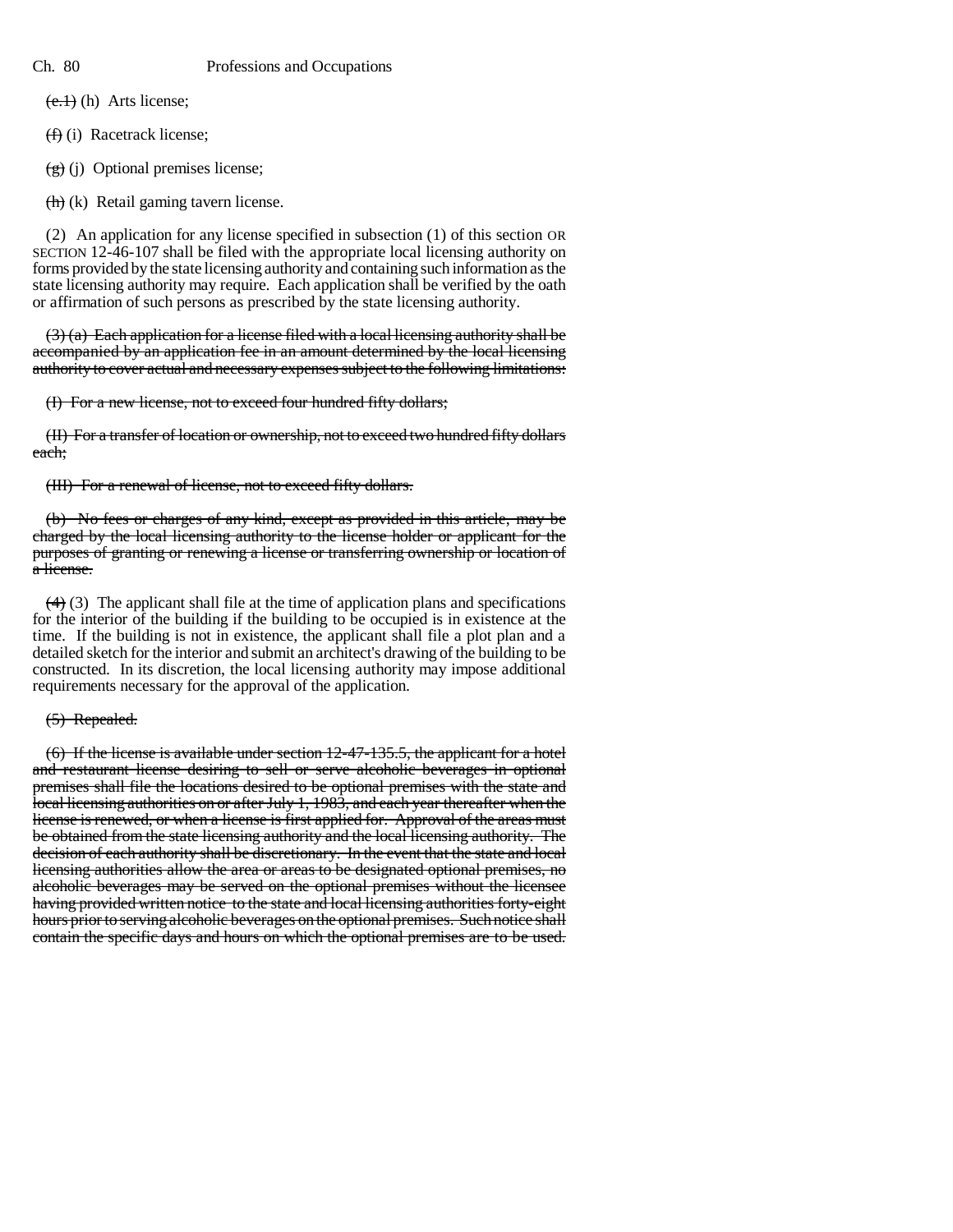This subsection (6) shall not be construed to permit the violation of any other provision of this article under circumstances not specified in this subsection (6).

(7) If the license is available under section 12-47-135.5, the applicant for an optional premises license desiring to sell, dispense, or serve alcoholic beverages on an optional premises shall file the locations desired to be optional premises and the area in which the applicant desires to store malt, vinous, and spirituous liquors for future use on the optional premises with the state and local licensing authorities on or after July 1, 1983, and each year thereafter when the license is renewed, or when a license is first applied for. Approval of the license and areas must be obtained from the state licensing authority and the local licensing authority. The decision of each authority shall be discretionary. In the event that the state and local licensing authorities allow the area or areas to be designated optional premises, no alcoholic beverages may be served on the optional premises without the licensee having provided written notice to the state and local licensing authorities forty-eight hours prior to serving alcoholic beverages on the optional premises. Such notice shall contain the specific days and hours on which the optional premises are to be used. This subsection (7) shall not be construed to permit the violation of any other provision of this article under circumstances not specified in this subsection (7).

**12-47-310. [Formerly 12-47-135.5] Optional premises license - local option.** (1) No optional premises license, or optional premises PERMITS for a hotel and restaurant license, as defined in section  $\frac{12-47-103}{12-47-103}$  (21), shall be issued within any municipality or the unincorporated portion of any county unless the governing body of the municipality has adopted by ordinance, or the governing body of the county has adopted by resolution, specific standards for the issuance of optional premises licenses or for optional premises for a hotel and restaurant license. No municipality or county shall be required to adopt such standards or make such licenses available within its jurisdiction.

(2) In addition to all other standards applicable to the issuance of licenses under this article, the governing body may adopt additional standards for the issuance of optional premises licenses or for optional premises for a hotel and restaurant license which THAT may include:

(a) The specific types of outdoor sports and recreational facilities which THAT are eligible to apply for an optional premises license or an optional premises for a hotel and restaurant license;

(b) Restrictions on the number of optional premises which THAT any one licensee may have on his AN outdoor sports or recreational facility;

(c) A restriction on the minimum size of any applicant's outdoor sports or recreational facility which THAT would be eligible for the issuance of an optional premises license or optional premises for a hotel and restaurant license;

(d) Any other requirements necessary to insure ensure the control of the premises and the ease of enforcement.

(3) AN APPLICANT FOR A HOTEL AND RESTAURANT LICENSE WHO DESIRES TO SELL OR SERVE ALCOHOL BEVERAGES ON OPTIONAL PREMISES SHALL FILE WITH THE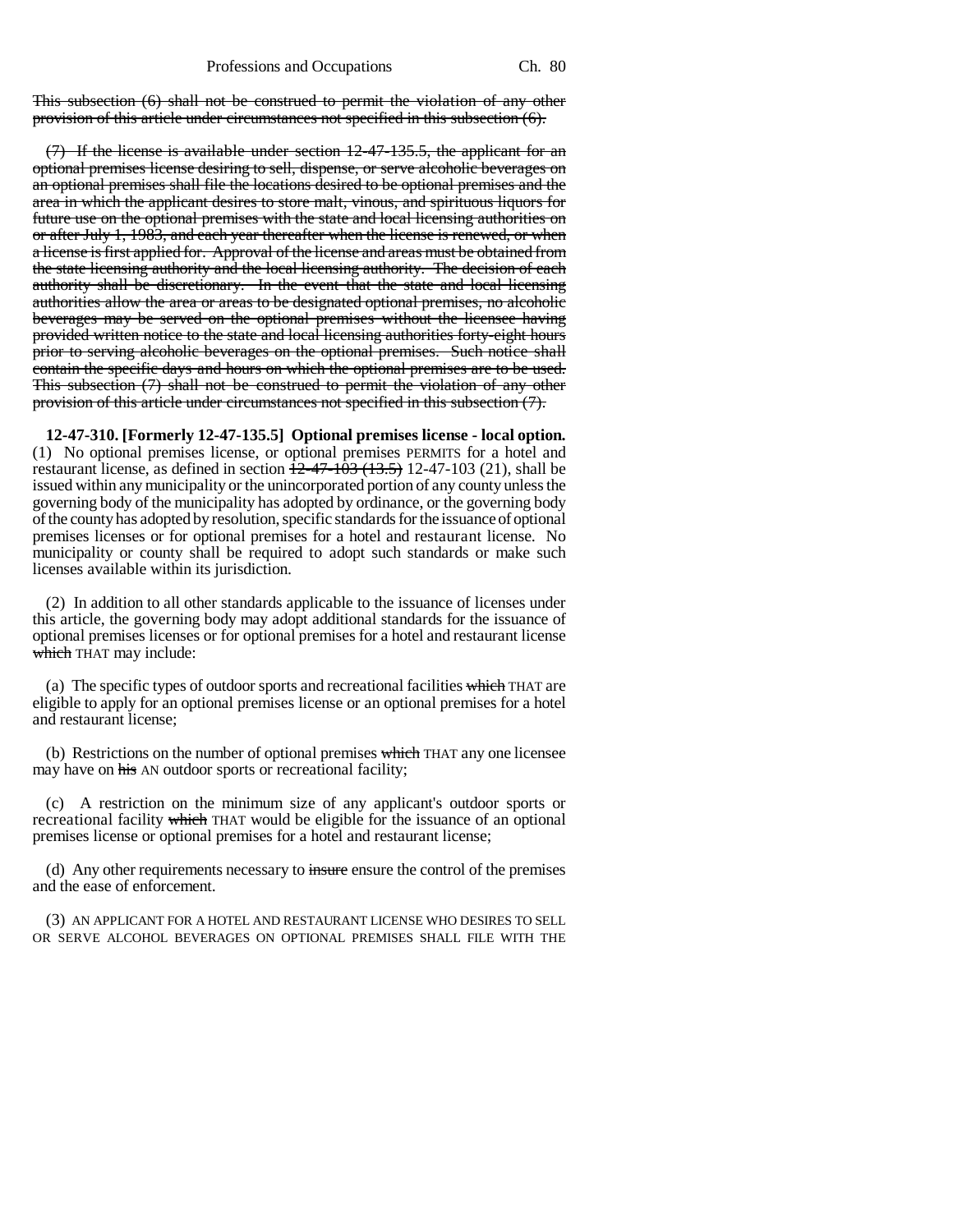OPTIONAL PREMISES PERMIT APPLICATION A LIST OF THE OPTIONAL PREMISES LOCATIONS. SUCH APPLICATION AND LIST SHALL BE FILED WITH THE STATE AND LOCAL LICENSING AUTHORITIES UPON INITIAL APPLICATION, AND EACH LICENSE YEAR THEREAFTER. APPROVAL OF THE AREAS MUST BE OBTAINED FROM THE STATE LICENSING AUTHORITY AND THE LOCAL LICENSING AUTHORITY. THE DECISION OF EACH AUTHORITY SHALL BE DISCRETIONARY. IN THE EVENT THAT THE STATE AND LOCAL LICENSING AUTHORITIES ALLOW THE AREA OR AREAS TO BE DESIGNATED OPTIONAL PREMISES, NO ALCOHOL BEVERAGES MAY BE SERVED ON THE OPTIONAL PREMISES WITHOUT THE LICENSEE HAVING PROVIDED WRITTEN NOTICE TO THE STATE AND LOCAL LICENSING AUTHORITIES FORTY-EIGHT HOURS PRIOR TO SERVING ALCOHOL BEVERAGES ON THE OPTIONAL PREMISES. SUCH NOTICE SHALL CONTAIN THE SPECIFIC DAYS AND HOURS ON WHICH THE OPTIONAL PREMISES ARE TO BE USED. THIS SUBSECTION (3) SHALL NOT BE CONSTRUED TO PERMIT THE VIOLATION OF ANY OTHER PROVISION OF THIS ARTICLE UNDER CIRCUMSTANCES NOT SPECIFIED IN THIS SUBSECTION (3).

(4) AN APPLICANT FOR AN OPTIONAL PREMISES LICENSE WHO DESIRES TO SELL, DISPENSE, OR SERVE ALCOHOL BEVERAGES ON OPTIONAL PREMISES SHALL FILE WITH THE OPTIONAL PREMISES LICENSE APPLICATION A LIST OF THE OPTIONAL PREMISES LOCATIONS AND THE AREA IN WHICH THE APPLICANT DESIRES TO STORE MALT, VINOUS, AND SPIRITUOUS LIQUORS FOR FUTURE USE ON THE OPTIONAL PREMISES. THE APPLICATION AND ADDITIONAL INFORMATION SHALL BE FILED WITH THE STATE AND LOCAL LICENSING AUTHORITIES UPON INITIAL APPLICATION, AND EACH LICENSE YEAR THEREAFTER. APPROVAL OF THE LICENSE AND AREAS MUST BE OBTAINED FROM THE STATE LICENSING AUTHORITY AND THE LOCAL LICENSING AUTHORITY. THE DECISION OF EACH AUTHORITY SHALL BE DISCRETIONARY. IN THE EVENT THAT THE STATE AND LOCAL LICENSING AUTHORITIES ALLOW THE AREA OR AREAS TO BE DESIGNATED OPTIONAL PREMISES, NO ALCOHOL BEVERAGES MAY BE SERVED ON THE OPTIONAL PREMISES WITHOUT THE LICENSEE HAVING PROVIDED WRITTEN NOTICE TO THE STATE AND LOCAL LICENSING AUTHORITIES FORTY-EIGHT HOURS PRIOR TO SERVING ALCOHOL BEVERAGES ON THE OPTIONAL PREMISES. SUCH NOTICE SHALL CONTAIN THE SPECIFIC DAYS AND HOURS ON WHICH THE OPTIONAL PREMISES ARE TO BE USED. THIS SUBSECTION (4) SHALL NOT BE CONSTRUED TO PERMIT THE VIOLATION OF ANY OTHER PROVISION OF THIS ARTICLE UNDER CIRCUMSTANCES NOT SPECIFIED IN THIS SUBSECTION (4).

**12-47-311. [Formerly 12-47-136] Public notice - posting and publication.** (1) Upon receipt of an application, except an application for renewal or for transfer of ownership, the local licensing authority shall schedule a public hearing upon the application not less than thirty days from the date of the application and shall post and publish the public notice thereof not less than ten days prior to such hearing. Public notice shall be given by the posting of a sign in a conspicuous place on the premises for which application has been made and by publication in a newspaper of general circulation in the county in which the premises are located.

(2) Notice given by posting shall include a sign of suitable material, not less than twenty-two inches wide and twenty-six inches high, composed of letters not less than one inch in height and stating the type of license applied for, the date of the application, the date of the hearing, and the name and address of the applicant, and such other information as may be required to fully apprise the public of the nature of the application. If the applicant is a partnership, the sign shall contain the names and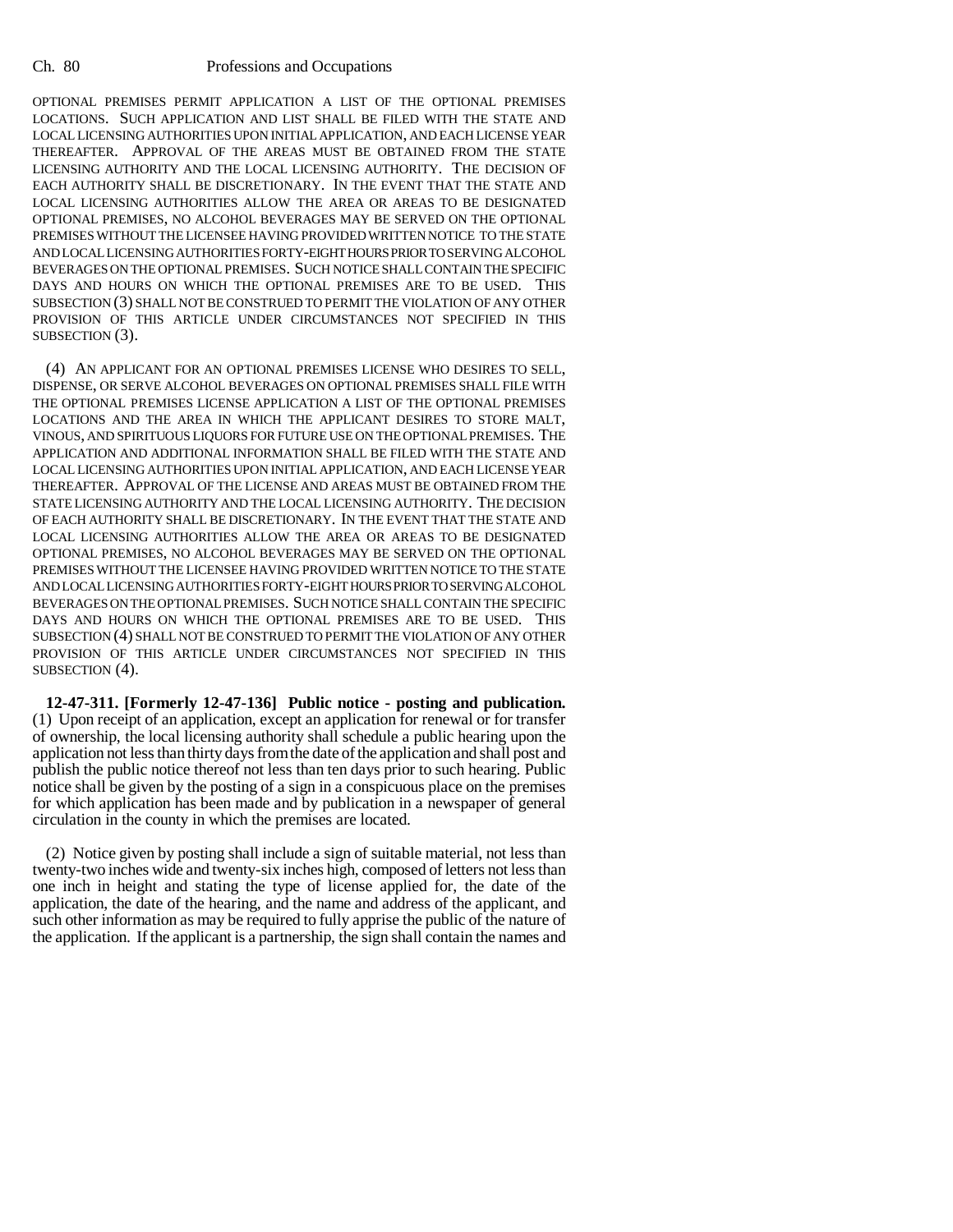addresses of all partners, and if the applicant is a corporation, association, or other organization, the sign shall contain the names and addresses of the president, vice-president, secretary, and manager or other managing officers.

(3) Notice given by publication shall contain the same information as that required for signs.

(4) If the building in which the  $\frac{H}{H}$  He all also Equivalent ALCOHOL BEVERAGE is to be sold is in existence at the time of the application, any sign posted as required in subsections (1) and (2) of this section shall be placed so as to be conspicuous and plainly visible to the general public. If the building is not constructed at the time of the application, the applicant shall post the premises upon which the building is to be constructed in such a manner that the notice shall be conspicuous and plainly visible to the general public.

(5) (a) At the public hearing held pursuant to this section, any party in interest shall be allowed to present evidence and to cross-examine witnesses.

(b) As used in this subsection (5), "party in interest" means any of the following:

(I) The applicant;

(II) An adult resident of the neighborhood under consideration;

(III) The owner or manager of a business located in the neighborhood under consideration;

(IV) The principal or representative of any school located within five hundred feet of the premises for which the A MALT, VINOUS, OR SPIRITUOUS LIQUOR license is under consideration.

(c) The local licensing authority, in its discretion, may limit the presentation of evidence and cross-examination so as to prevent repetitive and cumulative evidence or examination.

(d) Nothing in this subsection (5) shall be construed to prevent a representative of an organized neighborhood group which THAT encompasses part or all of the neighborhood under consideration from presenting evidence subject to this section. Such representative shall reside within the neighborhood group's geographic boundaries and shall be a member of the neighborhood group. Such representative shall not be entitled to cross-examine witnesses or seek judicial review of the licensing authority's decision.

**12-47-312. [Formerly 12-47-137] Results of investigation - decision of authorities.** (1) Not less than five days prior to the date of hearing, the local licensing authority shall make known its findings based on its investigation in writing to the applicant and other interested parties. The local licensing authority has authority to refuse to issue any licenses provided in section 12-47-135 (1) SECTIONS 12-47-309 (1) AND 12-46-107 for good cause, subject to judicial review.

(2) (a) Before entering any decision approving or denying the application, the local licensing authority shall consider, except where this article specifically provides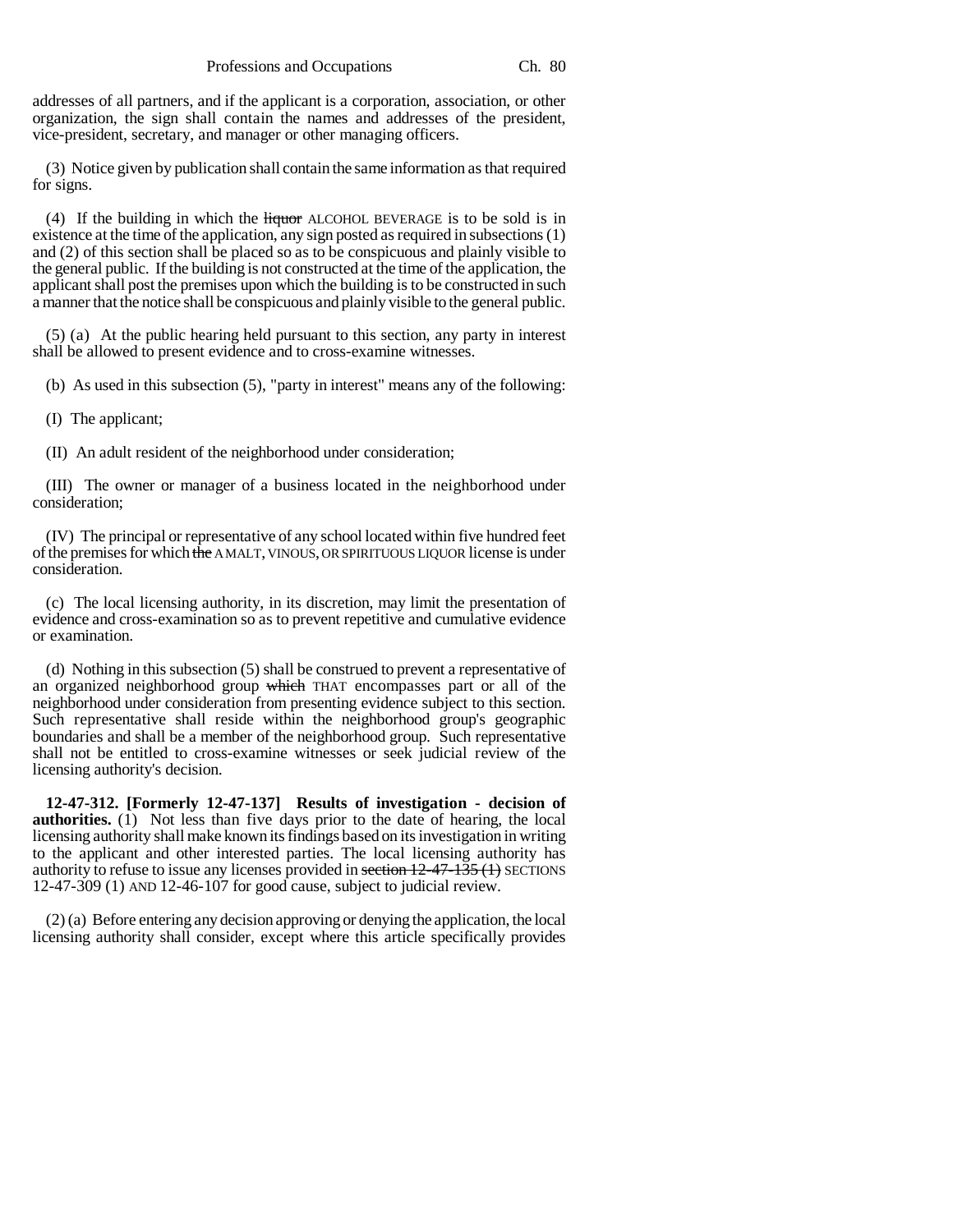otherwise, the facts and evidence adduced as a result of its investigation, as well as any other facts, the reasonable requirements of the neighborhood for the type of license for which application has been made, the desires of the adult inhabitants, the number, type, and availability of liquor ALCOHOL BEVERAGE outlets located in or near the neighborhood under consideration, and any other pertinent matters affecting the qualifications of the applicant for the conduct of the type of business proposed; except that the reasonable requirements of the neighborhood shall not be considered in the issuance of a club liquor license. In investigating the qualifications of the applicant or a licensee, the local licensing authority may have access to criminal history record information furnished by a criminal justice agency subject to any restrictions imposed by such agency. In the event the local licensing authority takes into consideration information concerning the applicant's criminal history record, the local licensing authority shall also consider any information provided by the applicant regarding such criminal history record, including but not limited to evidence of rehabilitation, character references, and educational achievements, especially those items pertaining to the period of time between the applicant's last criminal conviction and the consideration of his application for a license.

(b) As used in paragraph (a) of this subsection (2), "criminal justice agency" means any federal, state, or municipal court or any governmental agency or subunit of such agency which performs the administration of criminal justice pursuant to a statute or executive order and which allocates a substantial part of its annual budget to the administration of criminal justice.

 $(e)$  (b) Any petitioning otherwise required to establish the reasonable requirements of the neighborhood shall be waived for a bed and breakfast permit applicant unless the local licensing authority has previously taken affirmative, official action to rescind the availability of such waiver in all subsequent cases.

(3) Any decision of a local licensing authority approving or denying an application shall be in writing stating the reasons therefor, within thirty days after the date of the public hearing, and a copy of such decision shall be sent by certified mail to the applicant at the address shown in the application.

(4) No license shall be issued by any local licensing authority after approval of an application until the building in which the business is to be conducted is ready for occupancy with such furniture, fixtures, and equipment in place as is necessary to comply with the APPLICABLE provisions of this article AND ARTICLE 46 OF THIS TITLE, and then only after inspection of the premises has been made by the licensing authority to determine that the applicant has complied with the architect's drawing and the plot plan and detailed sketch for the interior of the building submitted with the application.

(5) After approval of any application, the local licensing authority shall notify the state licensing authority of such approval, who shall investigate and either approve or disapprove such application.

**12-47-313. [Formerly 12-47-138] Restrictions for applications for new license.** (1) No application for the issuance of any license specified in section  $12-47-135$  (1) 12-47-309 (1) OR 12-46-107 (1) shall be received or acted upon: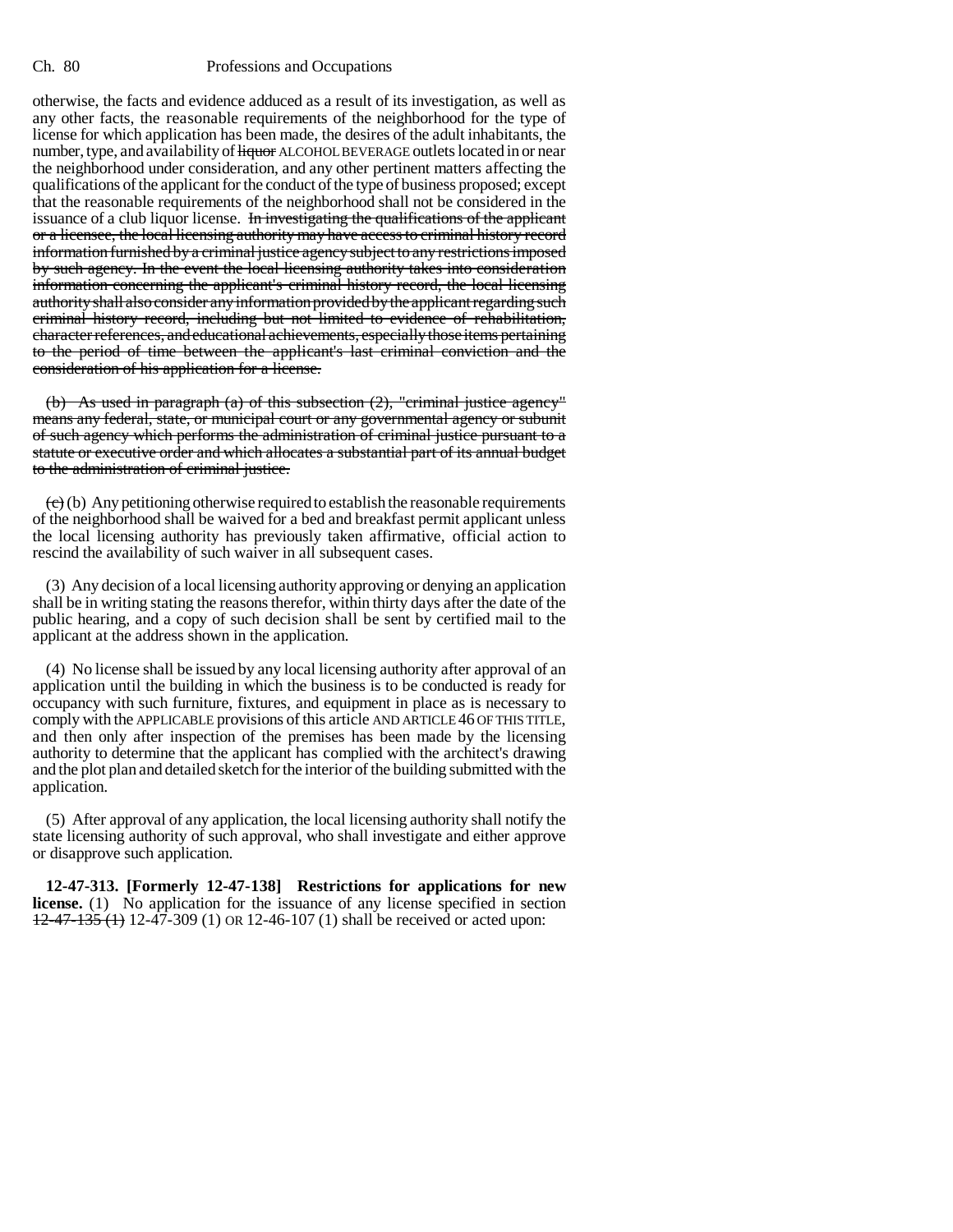(a) (I) If such application FOR A MALT, VINOUS, OR SPIRITUOUS LIQUOR LICENSE concerns a particular location that is the same as or within five hundred feet of a location for which, within the two years next preceding the date of the application, the state or a local licensing authority denied an application for the same class of license for the reason that the reasonable requirements of the neighborhood and the desires of the adult inhabitants were satisfied by the existing outlets.

(II) Subparagraph (I) of this paragraph (a) shall not apply to cities in which limited gaming is permitted pursuant to section 9 of article XVIII of the state constitution.

(III) **[Formerly 12-46-106 (11)]** NO LICENSING AUTHORITY SHALL CONSIDER AN APPLICATION FOR ANY LICENSE TO SELL FERMENTED MALT BEVERAGES AT RETAIL IF, WITHIN ONE YEAR NEXT PRECEDING THE DATE OF THE APPLICATION, THE STATE OR A LOCAL LICENSING AUTHORITY HAS DENIED AN APPLICATION AT THE SAME LOCATION FOR THE REASON THAT THE REASONABLE REQUIREMENTS OF THE NEIGHBORHOOD OR THE DESIRES OF THE INHABITANTS WERE SATISFIED BY THE EXISTING OUTLETS.

(b) Until it is established that the applicant is, or will be, entitled to possession of the premises for which application is made under a lease, rental agreement, or other arrangement for possession of the premises, or by virtue of ownership thereof;

(c) For a location in an area where the sale of  $\frac{1}{2}$  Hquor ALCOHOL BEVERAGES as contemplated is not permitted under the applicable zoning laws of the municipality, city and county, or county;

(d) (I) Except as provided in subparagraph  $(H)$  of this paragraph  $(d)$ , If the building in which the MALT, VINOUS, OR SPIRITUOUS liquor is to be sold is located within five hundred feet of any public or parochial school or the principal campus of any college, university, or seminary; except this provision shall not affect the renewal or reissuance of a license once granted or apply to licensed premises located or to be located on land owned by a municipality, or apply to an existing licensed premises on land owned by the state, or apply to a liquor license in effect and actively doing business before said principal campus was constructed, or apply to any club located within the principal campus of any college, university, or seminary which THAT limits its membership to the faculty or staff of such institution;

(II) In any town having a population of less than two thousand inhabitants according to the most recent federal census, the application may be received and acted upon by the local licensing authority where the building in which the liquor is to be sold is located within five hundred feet but not less than two hundred fifty feet of any public or parochial school or the principal campus of any college, university, or seminary, but in such case the notice required by section 12-47-136 shall specifically include a statement, in addition to the other requirements of section 12-47-136 (2), specifying the distance in feet that such building is located from such school or campus, and the local licensing authority shall consider and make a specific finding of fact based upon the evidence adduced at the hearing, in addition to the requirements of section 12-47-137 (2), whether the sale of liquor at such location is contrary to the desires of the adult inhabitants of the town, and, if found to be so contrary to such desires, the application shall be denied on such grounds. The provisions of this subparagraph (II) shall not apply to licensed premises located or to be located on land owned by a municipality, or apply to a liquor license in effect and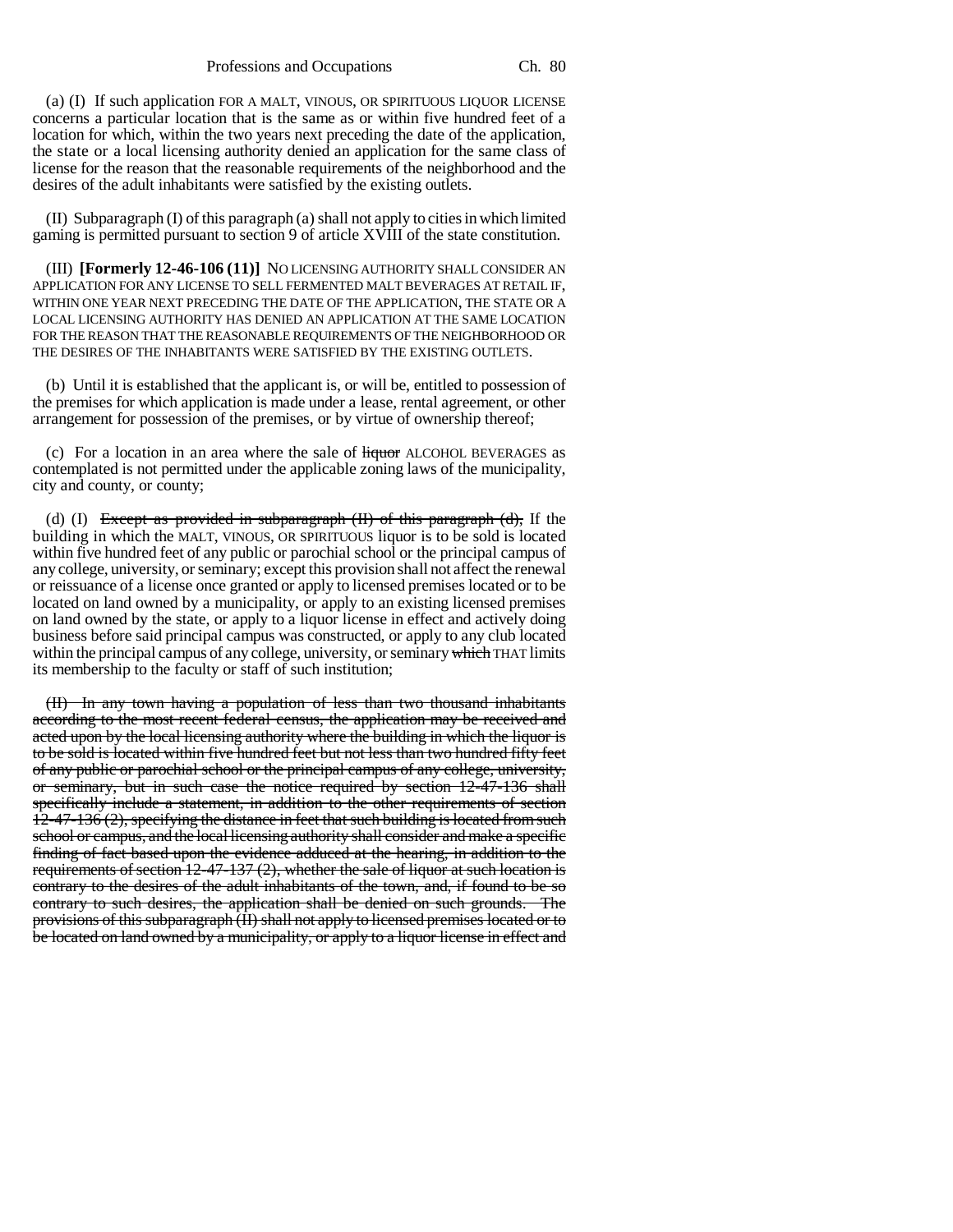actively doing business before said principal campus was constructed, or apply to any club located within the principal campus of any college, university, or seminary, as defined in section  $23-2-102$  (3), (4), and (5), C.R.S., which limits its membership to the faculty or staff of such institution.

 $(HH)$  (II) The distances referred to in subparagraphs  $(H)$  and  $(H)$  SUBPARAGRAPH (I) of this paragraph (d) are to be computed by direct measurement from the nearest property line of the land used for school purposes to the nearest portion of the building in which liquor is to be sold, using a route of direct pedestrian access.

(IV) (III) The local licensing authority of any city and county, by rule or regulation, the governing body of any other municipality, by ordinance, and the governing body of any other county, by resolution, may eliminate or reduce the distance restrictions imposed by this paragraph (d) for hotel and restaurant licenses only ANY CLASS OF LICENSE, or may eliminate one or more types of schools or campuses from the application of any distance restriction established by or pursuant to this paragraph (d). for hotel and restaurant licenses only.

 $(\forall)$  (IV) In addition to the requirements of section  $\frac{12-47-137(2)}{2}$  12-47-312 (2), the local licensing authority shall consider the evidence and make a specific finding of fact as to whether the building in which the liquor is to be sold is located within any distance restrictions established by or pursuant to this section. This finding shall be subject to judicial review pursuant to section 12-47-141 12-47-802.

#### PART 4

# CLASSES OF LICENSES AND PERMITS

**12-47-401. [Formerly 12-47-112] Classes of licenses.** (1) For the purpose of regulating the manufacture, sale, and distribution of malt, vinous, and spirituous liquors, the state licensing authority in its discretion, upon application in the prescribed form made to it, may issue and grant to the applicant a license from any of the following classes, subject to the provisions and restrictions provided by this article:

- (a) Manufacturer's license;
- $(a.1)$  (b) Limited winery license;
- $(a.2)$  (c) Nonresident manufacturer's license;
- (b) (d) Importer's license;
- (b.2) (e) Malt liquor importer's license;
- $(e)$  (f) Wholesaler's liquor license;
- $(d)$  (g) Wholesaler's beer license;
- $(e)$  (h) Retail liquor store license;
- (f) (i) Liquor-licensed drugstore license;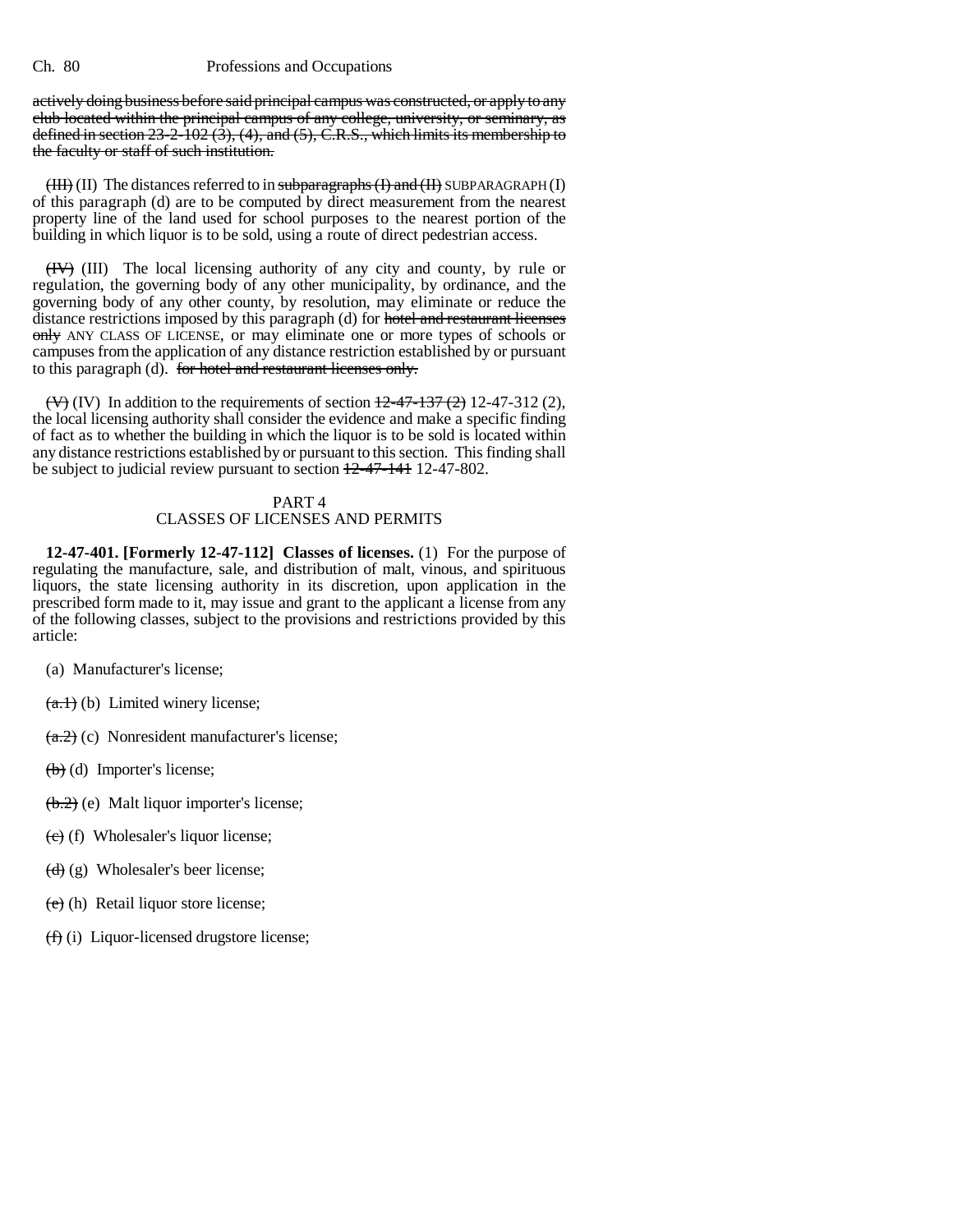- $(g)(j)$  Beer and wine license;
- $\left(\frac{h}{h}\right)$  (k) Hotel and restaurant license;
- $(**h.1**)$  (1) Tavern license;
- $(**h.2**)$  (m) Brew pub license;
- $(ii)$  (n) Club license;
- $\left(\frac{1}{1}, \frac{1}{1}\right)$  (o) Arts license;
- $(i)$  (p) Racetrack license;
- $\left(\frac{1}{k}\right)$  (q) Public transportation system license;
- $(H)$  (r) Optional premises license;
- (m) (s) Retail gaming tavern license.
- (2) Repealed.

**12-47-402. [Formerly 12-47-113] Manufacturer's license.** (1) A manufacturer's license shall be issued by the state licensing authority to persons distilling, rectifying, or brewing within this state for the following purposes only:

(a) To produce, manufacture, or rectify malt, vinous, or spirituous liquors;

(b) To sell malt or vinous liquors of their own manufacture within this state. Brewers or winers licensed under this section may solicit business directly from licensed retail persons or consumers by procuring a wholesaler's license as provided in this article; except that any malt liquor sold at wholesale by a brewer that has procured a wholesaler's license shall be unloaded and placed in the physical possession of a licensed wholesaler at the wholesaler's licensed premises in this state and inventoried for purposes of tax collection prior to delivery to a retailer or consumer. With the exception of persons licensed under section 12-47-119 (1.5), Wholesalers of malt liquors receiving products to be held as required by this paragraph (b) shall be liable for the payment of any tax due on such products under section  $\frac{12-47-127}{127}$  (1) (a) 12-47-503 (1) (a).

(c) To sell vinous or spirituous liquors of their own manufacture within the state to persons licensed by this article without procuring a wholesaler's license;

(d) To sell malt, vinous, or spirituous liquors in other states, the laws of which permit the sale of alcoholic liquors ALCOHOL BEVERAGES;

(e) To sell for export to foreign countries if such export for beverage or medicinal purposes is permitted by the laws of the United States; but Colorado distillers, rectifiers, winers, and brewers licensed under this section may sell their products distilled, rectified, or brewed in this state directly to licensed retail licensees by procuring a wholesaler's license.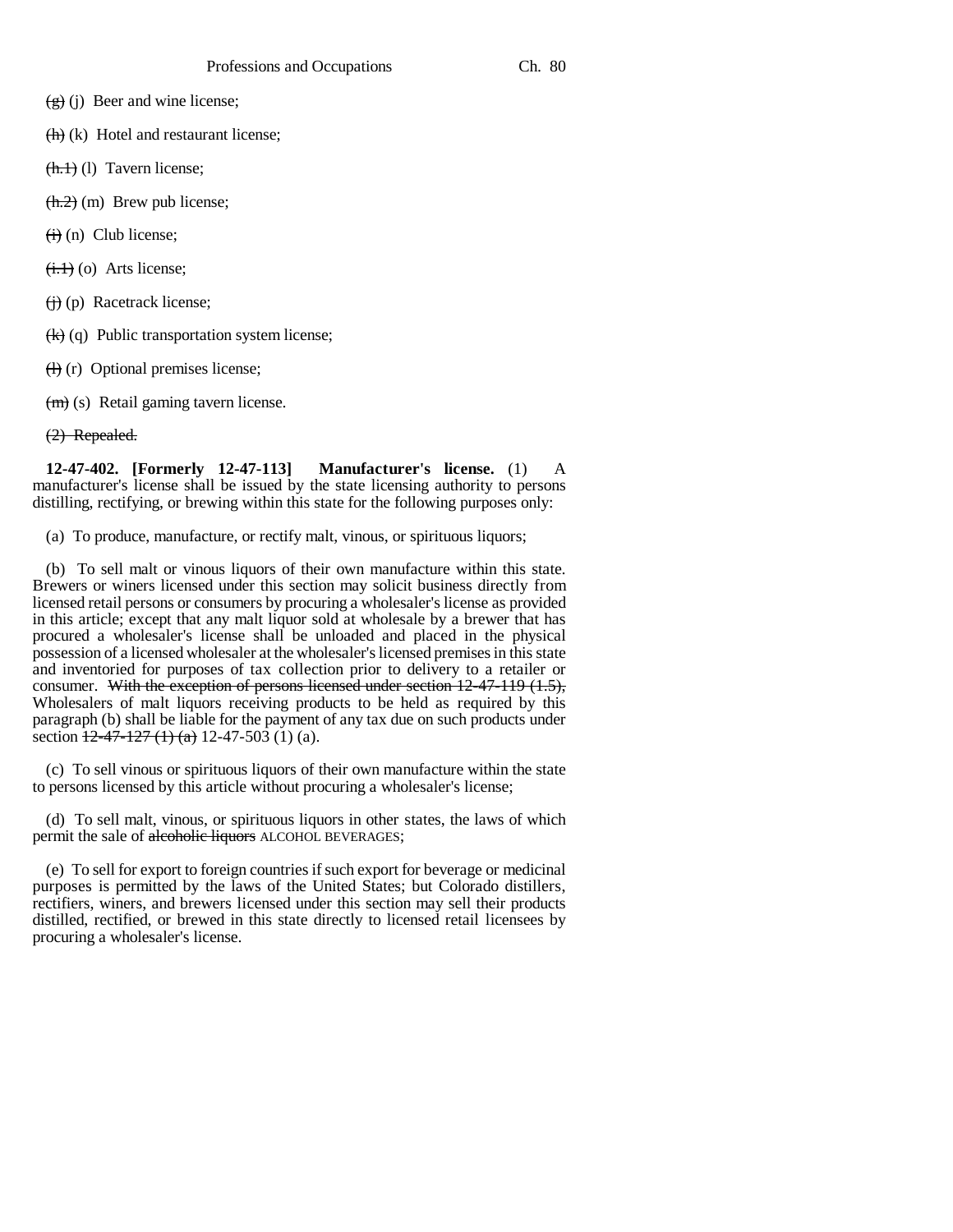(2) Any winery that has received a license pursuant to this section is authorized to conduct tasting and sell vinous liquors of its own manufacture, as well as other vinous liquors manufactured by other Colorado wineries licensed pursuant to this section or section  $12-47-113.1$  12-47-403, on the licensed premises of the winery and at one other licensed sales room location at no additional cost, whether included in the license at the time of the original license issuance or by supplemental application.

(3) Any winery that has received a license pursuant to this section is authorized to serve and sell food, general merchandise, and nonalcoholic NONALCOHOL beverages for consumption on the premises of any licensed location PREMISES or to be taken by the consumer.

(4) (a) IT IS UNLAWFUL FOR A MANUFACTURER LICENSED UNDER THIS ARTICLE OR ANY PERSON, PARTNERSHIP, ASSOCIATION, ORGANIZATION, OR CORPORATION INTERESTED FINANCIALLY IN OR WITH A LICENSED MANUFACTURER TO BE INTERESTED FINANCIALLY, DIRECTLY OR INDIRECTLY, IN THE BUSINESS OF ANY PERSON LICENSED TO SELL AT RETAIL PURSUANT TO THIS ARTICLE.

(b) IT IS UNLAWFUL FOR ANY LICENSED MANUFACTURER OF VINOUS OR SPIRITUOUS LIQUORS OR ANY PERSON, PARTNERSHIP, ASSOCIATION, ORGANIZATION, OR CORPORATION INTERESTED FINANCIALLY IN OR WITH SUCH A LICENSED MANUFACTURER TO BE INTERESTED FINANCIALLY, DIRECTLY OR INDIRECTLY, IN THE BUSINESS OF ANY VINOUS OR SPIRITUOUS WHOLESALE LICENSEE; EXCEPT THAT ANY SUCH FINANCIAL INTEREST THAT OCCURRED ON OR BEFORE JULY 1, 1969, SHALL BE LAWFUL.

(5) EACH APPLICANT FOR A LICENSE AS A BREWER SHALL ENTER INTO A WRITTEN CONTRACT WITH EACH WHOLESALER WITH WHICH THE APPLICANT INTENDS TO DO BUSINESS THAT DESIGNATES THE TERRITORY WITHIN WHICH THE PRODUCT OF SUCH APPLICANT IS SOLD BY THE RESPECTIVE WHOLESALER. THE CONTRACT SHALL BE SUBMITTED TO THE STATE LICENSING AUTHORITY WITH AN APPLICATION, AND SUCH APPLICANT, IF LICENSED, SHALL HAVE A CONTINUING DUTY TO SUBMIT ANY SUBSEQUENT REVISIONS, AMENDMENTS, OR SUPERSEDING CONTRACTS TO THE STATE LICENSING AUTHORITY.

**12-47-403. [Formerly 12-47-113.1] Limited winery license.** (1) A limited winery license shall be granted by the state licensing authority to an applicant which THAT certifies that it will manufacture vinous liquors and that it will utilize not less than fifty percent Colorado grown produce for the first five years of its winery operation and not less than seventy-five percent thereafter. A limited winery license shall also be granted to an applicant which THAT certifies that it is planting, or has contracted for the production from, Colorado vineyard or fruit acreage which THAT will produce in sufficient quantity to enable the applicant to meet the percentage utilization requirement within five years. Limited wineries shall be granted an exemption from these percentage utilization requirements whenever the state licensing authority determines, upon its own motion or at the request of a limited winery, that weather conditions, pest infestations, plant disease epidemics, or other natural causes have reduced the quantity or quality of Colorado grown produce to an extent which THAT renders compliance with these percentage utilization requirements infeasible, or that the price per ton of a specific Colorado grown grape offered to limited wineries for contract exceeds one hundred twenty percent of the average of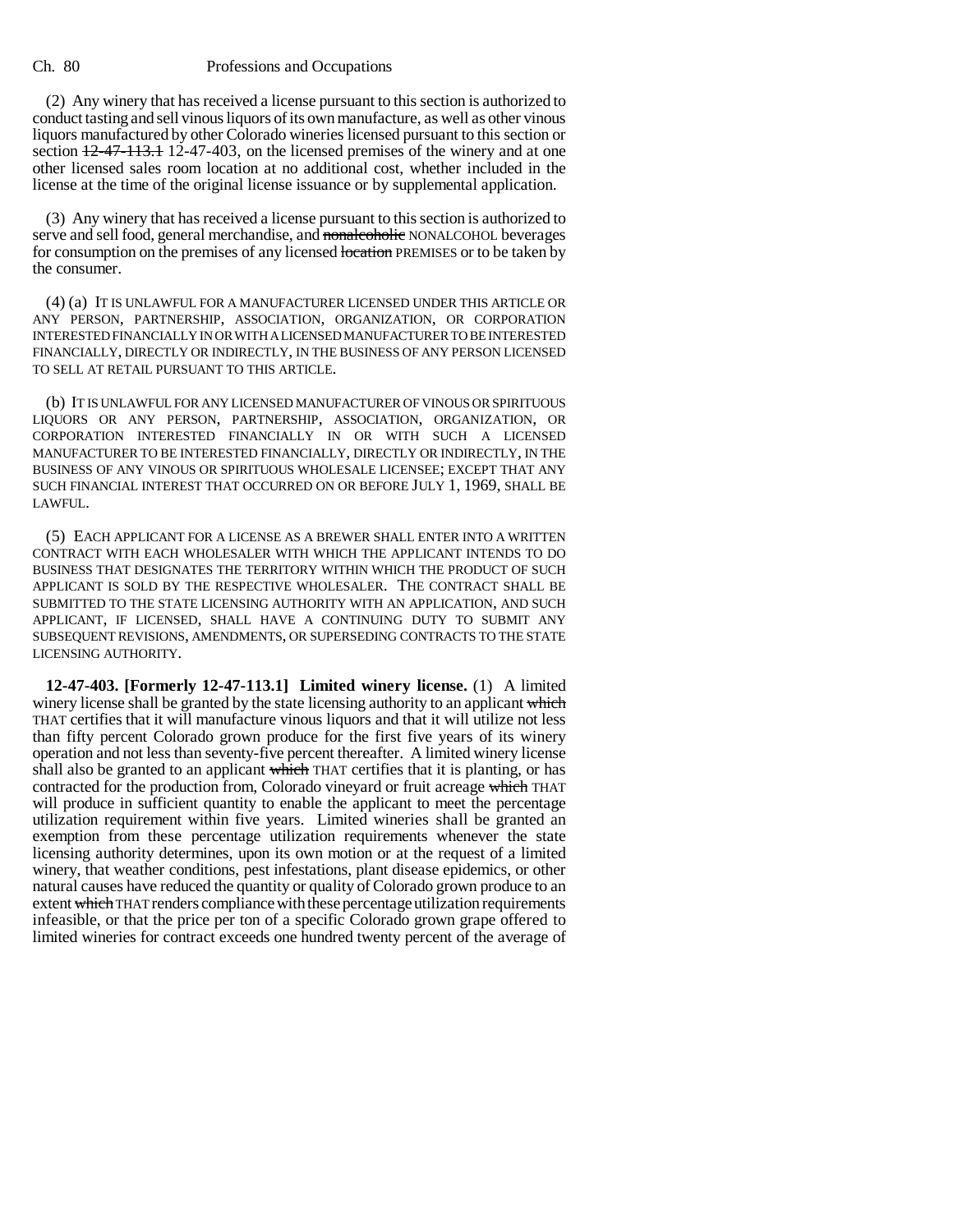Professions and Occupations Ch. 80

that grape's price per ton, as derived from the average shown in the annual grape crop report published by the California department of agriculture for Napa, Sonoma, and Mendocino counties. In addition, whenever ninety percent of the Colorado grown produce harvest is less than seventy-five percent of the combined manufacturing capacity of Colorado limited wineries, the state licensing authority shall allow a proportionate reduction in the percentage utilization requirements. Each limited winery licensee shall annually certify to the state licensing authority its compliance with this subsection (1) and shall be subject to revocation of its license for false certification.

(2) A limited winery licensee is authorized:

(a) To manufacture grape or fruit vinous liquors;

(b) To sell vinous liquors of its own manufacture within this state at wholesale, retail, or to consumers, including sales to be delivered by common carrier to purchasers who have visited the licensed premises in person. Any shipping container sent under this paragraph (b) shall be clearly labelled LABELED to indicate that such container shall not be delivered to a minor, as defined in section 2-4-401 (6), C.R.S., or to an intoxicated person. The wine shipment permit provisions of section  $12-47-126.5$  (2) 12-47-104 (2) are not applicable to any interstate wine shipment made by a limited winery licensee pursuant to this paragraph (b).

(c) To sell vinous liquors of its own manufacture in other states, the laws of which permit the sale of such wines and liquors;

(d) To sell vinous liquors of its own manufacture for export to foreign countries if such export is permitted by the laws of the United States;

(e) To conduct tasting and sell vinous liquors of its own manufacture, as well as vinous liquors manufactured by other Colorado limited wineries, on the licensed premises of the limited winery and up to five other licensed locations PREMISES, whether included in the license at the time of the original license or by supplemental application;

(f) To serve and sell food, general merchandise, and nonalcoholic NONALCOHOL beverages for consumption on the premises of any licensed location PREMISES or to be taken by the consumer.

(3) A person who has a financial interest in a limited winery license and relinquishes such license to apply for another license under this article shall be prohibited from obtaining a limited winery license for three years from the date of issuance of such other license.

(4) (a) IT IS UNLAWFUL FOR ANY LIMITED WINERY LICENSEE OR ANY PERSON, PARTNERSHIP, ASSOCIATION, ORGANIZATION, OR CORPORATION INTERESTED FINANCIALLY IN OR WITH A LIMITED WINERY LICENSEE TO BE INTERESTED FINANCIALLY, DIRECTLY OR INDIRECTLY, IN THE BUSINESS OF ANY PERSON LICENSED TO SELL AT RETAIL PURSUANT TO THIS ARTICLE.

(b) IT IS UNLAWFUL FOR ANY LIMITED WINERY LICENSEE OR ANY PERSON,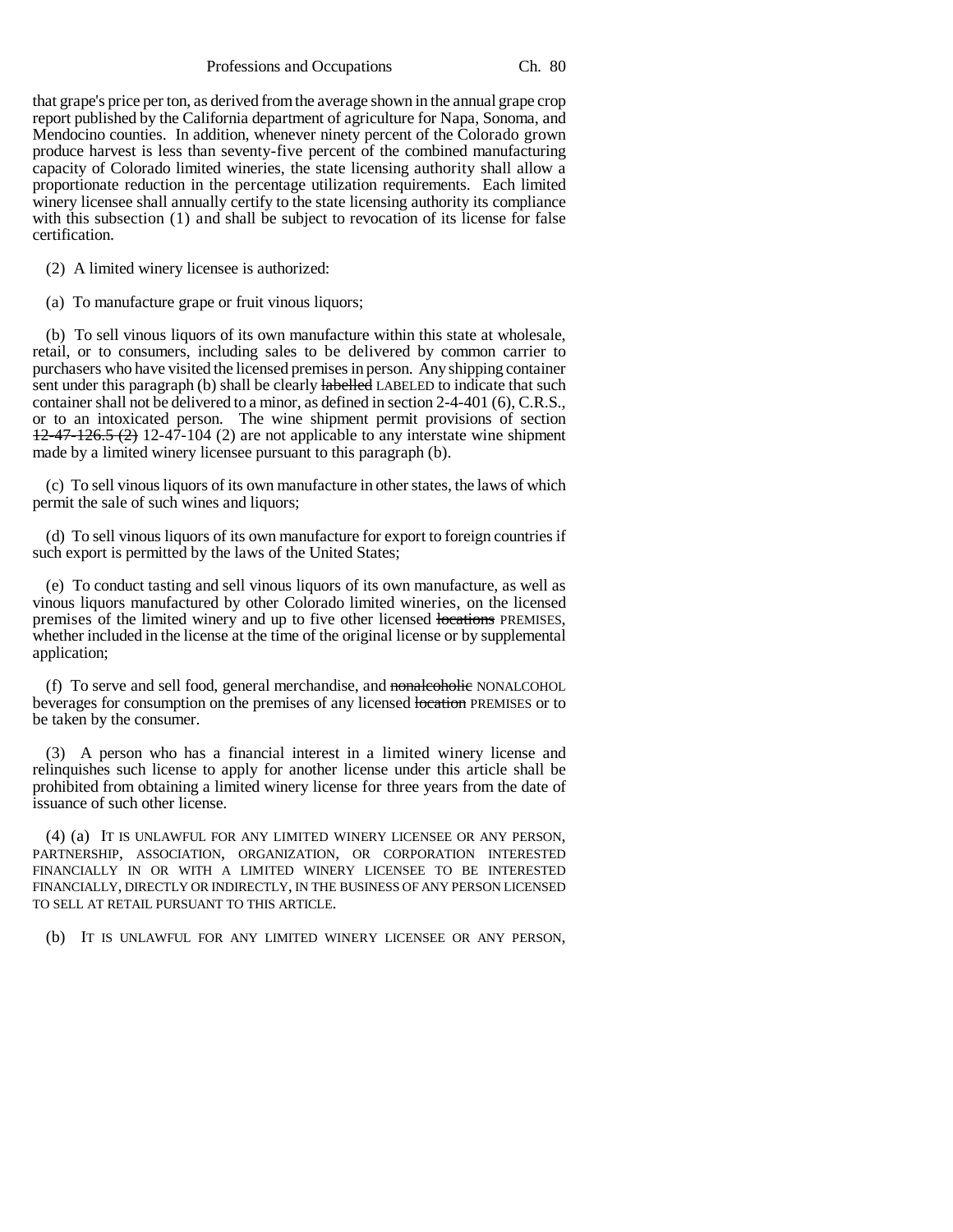PARTNERSHIP, ASSOCIATION, ORGANIZATION, OR CORPORATION INTERESTED FINANCIALLY IN OR WITH A LIMITED WINERY LICENSEE TO BE INTERESTED FINANCIALLY, DIRECTLY OR INDIRECTLY, IN THE BUSINESS OF ANY VINOUS OR SPIRITUOUS WHOLESALE LICENSEE.

**12-47-404. [Formerly 12-47-114] Importer's license.** (1) (a) An importer's license shall be issued to persons importing vinous or spirituous liquors into this state for the following purposes only:

(I) To import and sell such liquors to wholesale liquor licensees;

(II) To solicit orders from retail licensees and fill such orders through wholesale liquor licensees.

(b) Such license shall not permit the licensee to maintain stocks of alcoholic ALCOHOL beverages in this state.

(2) IT IS UNLAWFUL FOR ANY LICENSED IMPORTER OF VINOUS OR SPIRITUOUS LIQUORS OR ANY PERSON, PARTNERSHIP, ASSOCIATION, ORGANIZATION, OR CORPORATION INTERESTED FINANCIALLY IN OR WITH SUCH A LICENSED IMPORTER TO BE INTERESTED FINANCIALLY, DIRECTLY OR INDIRECTLY, IN THE BUSINESS OF ANY VINOUS OR SPIRITUOUS WHOLESALE LICENSEE; EXCEPT THAT ANY SUCH FINANCIAL INTEREST THAT OCCURRED ON OR BEFORE JULY 1, 1969, SHALL BE LAWFUL.

**12-47-405. [Formerly 12-47-114.1] Nonresident manufacturers and importers of malt liquor.** (1) A nonresident manufacturer's license shall be issued to persons brewing malt liquor outside of the state of Colorado for the purposes listed in subsection (3) of this section.

(2) A malt liquor importer's license shall be issued to persons importing malt liquor into this state for the purposes listed in subsection (3) of this section.

(3) The licenses referred to in subsections (1) and (2) of this section shall be issued for the following purposes only:

(a) To import and sell malt liquors within the state of Colorado to persons licensed as wholesalers pursuant to this article;

(b) To maintain stocks of malt liquors and to operate malt liquor warehouses by procuring a malt liquor wholesaler's license for each such operation as provided in this article;

(c) To solicit orders from retail licensees and fill such orders through malt liquor wholesalers.

(4) Any person holding a nonresident manufacturer's license or a malt liquor importer's license shall also be eligible to obtain a vinous and spirituous liquor importer's license pursuant to section  $+2-47-114$  12-47-404; except that each such license obtained shall be separate and distinct.

(5) Each applicant for a license as a manufacturer, nonresident manufacturer, and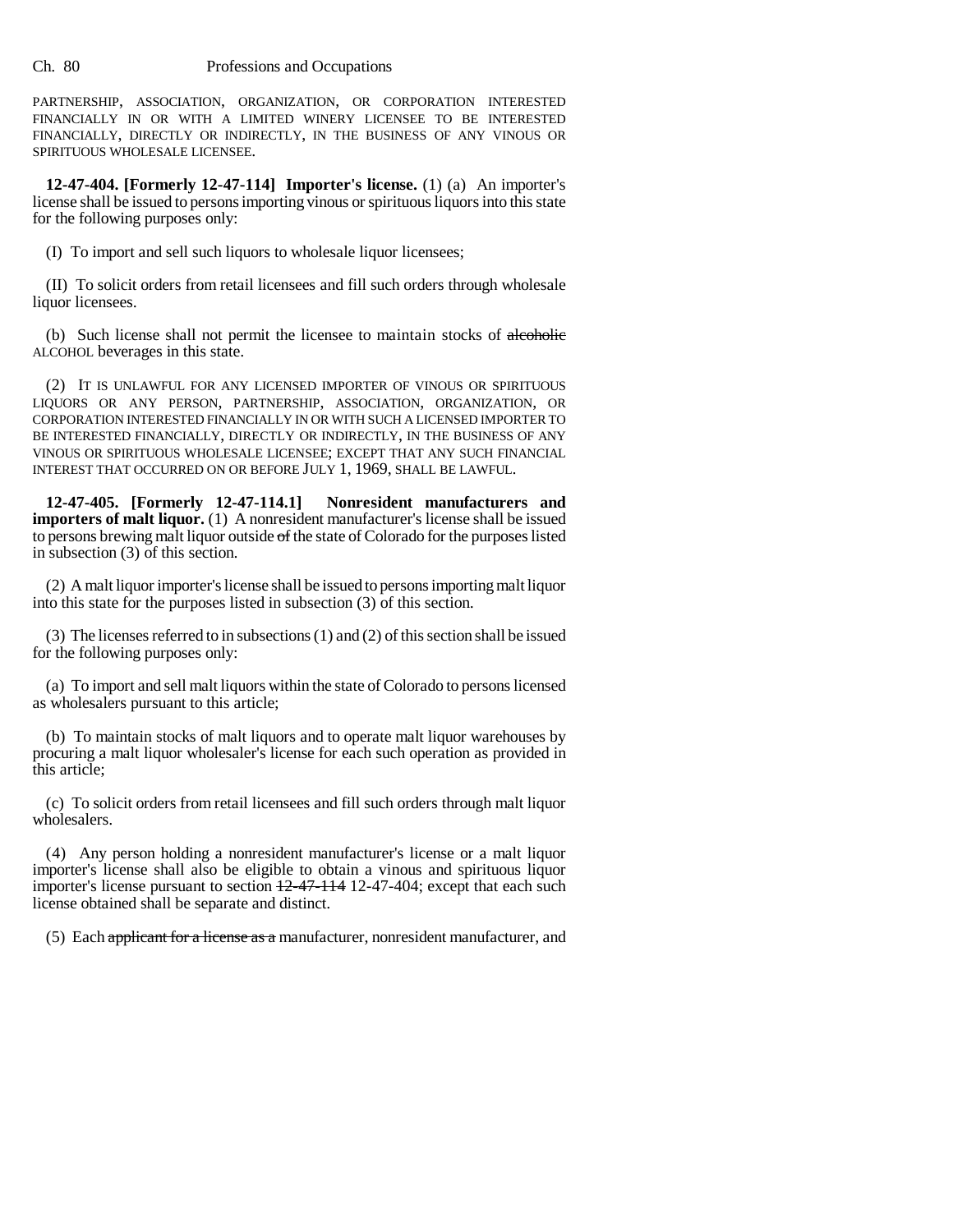Professions and Occupations Ch. 80

malt liquor importer shall enter into a written contract with each wholesaler with which he SUCH MANUFACTURER, NONRESIDENT MANUFACTURER, AND MALT LIQUOR IMPORTER intends to do business which shall designate THAT DESIGNATES the territory within which the product of such applicant shall be MANUFACTURER, NONRESIDENT MANUFACTURER, AND MALT LIQUOR IMPORTER IS sold by the respective wholesaler. A MANUFACTURER, NONRESIDENT MANUFACTURER, AND MALT LIQUOR IMPORTER SHALL NOT CONTRACT WITH MORE THAN ONE WHOLESALER TO SELL THEIR PRODUCTS WITHIN THE SAME TERRITORY. The contract shall be submitted to the state licensing authority with  $a_n$  ANY application, and such applicant, if licensed, shall have a continuing duty to submit any subsequent revisions, amendments, or superseding contracts to the state licensing authority.

(6) IT IS UNLAWFUL FOR A NONRESIDENT MANUFACTURER LICENSED UNDER THIS ARTICLE, OR ANY PERSON, PARTNERSHIP, ASSOCIATION, ORGANIZATION, OR CORPORATION INTERESTED FINANCIALLY IN OR WITH SUCH A LICENSEE, TO BE INTERESTED FINANCIALLY, DIRECTLY OR INDIRECTLY, IN THE BUSINESS OF ANY PERSON LICENSED TO SELL AT RETAIL PURSUANT TO THIS ARTICLE.

**12-47-406. [Formerly 12-47-115] Wholesaler's license.** (1) (a) A wholesaler's liquor license shall be issued to persons selling vinous or spirituous liquors at wholesale for the following purposes only:

(I) To maintain and operate one or more warehouses in this state to handle vinous or spirituous liquors;

(II) To take orders for vinous and spirituous liquors at any place and deliver vinous and spirituous liquors on orders previously taken to any place if the licensee has procured a wholesaler's liquor license and the place where orders are taken and delivered is a place regularly licensed pursuant to the provisions of this article;

(III) To package vinous and spirituous liquors that a licensed importer has legally transported into Colorado or that a licensed manufacturer has legally produced in Colorado.

(b) A wholesaler's beer license shall be issued to persons selling malt liquors at wholesale who designate to the state licensing authority on their application the territory within which the licensee may sell the designated products of any brewer as agreed upon by the licensee and the brewer of such products for the following purposes only:

(I) To maintain and operate warehouses and one salesroom in this state to handle malt liquors to be denominated a wholesale beer store;

(II) To take orders for malt liquors at any place within the territory designated on the license application and deliver malt liquors on orders previously taken to any place within the designated geographical territory, if the licensee has procured a wholesaler's beer license and the place where orders are taken and delivered is a place regularly licensed pursuant to the provisions of this article.

(c) Each license shall be separate and distinct, each from the other, but any person may secure both licenses upon the payment in advance of both fees provided in this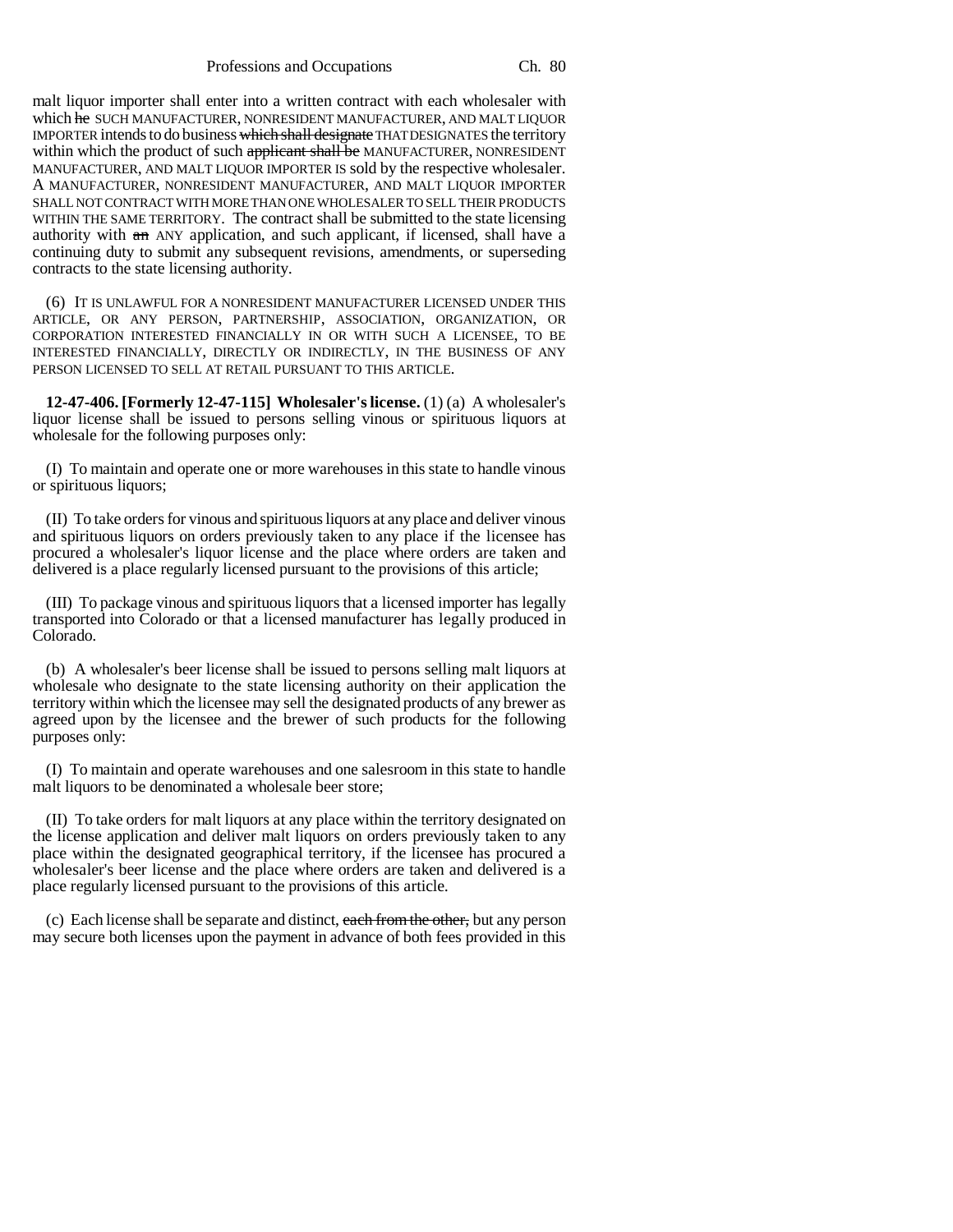article.

 $(\epsilon, 5)$  (d) All malt, vinous, and spirituous liquors purchased by any licensee under this section, and all malt, vinous, and spirituous liquors shipped into this state by or to any such licensee, shall be placed in the physical possession of such licensee at his THE LICENSEE'S warehouse facilities prior to delivery to persons holding licenses under this article.

 $(d)$  (d) (f) A brewer or importer licensed pursuant to this article shall not sell malt liquors to a wholesaler without having a written contract with such wholesaler that designates the specific products of such brewer or importer to be sold by the wholesaler and that establishes the territory within which the wholesaler may sell the designated products.

(II) A brewer or importer shall not contract with more than one wholesaler to sell the products of such brewer or importer within the same territory.

(2) IT IS UNLAWFUL FOR ANY LICENSED WHOLESALER OR ANY PERSON, PARTNERSHIP, ASSOCIATION, ORGANIZATION, OR CORPORATION INTERESTED FINANCIALLY IN OR WITH A LICENSED WHOLESALER TO BE INTERESTED FINANCIALLY, DIRECTLY OR INDIRECTLY, IN THE BUSINESS OF ANY PERSON LICENSED TO SELL AT RETAIL PURSUANT TO THIS ARTICLE.

(3) IT IS UNLAWFUL FOR A LICENSED WHOLESALER OF VINOUS OR SPIRITUOUS LIQUORS OR ANY PERSON, PARTNERSHIP, ASSOCIATION, ORGANIZATION, OR CORPORATION INTERESTED FINANCIALLY IN OR WITH SUCH A WHOLESALER TO BE INTERESTED FINANCIALLY IN THE BUSINESS OF ANY LICENSED MANUFACTURER OR IMPORTER OF VINOUS OR SPIRITUOUS LIQUORS; EXCEPT THAT ANY SUCH FINANCIAL INTEREST THAT OCCURRED ON OR BEFORE JULY 1, 1969, SHALL BE LAWFUL.

**12-47-407. [Formerly 12-47-116] Retail liquor store license.** (1) A retail liquor store license shall be issued to persons selling only malt, vinous, and spirituous liquors in sealed containers not to be consumed at the place where sold. Malt, vinous, and spirituous liquors in sealed containers shall not be sold at retail other than in retail liquor stores except as provided in section 12-47-117 12-47-408. In addition, retail liquor stores may sell nonfood items related to the consumption of such liquors, liquor-filled candy, and food items approved by the state licensing authority which THAT are prepackaged, labeled, directly related to the consumption of such liquors, and are sold solely for the purpose of cocktail garnish in containers up to sixteen ounces. Nothing in this section shall be construed to authorize the sale of food items which THAT could constitute a snack, a meal, or portion of a meal. Nothing in this section or in section 12-47-103  $(22)$  (30) shall be construed to prohibit the sale of items by a retail liquor store on behalf of or to benefit a charitable organization, as defined in section 39-26-102, C.R.S., or a nonprofit corporation incorporated pursuant to the "Colorado Nonprofit Corporation Act", articles 20 to 29 of title 7, C.R.S., and determined to be exempt from federal income tax by the United States FEDERAL internal revenue service, if the retail liquor store does not receive compensation for any such sale. Nothing in this section shall prohibit a retail liquor store licensee, at the option of the licensee, from displaying promotional material furnished by a manufacturer or wholesaler, which material permits a customer to purchase other items from a third person if the retail liquor store licensee does not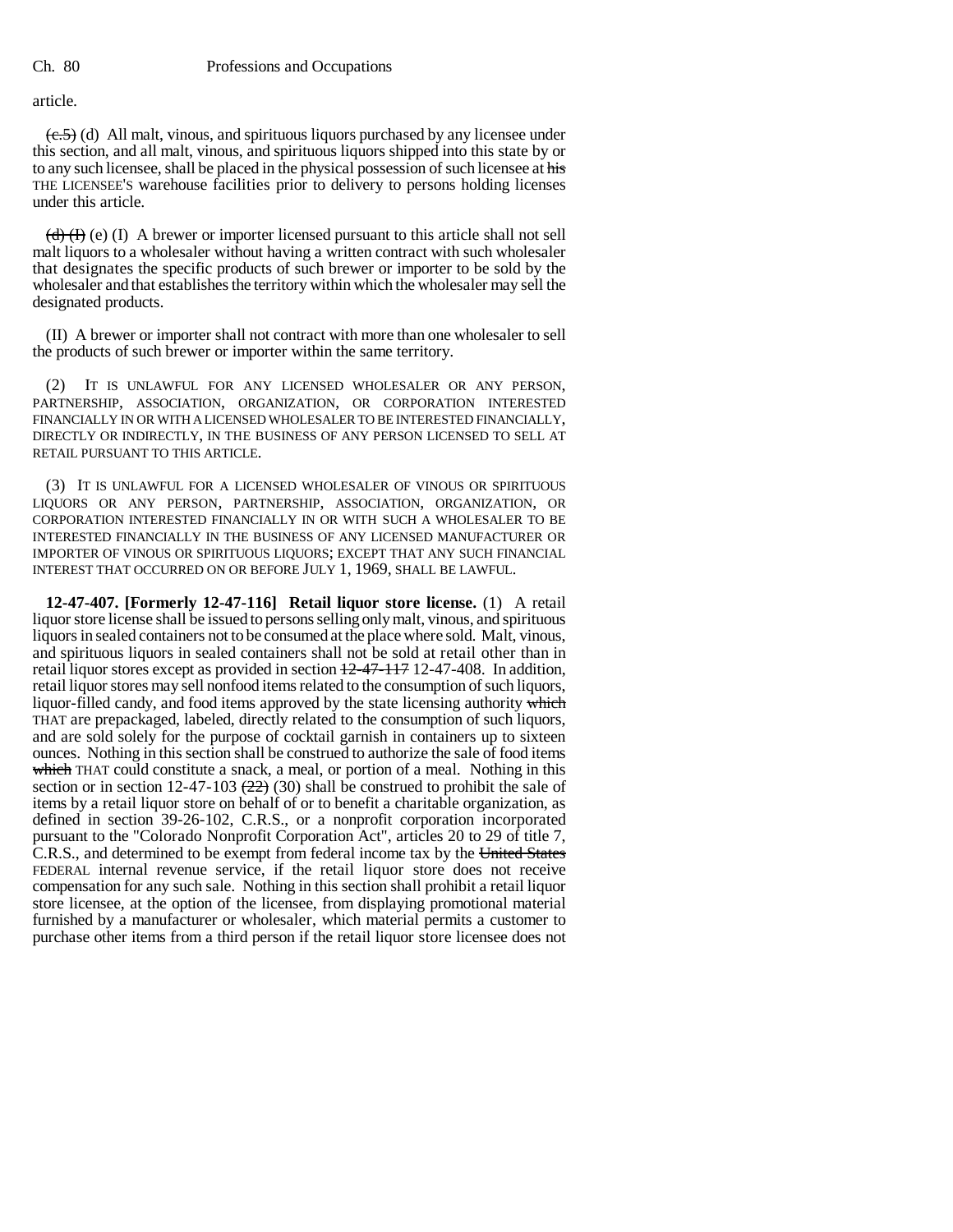receive payment from the third person and if the ordering of the additional merchandise is done by the customer directly from the third person.

(2) Every person selling malt, vinous, and spirituous liquors in a retail liquor store shall purchase such malt, vinous, and spirituous liquors only from a wholesaler licensed pursuant to this article.

(3) A person licensed to sell at retail who complies with this subsection (3) and rules promulgated pursuant thereto may deliver malt, vinous, and spirituous liquors to a person of legal age if such person is at a place that is not licensed pursuant to this section. The state licensing authority shall promulgate rules as are necessary for the proper delivery of malt, vinous, and spirituous liquors and shall have the authority to issue a permit to any person who is licensed to sell at retail and delivers such liquors pursuant to this subsection (3). Such permits shall be subject to the same suspension and revocation provisions as are set forth in section  $\frac{12-47-110}{2}$  12-47-601 for other licenses granted pursuant to this article.

(4) IT IS UNLAWFUL FOR ANY OWNER, PART OWNER, SHAREHOLDER, OR PERSON INTERESTED DIRECTLY OR INDIRECTLY IN A RETAIL LIQUOR STORE TO CONDUCT, OWN EITHER IN WHOLE OR IN PART, OR BE DIRECTLY OR INDIRECTLY INTERESTED IN ANY OTHER BUSINESS LICENSED PURSUANT TO THIS ARTICLE; EXCEPT THAT SUCH A PERSON MAY HAVE AN INTEREST IN AN ARTS LICENSE OR AN AIRLINE PUBLIC TRANSPORTATION SYSTEM LICENSE GRANTED UNDER THIS ARTICLE, OR IN A FINANCIAL INSTITUTION REFERRED TO IN SECTION 12-47-308 (4).

**12-47-408. [Formerly 12-47-117] Liquor-licensed drugstore license.** (1) A liquor-licensed drugstore license shall be issued to persons selling malt, vinous, and spirituous liquors in sealed containers not to be consumed at the place where sold.

(2) Every person selling malt, vinous, and spirituous liquors as provided in this section shall purchase such malt, vinous, and spirituous liquors only from a wholesaler licensed pursuant to this article.

(3) A licensee under the provisions of this section with a valid license in effect on July 1, 1992, may convert or transfer such license to a retail liquor store license issued under the provisions of section 12-47-116 and may continue to operate as a retail liquor store licensee notwithstanding the limitations with respect to location within five hundred feet from any public or parochial school or the principal campus of any college, university, or seminary pursuant to the provisions of section 12-47-111 (2). The provisions of this section shall not be construed to prevent but do not require a local licensing authority determination as it relates to neighborhood desires pursuant to section 12-47-137.

 $(4)$  (3) A liquor-licensed drugstore licensee who complies with this subsection (4) and rules promulgated pursuant thereto may deliver malt, vinous, and spirituous liquors to a person of legal age if such person is at a place that is not licensed pursuant to this section. The state licensing authority shall promulgate rules as are necessary for the proper delivery of malt, vinous, and spirituous liquors and shall have the authority to issue a permit to any liquor-licensed drugstore licensee which THAT will allow such licensee to deliver such liquors pursuant to such rules and this subsection (4). Such permits shall be subject to the same suspension and revocation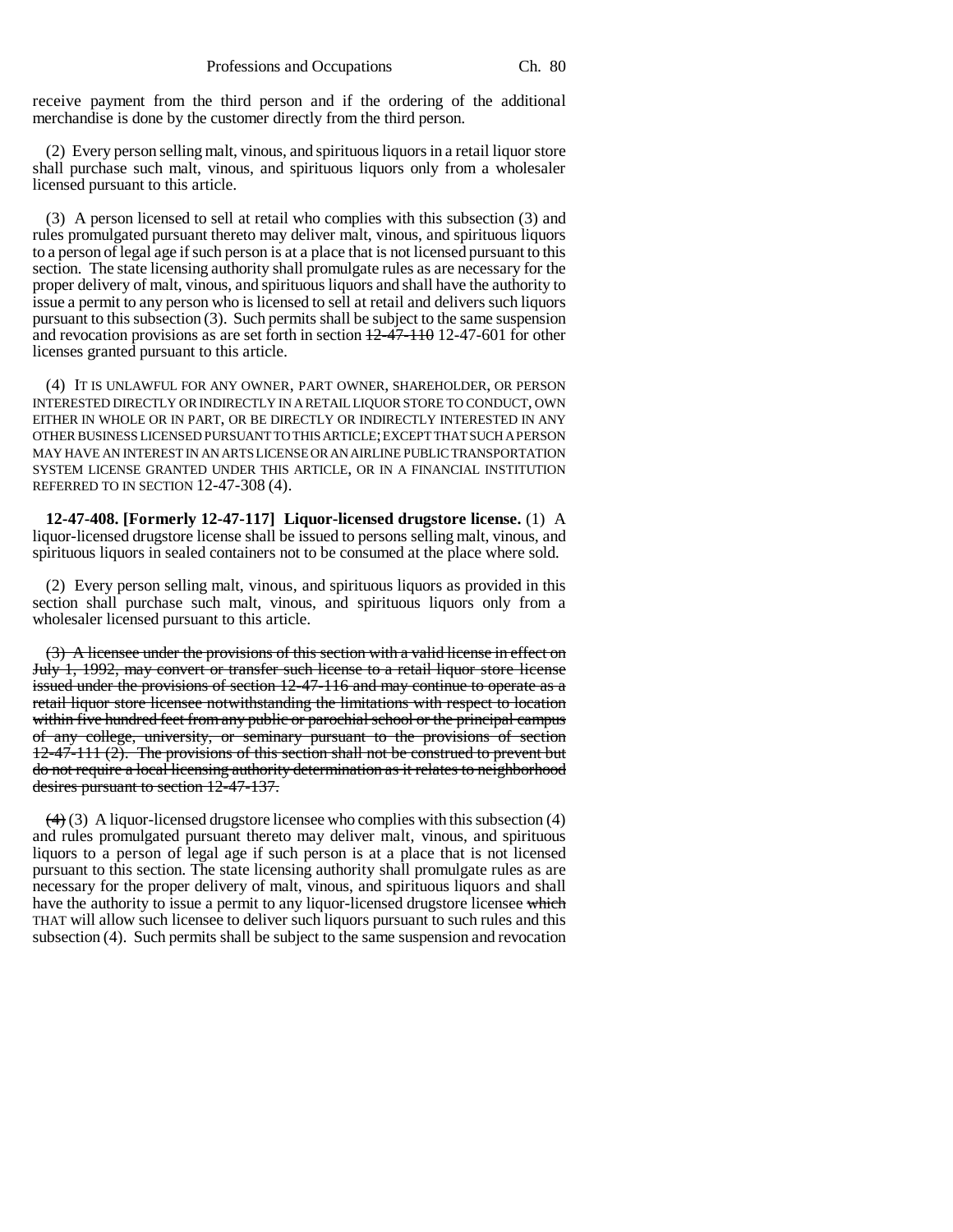provisions as are set forth in section 12-47-110 SECTIONS 12-47-306 AND 12-47-601 for other licenses granted pursuant to this article.

 $(5)$  (4) IT IS UNLAWFUL FOR ANY OWNER, PART OWNER, SHAREHOLDER, OR PERSON INTERESTED DIRECTLY OR INDIRECTLY IN A LIQUOR-LICENSED DRUGSTORE TO CONDUCT, OWN EITHER IN WHOLE OR IN PART, OR BE DIRECTLY OR INDIRECTLY INTERESTED IN ANY OTHER BUSINESS LICENSED PURSUANT TO THIS ARTICLE; EXCEPT THAT SUCH A PERSON MAY HAVE AN INTEREST IN AN ARTS LICENSE OR AN AIRLINE PUBLIC TRANSPORTATION SYSTEM LICENSE GRANTED UNDER THIS ARTICLE, OR IN A FINANCIAL INSTITUTION REFERRED TO IN SECTION 12-47-308 (4).

**12-47-409. [Formerly 12-47-118] Beer and wine license.** (1) A beer and wine license shall be issued to persons selling malt and vinous liquors for consumption on the premises, and such licensees shall have available for consumption on the premises during business hours sandwiches and light snacks, but he need not have meals available for consumption.

(2) (a) Every person selling malt and vinous liquors as provided in this section shall purchase such malt and vinous liquors only from a wholesaler licensed pursuant to this article; except that any person selling malt and vinous liquors as provided in this section may purchase not more than five hundred dollars' worth of such malt and vinous liquors during a calendar year from a retail liquor store.

(b) Each purchase of malt and vinous liquors as provided in this section shall be evidenced by a purchase receipt showing the name of the retail liquor store, the date of purchase, a description of the malt or vinous liquor purchased, and the price paid for such purchase. Such receipt shall be retained and shall be available to the state and local licensing authorities at all times during business hours.

(3) IT IS UNLAWFUL FOR ANY OWNER, PART OWNER, SHAREHOLDER, OR PERSON INTERESTED DIRECTLY OR INDIRECTLY IN A BEER AND WINE LICENSE TO CONDUCT, OWN EITHER IN WHOLE OR IN PART, OR BE DIRECTLY OR INDIRECTLY INTERESTED IN ANY OTHER BUSINESS LICENSED PURSUANT TO THIS ARTICLE; EXCEPT THAT SUCH A PERSON MAY HAVE AN INTEREST IN AN ARTS LICENSE OR AN AIRLINE PUBLIC TRANSPORTATION SYSTEM LICENSE GRANTED UNDER THIS ARTICLE OR IN A FINANCIAL INSTITUTION REFERRED TO IN SECTION 12-47-308 (4).

**12-47-410. [Formerly 12-47-118.5] Bed and breakfast permit.** (1) In lieu of a hotel and restaurant license, a person operating a bed and breakfast with not more than twenty sleeping rooms that offers complimentary alcoholic beverages MALT, VINOUS, OR SPIRITUOUS LIQUORS for consumption only on the premises and only by overnight guests may be issued a bed and breakfast permit. A bed and breakfast permittee shall not sell alcoholic ALCOHOL beverages by the drink and shall not serve alcoholic ALCOHOL beverages for more than four hours in any one day.

(2) An applicant for a bed and breakfast permit is exempt from any fee otherwise assessable under section  $\frac{12-47-123(2)}{20}$  or  $\frac{12-47-135(3)(a)}{2}$  12-47-501 (2) OR 12-47-505 (4) (a), but is subject to all other fees and all other requirements of this article.

(3) A local licensing authority may, at its option, determine that bed and breakfast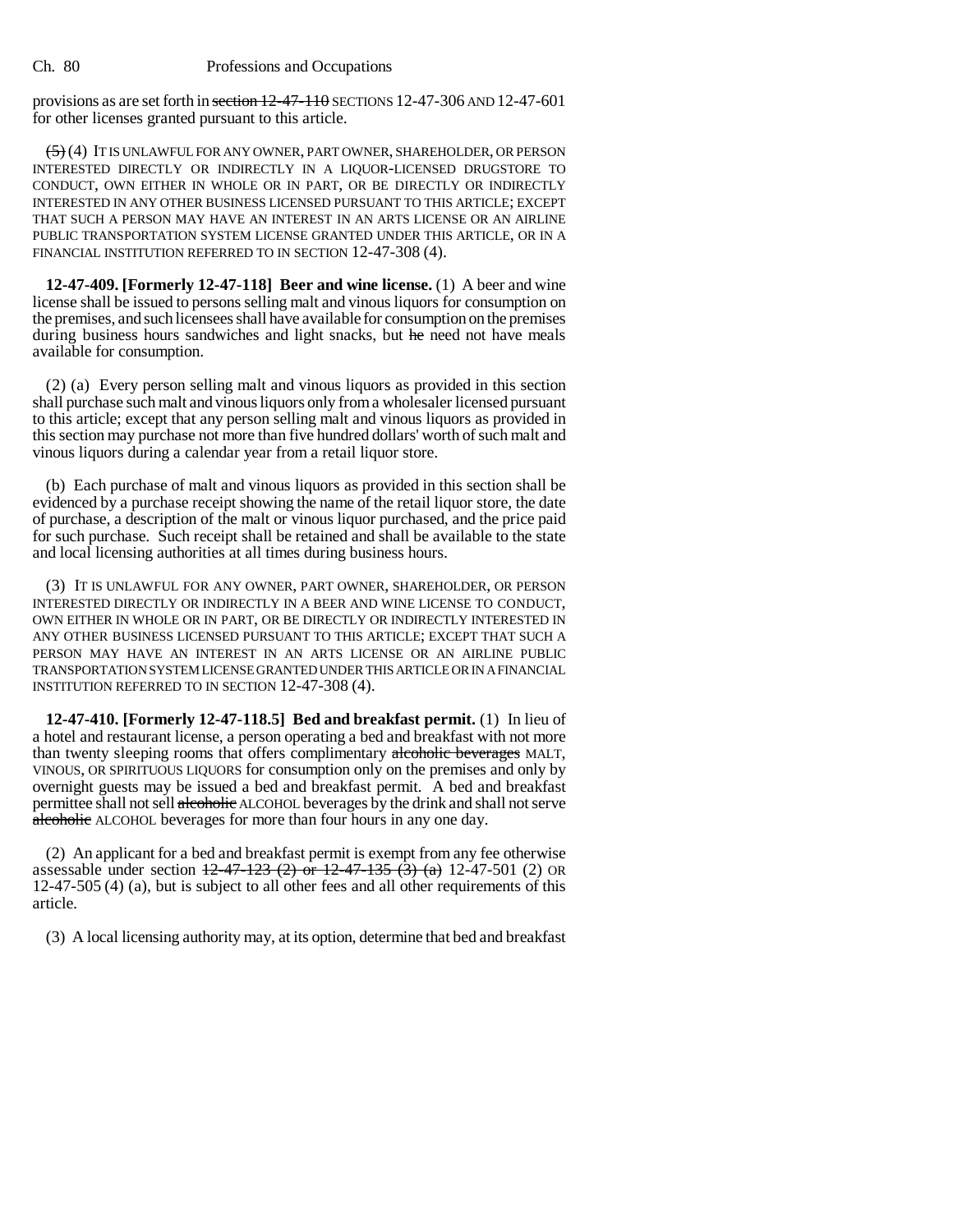permits are not available within its jurisdiction.

(4) A bed and breakfast permit may be suspended or revoked in accordance with section  $12-47-110$  12-47-601 if the permittee violates any provision of this article or any rule adopted pursuant to this article or fails truthfully to furnish any required information in connection with a permit application.

(5) IT IS UNLAWFUL FOR ANY OWNER, PART OWNER, SHAREHOLDER, OR PERSON INTERESTED DIRECTLY OR INDIRECTLY IN A BED AND BREAKFAST PERMIT TO CONDUCT, OWN EITHER IN WHOLE OR IN PART, OR BE DIRECTLY OR INDIRECTLY INTERESTED IN ANY OTHER BUSINESS LICENSED PURSUANT TO THIS ARTICLE; EXCEPT THAT A PERSON REGULATED UNDER THIS SECTION MAY HAVE AN INTEREST IN OTHER BED AND BREAKFAST PERMITS, IN AN ARTS LICENSE, OR AN AIRLINE PUBLIC TRANSPORTATION SYSTEM LICENSE GRANTED UNDER THIS ARTICLE, OR IN A FINANCIAL INSTITUTION REFERRED TO IN SECTION 12-47-308 (4).

**12-47-411. [Formerly 12-47-119] Hotel and restaurant license.** (1) Except as otherwise provided in subsection  $(1.5)$  (2) of this section, a hotel and restaurant license shall be issued to persons selling malt, vinous, and spirituous liquors in the place where such liquors are to be consumed, subject to the following restrictions:

(a) Restaurants shall sell malt, vinous, and spirituous liquors as provided in this section only to customers of such restaurant and only if meals are actually and regularly served and provide not less than twenty-five percent of the gross income from sales of food and drink of the business of the licensed premises.

(b) Hotels shall sell malt, vinous, and spirituous liquors as provided in this section only to customers of said hotel and, except in hotel rooms, only on the licensed premises where meals are actually and regularly served and provide not less than twenty-five percent of the gross income from sales of food and drink of the business of the licensed premises.

(c) **[Formerly 12-47-103 (12)(b)]** ANY HOTEL AND RESTAURANT LICENSEE WHO IS OPEN FOR BUSINESS AND SELLING MALT, VINOUS, OR SPIRITUOUS LIQUORS BY THE DRINK SHALL SERVE MEALS BETWEEN THE HOURS OF 8 A.M. AND 8 P.M. AND MEALS OR LIGHT SNACKS AND SANDWICHES AFTER 8 P.M.; EXCEPT THAT NOTHING IN THIS PARAGRAPH (c) SHALL BE CONSTRUED TO REQUIRE A LICENSEE TO BE OPEN FOR BUSINESS BETWEEN THE HOURS OF 8 A.M. AND 8 P.M.

#### $(1.5)$   $(a)$  Repealed.

(b) (2) Effective January 1, 1997, a hotel and restaurant licensee operating a licensed brewery shall automatically be issued a brew pub license pursuant to section 12-47-119.8 12-47-415.

 $(2)$  (3) Notwithstanding any provision of this article to the contrary, a hotel, licensed pursuant to this article, may:

(a) Furnish and deliver complimentary alcoholic beverages MALT, VINOUS, AND SPIRITUOUS LIQUORS in sealed containers for the convenience of its guests;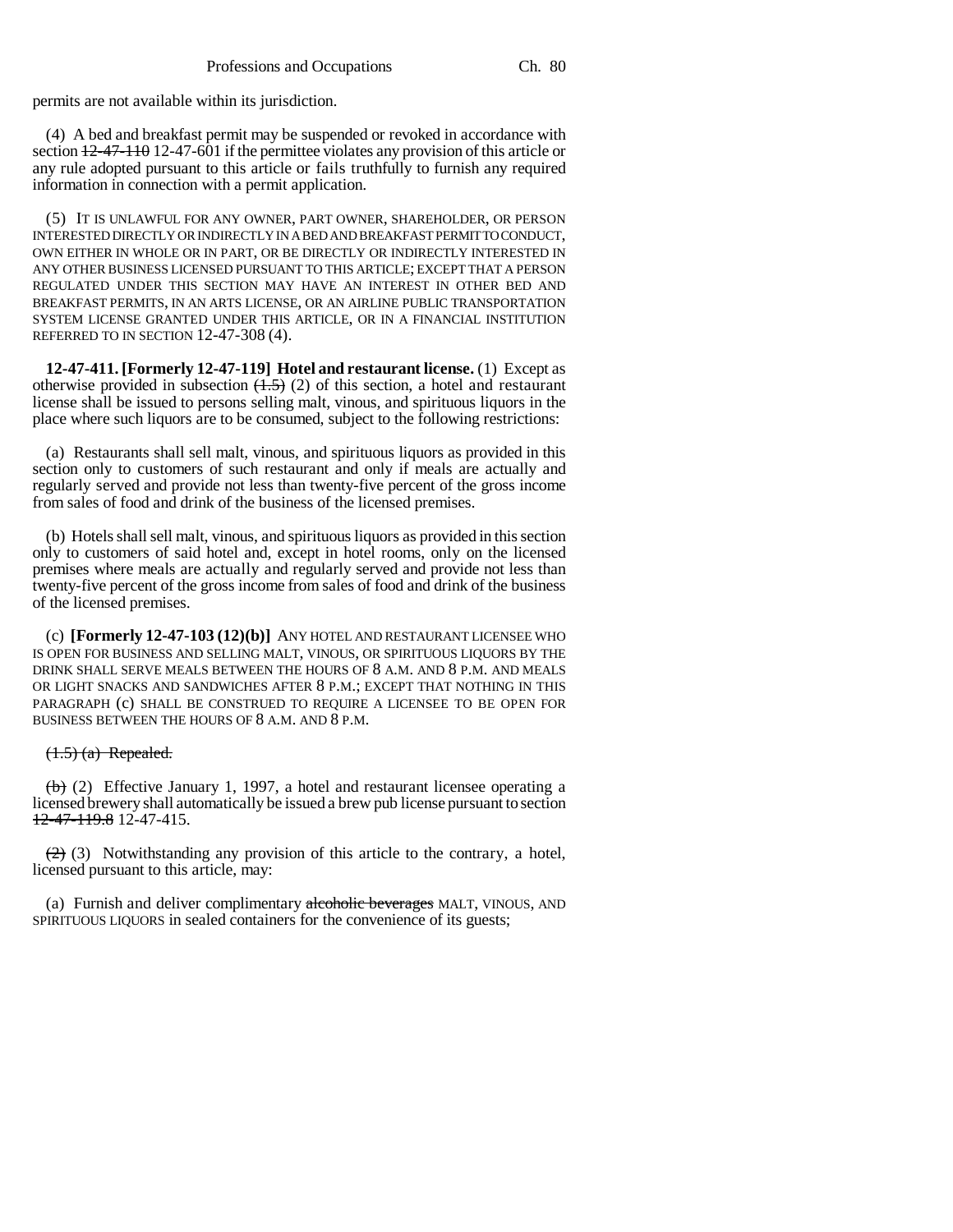(b) Sell alcoholic beverages MALT, VINOUS, AND SPIRITUOUS LIQUORS provided by the hotel in sealed containers, at any time, by means of a minibar located in hotel guest rooms, to adult registered guests of the hotel for consumption in such guest rooms if the price of the alcoholic beverages MALT, VINOUS, AND SPIRITUOUS LIQUORS is clearly posted. For purposes of this section, "minibar" means a closed container, either nonrefrigerated or refrigerated in whole or in part, access to the interior of which THAT is restricted by means of a locking device which THAT requires the use of a key, magnetic card, or similar device or which is controlled at all times by the hotel.

(c) Enter into a contract with a lodging facility for the purpose of authorizing such lodging facility to sell alcoholic beverages MALT, VINOUS, AND SPIRITUOUS LIQUORS pursuant to paragraph (b) of this subsection  $(2)$  (3) if such lodging facility and hotel share common ownership and are located within one thousand feet of one another. The alcoholic beverages which MALT, VINOUS, OR SPIRITUOUS LIQUORS THAT may be sold pursuant to this paragraph (c) shall be provided by and subject to the control of the licensed hotel. For purposes of this paragraph (c), "common ownership" means a controlling ownership interest that is held by the same person or persons, whether through separate corporations, partnerships, or other legal entities. To determine whether the distance limitation referred to in this paragraph (c) is met, the distance from the property line of the land used for the lodging facility to the portion of the hotel licensed under this article shall be measured using the nearest and most direct routes of pedestrian access.

 $(2.1)$  (4) The state licensing authority shall promulgate rules that prohibit the placement of a container of malt, vinous, or spirituous liquors in a minibar if such container has a capacity of more than five hundred milliliters.

 $(3)$  (5) It is the intent of this section to require hotel and restaurant licensees to maintain a bona fide restaurant business and not a mere pretext of such for obtaining a hotel and restaurant license.

 $(4)$  (a) (6) (a) Except as otherwise provided in paragraph (b) of this subsection (4) Every person selling malt, vinous, and spirituous liquors as provided in this section shall purchase such malt, vinous, and spirituous liquors only from a wholesaler licensed pursuant to this article.

# (b) (I) Repealed.

 $(H)(A)(b)$  (I) Any person selling malt, vinous, and spirituous liquors as provided in this section may purchase not more than five hundred dollars' worth of such malt, vinous, and spirituous liquors during a calendar year from a retail liquor store.

 $\overline{(B)}$  (II) Each purchase of malt, vinous, or spirituous liquors as provided in this section shall be evidenced by a purchase receipt showing the name of the retail liquor store, the date of purchase, a description of the malt, vinous, or spirituous liquor purchased, and the price paid for such purchase. Such receipt shall be retained and shall be available to the state and local licensing authorities at all times during business hours.

 $(5)(7)$  Each hotel and restaurant license shall be granted for specific premises, and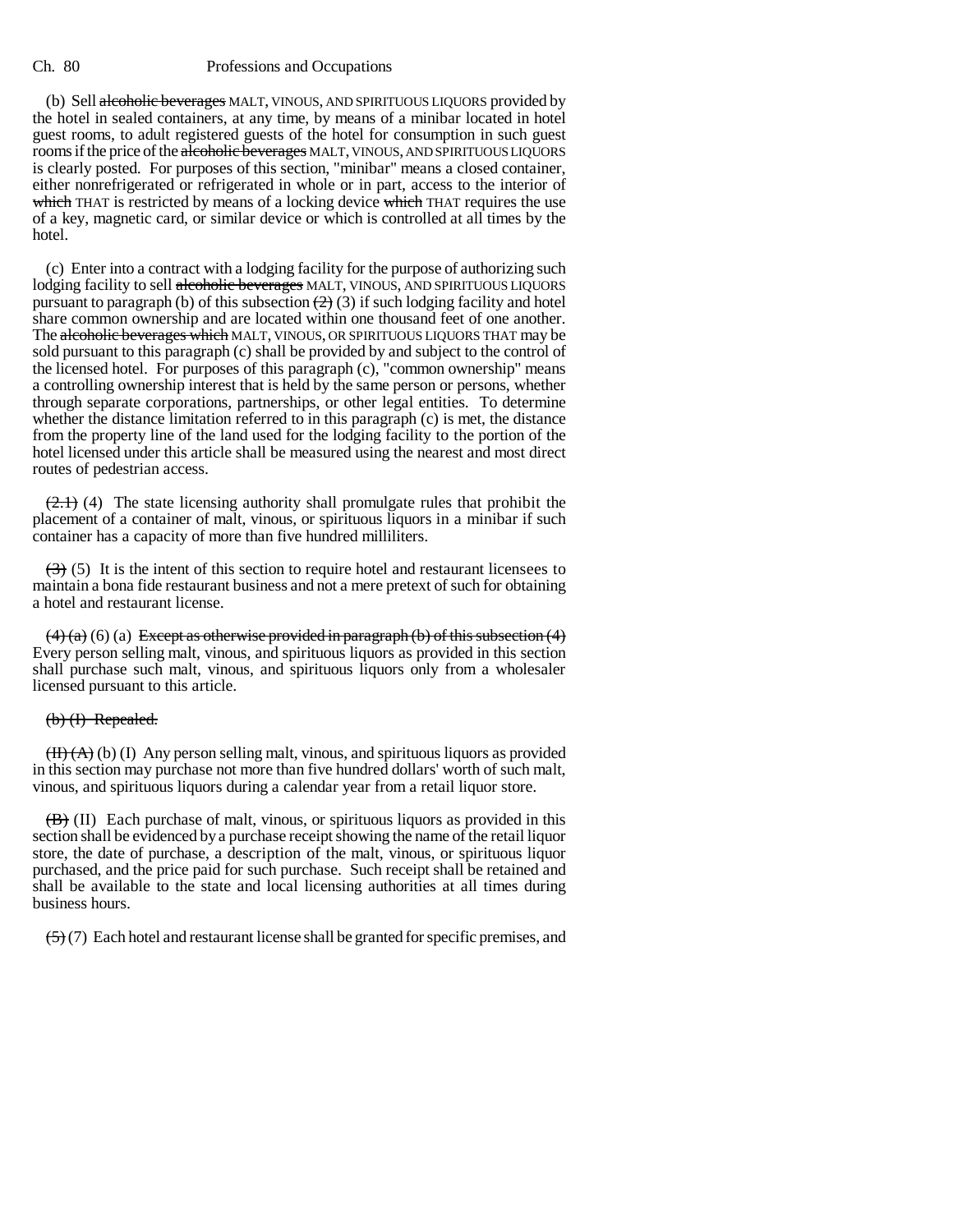optional premises approved by the state and local licensing authorities, and issued in the name of the owner or lessee of the business.

 $(6)$  (8) Each hotel and restaurant licensee shall himself manage or have a separate and distinct manager and shall register the manager of each liquor-licensed premises with the state and the local licensing authority. No person shall be a registered manager for more than one hotel and restaurant license.

 $(7)$  (9) The registered manager for each hotel and restaurant license or the hotel and restaurant licensee shall purchase alcoholic beverages MALT, VINOUS, OR SPIRITUOUS LIQUORS for one licensed premises only, and such purchases shall be separate and distinct from purchases for any other hotel and restaurant license.

 $(8)(10)$  When a person ceases to be a registered manager of a hotel and restaurant license, for whatever reason, the hotel and restaurant licensee shall notify the licensing authorities within five days and shall designate a new registered manager within thirty days.

 $(9)$  (11) Either the state or the local licensing authority may refuse to accept any person as a registered manager unless he THE PERSON is satisfactory to the respective licensing authorities as to his character, record, and reputation. In determining a registered manager's character, record, and reputation, the state or local licensing authority may have access to criminal history record information furnished by a criminal justice agency subject to any restrictions imposed by such agency.

 $(10)$  (12) The hotel and restaurant licensee shall pay a registration fee not to exceed seventy-five dollars to the state and to the local licensing authority for actual and necessary expenses incurred in establishing the character, record, and reputation of each registered manager.

(13) (a) IT IS UNLAWFUL FOR ANY OWNER, PART OWNER, SHAREHOLDER, OR PERSON INTERESTED DIRECTLY OR INDIRECTLY IN A HOTEL AND RESTAURANT LICENSE TO CONDUCT, OWN EITHER IN WHOLE OR IN PART, OR BE DIRECTLY OR INDIRECTLY INTERESTED IN ANY OTHER BUSINESS LICENSED PURSUANT TO THIS ARTICLE.

(b) NOTWITHSTANDING PARAGRAPH (a) OF THIS SUBSECTION (13), AN OWNER, PART OWNER, SHAREHOLDER, OR PERSON INTERESTED DIRECTLY OR INDIRECTLY IN A HOTEL AND RESTAURANT LICENSE MAY CONDUCT, OWN IN WHOLE OR IN PART, OR BE DIRECTLY OR INDIRECTLY INTERESTED IN PART IN ANOTHER HOTEL AND RESTAURANT, BREW PUB LICENSE OR ESTABLISHMENT, AN ARTS LICENSE OR AN AIRLINE PUBLIC TRANSPORTATION SYSTEM LICENSE GRANTED UNDER THIS ARTICLE, OR IN A FINANCIAL INSTITUTION REFERRED TO IN SECTION 12-47-308 (4).

**12-47-412. [Formerly 12-47-119.5] Tavern license.** (1) A tavern license shall be issued to persons selling malt, vinous, or spirituous liquors by the drink only to customers for consumption on the premises, and such licensee shall have available for consumption on the premises during business hours sandwiches and light snacks, but he need not have meals available for consumption.

(2) (a) Every person selling malt, vinous, and spirituous liquors as provided in this section shall purchase such malt, vinous, and spirituous liquors only from a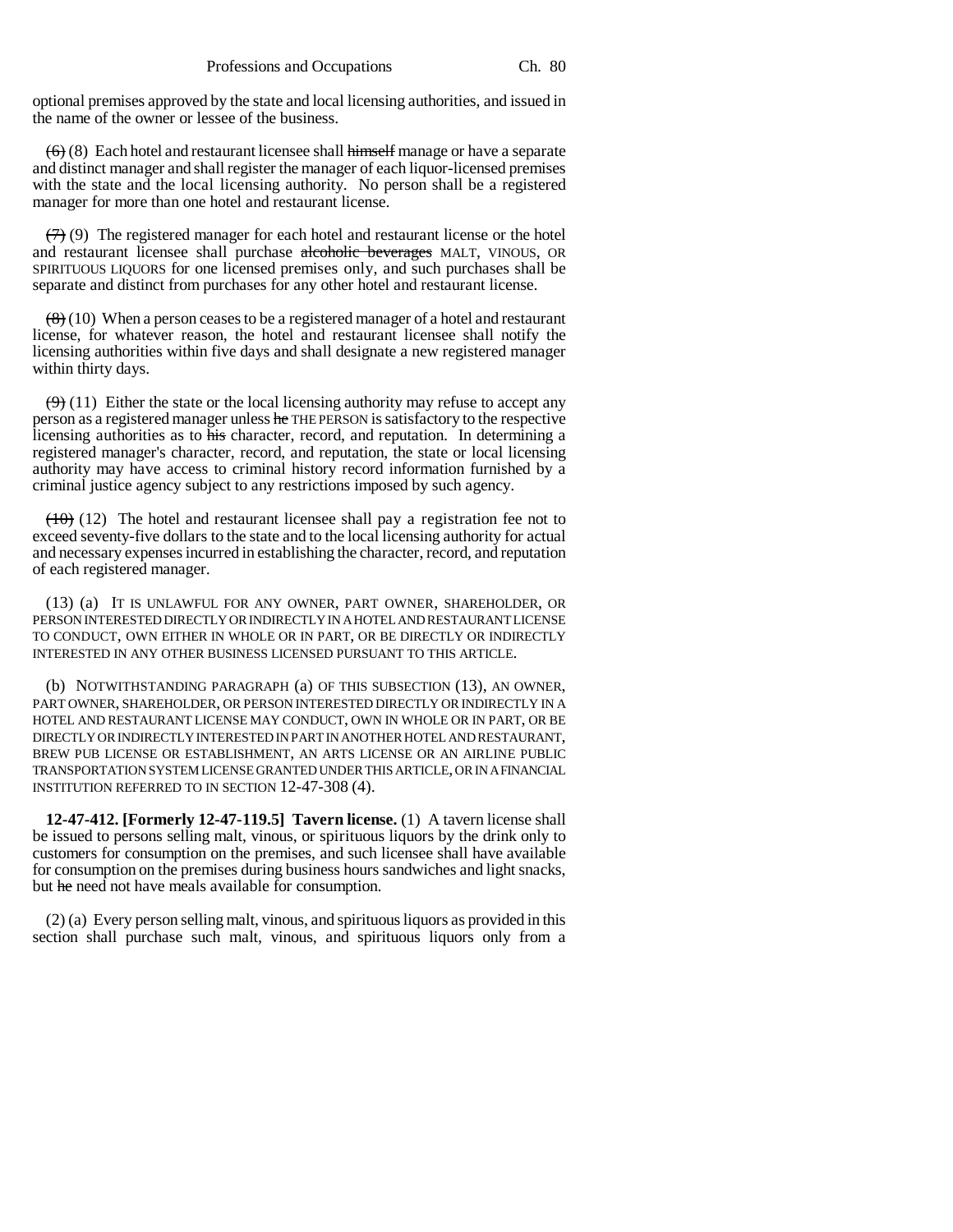wholesaler licensed pursuant to this article; except that any person selling malt, vinous, and spirituous liquors as provided in this section may purchase not more than five hundred dollars' worth of such malt, vinous, and spirituous liquors during a calendar year from a retail liquor store.

(b) Each purchase of malt, vinous, or spirituous liquors as provided in this section shall be evidenced by a purchase receipt showing the name of the retail liquor store, the date of purchase, a description of the malt, vinous, or spirituous liquor purchased, and the price paid for such purchase. Such receipt shall be retained and shall be available to the state and local licensing authorities at all times during business hours.

(3) IT IS UNLAWFUL FOR ANY OWNER, PART OWNER, SHAREHOLDER, OR PERSON INTERESTED DIRECTLY OR INDIRECTLY IN A TAVERN LICENSE TO CONDUCT, OWN EITHER IN WHOLE OR IN PART, OR BE DIRECTLY OR INDIRECTLY INTERESTED IN ANY OTHER BUSINESS LICENSED PURSUANT TO THIS ARTICLE; EXCEPT THAT SUCH A PERSON MAY HAVE AN INTEREST IN AN ARTS LICENSE OR AN AIRLINE PUBLIC TRANSPORTATION SYSTEM LICENSE GRANTED UNDER THIS ARTICLE, OR IN A FINANCIAL INSTITUTION REFERRED TO IN SECTION 12-47-308 (4).

**12-47-413. [Formerly 12-47-119.6] Optional premises license.** (1) An optional premises license shall be granted for optional premises approved by the state and local licensing authorities to persons selling malt, vinous, and spirituous liquors by the drink only to customers for consumption on the optional premises and for storing malt, vinous, and spirituous liquors in a secure area on or off the optional premises for future use on the optional premises.

(2) IT IS UNLAWFUL FOR ANY OWNER, PART OWNER, SHAREHOLDER, OR PERSON INTERESTED DIRECTLY OR INDIRECTLY IN AN OPTIONAL PREMISES LICENSE TO CONDUCT, OWN EITHER IN WHOLE OR IN PART, OR BE DIRECTLY OR INDIRECTLY INTERESTED IN ANY OTHER BUSINESS LICENSED PURSUANT TO THIS ARTICLE; EXCEPT THAT SUCH A PERSON MAY HAVE AN INTEREST IN AN ARTS LICENSE OR AN AIRLINE PUBLIC TRANSPORTATION SYSTEM LICENSE GRANTED UNDER THIS ARTICLE, OR IN A FINANCIAL INSTITUTION REFERRED TO IN SECTION 12-47-308 (4).

**12-47-414. [Formerly 12-47-119.7] Retail gaming tavern license.** (1) A retail gaming tavern license shall be issued to persons who are licensed pursuant to section 12-47.1-501 (1) (c), who sell malt, vinous, or spirituous liquors by individual drink for consumption on the premises, and who sell sandwiches or light snacks or who contract with an establishment that provides such food services within the same building as the licensed premises. In no event shall any person hold more than three retail gaming tavern licenses.

(2) (a) Every person selling malt, vinous, or spirituous liquors as described in this section shall purchase such liquors only from a wholesaler licensed pursuant to this article; except that any person selling malt, vinous, or spirituous liquors as provided in this section may purchase not more than five hundred dollars' worth of such liquors during a calendar year from a retail liquor store.

(b) Each purchase of malt, vinous, or spirituous liquors from a retail liquor store as provided in this section shall be evidenced by a purchase receipt showing the name of the retail liquor store, the date of purchase, a description of the malt, vinous, or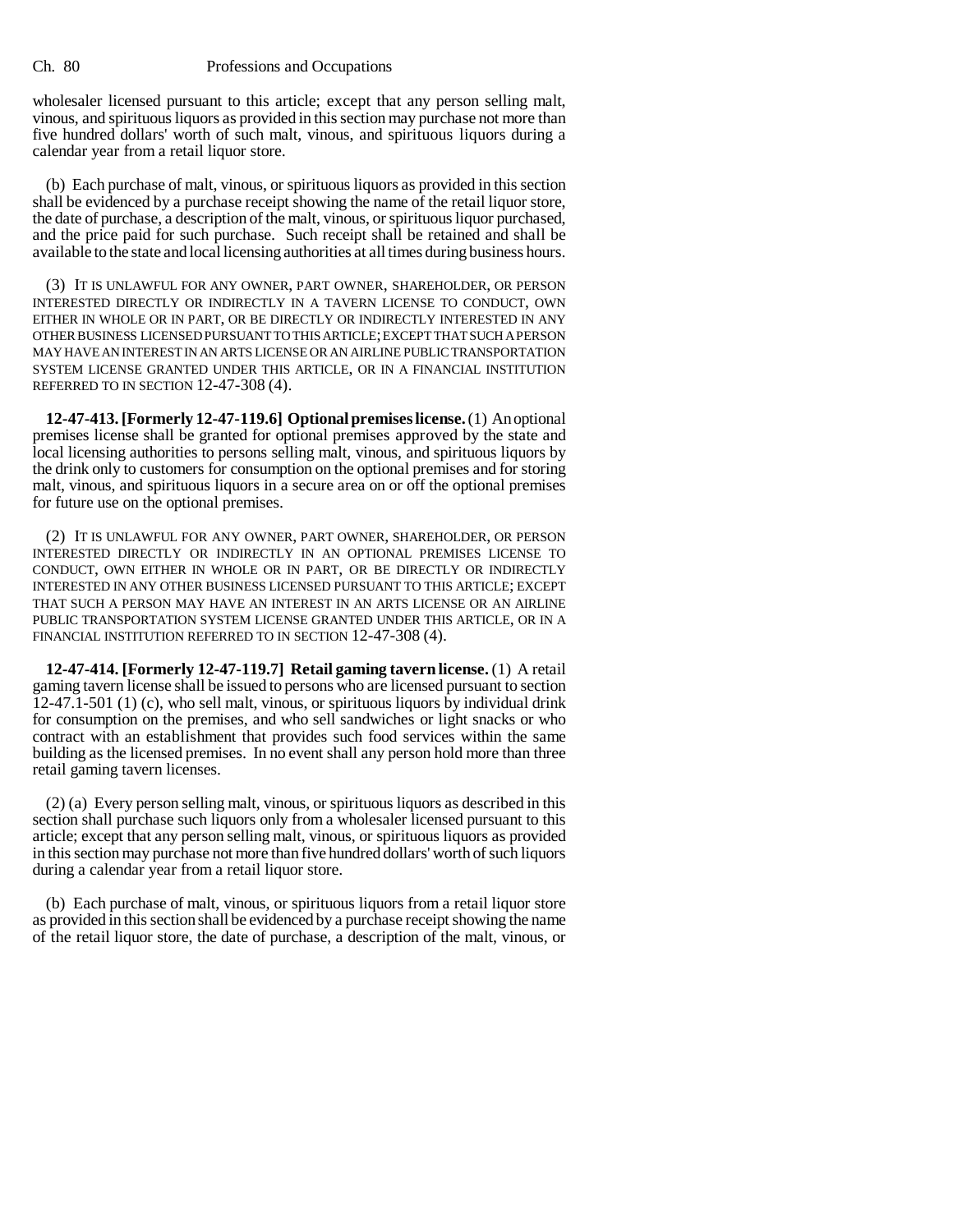spirituous liquor purchased, and the price paid for such purchase. Such receipt shall be retained and shall be available to the state and local licensing authorities at all times during business hours.

(3) Nothing in this article shall permit more than one retail gaming tavern license per building where the licensed premises are located.

(4) IT IS UNLAWFUL FOR ANY OWNER, PART OWNER, SHAREHOLDER, OR PERSON INTERESTED DIRECTLY OR INDIRECTLY IN A RETAIL GAMING TAVERN LICENSE TO CONDUCT, OWN EITHER IN WHOLE OR IN PART, OR BE DIRECTLY OR INDIRECTLY INTERESTED IN ANY OTHER BUSINESS LICENSED PURSUANT TO THIS ARTICLE; EXCEPT THAT SUCH A PERSON MAY HAVE AN INTEREST IN ANOTHER RETAIL GAMING TAVERN LICENSE OR ESTABLISHMENT, AN ARTS LICENSE OR AN AIRLINE PUBLIC TRANSPORTATION SYSTEM LICENSE GRANTED UNDER THIS ARTICLE, OR IN A FINANCIAL INSTITUTION REFERRED TO IN SECTION 12-47-308 (4).

**12-47-415. [Formerly 12-47-119.8] Brew pub license.** (1) A brew pub license may be issued to any person operating a brew pub and also selling malt, vinous, and spirituous liquors in the place where such liquors are to be consumed. Effective January 1, 1997, a brew pub license shall be issued to any hotel and restaurant licensee operating a licensed brewery with no action required on the part of the hotel and restaurant licensee.

(2) During the hours established in section  $\frac{12-47-128(5)(c)}{12-47-901(5)}$ (b), malt liquors manufactured by a brew pub licensee on the licensed premises may be:

(a) Furnished for consumption on the premises;

(b) Sold to independent wholesalers for distribution to licensed retailers;

(c) Sold to the public in sealed containers for off-premises consumption. Only malt liquors manufactured and packaged on the premises by the licensee shall be sold in sealed containers.

(d) Sold at wholesale to licensed retailers in an amount up to three hundred thousand gallons per calendar year.

(3) Every person selling malt, vinous, and spirituous liquors pursuant to this section shall purchase such malt, vinous, and spirituous liquors, other than those that are manufactured at the licensed brew pub, from a wholesaler licensed pursuant to this article; except that not more than five hundred dollars' worth of malt, vinous, and spirituous liquors may be purchased during each calendar year from a retail liquor store. Each such purchase of malt, vinous, and spirituous liquors shall be evidenced by a purchase receipt showing the name of the retail liquor store, the date of purchase, a description of the liquor purchased, and the price paid for such purchase. Such receipt shall be retained and made available to state and local licensing authorities at all times during business hours.

(4) A brew pub licensee shall sell malt, vinous, and spirituous liquors for on-premises consumption only if at least fifteen percent of the gross on-premises food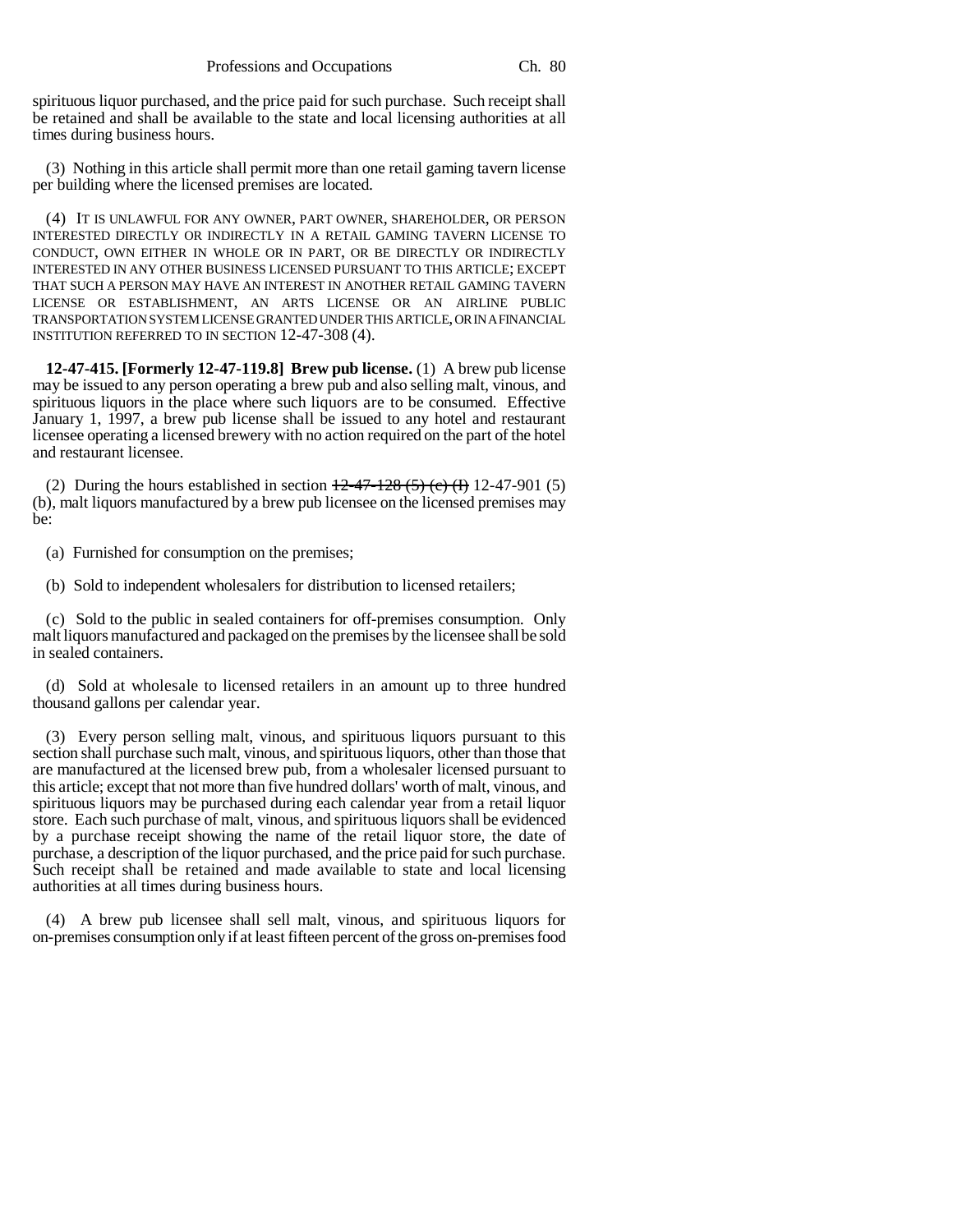and drink income of the business of the licensed premises is from the sale of food. For purposes of this subsection (4), "food" means a quantity of foodstuffs of such nature as is ordinarily consumed by an individual at regular intervals for the purpose of sustenance.

(5) (a) IT IS UNLAWFUL FOR ANY OWNER, PART OWNER, SHAREHOLDER, OR PERSON INTERESTED DIRECTLY OR INDIRECTLY IN A BREW PUB LICENSE TO CONDUCT, OWN EITHER IN WHOLE OR IN PART, OR BE DIRECTLY OR INDIRECTLY INTERESTED IN ANY OTHER BUSINESS LICENSED PURSUANT TO THIS ARTICLE.

(b) NOTWITHSTANDING PARAGRAPH (a) OF THIS SUBSECTION (5), A PERSON INTERESTED DIRECTLY OR INDIRECTLY IN A BREW PUB LICENSE MAY CONDUCT, OWN IN WHOLE OR IN PART, OR BE DIRECTLY OR INDIRECTLY INTERESTED IN ANOTHER BREW PUB OR HOTEL AND RESTAURANT LICENSE, AN ARTS LICENSE OR AN AIRLINE PUBLIC TRANSPORTATION SYSTEM LICENSE GRANTED UNDER THIS ARTICLE, OR IN A FINANCIAL INSTITUTION REFERRED TO IN SECTION 12-47-308 (4).

**12-47-416. [Formerly 12-47-120] Club license - legislative declaration.** (1) A club license shall be issued to persons selling malt, vinous, and spirituous liquors by the drink only to members of such club and guests and only for consumption on the premises of such club.

(2) (a) Every person selling malt, vinous, and spirituous liquors as provided in this section shall purchase such malt, vinous, and spirituous liquors only from a wholesaler licensed pursuant to this article; except that any person selling malt, vinous, and spirituous liquors as provided in this section may purchase not more than five hundred dollars' worth of such malt, vinous, and spirituous liquors during a calendar year from a retail liquor store.

(b) Each purchase of malt, vinous, or spirituous liquors as provided in this section shall be evidenced by a purchase receipt showing the name of the retail liquor store, the date of purchase, a description of the malt, vinous, or spirituous liquor purchased, and the price paid for such purchase. Such receipt shall be retained and shall be available to the state and local licensing authorities at all times during business hours.

(3) (a) The general assembly finds, determines, and declares that the people of the state of Colorado desire to promote and achieve tax equity and fairness among all the state's citizens and further desire to conform to the public policy of nondiscrimination. The general assembly further declares that the provisions of this subsection (3) are enacted for these reasons and for no other purpose.

(b) Any club licensee which has a policy to restrict membership on the basis of sex, race, religion, color, ancestry, or national origin shall, when issuing a receipt for expenses which may otherwise be used by taxpayers for deduction purposes pursuant to section 162 (a) of the federal "Internal Revenue Code of 1986", as amended, for purposes of determining taxes owed pursuant to article 22 of title 39, C.R.S., incorporate a printed statement on the receipt as follows:

> The expenditures covered by this receipt are nondeductible for state income tax purposes.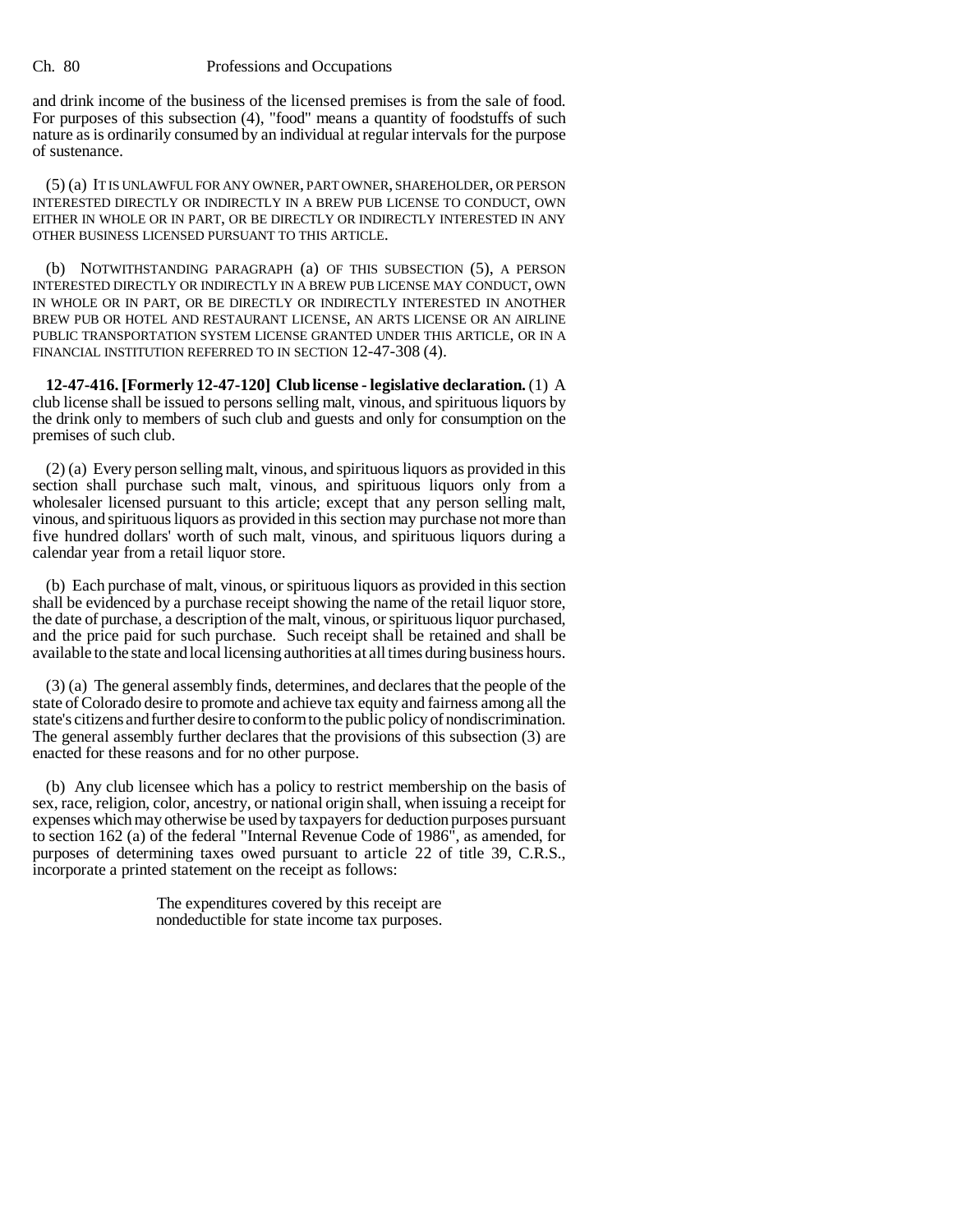(4) IT IS UNLAWFUL FOR ANY OWNER, PART OWNER, SHAREHOLDER, OR PERSON INTERESTED DIRECTLY OR INDIRECTLY IN A CLUB LICENSE TO CONDUCT, OWN EITHER IN WHOLE OR IN PART, OR BE DIRECTLY OR INDIRECTLY INTERESTED IN ANY OTHER BUSINESS LICENSED PURSUANT TO THIS ARTICLE; EXCEPT THAT SUCH A PERSON MAY HAVE AN INTEREST IN AN ARTS LICENSE OR AN AIRLINE PUBLIC TRANSPORTATION SYSTEM LICENSE GRANTED UNDER THIS ARTICLE, OR IN A FINANCIAL INSTITUTION REFERRED TO IN SECTION 12-47-308 (4).

**12-47-417. [Formerly 12-47-120.5] Arts license.** (1) (a) An arts license may be issued to any nonprofit arts organization which sponsors and presents productions or performances of an artistic or cultural nature and shall permit the licensee to sell malt, vinous, and spirituous liquors only to patrons of such productions or performances for consumption on the licensed premises in connection with such productions and performances. No person licensed pursuant to this section shall permit any exterior or interior advertising concerning the sale of alcoholic ALCOHOL beverages on such premises.

(b) An arts license may be issued to any municipality owning arts facilities at which productions or performances of an artistic or cultural nature are presented, in the same manner as provided for in paragraph (a) of this subsection (1) and subject to the same restrictions.

(2) Any provision of this article to the contrary notwithstanding, the proximity of premises licensed pursuant to this section to any public or parochial school or the principal campus of any college, university, or seminary shall not, in and of itself, affect the granting or denial of such license by the state and the local licensing authority, but no such school or campus shall contain a licensed premises.

(3) As used in this section, "nonprofit arts organization" means only an organization incorporated pursuant to the provisions of articles 20 to 29 of title 7, C.R.S., and held to be tax-exempt by the United States FEDERAL internal revenue service.

(4) (a) Every person selling malt, vinous, and spirituous liquors as provided in this section shall purchase such malt, vinous, and spirituous liquors only from a wholesaler licensed pursuant to this article; except that any person selling malt, vinous, and spirituous liquors as provided in this section may purchase not more than five hundred dollars' worth of such malt, vinous, and spirituous liquors during a calendar year from a retail liquor store.

(b) Each purchase of malt, vinous, or spirituous liquors as provided in this section shall be evidenced by a purchase receipt showing the name of the retail liquor store, the date of purchase, a description of the malt, vinous, or spirituous liquor purchased, and the price paid for such purchase. Such receipt shall be retained and shall be available to the state and local licensing authorities at all times during business hours.

**12-47-418. [Formerly 12-47-121] Racetrack license.** (1) A racetrack licensee may sell malt, vinous, and spirituous liquors by the drink for consumption on the licensed premises only to customers of such racetrack and shall serve food as well as such liquors.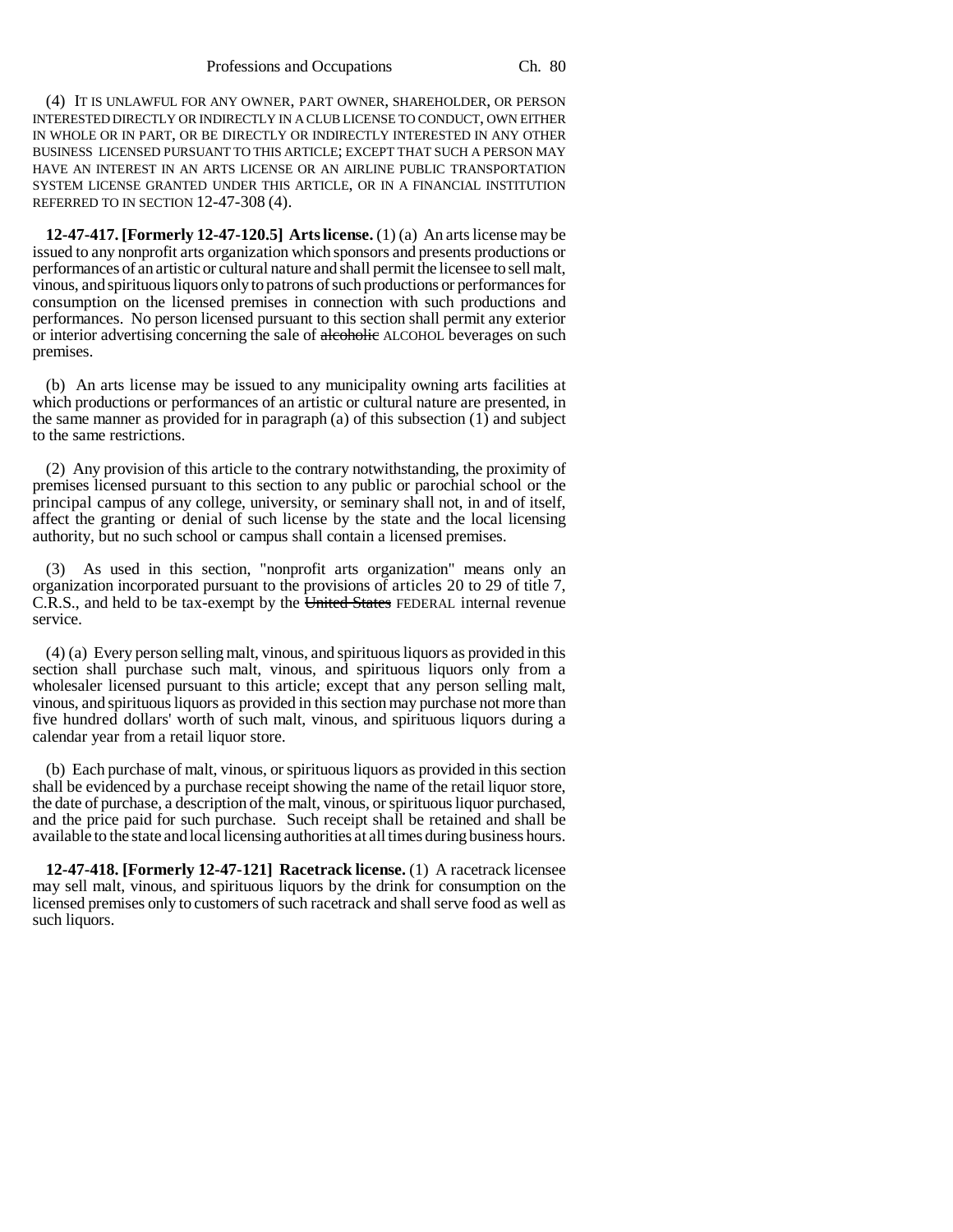(2) (a) Every person selling malt, vinous, and spirituous liquors as provided in this section shall purchase such malt, vinous, and spirituous liquors only from a wholesaler licensed pursuant to this article; except that any person selling malt, vinous, and spirituous liquors as provided in this section may purchase not more than five hundred dollars' worth of such malt, vinous, and spirituous liquors during a calendar year from a retail liquor store.

(b) Each purchase of malt, vinous, or spirituous liquors as provided in this section shall be evidenced by a purchase receipt showing the name of the retail liquor store, the date of purchase, a description of the malt, vinous, or spirituous liquor purchased, and the price paid for such purchase. Such receipt shall be retained and shall be available to the state and local licensing authorities at all times during business hours.

(3) If any person holds a valid license pursuant to this article to sell malt, vinous, and spirituous liquors by the drink for consumption on the licensed premises, such person shall not be required to obtain a racetrack class license pursuant to this section if simulcast races with pari-mutuel wagering occur on such licensed premises.

(4) IT IS UNLAWFUL FOR ANY OWNER, PART OWNER, SHAREHOLDER, OR PERSON INTERESTED DIRECTLY OR INDIRECTLY IN A RACETRACK LICENSE TO CONDUCT, OWN EITHER IN WHOLE OR IN PART, OR BE DIRECTLY OR INDIRECTLY INTERESTED IN ANY OTHER BUSINESS LICENSED PURSUANT TO THIS ARTICLE; EXCEPT THAT A PERSON LICENSED UNDER THIS SECTION MAY HAVE AN INTEREST IN ANOTHER RACETRACK LICENSE, AN ARTS LICENSE, OR AN AIRLINE PUBLIC TRANSPORTATION SYSTEM LICENSE GRANTED UNDER THIS ARTICLE, OR IN A FINANCIAL INSTITUTION REFERRED TO IN SECTION 12-47-308 (4).

**12-47-419. [Formerly 12-47-122] Public transportation system license.** (1) A public transportation system license shall be issued by the state licensing authority to every person operating a public transportation system selling any malt, vinous, or spirituous liquors by the drink to be served and consumed in or upon any dining, club, or parlor car; plane; bus; or other conveyance of such public transportation system. A public transportation system license issued to a commercial airline shall be deemed to authorize such licensee to sell malt, vinous, or spirituous liquors by the drink in an airport or airport concourse private club room which is in existence and operated by such licensee on or before April 1, 1995.

(2) IT IS UNLAWFUL FOR ANY OWNER, PART OWNER, SHAREHOLDER, OR PERSON INTERESTED DIRECTLY OR INDIRECTLY IN A PUBLIC TRANSPORTATION SYSTEM LICENSE TO CONDUCT, OWN EITHER IN WHOLE OR IN PART, OR BE DIRECTLY OR INDIRECTLY INTERESTED IN ANY OTHER BUSINESS LICENSED PURSUANT TO THIS ARTICLE; EXCEPT THAT A PERSON LICENSED UNDER THIS SECTION MAY BE INTERESTED IN ANOTHER PUBLIC TRANSPORTATION SYSTEM LICENSE OR AN ARTS LICENSE GRANTED UNDER THIS ARTICLE, OR IN A FINANCIAL INSTITUTION REFERRED TO IN SECTION 12-47-308 (4).

# PART 5 LICENSE FEES AND EXCISE TAXES

**12-47-501. [Formerly 12-47-123] State fees.** (1) The following license fees shall be paid to the department of revenue annually in advance: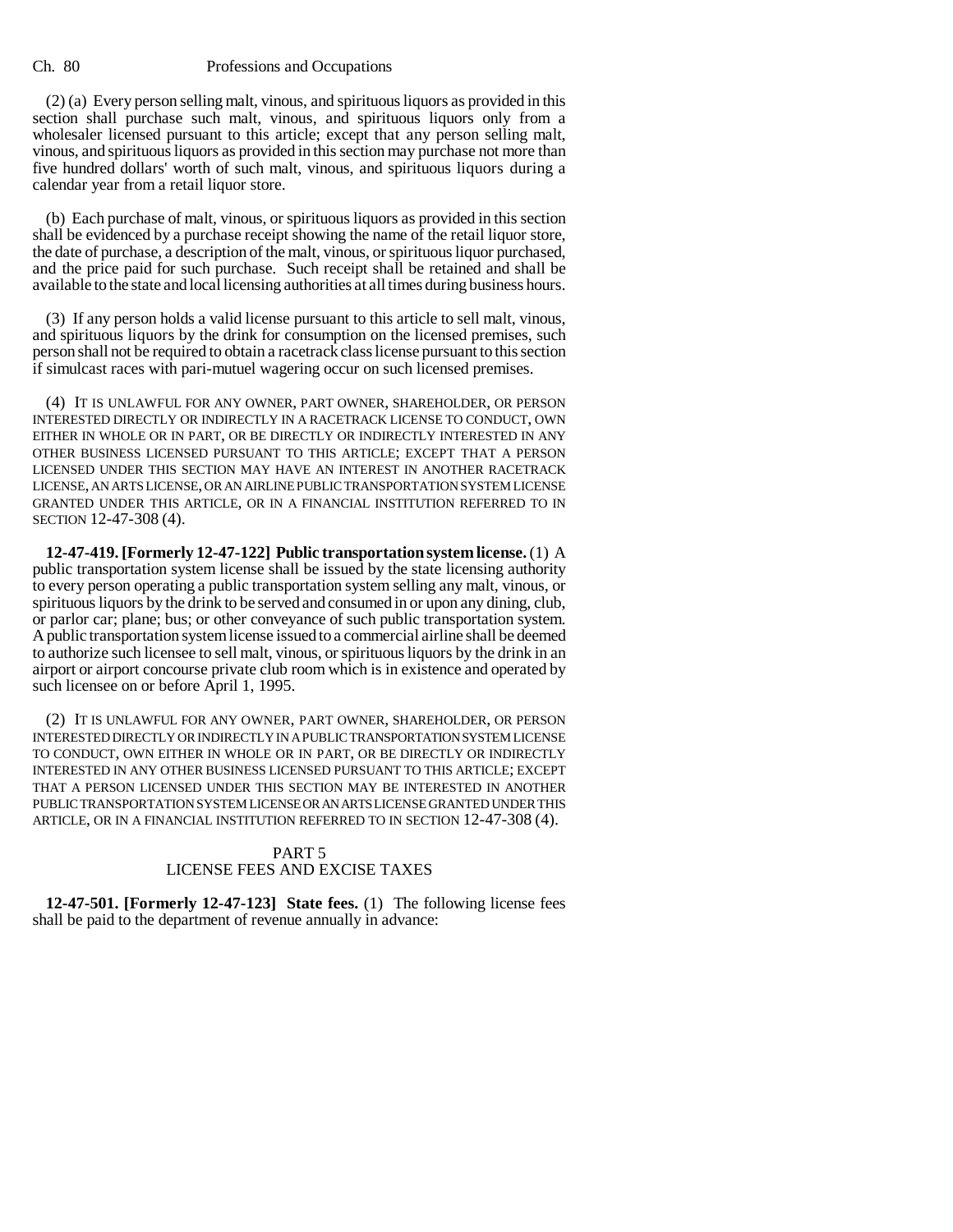- (a) For each resident and nonresident manufacturer's license, the fee shall be:
- (I) For each brewery, two hundred seventy-five dollars;
- (II) For each winery, two hundred seventy-five dollars;
- (III) For each distillery or rectifier, one thousand twenty-five dollars;
- (IV) For each limited winery, forty-five dollars;
- (b) For each importer's license, two hundred seventy-five dollars;
- (c) For each wholesaler's liquor license, one thousand twenty-five dollars;
- (d) For each wholesaler's beer license, five hundred twenty-five dollars;
- (e) For each retail liquor store license, seventy-five dollars;
- (f) For each liquor-licensed drugstore license, seventy-five dollars;
- (g) For each beer and wine license, fifty dollars;
- (h) For each hotel and restaurant license, fifty dollars;
- $(**h**.)$  (i) For each tavern license, fifty dollars;
- $(**h.2**)$  (j) For each optional premises license, fifty dollars;
- **(k) For each retail gaming tavern license, fifty dollars;**
- $(\text{h.4})$  (1) For each brew pub license, three hundred dollars;
- $\overrightarrow{(ii)}$  (m) For each club license, fifty dollars;
- $\overline{(i,1)}$  (n) For each arts license, fifty dollars;
- $\overrightarrow{(ii)}$  (o) For each racetrack license, fifty dollars;

 $(k)(p)$  For each public transportation system license, fifty dollars for each dining, club, or parlor car; plane; bus; or other vehicle in which such liquor is sold. No additional license fee shall be required by any municipality, city and county, or county for the sale of such liquor in dining, club, or parlor cars; planes; buses; or other conveyances.

 $(H)$  (q) For each bed and breakfast permit, twenty-five dollars.

(2) The state licensing authority shall establish fees for processing the following types of applications, notices, or reports required to be submitted to the state licensing authority: Applications for new liquor licenses pursuant to section  $\frac{12-47-107}{2}$ 12-47-304 and regulations thereunder; applications to change location pursuant to section  $\frac{12-47-128(5)(g)(1)}{12-47-301(9)}$  and regulations thereunder; applications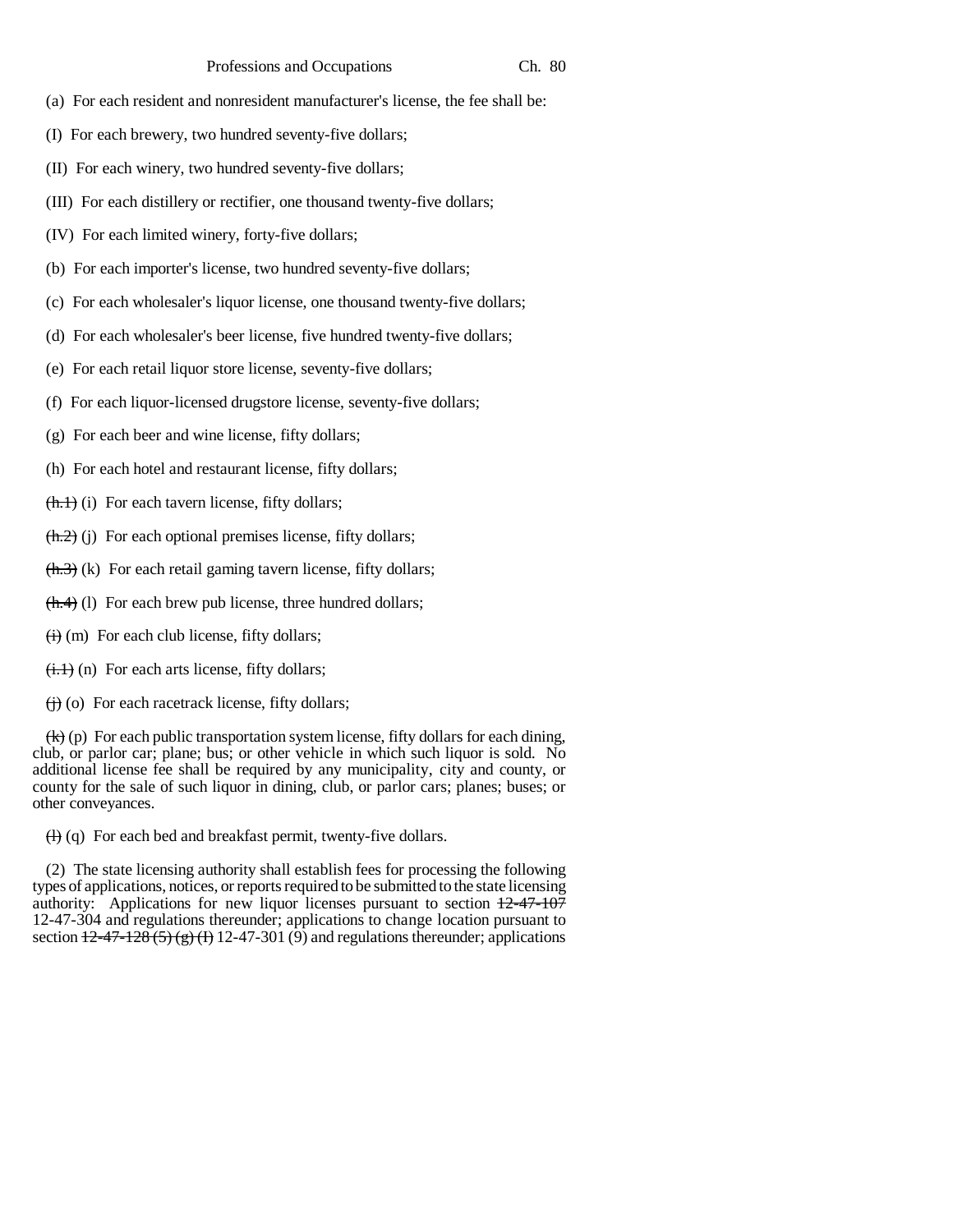for transfer of ownership pursuant to section  $12-47-106(4)$  (c) 12-47-303 (1) (c) and regulations thereunder; applications for modification of licensed premises pursuant to section  $12-47-106$  12-47-301 and regulations thereunder; applications for branch warehouse permits pursuant to section  $\frac{12-47-115}{2}$  12-47-406 and regulations thereunder; applications for approval of a contract to sell alcoholic ALCOHOL beverages pursuant to section  $\frac{12-47-119(2)(e)}{2}(2)$  12-47-411 (3) (c); applications for warehouse storage permits pursuant to section  $12-47-105$  12-47-202 and regulations thereunder; applications for duplicate licenses; applications for wine shipment permits pursuant to section 12-47-126.5 12-47-104; sole source registrations or new product registrations pursuant to section  $12-47-128$  (3) (c) and (6) 12-47-901 (3) (b); hotel and restaurant optional premises registrations; EXPIRED LICENSE RENEWAL APPLICATIONS PURSUANT TO SECTION 12-47-302; and notice of change of name or trade name pursuant to section  $12-47-106$  12-47-301 and regulations thereunder. The amounts of such fees, when added to the other fees transferred to the liquor enforcement division cash fund pursuant to sections  $\frac{12-46-110(2)}{2}$ ,  $\frac{12-47-124(1)}{2}$ 12-46-105, 12-47-502 (1), and 12-48-104, shall reflect the direct and indirect costs of the division in the administration and enforcement of this article and articles 46 and 48 of this title. THE STATE LICENSING AUTHORITY MAY CHARGE CORPORATE APPLICANTS AND LIMITED LIABILITY COMPANIES UP TO ONE HUNDRED DOLLARS FOR THE COST OF EACH FINGERPRINT ANALYSIS AND BACKGROUND INVESTIGATION UNDERTAKEN TO QUALIFY NEW OFFICERS, DIRECTORS, STOCKHOLDERS, OR MEMBERS PURSUANT TO THE REQUIREMENTS OF SECTION 12-47-307 (1) (a); HOWEVER, THE STATE LICENSING AUTHORITY SHALL NOT COLLECT SUCH A FEE IF THE APPLICANT HAS ALREADY UNDERGONE A BACKGROUND INVESTIGATION BY AND PAID A FEE TO A LOCAL LICENSING AUTHORITY. At least annually, the amounts of the fees shall be reviewed and, if necessary, adjusted to reflect such direct and indirect costs.

(3) Except as provided in subsection (4) of this section, the state licensing authority shall establish a basic fee which shall be paid at the time of service of any subpoena upon the state licensing authority or upon any employee of the division, plus a fee for meals and a fee for mileage at the rate prescribed for state officers and employees in section 24-9-104, C.R.S., for each mile actually and necessarily traveled in going to and returning from the place named in the subpoena. If the person named in the subpoena is required to attend the place named in the subpoena for more than one day, there shall be paid, in advance, a sum to be established by the state licensing authority for each day of attendance to cover the expenses of the person named in the subpoena.

(4) The subpoena fee established pursuant to subsection (3) of this section shall not be applicable to any state or local governmental agency.

**12-47-502. [Formerly 12-47-124] Fees and taxes - allocation.** (1) (a) All state license fees and taxes provided for by this article and all fees provided for by section  $12-47-123$  (2) and (3)  $12-47-501$  (2) AND (3) for processing applications, reports, and notices shall be paid to the department of revenue, which shall transmit said THE fees and taxes to the state treasurer. The state treasurer shall credit eighty-five percent of said THE fees and taxes to the old age pension fund and the balance to the general fund.

(b) An amount equal to the revenues attributable to twenty-five dollars of each state license fee provided for by this article and the processing fees provided for by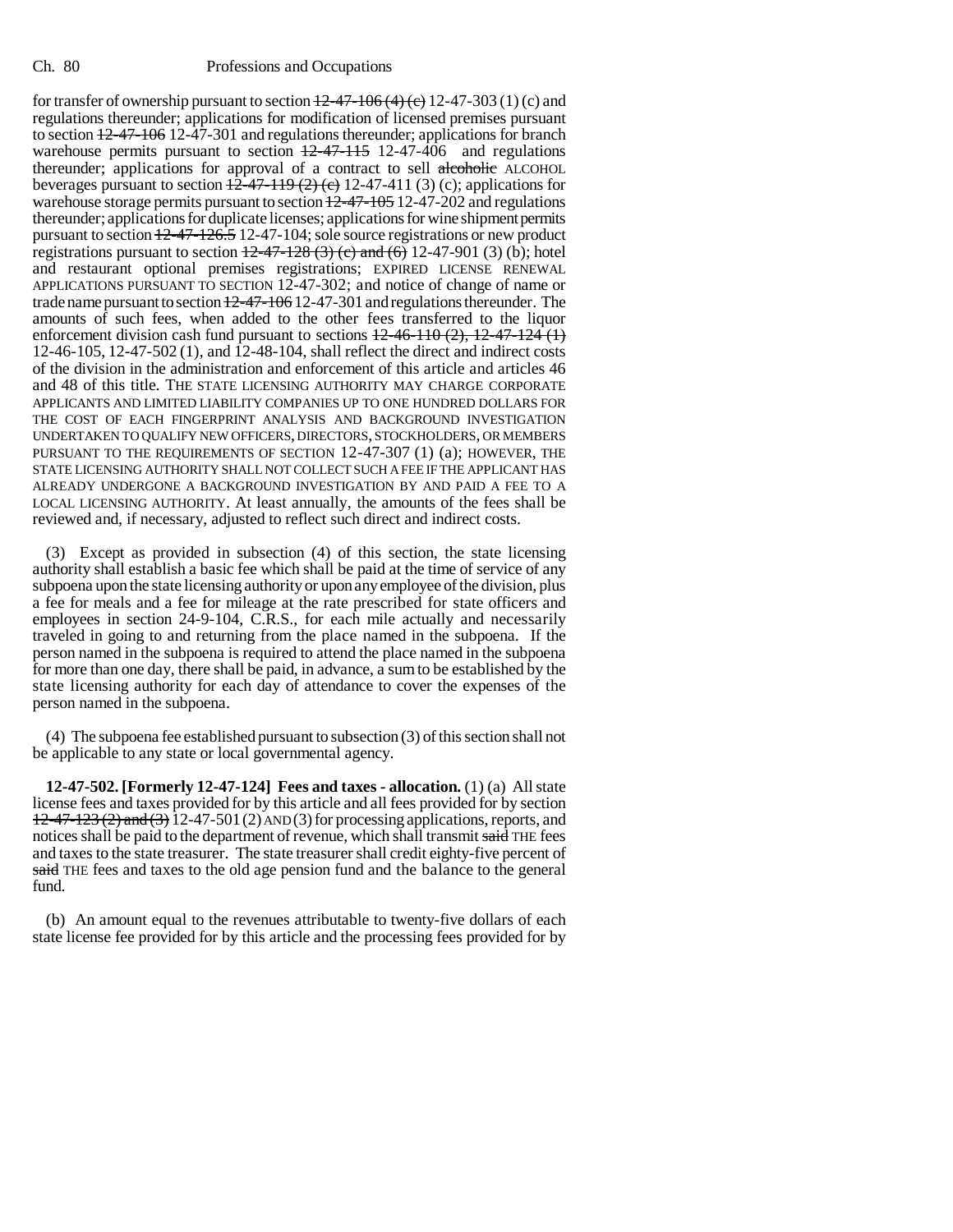section  $\frac{12-47-123(2)}{2}$  and  $\left(\frac{3}{2}\right)$  12-47-501 (2) AND (3) for processing applications, reports, and notices shall be transferred out of the general fund to the liquor enforcement division cash fund. Such transfer shall be made by the state treasurer as soon as possible after the twentieth day of the month following the payment of such fees.

(c) The expenditures of the state licensing authority shall be paid out of appropriations made to the department of revenue by the general assembly. The expenditures of the division shall be paid out of appropriations from the liquor enforcement division cash fund as provided in section 24-35-401, C.R.S.

(2) Eighty-five percent of the local license fees shall be paid to the department of revenue, which shall transmit said THE fees to the state treasurer to be credited to the old age pension fund.

**12-47-503. [Formerly 12-47-127] Excise tax - records.** (1) (a) An excise tax at the rate of 8.0 cents per gallon, or the same per unit volume tax applied to metric measure, on all malt liquors, FERMENTED MALT BEVERAGES, AND HARD CIDER, 7.33 cents per liter on all vinous liquors EXCEPT HARD CIDER, and 60.26 cents per liter on all spirituous liquors is imposed, and such taxes shall be collected on all such respective liquors BEVERAGES, not otherwise exempt from the tax, sold, offered for sale, or used in this state; except that, upon the same liquors BEVERAGES, only one such tax shall be paid in this state. The manufacturer thereof, or the first licensee receiving alcoholic liquors ALCOHOL BEVERAGES in this state if shipped from without the state, shall be primarily liable for the payment of any tax or tax surcharge imposed pursuant to this section; but, if such **liquor** BEVERAGE is transported by a manufacturer or wholesaler to a point outside of the state and there disposed of, then such manufacturer or wholesaler, upon the filing with the state licensing authority of a duplicate bill of lading, invoice, or affidavit showing such transaction, shall not be subject to the tax provided in this section on such liquors BEVERAGES, and, if such tax has already been paid, it shall be refunded to said manufacturer or wholesaler. For purposes of this section, "manufacturer" includes brew pub licensees.

#### (b) Repealed.

 $(\mathbf{b.1})$  (**I**) (**A**) (**I**) (**A**) In addition to the excise tax imposed pursuant to paragraph (a) of this subsection (1), an excise tax surcharge at the rate of 1.0 cent per liter is imposed on all vinous liquors EXCEPT HARD CIDER sold, offered for sale, or used in this state. An amount equal to one hundred percent of the excise tax surcharge collected pursuant to this subparagraph (I) shall be transferred from the general fund to the Colorado wine industry development fund created in section 35-29.5-105, C.R.S. Such transfers shall be made by the state treasurer as soon as possible after the twentieth day of the month following the collection of such excise tax surcharge.

(B) This subparagraph (I) is repealed, effective July 1, 2000.

 $(1.5)$  (II) Effective July 1, 2000, a wine development fee at the rate of 1.0 cent per liter is imposed on all vinous liquors EXCEPT HARD CIDER sold, offered for sale, or used in this state. An amount equal to one hundred percent of the wine development fee collected pursuant to this subparagraph  $(H.5)$  (II) shall be transferred from the general fund to the Colorado wine industry development fund created in section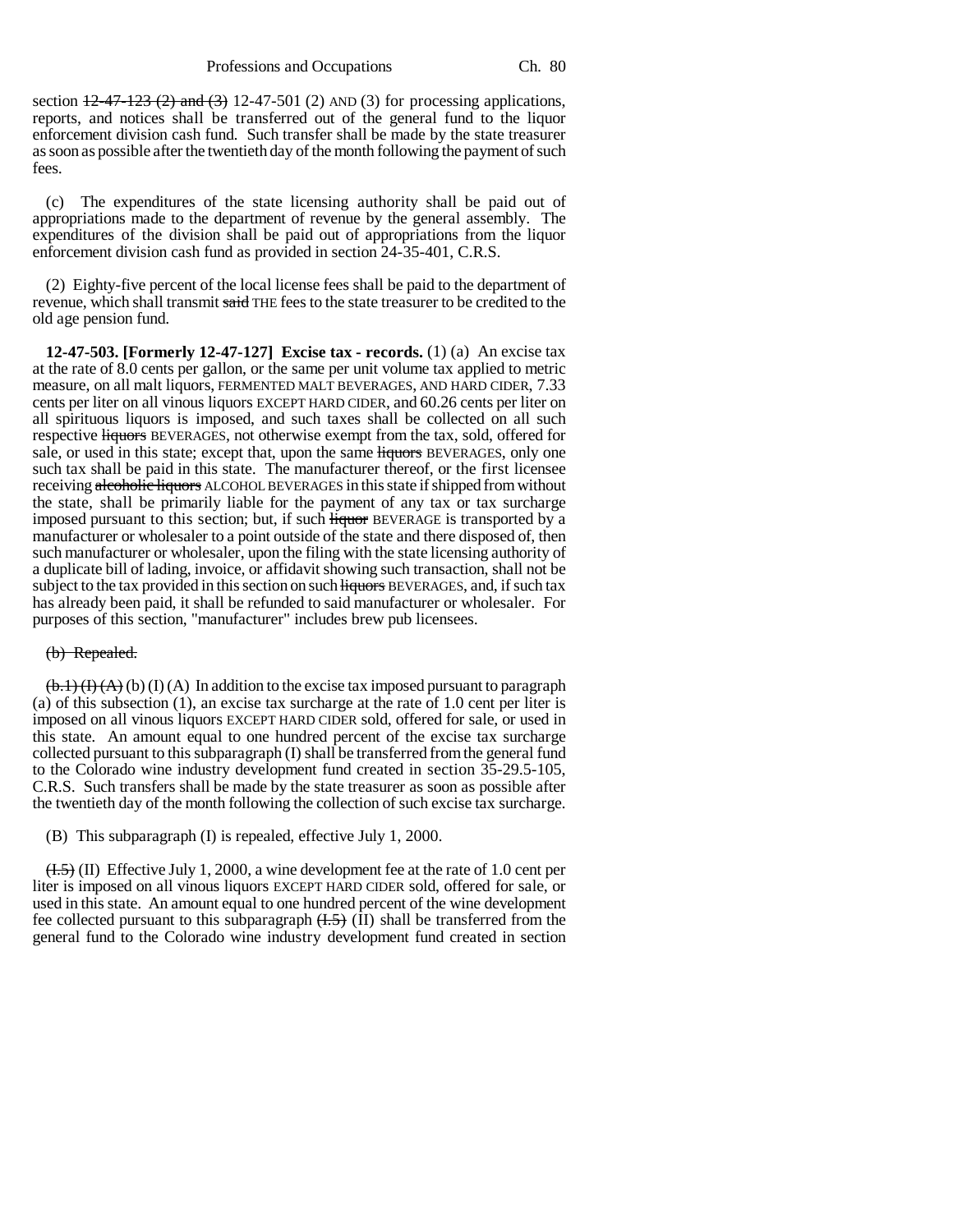35-29.5-105, C.R.S. Such transfers shall be made by the state treasurer as soon as possible after the twentieth day of the month following the collection of such wine development fee.

 $(H)$  (III) In addition to the excise tax imposed pursuant to paragraph (a) of this subsection  $(1)$  and the excise tax surcharge imposed pursuant to subparagraph  $(1)$  of this paragraph  $(b.1)$ , from July 1, 1990 through June 30, 1992, SUBPARAGRAPH  $(I)$ OF THIS PARAGRAPH (b), an additional excise tax surcharge at the rate of  $3.05.0$  cents per liter FOR THE FIRST NINE THOUSAND LITERS, 3.0 CENTS PER LITER FOR THE NEXT THIRTY-SIX THOUSAND LITERS, AND 1.0 CENT PER LITER FOR ALL ADDITIONAL AMOUNTS, is imposed on all vinous liquors EXCEPT HARD CIDER produced by Colorado licensed wineries and sold, offered for sale, or used in this state. From July 1, 1992, through June 30, 1995, the amount of the additional excise tax surcharge imposed pursuant to this subparagraph (II) shall be 4.0 cents per liter. Beginning July 1, 1995, the excise tax surcharge imposed pursuant to this subparagraph (II) shall be 5.0 cents per liter. An amount equal to one hundred percent of the excise tax surcharge collected pursuant to this subparagraph  $(H)$  (III) shall be transferred from the general fund to the Colorado wine industry development fund created in section 35-29.5-105, C.R.S. Such transfers shall be made by the state treasurer as soon as possible after the twentieth day of the month following the collection of such excise tax surcharge.

 $(\frac{b.2}{f})$  (c) ON AND AFTER JULY 1, 1996, an excise tax OF TEN DOLLARS PER TON OF GRAPES is imposed upon all grapes of the vinifera varieties or other produce used in the production of wine in this state by a licensed Colorado winery, whether true or hybrid. as follows:

(A) From July 1, 1990, through June 30, 1993, five dollars per ton of grapes;

(B) From July 1, 1993, through June 30, 1996, eight dollars per ton of grapes;

(C) On and after July 1, 1996, ten dollars per ton of grapes.

 $(H)$  The excise tax imposed pursuant to this paragraph  $(H, 2)$  (c) shall be paid to the department of revenue by the licensed winery at the time of purchase of the product by the winery or of importation of the product, whichever is later.

(HII) An amount equal to one hundred percent of the SUCH excise tax collected pursuant to this paragraph  $(b.2)$  shall be transferred from the general fund to the Colorado wine industry development fund created in section 35-29.5-105, C.R.S. Such transfers shall be made by the state treasurer as soon as possible after the twentieth day of the month following the collection of such excise tax.

(c) (d) In 1973 the Colorado general assembly enacted House Bill No. 1279 (part 3 of article 1 of title 25, C.R.S.), which stated that The policy of this state is that alcoholics and intoxicated persons may not be subjected to criminal prosecution because of their consumption of alcoholic ALCOHOL beverages, but rather should be afforded a continuum of treatment in order that they may lead normal lives as productive members of society. The general assembly finds that the cost of implementing a statewide treatment plan is greater than originally estimated. By increasing the excise tax on alcoholic ALCOHOL beverages in Colorado, it is the intent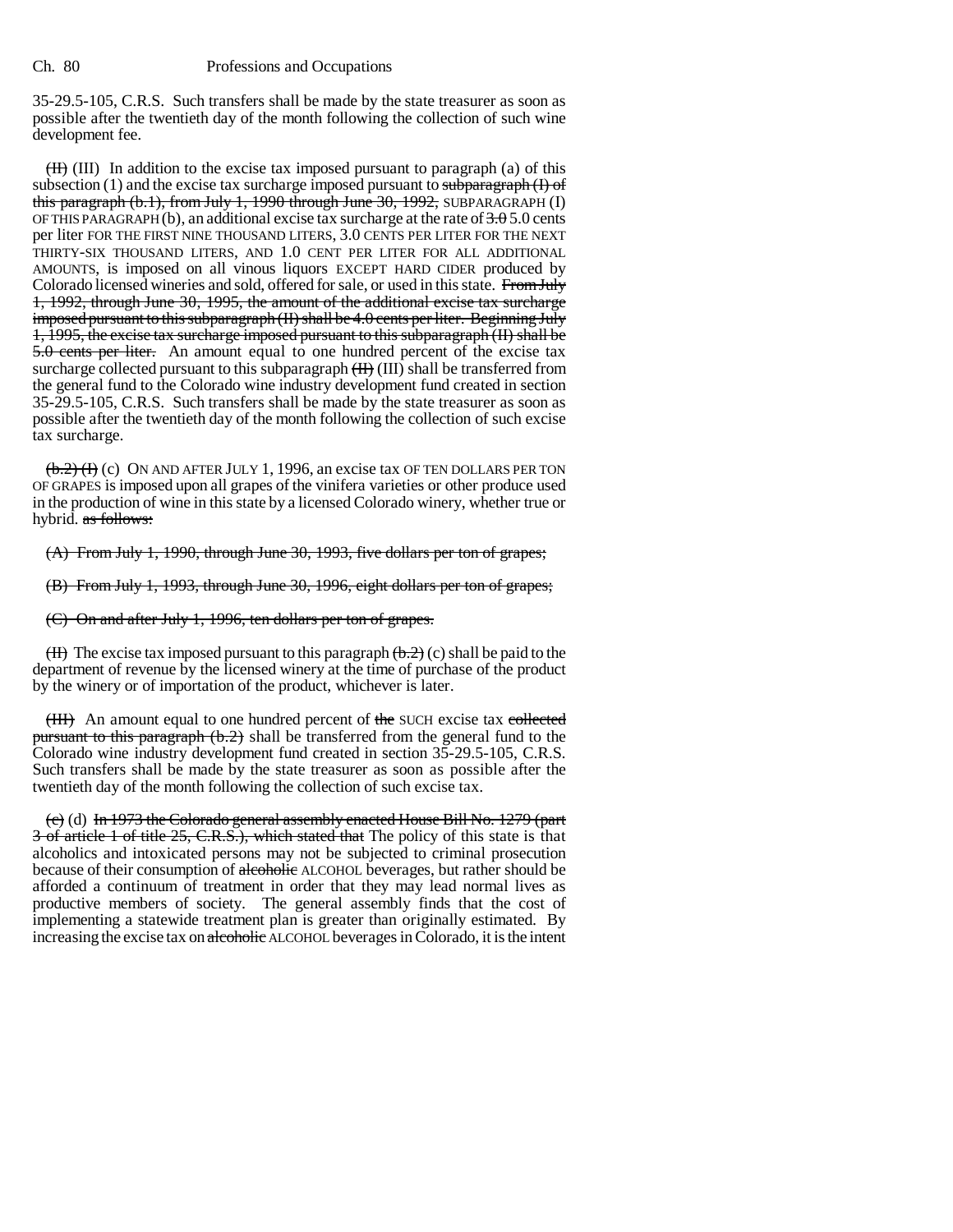of this general assembly that the increased revenues derived from this subsection (1) be viewed as one of the sources of funding for the future development of alcoholism treatment programs under the statute enacted in 1973 and for the payment of other related direct and indirect costs caused by the consumption of alcohol BEVERAGES.

(2) The state licensing authority shall make and publish such rules and regulations to secure and enforce the collection and payment of such tax as it may deem proper if such rules and regulations are not inconsistent with the provisions of this article.

(3) Except as provided in subparagraph  $(H)$  of paragraph  $(b.2)$  PARAGRAPH  $(c)$  of subsection (1) of this section, the excise taxes and excise tax surcharges provided for in this section shall be paid to the department of revenue upon the filing of the return provided for in subsection (4) of this section and shall be delivered to the department of revenue on or before the twentieth day of the month following the month in which such malt, vinous, and spirituous liquors ALCOHOL BEVERAGES are first sold in this state. As used in this subsection  $(3)$ , "first sold" means the sale or disposal which occurs when a licensed wholesaler sells, transfers, or otherwise disposes of a product or when a manufacturer sells to a licensed wholesaler or a consumer.

(4) Each LICENSED manufacturer and wholesaler of malt, vinous, and spirituous liquors ALCOHOL BEVERAGES within this state shall file, on or before the twentieth day of each month, an exact, verified return with the state licensing authority showing for the preceding calendar month the quantities of malt, vinous, and spirituous liquors ALCOHOL BEVERAGES:

(a) Constituting his THE LICENSEE'S beginning and ending inventory for such month;

(b) Manufactured by him THE LICENSEE in this state;

(c) Shipped to him THE LICENSEE from within this state and received by him THE LICENSEE in this state;

(d) Shipped to  $\frac{1}{2}$  THE LICENSEE from outside this state and received by  $\frac{1}{2}$  THE LICENSEE in this state;

(e) Sold or disposed of by himTHE LICENSEE to persons or purchasers in this state; and

(f) Sold or disposed of by  $\frac{him}{p}$  THE LICENSEE to persons or purchasers outside this state, separately indicating those sales or transactions of liquors ALCOHOL BEVERAGES to which the excise tax is not applicable.

(5) The return, on forms prescribed by the state licensing authority, shall also show the amount of excise tax payable, after allowances for all proper deductions, for malt, vinous, and spirituous liquors ALCOHOL BEVERAGES sold by the manufacturer or wholesaler in this state and shall include such additional information as the state licensing authority may require for the proper administration of this article. The payment of the excise tax provided for in this section, in the amount disclosed by the return, shall accompany the return and shall be paid to the department of revenue. Each manufacturer and wholesaler required to file a return shall keep complete and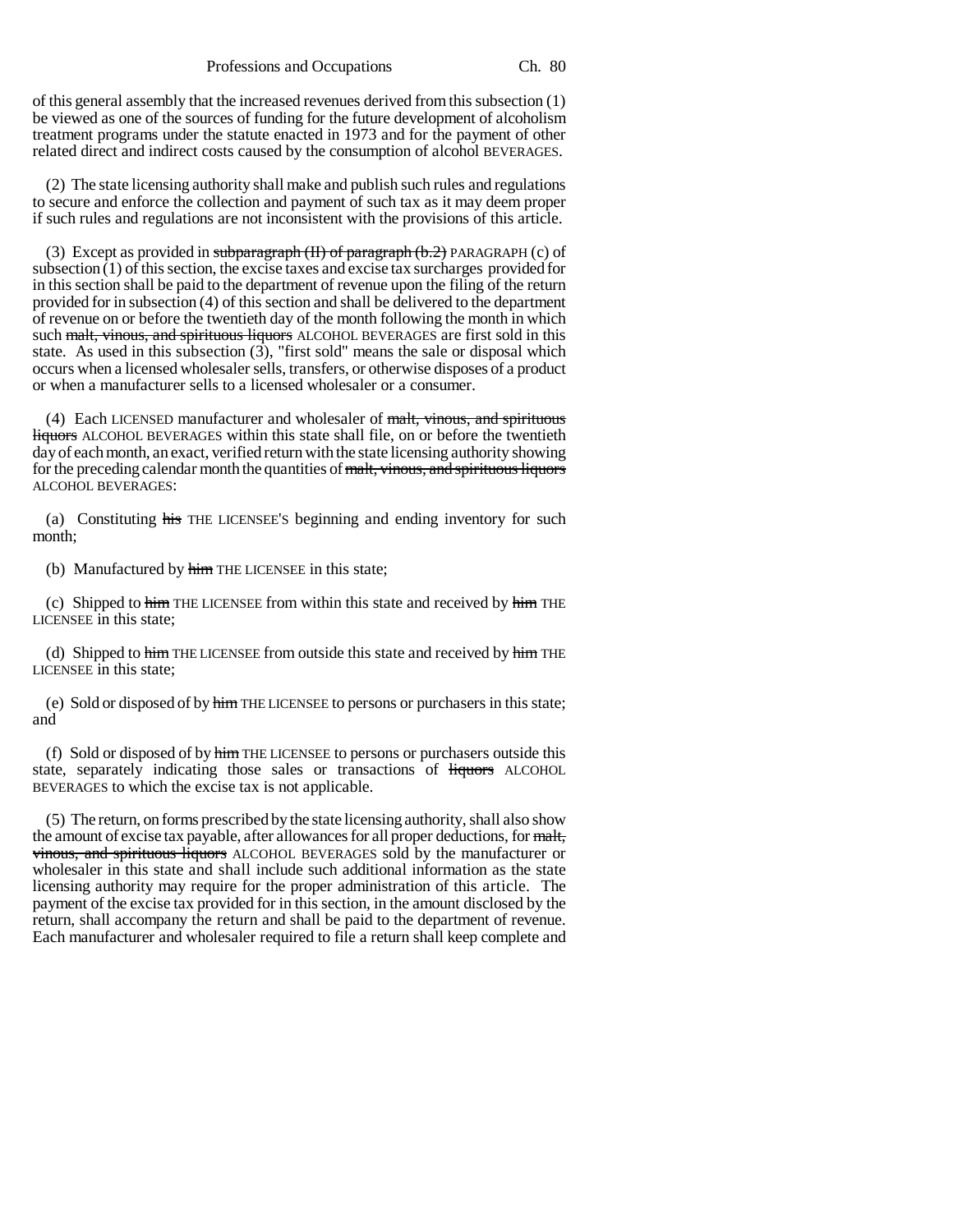accurate books and records, accounts, and other documents as may be necessary to substantiate the accuracy of his OR HER return and the amount of excise tax due and shall retain such records for a period of three years.

(6) The state licensing authority, after public hearing of which the licensee shall have due notice as provided in this article, shall suspend or revoke any license issued pursuant to this article for a failure to pay any excise tax required by this article and may suspend or revoke such license for a violation of or failure to comply with the rules and regulations promulgated by said authority.

## (7) Repealed.

 $(8)(7)$  If the excise tax is not paid when due, there shall be added to the amount of the tax as a penalty a sum equivalent to ten percent thereof and, in addition thereto, interest on the tax and a penalty at the rate of one percent a month or fraction of a month from the date the tax became due until paid. Nothing in this section shall be construed to relieve any person otherwise liable from liability for payment of the excise tax.

 $(9)$  (8) The department of revenue shall make refund or allow a credit to the manufacturer or the wholesaler, as the case may be, of the amount of the excise tax paid on malt, vinous, or spirituous liquors ALCOHOL BEVERAGES sold in this state when, after payment of the excise tax, such malt, vinous, or spirituous liquors ALCOHOL BEVERAGES are rendered unsalable by reason of destruction or damage upon submission of evidence satisfactory to the state licensing authority that such excise tax has actually been paid. Such refund or credit shall be made by the department of revenue within sixty days after the submission of evidence satisfactory to said department.

 $(10)$  (9) (a) In order to economize and to simplify administrative procedures, the state licensing authority may authorize a procedure whereby a manufacturer or wholesaler of malt, vinous, or spirituous liquors ALCOHOL BEVERAGES entitled by law to a refund of the tax provided in this section may instead receive a credit against the tax due on other sales by claiming said credit on the next month's return and attaching a duplicate bill of lading, invoice, or affidavit showing such transaction.

(b) To the extent and so long as federal law precludes this state from collecting its excise tax on vinous and spirituous liquors sold and delivered on ceded federal property, any manufacturer or wholesaler of such liquors making any such sales and deliveries on such federal property within the boundaries of this state may receive a refund of or a credit for the excise tax paid this state on such liquors.

**12-47-504. [Formerly 12-47-127.5] Lien to secure payment of taxes exemptions - recovery.** (1) (a) The state of Colorado and the department of revenue shall have a lien, to secure the payment of the taxes, penalties, and interest imposed pursuant to section  $12-47-127$  12-47-503 upon all the assets and property of the wholesaler or manufacturer owing such tax, including the stock in trade, business fixtures, and equipment owned or used by the wholesaler or manufacturer in the conduct of his business, as long as a delinquency in the payment of such tax continues. Such lien shall be prior to any lien of any kind whatsoever, including existing liens for taxes.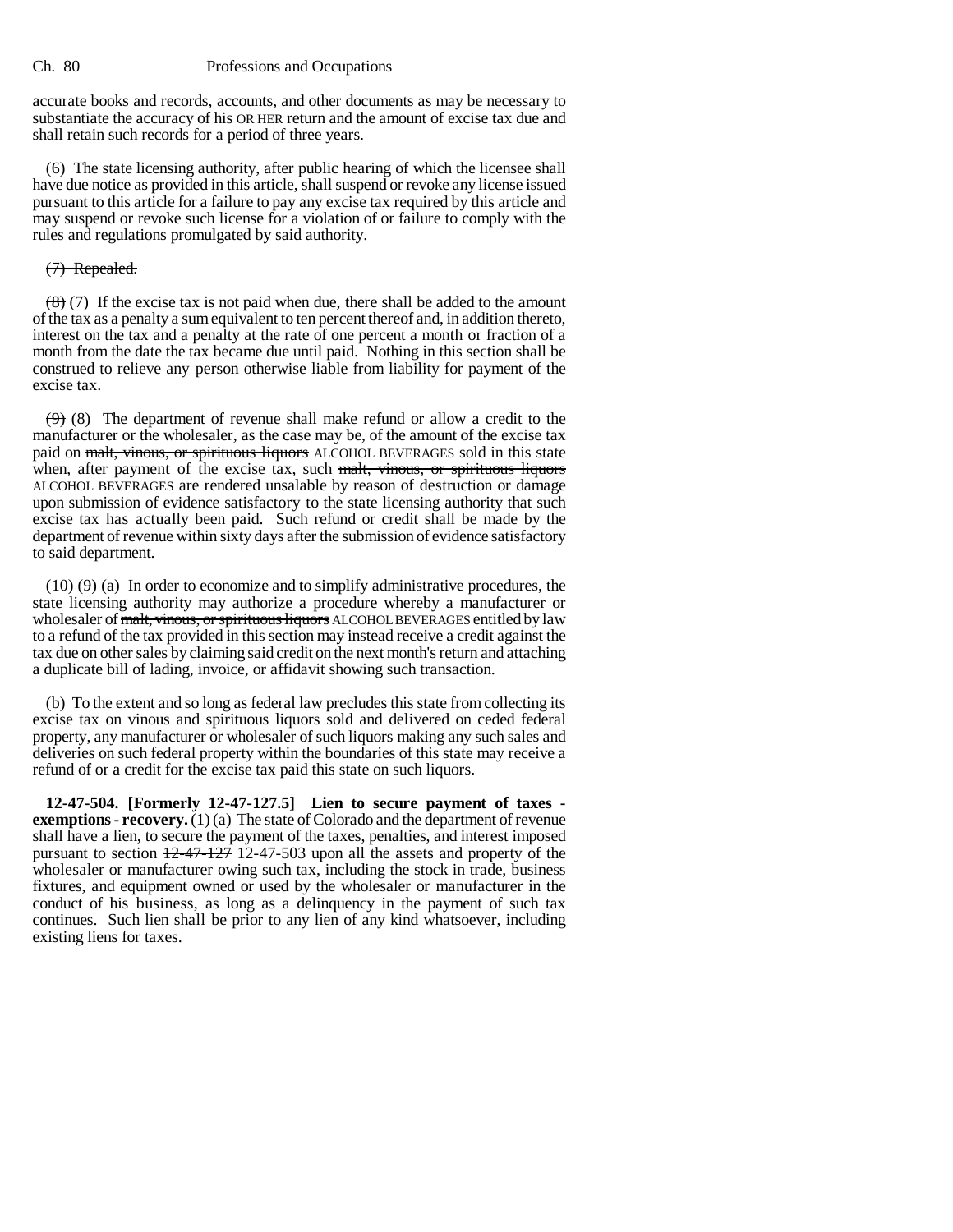(b) Any wholesaler and manufacturer or person in possession shall provide a copy of any lease pertaining to the assets and property described in paragraph (a) of this subsection (1) to the department of revenue within ten days after seizure by the department of such assets and property. The department shall verify that such lease is bona fide and notify the owner that such lease has been received by the department. The department shall use its best efforts to notify the owner of the real or personal property which THAT might be subject to the lien created in paragraph (a) of this subsection (1). The real or personal property of an owner who has made a bona fide lease to a wholesaler or manufacturer shall be exempt from the lien created in paragraph (a) of this subsection (1) if such property can reasonably be identified from the lease description or if the lessee is given an option to purchase in such lease and has not exercised such option to become the owner of the property leased. This exemption shall be effective from the date of the execution of the lease. Such exemption shall also apply if the lease is recorded with the county clerk and recorder of the county where the property is located or based or a memorandum of the lease is filed with the department of revenue on such forms as may be prescribed by said department after the execution of the lease at a cost for such filing of two dollars and fifty cents per document. Motor vehicles which THAT are properly registered in this state, showing the lessor as owner thereof, shall be exempt from the lien created in paragraph (a) of this subsection (1); except that said lien shall apply to the extent that the lessee has an earned reserve, allowance for depreciation not to exceed fair market value, or similar interest which is or may be credited to the lessee. Where the lessor and lessee are blood relatives or relatives by law or have twenty-five percent or more common ownership, a lease between such lessee and such lessor shall not be considered as bona fide for the purposes of this section.

(2) (a) Any wholesaler or manufacturer who files a return pursuant to section 12-47-127 12-47-503 but who fails to accompany it with payment of the excise tax disclosed on the return shall be sent a notice by the executive director of the department of revenue. Such notice shall state that the excise tax is due and unpaid and shall state the amount of the tax, penalty, and interest owed pursuant to section 12-47-127 12-47-503. The notice shall be sent by first-class mail and shall be directed to the last address of such wholesaler or manufacturer on file with the department of revenue.

(b) (I) If a wholesaler or manufacturer fails to file both the return and the payment required by section 12-47-127 12-47-503, the executive director of the department of revenue shall make an estimate, based upon such information as may be available, of the amount of taxes due for the period for which the wholesaler or manufacturer is delinquent and shall add any penalty and interest authorized in section 12-47-127 12-47-503. The executive director shall give to the delinquent taxpayer written notice of such estimated tax, penalty, and interest, which notice shall be sent by first-class mail, and shall be directed to the last address of such person on file with the department of revenue.

(II) The remedies available to a taxpayer pursuant to article 21 of title 39, C.R.S., shall be available to any wholesaler or manufacturer who seeks to contest the estimated tax, penalty, or interest specified in the notice mailed pursuant to subparagraph (I) of this paragraph (b).

(3) If any taxes, penalties, or interest imposed pursuant to section  $\frac{12-47-127}{2}$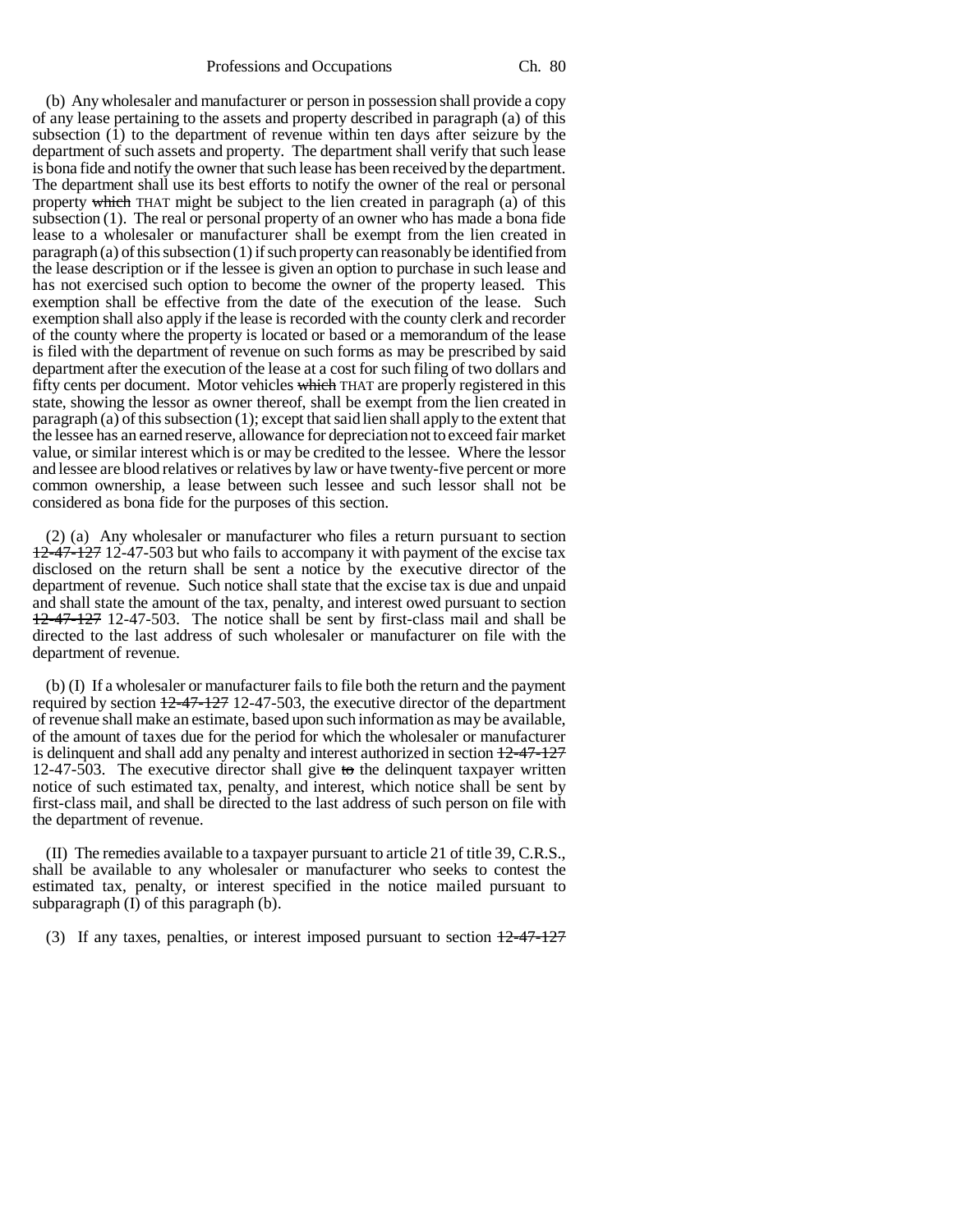12-47-503 are not paid within ten days after the notice if mailed pursuant to subsection (2) of this section, the executive director of the department of revenue may seek to enforce collection of the unpaid amounts in accordance with the provisions of article 21 of title 39, C.R.S., to the extent that such provisions are not in conflict with or inconsistent with the provisions of this article.

**12-47-505. [Formerly 12-47-139] Local license fees.** (1) The following license fees shall be paid to the treasurer of the municipality, city and county, or county where the licensed premises is located annually in advance:

(a) (I) For each retail liquor store license for premises located within any municipality or city and county, one hundred fifty dollars;

(II) For each retail liquor store license for premises located outside the municipal limits of any municipality or city and county, two hundred fifty dollars;

(b) (I) For each liquor-licensed drugstore license for premises located within any municipality or city and county, one hundred fifty dollars;

(II) For each liquor-licensed drugstore license for premises located outside the municipal limits of any municipality or city and county, two hundred fifty dollars;

(c) (I) For each beer and wine license for premises located within any municipality or city and county, except as provided in subparagraph  $(III)$  of this paragraph  $(c)$ , one hundred fifty THREE HUNDRED TWENTY-FIVE dollars;

(II) For each beer and wine license for premises located outside the municipal limits of any municipality or city and county, except as provided in subparagraph (III) of this paragraph (c), two hundred fifty FOUR HUNDRED TWENTY-FIVE dollars;

(III) For each beer and wine license issued to a resort hotel, two THREE hundred SEVENTY-FIVE dollars;

(d) For each hotel and restaurant license, three FIVE hundred twenty-five dollars;

 $(\text{d.1})$  (e) For each tavern license, three hundred twenty-five FIVE HUNDRED dollars;

 $(d.2)$  (f) For each optional premises license, three FIVE hundred twenty-five dollars;

 $(d.3)$  (g) For each retail gaming tavern license, three FIVE hundred twenty-five dollars;

 $(d.4)$  (h) For each application for approval of a contract to sell alcoholic ALCOHOL beverages pursuant to section  $12-47-119$  (2) (c), three hundred twenty-five dollars;

 $\left(\frac{d.5}{d.5}\right)$  (i) For each brew pub license, three hundred twenty-five FIVE HUNDRED dollars;

 $(e)$  (i) For each club license, one hundred TWO HUNDRED SEVENTY-FIVE dollars;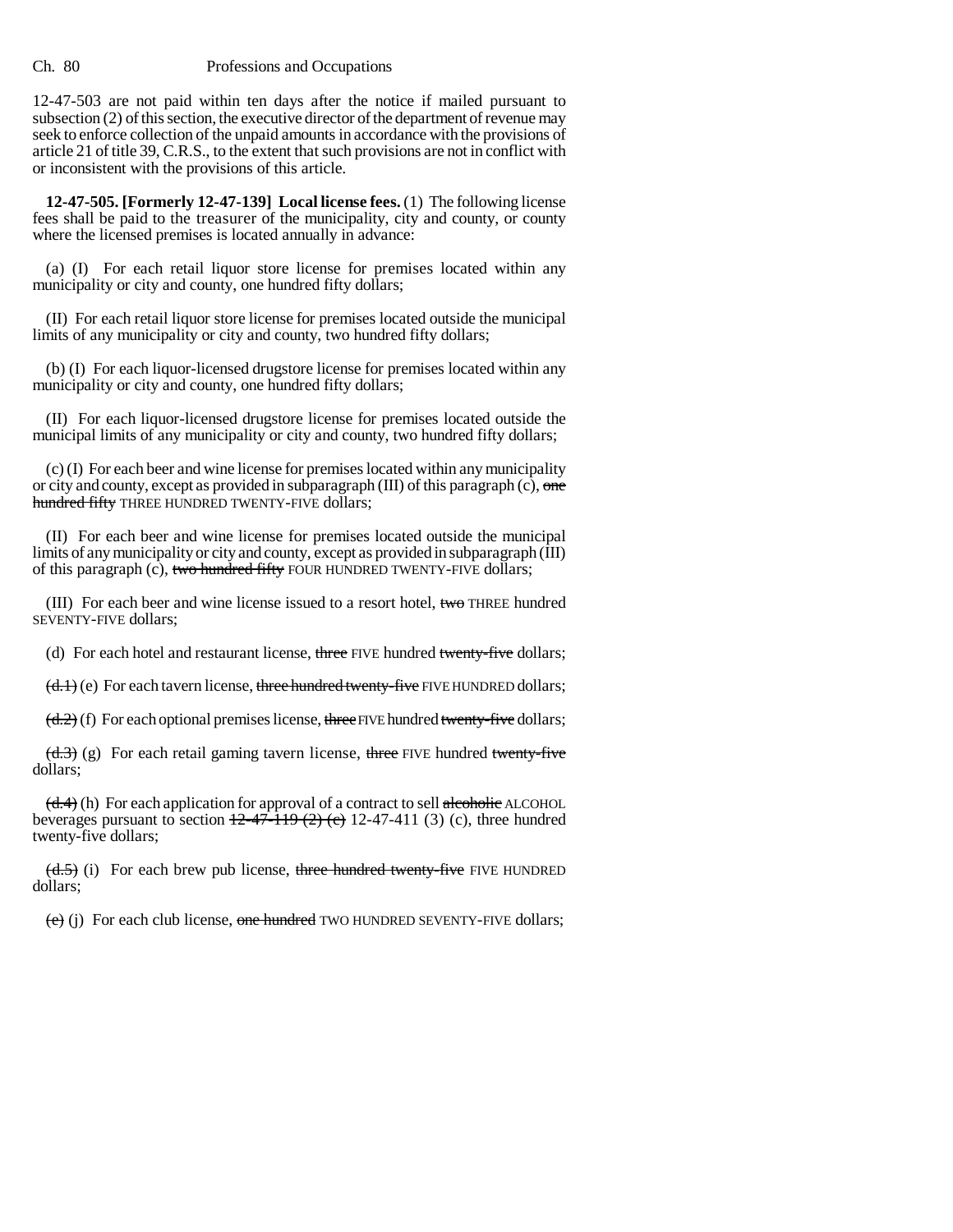$(e,1)$  (k) For each arts license, one hundred TWO HUNDRED SEVENTY-FIVE dollars;

 $(f)$  (1) For each racetrack license, three hundred twenty-five FIVE HUNDRED dollars;

 $(g)$  (m) For each bed and breakfast permit, twenty-five dollars.

(2) No rebate shall be paid by any municipality, city and county, or county of any alcoholic liquor ALCOHOL BEVERAGE license fee paid for any such license issued by it except upon affirmative action by the respective local licensing authority rebating a proportionate amount of such license fee.

(3) **[Formerly 12-47-124 (2)]** EIGHTY-FIVE PERCENT OF THE LOCAL LICENSE FEES PROVIDED FOR IN THIS ARTICLE AND ARTICLE 46 OF THIS TITLE SHALL BE PAID TO THE DEPARTMENT OF REVENUE, WHICH SHALL TRANSMIT SAID FEES TO THE STATE TREASURER TO BE CREDITED TO THE OLD AGE PENSION FUND.

(4) (a) **[Formerly 12-47-135 (3)]** EACH APPLICATION FOR A LICENSE PROVIDED FOR IN THIS ARTICLE AND ARTICLE 46 OF THIS TITLE FILED WITH A LOCAL LICENSING AUTHORITY SHALL BE ACCOMPANIED BY AN APPLICATION FEE IN AN AMOUNT DETERMINED BY THE LOCAL LICENSING AUTHORITY TO COVER ACTUAL AND NECESSARY EXPENSES SUBJECT TO THE FOLLOWING LIMITATIONS:

(I) FOR A NEW LICENSE, NOT TO EXCEED FIVE HUNDRED DOLLARS;

(II) FOR A TRANSFER OF LOCATION OR OWNERSHIP, NOT TO EXCEED FIVE HUNDRED DOLLARS EACH;

(III) FOR A RENEWAL OF LICENSE, NOT TO EXCEED FIFTY DOLLARS; EXCEPT THAT AN EXPIRED LICENSE RENEWAL FEE SHALL NOT EXCEED FIVE HUNDRED DOLLARS.

(b) NO FEES OR CHARGES OF ANY KIND, EXCEPT AS PROVIDED IN THIS ARTICLE OR ARTICLE 46 OF THIS TITLE, MAY BE CHARGED BY THE LOCAL LICENSING AUTHORITY TO THE LICENSE HOLDER OR APPLICANT FOR THE PURPOSES OF GRANTING OR RENEWING A LICENSE OR TRANSFERRING OWNERSHIP OR LOCATION OF A LICENSE.

(5) THE LOCAL LICENSING AUTHORITY MAY CHARGE CORPORATE APPLICANTS AND LIMITED LIABILITY COMPANIES UP TO ONE HUNDRED DOLLARS FOR THE COST OF EACH FINGERPRINT ANALYSIS AND BACKGROUND INVESTIGATION UNDERTAKEN TO QUALIFY NEW OFFICERS, DIRECTORS, STOCKHOLDERS, OR MEMBERS PURSUANT TO THE REQUIREMENTS OF SECTION 12-47-307 (1) (a); HOWEVER, NO LOCAL LICENSING AUTHORITY SHALL COLLECT SUCH A FEE IF THE APPLICANT HAS ALREADY UNDERGONE A BACKGROUND INVESTIGATION BY AND PAID A FEE TO THE STATE LICENSING AUTHORITY.

## PART 6 DISCIPLINARY ACTIONS

**12-47-601. [Formerly 12-47-110] Suspension - revocation - fines.** (1) In addition to any other penalties prescribed by this article OR ARTICLE 46 OR 48 OF THIS TITLE, the state or any local licensing authority has the power, on its own motion or on complaint, after investigation and public hearing at which the licensee shall be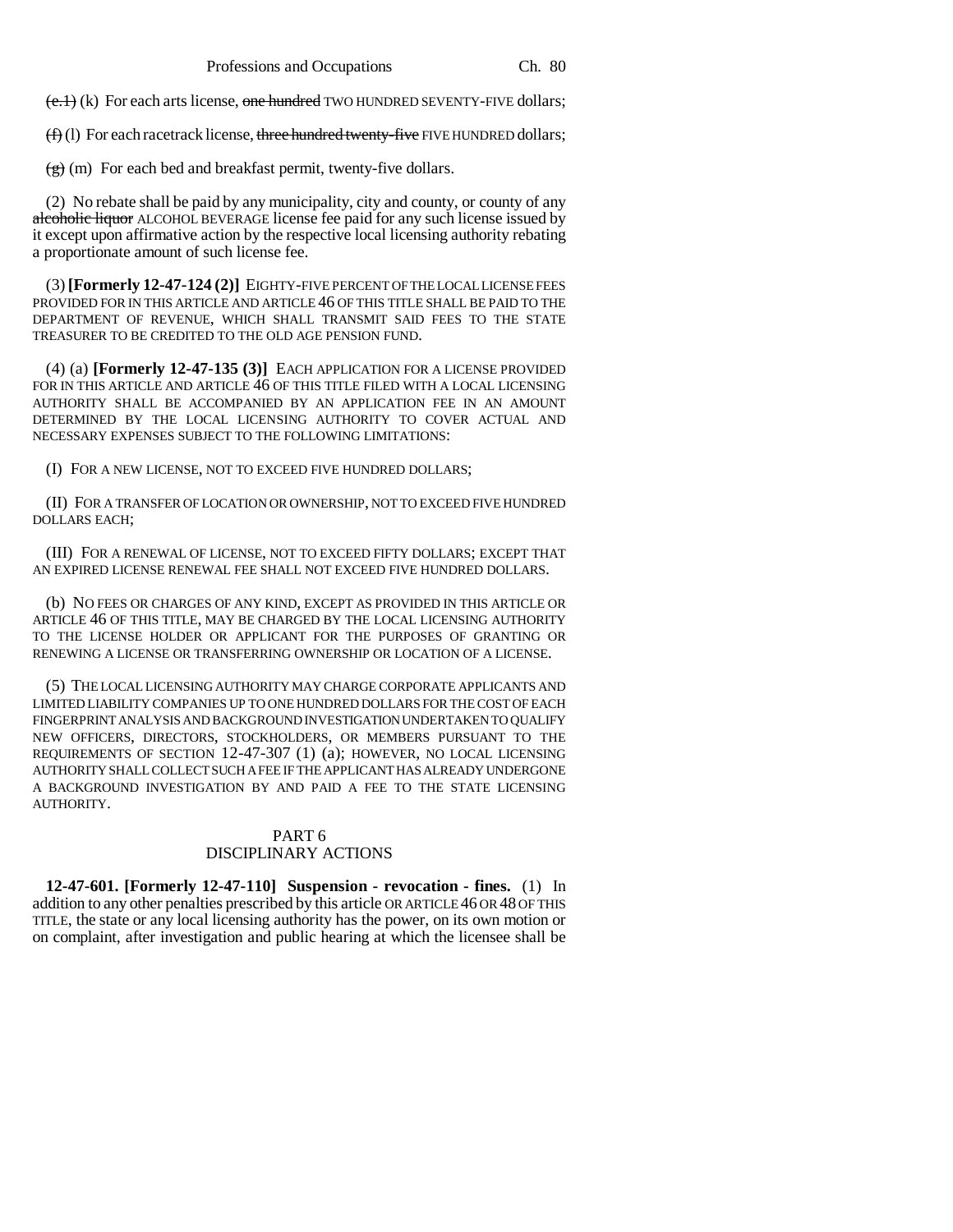afforded an opportunity to be heard, to suspend or revoke any license issued by such authority for any violation by the licensee or by any of the agents, servants, or employees of such licensee of the provisions of this article, or any of the rules or regulations authorized pursuant to this article or of any of the terms, conditions, or provisions of the license issued by such authority. In addition, any state or local licensing authority, in its discretion, may revoke or elect not to renew a retail license if it determines that the licensed location has been inactive, without good cause, for at least one year or, in the case of a retail license approved for a facility which has not been constructed, such facility has not been constructed and placed in operation within two years of approval of the license application or construction of the facility has not commenced within one year of such approval. Any licensing authority has the power to administer oaths and issue subpoenas to require the presence of persons and the production of papers, books, and records necessary to the determination of any hearing which THAT the licensing authority is authorized to conduct.

(2) Notice of suspension or revocation, as well as any required notice of such hearing, shall be given by mailing the same in writing to the licensee at the address contained in such license. NO SUCH SUSPENSION SHALL BE FOR A LONGER PERIOD THAN SIX MONTHS. IF ANY LICENSE IS SUSPENDED OR REVOKED, NO PART OF THE FEES PAID THEREFOR SHALL BE RETURNED TO THE LICENSEE. Any license may be temporarily SUMMARILY suspended by the issuing licensing authority without notice pending any prosecution, investigation, or public hearing. Nothing in this section shall prevent the summary suspension of such license for a TEMPORARY period of not more than fifteen days. No such suspension shall be for a longer period than six months. If any license is suspended or revoked, no part of the fees paid therefor shall be returned to the licensee.

(3) (a) Whenever a decision of the state or any local licensing authority suspending a retail license for fourteen days or less becomes final, whether by failure of the retail licensee to appeal the decision or by exhaustion of all appeals and judicial review, the retail licensee may, before the operative date of the suspension, petition for permission to pay a fine in lieu of having his retail THE license suspended for all or part of the suspension period. Upon the receipt of the petition, the state or the local licensing authority may, in its sole discretion, stay the proposed suspension and cause any investigation to be made which it deems desirable and may, in its sole discretion, grant the petition if it is satisfied:

(I) That the public welfare and morals would not be impaired by permitting the retail licensee to operate during the period set for suspension and that the payment of the fine will achieve the desired disciplinary purposes;

(II) That the books and records of the retail licensee are kept in such a manner that the loss of sales of alcoholic ALCOHOL beverages which THAT the retail licensee would have suffered had the suspension gone into effect can be determined with reasonable accuracy therefrom; and

(III) That the retail licensee has not had his OR HER license suspended or revoked, nor had any suspension stayed by payment of a fine, during the two years immediately preceding the date of the motion or complaint which has resulted in a final decision to suspend the retail license.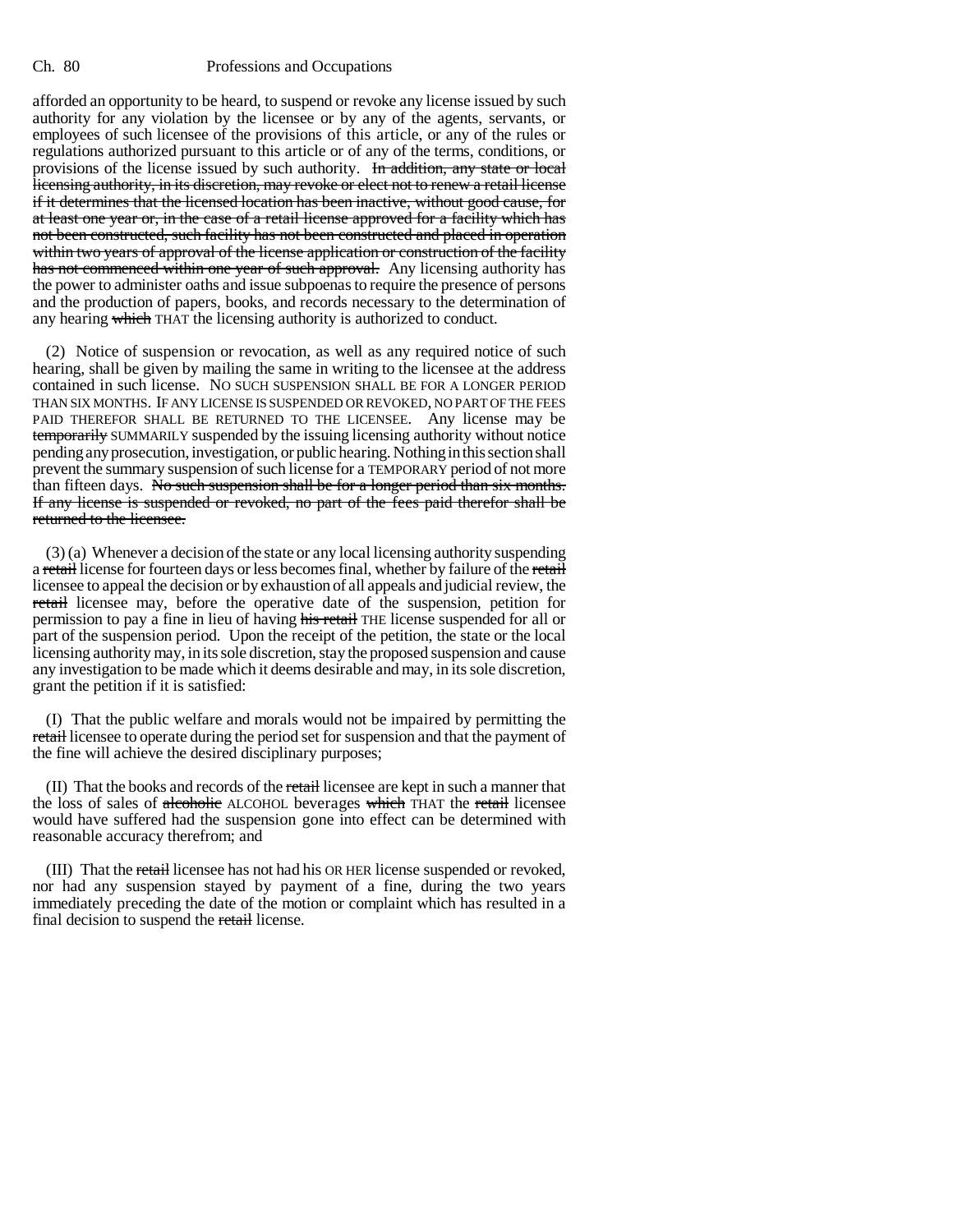#### Professions and Occupations Ch. 80

(b) The fine accepted shall be the equivalent to twenty percent of the retail licensee's estimated gross revenues from sales of alcoholic ALCOHOL beverages during the period of the proposed suspension; except that the fine shall be not less than two hundred dollars nor more than five thousand dollars.

(c) Payment of any fine pursuant to the provisions of this subsection (3) shall be in the form of cash or in the form of a certified check or cashier's check made payable to the state or local licensing authority, whichever is appropriate.

(4) Upon payment of the fine pursuant to subsection (3) of this section, the state or the local licensing authority shall enter its further order permanently staying the imposition of the suspension. If the fine is paid to a local licensing authority, the governing body of the authority shall cause such moneys to be paid into the general fund of the local licensing authority. Fines paid to the state licensing authority pursuant to subsection (3) of this section shall be transmitted to the state treasurer who shall credit the same to the general fund.

(5) In connection with any petition pursuant to subsection (3) of this section, the authority of the state or local licensing authority is limited to the granting of such stays as are necessary for it to complete its investigation and make its findings and, if it makes such findings, to the granting of an order permanently staying the imposition of the entire suspension or that portion of the suspension not otherwise conditionally stayed.

(6) If the state or the local licensing authority does not make the findings required in paragraph (a) of subsection (3) of this section and does not order the suspension permanently stayed, the suspension shall go into effect on the operative date finally set by the state or the local licensing authority.

(7) The provisions of subsections (3) to (6) of this section shall be effective and may be implemented by the state licensing authority upon its decision to accept and adopt the optional procedures set forth in said subsections. The provisions of subsections (3) to (6) of this section shall be effective and may be implemented by a local licensing authority only after the governing body of the municipality, the governing body of the city and county, or the board of county commissioners of the county chooses to do so and acts, by appropriate resolution or ordinance, to accept and adopt the optional procedures set forth in said subsections. Any such actions may be revoked in a similar manner.

(8) Each local licensing authority shall report all actions taken to impose fines, suspensions, and revocations to the state licensing authority in a manner as required by the state licensing authority. No later than January 15, 1989, and on or before every January 15 thereafter JANUARY 15 OF EACH YEAR, a report of the preceding year's actions in which fines, suspensions, or revocations were imposed by local licensing authorities and by the state licensing authority shall be compiled by the state licensing authority. The report shall be consolidated with the report required pursuant to section 12-46-107. One copy of said report shall be filed with the chief clerk of the house of representatives, one copy shall be filed with the secretary of the senate, and six copies shall be filed in the joint legislative library.

## (9) Repealed.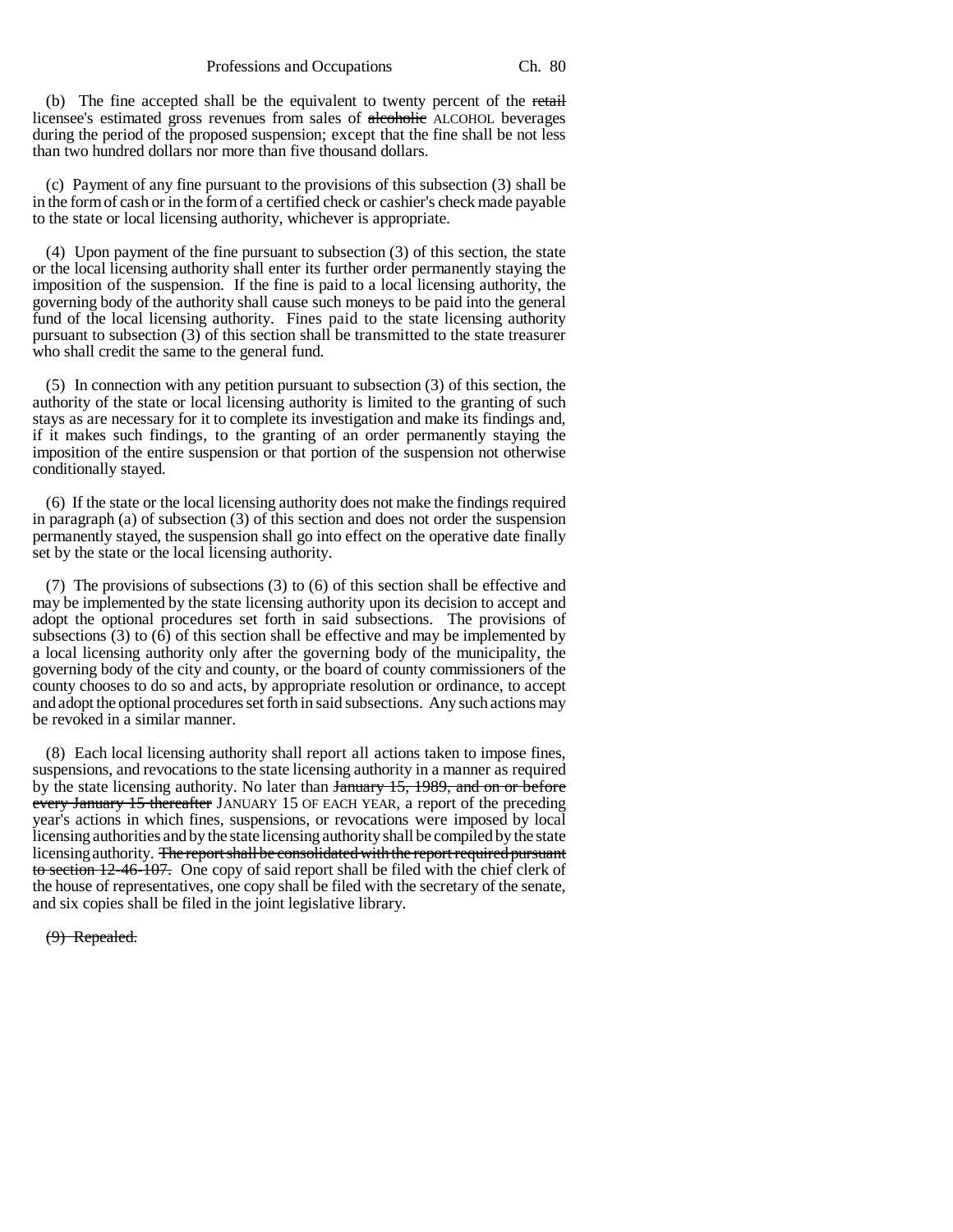## PART 7 INSPECTION OF BOOKS AND RECORDS

**12-47-701. [Formerly 12-47-109] Inspection procedures.** Each licensee shall keep a complete set of books of account, invoices, copies of orders, shipping instructions, bills of lading, weigh bills, correspondence, and all other records necessary to show fully the business transactions of such licensee, all of which shall be open at all times during business hours for the inspection and examination of said state licensing authority or its duly authorized representatives. The state licensing authority may require any licensee to furnish such information as it considers necessary for the proper administration of this article, and may require an audit to be made of such books of account and records on such occasions as it may consider necessary by an auditor to be selected by said state licensing authority who shall likewise have access to all books and records of such licensee, and the expense thereof shall be paid by said licensee.

# PART 8

# JUDICIAL REVIEW AND CIVIL LIABILITY

**12-47-801. [Formerly 12-47-128.5] Civil liability - legislative declaration.** (1) The general assembly hereby finds, determines, and declares that this section shall be interpreted so that any common law cause of action against a vendor of alcoholic ALCOHOL beverages is abolished and that in certain cases the consumption of alcoholic ALCOHOL beverages rather than the sale, service, or provision thereof is the proximate cause of injuries or damages inflicted upon another by an intoxicated person except as otherwise provided in this section.

(2) As used in this section, "licensee" means a person licensed under the provisions of this article or article 46 OR 48 of this title and the agents or servants of such person.

(3) (a) No licensee is civilly liable to any injured individual or his OR HER estate for any injury to such individual or damage to any property suffered because of the intoxication of any person due to the sale or service of any alcoholic ALCOHOL beverage to such person, except when:

(I) It is proven that the licensee willfully and knowingly sold or served any malt, vinous, or spirituous liquor ALCOHOL BEVERAGE to such person who was under the age of twenty-one years or who was visibly intoxicated; and

(II) The civil action is commenced within one year after such sale or service.

(b) No civil action may be brought pursuant to this subsection (3) by the person to whom the alcoholic ALCOHOL beverage was sold or served or by his OR HER estate, legal guardian, or dependent.

(c) In any civil action brought pursuant to this subsection (3), the total liability in any such action shall not exceed one hundred fifty thousand dollars.

(4) (a) No social host who furnishes any  $\frac{1}{\text{depholic}}$  ALCOHOL beverage is civilly liable to any injured individual or his OR HER estate for any injury to such individual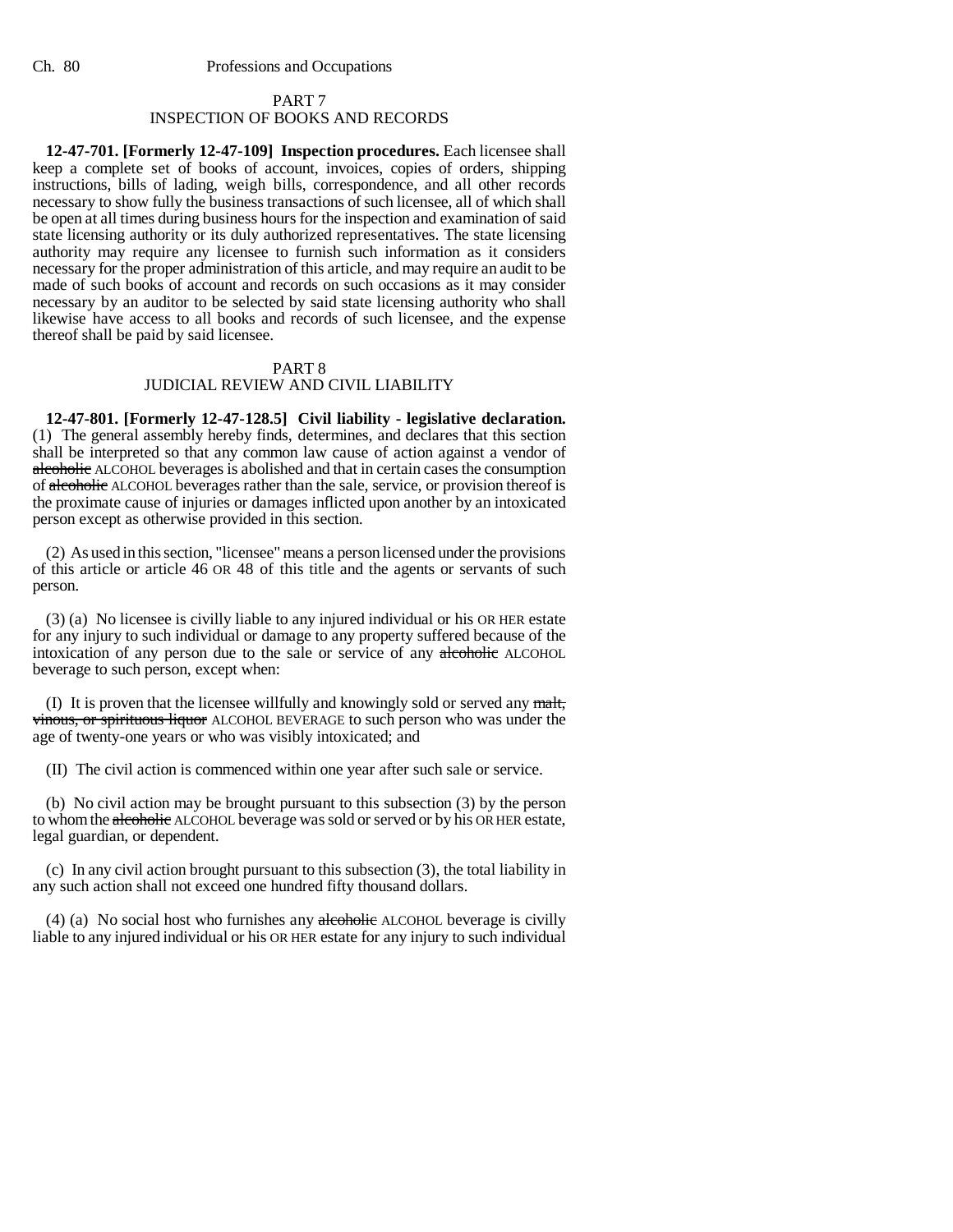or damage to any property suffered, including any action for wrongful death, because of the intoxication of any person due to the consumption of such alcoholic ALCOHOL beverages, except when:

(I) It is proven that the social host willfully and knowingly served any  $\frac{m}{m}$ , vinous, or spirituous liquor ALCOHOL BEVERAGE to such person who was under the age of twenty-one years; and

(II) The civil action is commenced within one year after such service.

(b) No civil action may be brought pursuant to this subsection (4) by the person to whom such alcoholic ALCOHOL beverage was served or by his OR HER estate, legal guardian, or dependent.

(c) The total liability in any such action shall not exceed one hundred fifty thousand dollars.

**12-47-802. [Formerly 12-47-141] Judicial review.** Any person applying to the courts for a review of the state or any local licensing authority's decision shall apply for review within thirty days after the date of decision of refusal by a local licensing authority or, in the case of approval by a local licensing authority, within thirty days after the date of decision by the state licensing authority and shall be required to pay the cost of preparing a transcript of proceedings before the licensing authority when such a transcript is demanded by the person taking the appeal or when such a transcript is furnished by the licensing authority pursuant to court order.

## PART 9 UNLAWFUL ACTS - ENFORCEMENT

**12-47-901. [Formerly 12-47-128] Unlawful acts - exceptions.** (1) Except as provided in section 18-13-122, C.R.S., it is unlawful for any person:

(a) To sell, serve, give away, dispose of, exchange, or deliver or permit the sale, serving, giving, or procuring of any malt, vinous, or spirituous liquor ALCOHOL BEVERAGE to or for any person under the age of twenty-one years, to a visibly intoxicated person, or to a known habitual drunkard;

(b) To obtain or attempt to obtain malt, vinous, or spirituous liquor ANY ALCOHOL BEVERAGE by misrepresentation of age or by any other method in any place where malt, vinous, or spirituous liquor is ALCOHOL BEVERAGES ARE sold when such person is under twenty-one years of age;

(c) To have in his possession malt, vinous, or spirituous liquor POSSESS ALCOHOL BEVERAGES in any store, in any public place, including public streets, alleys, roads, or highways, or upon property owned by the state of Colorado or any subdivision thereof, or inside vehicles while upon the public streets, alleys, roads, or highways when such person is under twenty-one years of age;

(d) To knowingly, or under conditions which THAT an average parent or guardian should have knowledge of, suffer or permit any person under twenty-one years of age, of whom he SUCH PERSON may be a parent or guardian, to violate the provisions of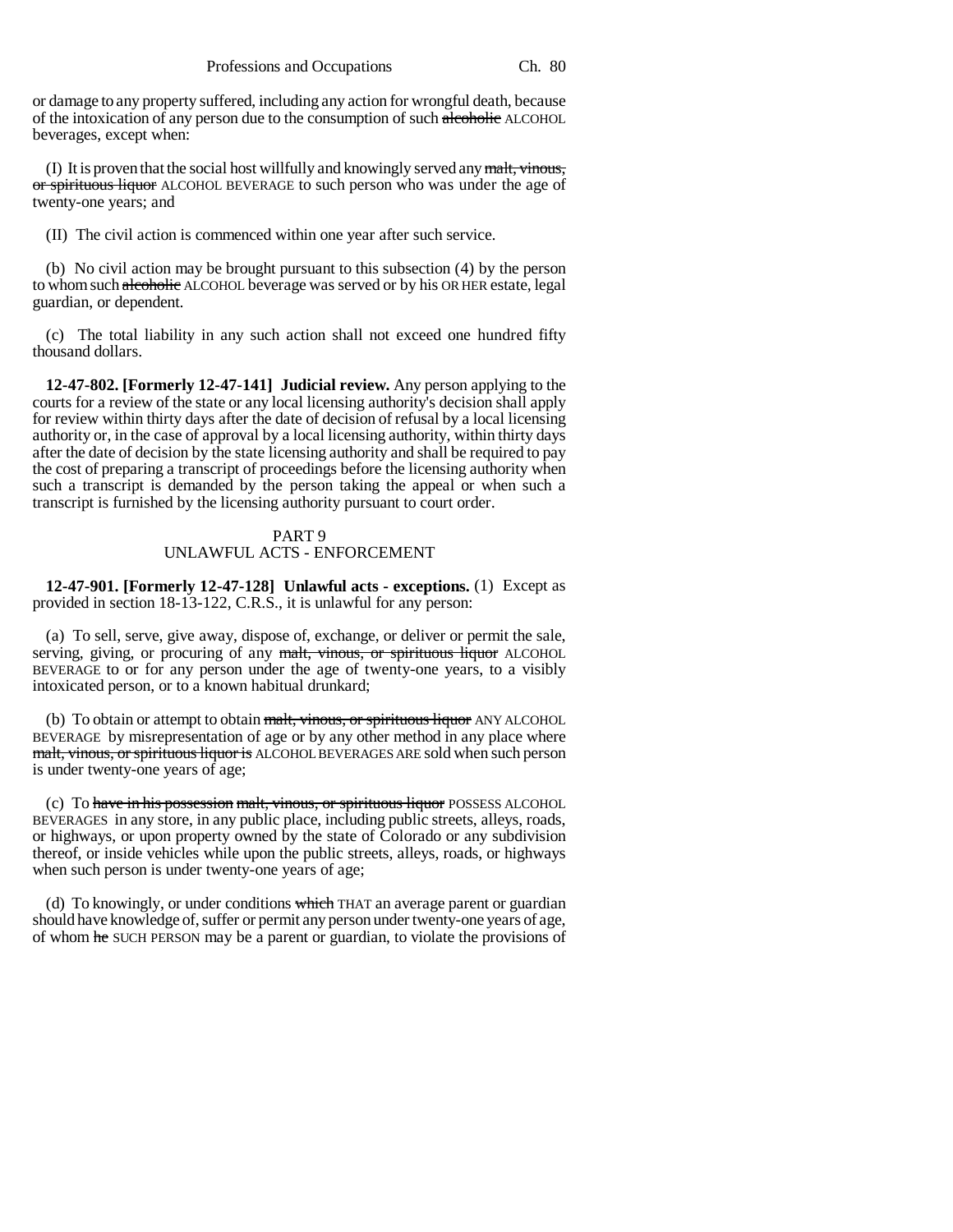paragraph (b) or (c) of this subsection (1);

(e) To buy any vinous or spirituous liquor from any person not licensed to sell at retail as provided by this article except as otherwise provided in this article;

(f) To sell at retail any malt, vinous, or spirituous liquors in sealed containers without holding a retail liquor store or liquor-licensed drugstore license;

(g) To manufacture, sell, or possess for sale any  $\frac{m}{m}$ , vinous, or spirituous liquors ALCOHOL BEVERAGE unless licensed to do so as provided by this article OR ARTICLE 46 OR 48 OF THIS TITLE and unless all licenses required are in full force and effect;

(h) To consume malt, vinous, or spirituous liquor in any public place except on any licensed premises permitted under this article to sell such liquor by the drink for consumption thereon; to consume any malt, vinous, or spirituous liquors ALCOHOL BEVERAGE upon any premises licensed to sell liquor for consumption on the licensed premises, the sale of which is not authorized by the state licensing authority; to consume malt, vinous, or spirituous liquor ALCOHOL BEVERAGES at any time on such premises other than such *liquor* ALCOHOL BEVERAGE as is purchased from such establishment; or to consume malt, vinous, or spirituous liquor ALCOHOL BEVERAGES in any public room on such premises during such hours as the sale of such liquor BEVERAGE is prohibited under this article;

(i) To regularly provide premises, or any portion thereof, together with soft drinks or other mix, ice, glasses, or containers at a direct or indirect cost or charge to any person who brings alcoholic ALCOHOL beverages upon such premises for the purpose of consuming such alcoholic beverages on said premises during the hours in which the sale of alcoholic SUCH beverages is prohibited or to consume alcoholic SUCH beverages upon premises operated in the manner described in this paragraph (i);

(j) To have in his possession POSSESS any package, parcel, or container on which the excise tax has not been paid;

(k) With knowledge, to permit or fail to prevent the use of his OR HER identification, including a driver's license, by a person who is under twenty-one years of age, for the unlawful purchase of any malt, vinous, or spirituous liquor ALCOHOL BEVERAGE;

(l) Who is a common carrier regulated under article 10 or 11 of title 40, C.R.S., or is an agent or employee of such common carrier, to deliver alcoholic ALCOHOL beverages for any person who has not been issued a license or permit pursuant to this article.

(2) It is unlawful for any person licensed as a manufacturer or as a limited winery licensee pursuant to this article OR ARTICLE 46 OF THIS TITLE TO MANUFACTURE ALCOHOL BEVERAGES EXCEPT IN THE PERMANENT LOCATION SPECIFICALLY DESIGNATED IN THE LICENSE FOR SUCH MANUFACTURE.

(a) Repealed.

(b) To manufacture malt, vinous, or spirituous liquors except in the permanent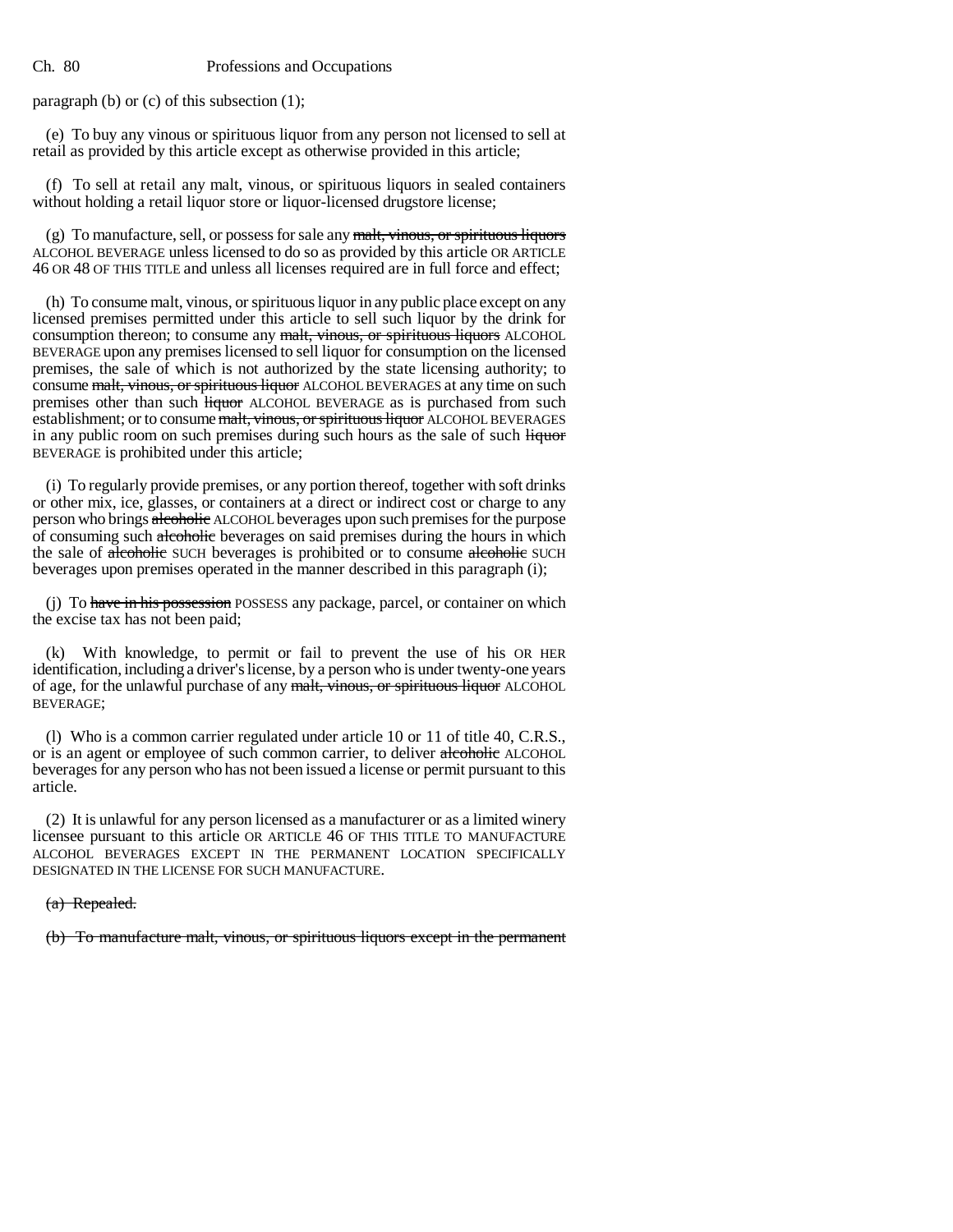location specifically designated in the license for such manufacture;

(c) Repealed.

 $(3)$  (a) The general assembly determines and declares it to be in the best interests of the state of Colorado to preserve and strengthen the regulation scheme for vinous and spirituous liquors in this state in order to assure the accurate collection of liquor excise taxes due the state, to protect the health and welfare of liquor consumers, and to aid the jurisdiction and enforcement of state laws.

 $(b)$  (a) It is unlawful for any person to import or sell any imported vinous or spirituous liquor ALCOHOL BEVERAGE in this state unless such person is the primary source of supply in the United States for the brand of such liquor to be imported into or sold within this state and unless such person holds a valid importer's license issued under the provisions of this article.

 $(e)$  (b) If it is determined by the state licensing authority, in its discretion, as not constituting unfair competition or unfair practice, any importer may be authorized by said state licensing authority to import and sell under and subject to the provisions of his SUCH IMPORTER'S license any brand of vinous or spirituous liquor ALCOHOL BEVERAGE for which he OR SHE is not the primary source of supply in the United States if such licensee is the sole source of supply of that brand of  $\frac{1}{\text{Hquor}}$  ALCOHOL BEVERAGE in the state of Colorado and such authorization is determined by the state licensing authority as not constituting a violation of section 12-47-129 12-47-308.

 $\left(\frac{d}{d}\right)$  (c) Any such manufacturer or importer shall, at least thirty days before the importation or sale of any such vinous or spirituous liquor ALCOHOL BEVERAGE in this state, file with the state licensing authority notice of intent to import one or more specified brands of such liquor BEVERAGE, together with a statement that he SUCH MANUFACTURER OR IMPORTER is the primary source of supply in the United States for any such brand, unless exempted pursuant to paragraph  $\left(\epsilon\right)$  (b) of this subsection (3), in which case, a statement that he SUCH MANUFACTURER OR IMPORTER is the sole source of supply of that brand of <del>liquor</del> BEVERAGE in the state of Colorado, and, upon the request of the state licensing authority, a copy of the manufacturer's federal brand label approval form as required by the federal bureau of alcohol, tobacco, and firearms. Thereafter, said licensee shall file with the state licensing authority a copy of each sales invoice with a monthly sales report as required by section  $\frac{12-47-127}{2}$  $(4)$  and  $(5)$  12-47-503 (4) AND (5).

 $(e)$  (d) As used in this subsection (3), the term "primary source of supply in the United States" means the manufacturer, the producer, the owner of such liquor ALCOHOL BEVERAGE at the time it becomes a marketable product, the bottler in the United States, or the exclusive agent within the United States, or any of the states, of any such manufacturer, producer, owner, or bottler outside the United States. To be the "primary source of supply in the United States", the said manufacturer or importer must be the first source, such as the manufacturer or the source closest to the manufacturer, in the channel of commerce from which the product can be secured by Colorado **liquor** ALCOHOL BEVERAGE wholesalers.

 $(f)$  (e) It is unlawful for any person licensed as an importer of malt, vinous, or spirituous liquors ALCOHOL BEVERAGES pursuant to this article to deliver any such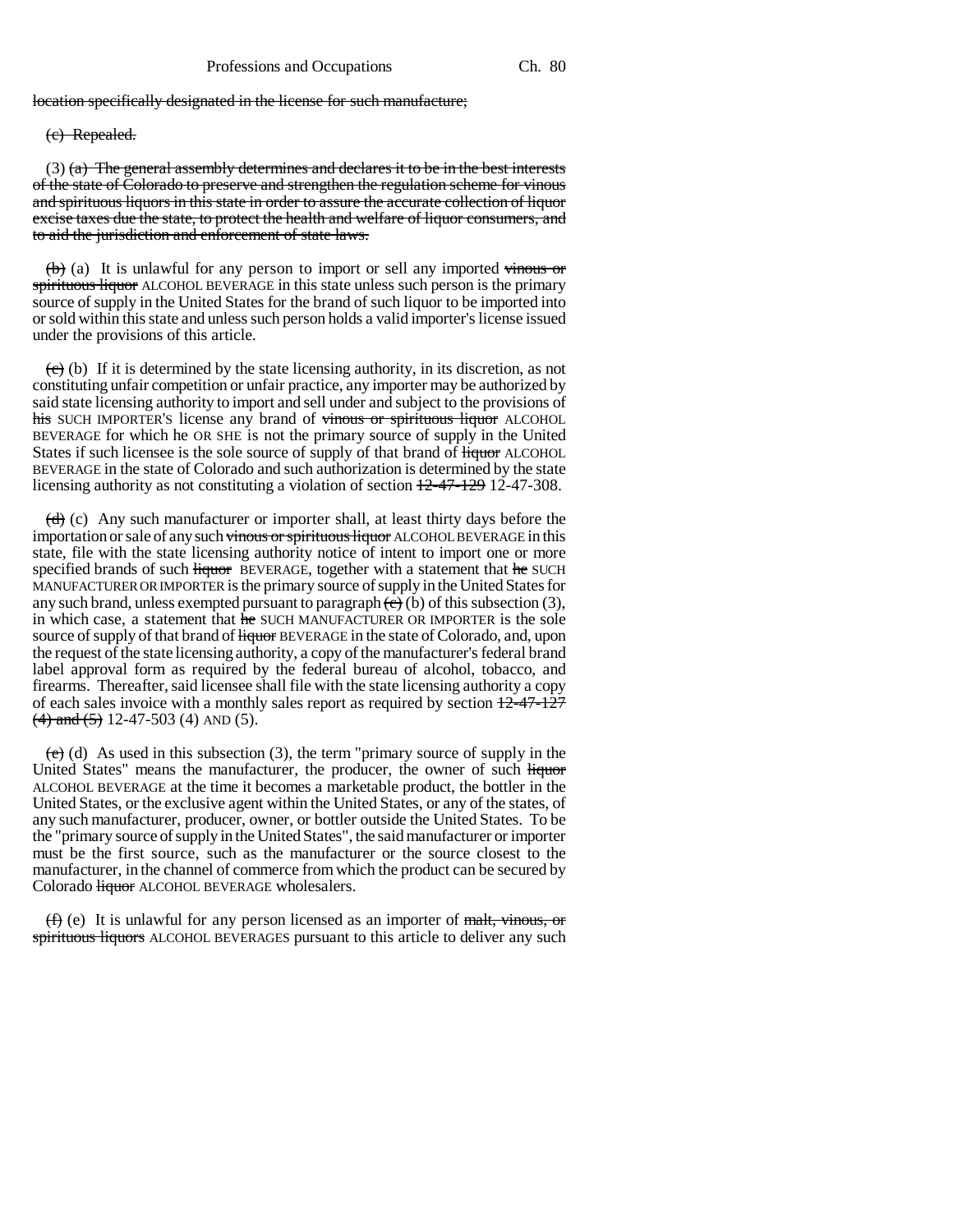liquors BEVERAGES to any person not in possession of a valid wholesaler's license.

(4) It is unlawful for any person licensed to sell at wholesale pursuant to this article OR ARTICLE 46 OF THIS TITLE:

# (a) Repealed.

 $\left(\mathbf{b}\right)$  (a) To peddle malt, vinous, or spirituous liquor at wholesale or by means of a truck or other vehicle if the sale is consummated and delivery made concurrently, but nothing in this paragraph  $\left(\mathbf{b}\right)$  (a) shall prevent delivery from a truck or other vehicle of orders previously taken;

 $(e)$  (b) To deliver FERMENTED MALT BEVERAGES OR malt liquors to any retail licensee located outside the geographic territory designated on the license application filed with the state licensing authority if such person holds a wholesaler's beer license;

(d) (c) To purchase or receive any malt, vinous, or spirituous liquors ALCOHOL BEVERAGE from any person not licensed pursuant to this article OR ARTICLE 46 OF THIS TITLE, unless otherwise provided in this article;

 $(e)$  (d) To sell or serve any malt, vinous, or spirituous liquors ALCOHOL BEVERAGE to consumers for consumption on or off the licensed premises during any hours retailers are prohibited from selling or serving such liquors pursuant to subsection (5) of this section.

(5) It is unlawful for any person licensed to sell at retail pursuant to this article:

(a) (I) To sell malt, vinous, or spirituous liquors AN ALCOHOL BEVERAGE to any person under the age of twenty-one years, to a habitual drunkard, or to a visibly intoxicated person, or to permit any malt, vinous, or spirituous liquors ALCOHOL BEVERAGE to be sold or dispensed by a person under eighteen years of age, or to permit any such person to participate in the sale or dispensing thereof. If a person who, in fact, is not twenty-one years of age exhibits a fraudulent proof of age, any action relying on such fraudulent proof of age shall not constitute grounds for the revocation or suspension of any license issued under this article OR ARTICLE 46 OF THIS TITLE. Notwithstanding any provision in this subparagraph (I) to the contrary, no person under twenty-one years of age shall be employed to sell or dispense malt, vinous, or spirituous liquors unless he or she is supervised by another person who is on premise and has attained twenty-one years of age. No employee of a tavern licensed pursuant to section  $12-47-119.5$  12-47-412, that does not regularly serve meals AS DEFINED IN SECTION 12-47-103 (19), or a retail liquor store shall sell malt, vinous, or spirituous liquors unless such person is at least twenty-one years of age. For purposes of this subparagraph (I), "meal" means a quantity of food of such nature as is ordinarily consumed by an individual at regular intervals for the purpose of sustenance.

 $(II)$  (A) If a licensee or his A LICENSEE's employee has reasonable cause to believe that a person is under twenty-one years of age and is exhibiting fraudulent proof of age in an attempt to obtain any malt liquors, vinous liquors, or spirituous liquors, as defined in this article ALCOHOL BEVERAGE, the licensee or employee shall BE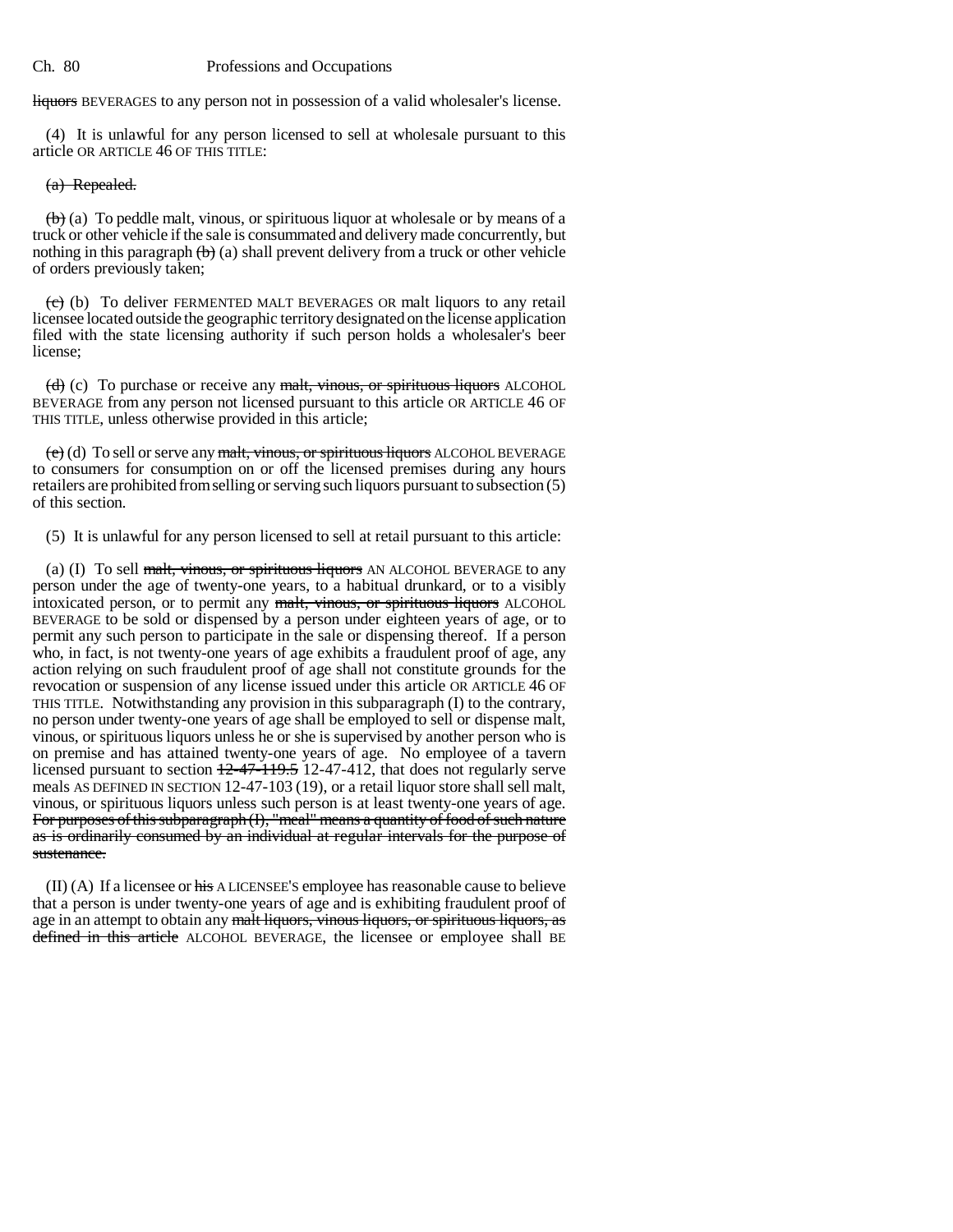AUTHORIZED TO confiscate such fraudulent proof of age, if possible, and shall, within twenty-four SEVENTY-TWO hours after the confiscation, turn it over to a STATE OR local law enforcement agency. The failure to confiscate such fraudulent proof of age or to turn it over to a STATE OR local law enforcement agency within twenty-four SEVENTY-TWO hours after the confiscation shall not constitute a criminal offense, notwithstanding section  $12-47-130$  (1) (a) 12-47-903 (1) (a).

(B) If a licensee or his A LICENSEE'S employee believes that a person is under twenty-one years of age and is exhibiting fraudulent proof of age in an attempt to obtain any malt liquors, vinous liquors, or spirituous liquors, as defined in this article ALCOHOL BEVERAGE, the licensee or his THE LICENSEE'S employee or any peace or police officer, acting in good faith and upon probable cause based upon reasonable grounds therefor, may detain and question such person in a reasonable manner for the purpose of ascertaining whether the person is guilty of any unlawful act under this section. Such questioning of a person by a licensee or his A LICENSEE'S employee or a peace or police officer does not render the licensee, his THE LICENSEE'S employee, or a peace or police officer civilly or criminally liable for slander, false arrest, false imprisonment, malicious prosecution, or unlawful detention.

(III) Each licensee shall display a printed card pursuant to paragraph  $(h)$  of this subsection (5), which THAT contains notice of the provisions of this paragraph (a).

(IV) Any licensee or his LICENSEE'S employee acting in good faith in accordance with the provisions of SUBPARAGRAPH (II) OF this paragraph (a) shall be immune from any liability, civil or criminal; except that a licensee or employee acting willfully or wantonly shall not be immune from liability pursuant to SUBPARAGRAPH (II) OF this paragraph (a).

#### (b) Repealed.

 $\overline{(c)}$  (b) To sell, serve, or distribute any malt, vinous, or spirituous liquors at any time other than the following:

 $(A)$  (I) For consumption on the premises on any Monday through Saturday and on any Sunday which falls on a December 31, beginning each day at 12 midnight until 2 a.m. and from 7 a.m. until 12 midnight; DAY OF THE WEEK, EXCEPT BETWEEN THE HOURS OF 2 A.M. AND 7 A.M.

(B) For consumption on the premises, on any Sunday, other than any Sunday which falls on a December 31, and on Christmas, beginning at 12 midnight until 2 a.m. and from  $8$  a.m. until  $8$  p.m.;

#### (C) Repealed.

 $(\overline{\Theta})$  (II) In sealed containers, on Monday through Saturday, beginning at 8 a.m. until 12 midnight each day; except that, for a limited winery licensee, sales of vinous liquors in sealed containers or by the glass shall be permitted on Sunday beginning at 8 a.m. until 12 midnight. No alcoholic beverage MALT, VINOUS, OR SPIRITUOUS LIQUORS shall be sold, served, or distributed in a sealed container on Christmas day.

(II) Notwithstanding the provisions of sub-subparagraph (B) of subparagraph (I)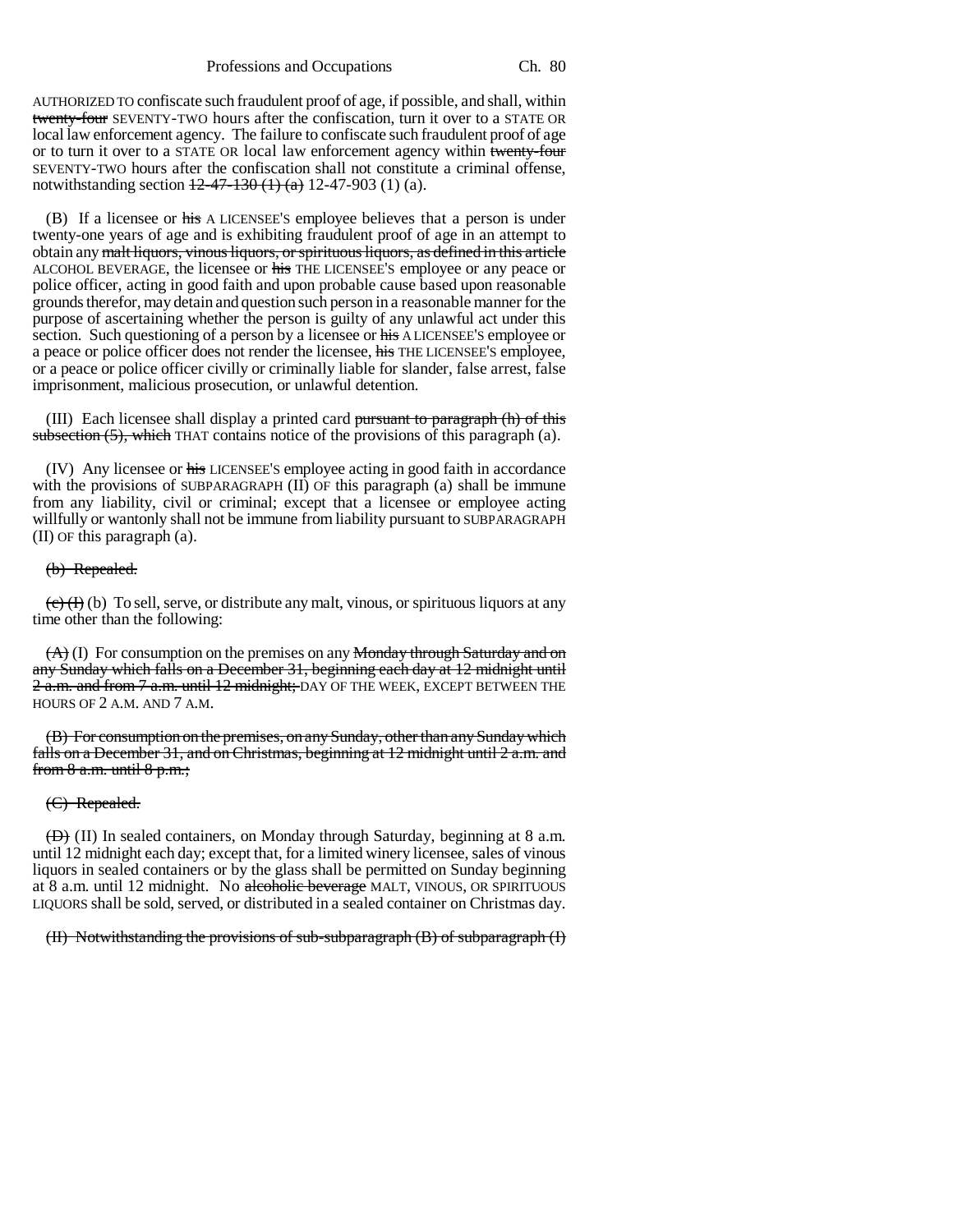of this paragraph (c), hotel and restaurant licensees, beer and wine licensees, tavern licensees, club licensees, brew pub licensees, and arts licensees, upon the payment of an additional annual fee of two hundred dollars to the local licensing authority, may obtain a special license to sell, serve, or distribute malt, vinous, and spirituous liquors by the drink after the hour of 8 p.m. and until 12 midnight on any Sunday other than a Sunday which falls on a December 31, and Christmas.

(c) **[Formerly 12-46-112 (1)(a)]** Except as provided in section 18-13-122, C.R.S., it is unlawful for any person to sell fermented malt beverages to any person under the age of twenty-one years or to any person between the hours of 12 midnight and 5 a.m.

(d) To offer for sale or solicit any order for vinous or spirituous liquors in person at retail except within the licensed premises;

(e) To have in possession or upon the licensed premises any malt, vinous, or spirituous liquors ALCOHOL BEVERAGE, the sale of which is not permitted by said license;

(f) To buy any vinous or spirituous liquor ALCOHOL BEVERAGES from any person not licensed to sell at wholesale as provided by this article except as otherwise provided in this article;

(g) (H) To sell at retail malt, vinous, or spirituous liquors ALCOHOL BEVERAGES except in the permanent location specifically designated in the license for such sale. or in such place to which a licensee may desire to move his permanent location. Such licensee may move his permanent location to any other place in the same city, town, or city and county for which the license was originally granted, or in the same county if such license was granted for a place outside the corporate limits of any city, town, or city and county, but it shall be unlawful to sell any malt, vinous, or spirituous liquor at any such place until permission to do so is granted by all the licensing authorities provided for in this article.

(II) In permitting such change of location, such licensing authorities shall consider the reasonable requirements of the neighborhood to which the applicant seeks to change his location, the desires of the adult inhabitants as evidenced by petitions, remonstrances, or otherwise, and all reasonable restrictions which are or may be placed upon the new district by the council, board of trustees, or licensing authority of the city, town, or city and county or by the board of county commissioners of any county. If such licensing authorities permit such change, they shall issue such permit without charge.

(h) To fail to display at all times in a prominent place a printed card with a minimum height of fourteen inches and a width of eleven inches with each letter to be a minimum of one-half inch in height, which shall read as follows:

## WARNING

## IT IS ILLEGAL TO SELL WHISKEY, WINE, OR BEER TO ANY PERSON UNDER TWENTY-ONE YEARS OF AGE AND IT IS ILLEGAL FOR ANY PERSON UNDER TWENTY-ONE YEARS OF AGE TO POSSESS OR TO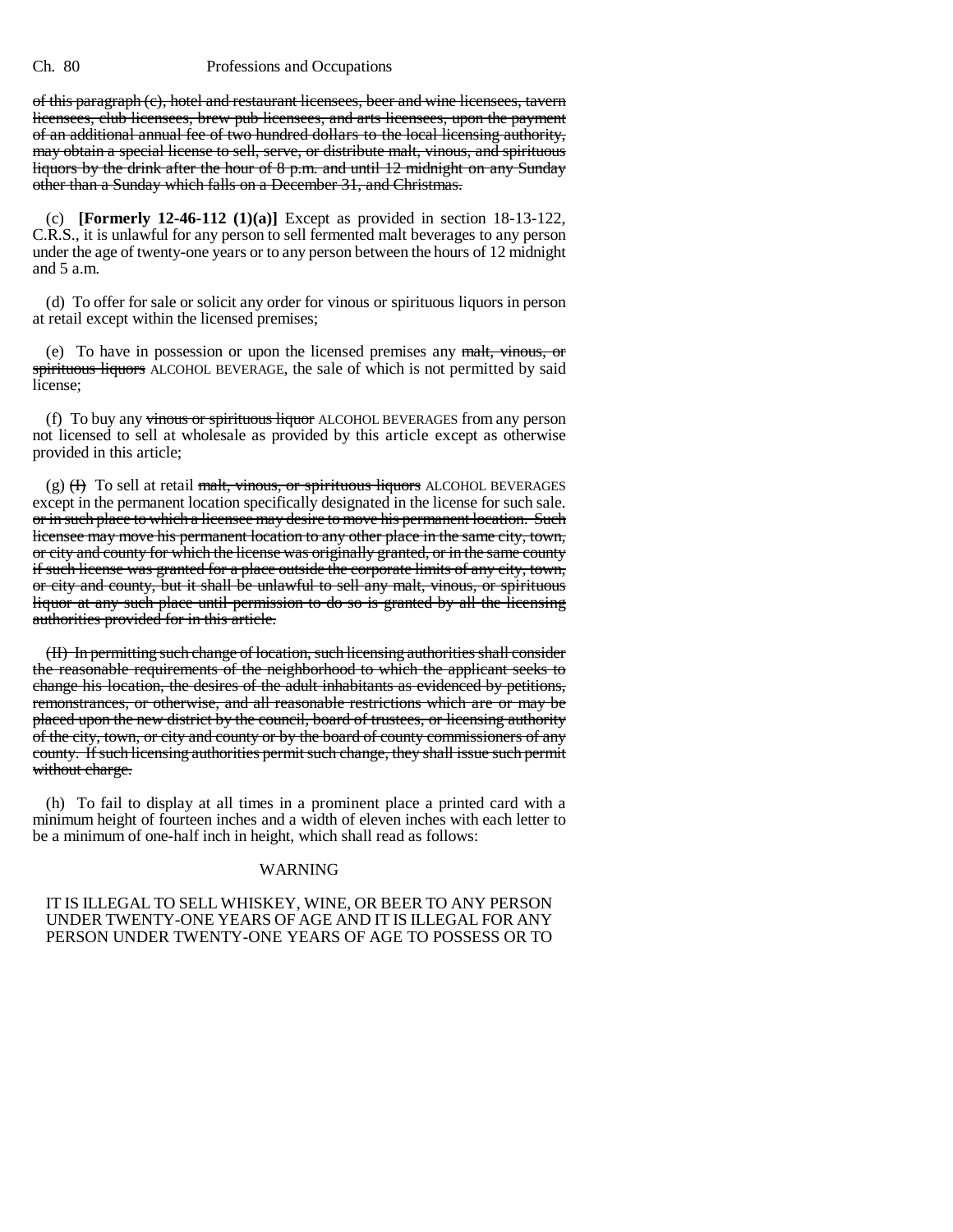# ATTEMPT TO PURCHASE THE SAME.

IDENTIFICATION CARDS WHICH APPEAR TO BE FRAUDULENT WHEN PRESENTED BY PURCHASERS MAY BE CONFISCATED BY THE ESTABLISHMENT AND TURNED OVER TO A LAW ENFORCEMENT AGENCY.

IT IS ILLEGAL IF YOU ARE TWENTY-ONE YEARS OF AGE OR OLDER FOR YOU TO PURCHASE WHISKEY, WINE, OR BEER FOR A PERSON UNDER TWENTY-ONE YEARS OF AGE.

## FINES AND IMPRISONMENT MAY BE IMPOSED BY THE COURTS FOR VIOLATION OF THESE PROVISIONS.

(i) To sell malt, vinous, or spirituous liquors in a place where the same are to be consumed, unless such place is a hotel, restaurant, tavern, racetrack, club, retail gaming tavern, or arts licensed premises or unless such place is a dining, club, or parlor car; plane; bus; or other conveyance or facility of a public transportation system;

(j) To display or cause to be displayed, on the licensed premises, any exterior sign advertising any particular brand of malt liquors unless the particular brand so designated in the sign is dispensed on draught and DRAFT OR in sealed containers within the licensed premises wherein the sign is displayed;

(k) To have on the licensed premises, if licensed as a retail liquor store or liquor-licensed drugstore, any container which THAT shows evidence of having once been opened or which THAT contains a volume of liquor less than that specified on the label of such container; except that a person holding a retail liquor store or liquor-licensed drugstore license, may have upon the licensed premises malt, vinous, or spirituous liquors in open containers, when the open containers were brought on the licensed premises by and remain solely in the possession of the sales personnel of a person licensed to sell at wholesale pursuant to this article for the purpose of sampling malt, vinous, or spirituous liquors by the retail licensee only. Nothing in this paragraph (k) shall apply to any liquor-licensed drugstore where the contents, or a portion thereof, have been used in compounding prescriptions.

(l) To employ or permit, if such person is licensed to sell alcoholic ALCOHOL beverages for on-premises consumption or is the agent or manager of said licensee, any employee, waiter, waitress, entertainer, host, hostess, or agent of said licensee to solicit from patrons in any manner, for himself or herself or for any other employee, the purchase of any food, beverage, or any other thing of value;

(m) To require a wholesaler to make delivery to any premises other than the specific hotel and restaurant premises where the alcoholic beverage MALT, VINOUS, OR SPIRITUOUS LIQUOR is to be sold and consumed if such person is a hotel and restaurant licensee or the registered manager of a hotel and restaurant license requires such delivery;

(n) (I) To authorize or permit any gambling, or the use of any gambling machine or device, except as provided by the "Bingo and Raffles Law", article 9 of this title.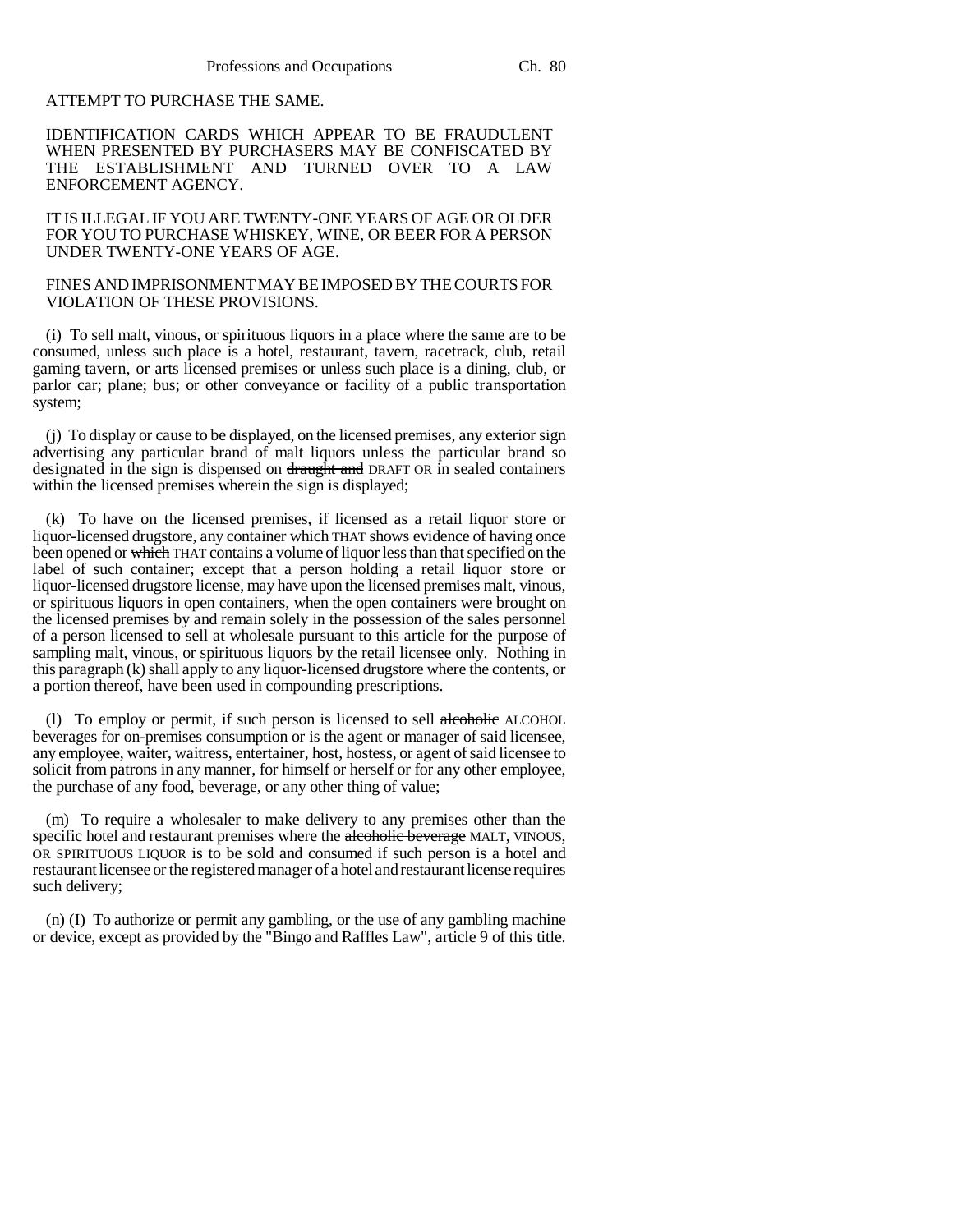The provisions of this paragraph (n) shall not apply to those activities, equipment, and devices authorized and legally operated pursuant to articles 47.1 and 60 of this title.

(II) Any person who violates any provision of this paragraph (n) is guilty of a class 5 felony and, upon conviction thereof, shall be punished as provided in section 18-1-105, C.R.S.

(III) Any organization which has applied for a permit by the state licensing authority to hold a gambling event pursuant to this paragraph (n) as said paragraph (n) existed prior to April 30, 1984, and which entered into a contract prior to April 13, 1984, for the operation of such a gambling event may hold the event on or after April 30, 1984, but only if the state licensing authority received an application for a permit prior to April 13, 1984, and thereafter has granted a permit, and only if said gambling event is held prior to July 1, 1984. No such gambling event shall be held on or after July 1, 1984, whether or not a permit has been applied for or granted by the state licensing authority.

(IV) Any fees paid by an applicant for a license or permit under this paragraph (n) shall be refunded to the applicant, if the applicant is prevented from conducting any of the activities which the license or permit would have authorized because of the elimination of casino-type gambling by Senate Bill No. 217, enacted at the second regular session of the fifty-fourth general assembly.

 $(6)$  (a) It is unlawful for any person to import or sell malt liquor in this state unless such person is the primary source of supply in the United States for the brand of malt liquor imported into or sold within this state and unless such person holds a valid nonresident manufacturer's or malt liquor importer's license pursuant to the provisions of section 12-47-114.1.

(b) If it is determined by the state licensing authority, in its discretion, as not constituting unfair competition or unfair practice, any such licensed nonresident or resident manufacturer or malt liquor importer may be authorized by said state licensing authority to import and sell, under and subject to the provisions of his license, any brand of malt liquor for which he is not the primary source of supply in the United States if such licensee is the sole source of supply of that brand of malt liquor in the state of Colorado.

(c) Any such nonresident or resident manufacturer or malt liquor importer shall, at least thirty days before the importation or sale of any such malt liquor in this state, file with the state licensing authority notice of intent to import one or more specified brands of malt liquor, together with a statement that he is the primary source of supply in the United States for any such brand, unless exempted pursuant to paragraph (b) of this subsection (6), in which case a statement that he is the sole source of supply of that brand of malt liquor in the state of Colorado shall be filed.

(d) As used in this subsection (6), the term "primary source of supply in the United States" means the brewer, manufacturer, or producer of malt liquor, or the exclusive agent within the United States, or any of the states, of any such brewer, manufacturer, or producer of malt liquor outside the United States.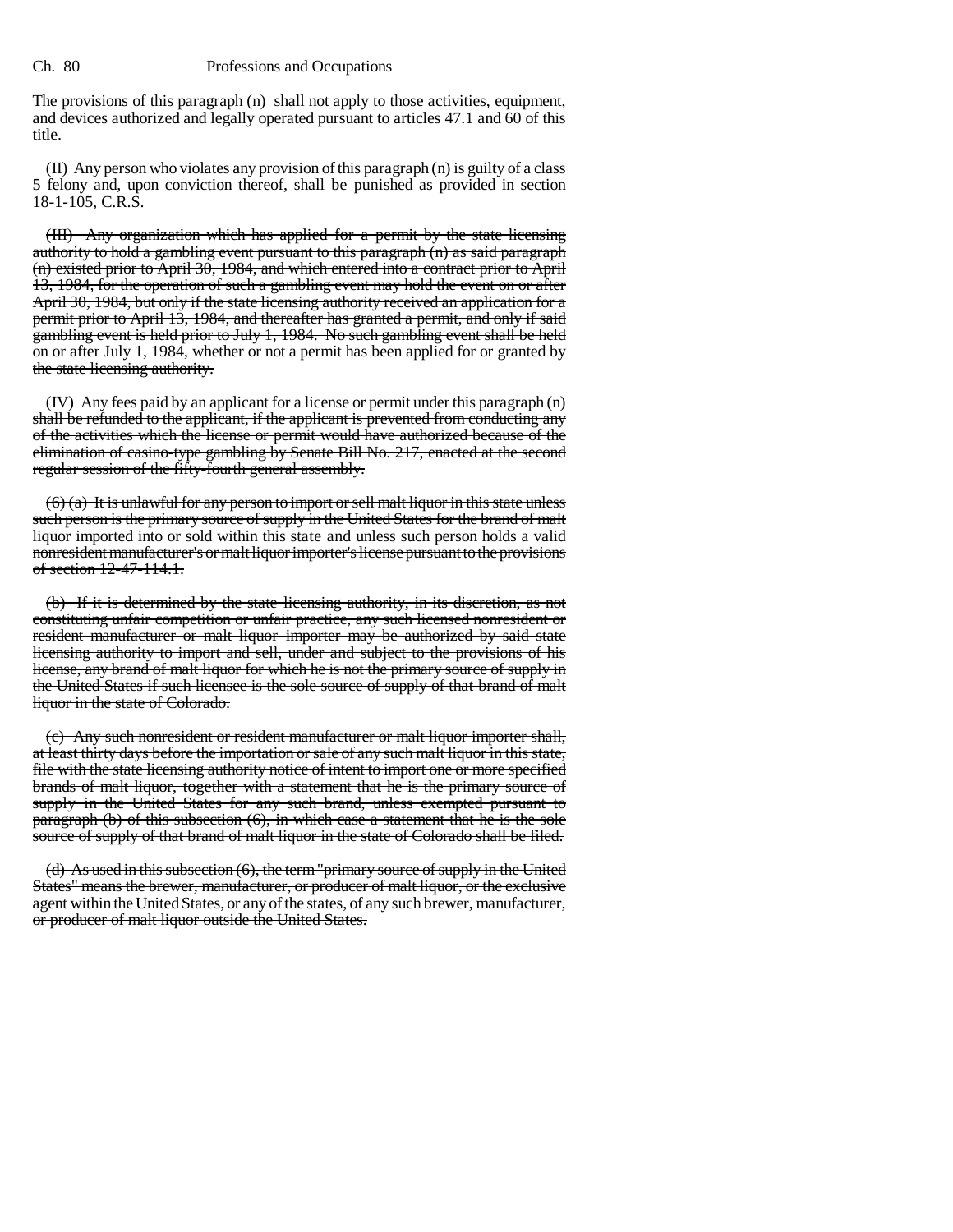$(7)$  (6) It is unlawful for any importer, manufacturer, or brewer to sell or to bring into this state for purposes of sale any FERMENTED MALT BEVERAGE OR ANY malt liquor without causing such malt liquor THE SAME to be unloaded and placed in the physical possession of a licensed wholesaler at the wholesaler's licensed premises in this state and to be inventoried for purposes of tax collection prior to delivery to a retailer or consumer.

(7) **[Formerly 12-46-112 (2)(a)]** IT IS UNLAWFUL FOR ANY PERSON LICENSED PURSUANT TO THIS ARTICLE OR ARTICLE 46 OF THIS TITLE TO GIVE AWAY FERMENTED MALT BEVERAGES FOR THE PURPOSE OF INFLUENCING THE SALE OF ANY PARTICULAR KIND, MAKE, OR BRAND OF ANY MALT BEVERAGE AND TO FURNISH OR SUPPLY ANY COMMODITY OR ARTICLE AT LESS THAN ITS MARKET PRICE FOR SAID PURPOSE, EXCEPT ADVERTISING MATERIAL AND SIGNS.

(8) **[Formerly 12-46-112 (3)]** IT IS UNLAWFUL FOR ANY MANUFACTURER OR WHOLESALER LICENSED PURSUANT TO ARTICLE 46 OF THIS TITLE TO SELL, DELIVER, OR CAUSE TO BE DELIVERED TO ANY RETAIL LICENSEE ANY BEVERAGE CONTAINING ALCOHOL IN EXCESS OF THREE AND TWO-TENTHS PERCENT BY WEIGHT OR FOUR PERCENT BY VOLUME, OR FOR ANY FERMENTED MALT BEVERAGE RETAILER TO SELL, POSSESS, OR PERMIT THE CONSUMPTION ON THE PREMISES OF ANY OF THE BEVERAGES CONTAINING ALCOHOL IN EXCESS OF THREE AND TWO-TENTHS PERCENT BY WEIGHT OR FOUR PERCENT BY VOLUME, OR FOR ANY FERMENTED MALT BEVERAGE RETAIL LICENSEE TO HOLD OR OPERATE UNDER ANY LICENSE FOR THE SALE OF ANY BEVERAGES CONTAINING ALCOHOL IN EXCESS OF THREE AND TWO-TENTHS PERCENT BY WEIGHT OR FOUR PERCENT BY VOLUME FOR THE SAME PREMISES. ANY VIOLATION BY ANY FERMENTED MALT BEVERAGE LICENSEE OF THE PROVISIONS OF THIS SUBSECTION (8) SHALL IMMEDIATELY CAUSE THE CANCELLATION OF THE LICENSE GRANTED UNDER THIS ARTICLE.

**12-47-902. [Formerly 12-47-128.2] Testing for intoxication by law enforcement officers - when prohibited.** (1) No person who is patronizing a licensed premises as defined in section  $12-47-103$  ( $7$ ) SECTIONS 12-47-103 (13) AND 12-46-103 (3)shall be required or solicited by any law enforcement officer to submit to any mechanical test for the purpose of determining the alcoholic ALCOHOL content of such person's blood or breath while such person is upon such licensed premises except to determine if there is a violation of section 42-4-1301, C.R.S., by a driver of a motor vehicle unless the law enforcement officer is acting pursuant to a court order obtained in the manner described in subsection (2) of this section. No such test may be performed upon any licensed premises to obtain evidence of alleged intoxication, except pursuant to a court order as provided in this section or in case of a medical emergency, regardless of whether such alleged intoxication is a violation of any provision of this article.

(2) An ex parte order to permit any law enforcement officer to solicit any person who is patronizing a licensed premises as defined in section  $12-47-103$  (7) SECTIONS 12-47-103 (13) AND 12-46-103 (3) to submit to any mechanical test for the purpose of determining the alcoholic ALCOHOL content of his SUCH PERSON'S blood or breath while such person is upon such licensed premises may be issued by any judge of competent jurisdiction in the state of Colorado, including a district, county, or municipal court judge, upon application of a district attorney or a law enforcement agency showing probable cause to believe that evidence will be obtained of the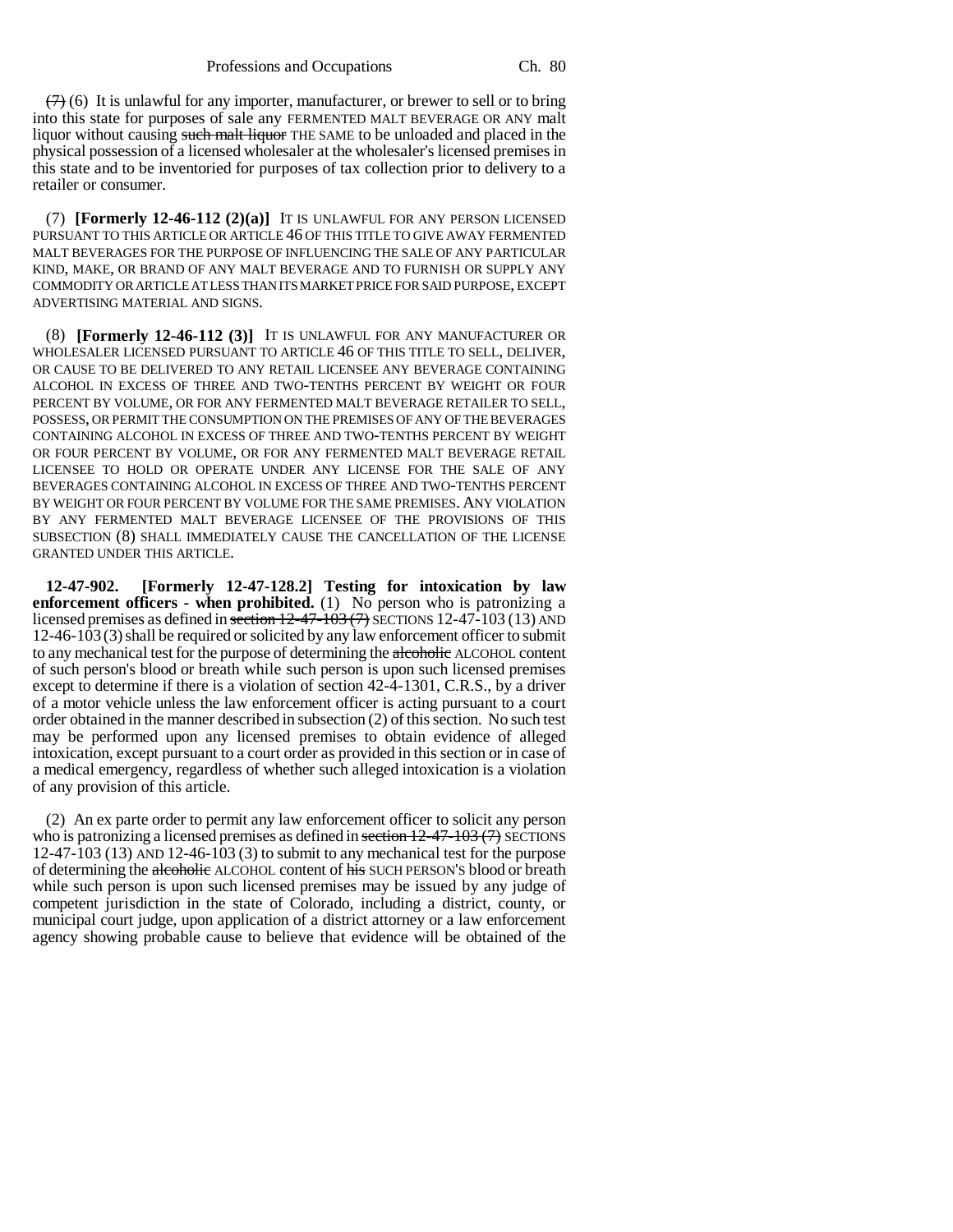commission of the crime of providing any malt, vinous, or spirituous liquors ALCOHOL BEVERAGE to a visibly intoxicated person or minor in violation of section  $12-47-128$ (1) (a) or (5) (a) (I) 12-47-901 (1) (a) OR (5) (a) (I).

(3) Each application for an ex parte order as described in subsection (2) of this section shall be made in writing upon oath or affirmation to a judge of competent jurisdiction, including a district, county, or municipal court judge, and shall state the applicant's authority to make such application. Each application shall include the following information:

(a) The identity of the investigative or law enforcement officer making the application, and the officer authorizing the application;

(b) A complete statement of the facts and circumstances relied upon by the applicant to justify his OR HER belief that an order should be issued, which shall include, but not be limited to:

(I) A sufficient description of the licensed premises which THAT is proposed to be the subject of the court order;

(II) Evidence which THAT shows probable cause to believe that there have been frequent and continuing violations of section  $12-47-128$  (1) (a) or (5) (a) (I) 12-47-901 (1) (a) OR (5) (a) (I) regarding the crime of providing any malt, vinous, or spirituous liquors ALCOHOL BEVERAGE to a visibly intoxicated person or minor; and

(III) A complete statement as to whether or not other investigative procedures have been tried and failed, or why other investigative procedures reasonably appear to be impractical for economic or other reasons or unlikely to succeed if tried.

(4) Upon an application being made in accordance with subsection (3) of this section, the judge may enter an ex parte order, as requested or as modified, authorizing or approving testing as described in subsection (2) of this section in a particular licensed premises located within the territorial jurisdiction of the court in which the judge is sitting, and within the jurisdiction of the district attorney or law enforcement agency making the request, if the judge determines on the basis of the facts submitted by the applicant that:

(a) There is probable cause to believe that there have been frequent and continuing violations of section  $\frac{12-47-128(1)(a)$  or  $\frac{5}{(a)}$   $\frac{1}{(1)}$  12-47-901 (1) (a) OR (5) (a) (I) regarding the crime of providing any malt, vinous, or spirituous liquor AN ALCOHOL BEVERAGE to a visibly intoxicated person or minor; and

(b) Normal investigative procedures have been tried and failed, or reasonably appear impractical for economic or other reasons or unlikely to succeed if tried.

(5) Any order issued pursuant to subsection (4) of this section, the application for such order, and any information or evidence submitted to the court in support of such order, shall not be disclosed to any person other than the law enforcement officer or agency which THAT applied for the order until the order has been executed at the licensed premises to which the order applies.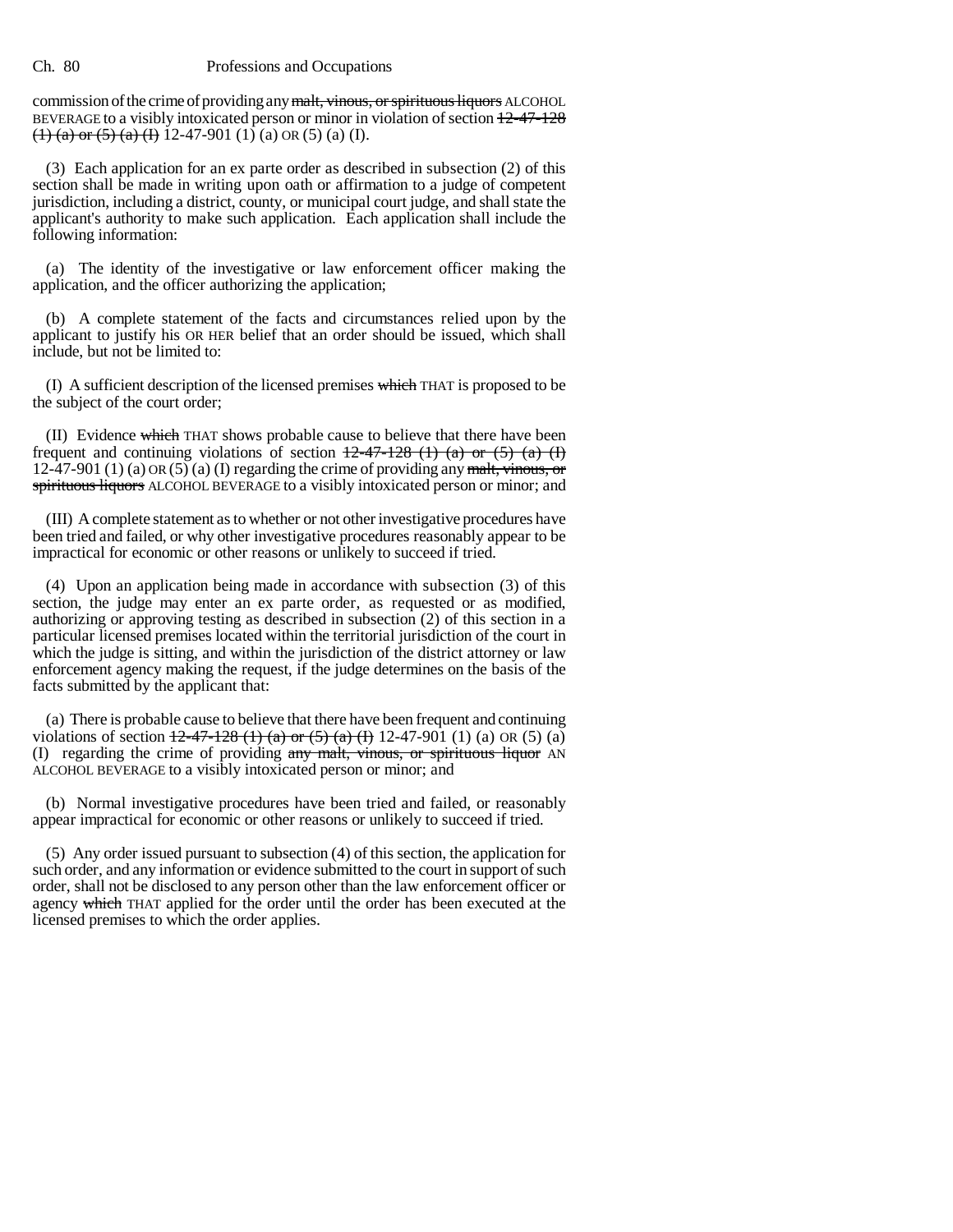(6) Any evidence obtained through any violation of this section shall not be admissible in any court of this state or in any administrative proceeding in this state.

**12-47-903. [Formerly 12-47-130] Violations - penalties.** (1) (a) Any person violating any of the provisions of this article or ARTICLE 46 OR 48 OF THIS TITLE OR any of the rules and regulations authorized and adopted pursuant to it SUCH ARTICLES is guilty of a class 2 petty offense and, upon conviction thereof, shall be punished by a fine of not more than two hundred fifty dollars for each offense.

(b) The penalties provided in this section shall not be affected by the penalties provided in any other section of this article OR ARTICLE 46 OR 48 OF THIS TITLE but shall be construed to be in addition to any other penalties.

(2) Any person violating any of the provisions of section  $\frac{12-47-128}{2}$  12-47-901 (1) (a), (1) (f), (1) (g), (1) (i), (1) (k), (1) (l), (5) (a) (I), or  $\left(\frac{5}{6}\right)\left(\frac{6}{6}\right)$  (b) commits a class 2 misdemeanor and shall be punished as provided in section 18-1-106, C.R.S.

(3) Any person violating any of the provisions of section  $12-47-128$  12-47-901 (1) (b) or (1) (c) commits a class 2 misdemeanor and shall be punished as provided in section 18-1-106, C.R.S. For the second conviction and for all subsequent convictions of violating the provisions of section  $12-47-128$  (1) (b) or (1) (e) 12-47-901 (1) (b) or (1) (c), the court shall impose at least the minimum fine and shall have no discretion to suspend any fine so imposed; except that the court may provide for the payment of such fine as provided in subsection (4) of this section.

(4) At the discretion of the court, the fines provided for violations of section  $12-47-128$  12-47-901 (1) (b) and (1) (c) may be ordered to be paid by public work only at a reasonable hourly rate to be established by the court who shall designate the time within which such public work is to be completed.

(5) Any person violating the provisions of section  $\frac{12-47-128}{2}$  12-47-901 (1) (d) may be proceeded against pursuant to section 18-6-701, C.R.S., for contributing to the delinquency of a minor.

**12-47-904. [Formerly 12-47-131] Duties of inspectors and police officers.** (1) The inspectors of the liquor enforcement division and their supervisors, while actually engaged in performing their duties and while acting under proper orders or regulations, shall have and exercise all the powers vested in peace officers of this state. In the exercise of their duties, such inspectors and their supervisors shall have the power to arrest. Such inspectors and their supervisors shall also have the authority to issue summons for violations of the provisions of this article AND ARTICLES 46 AND 48 OF THIS TITLE.

(2) It is the duty of all sheriffs and police officers to enforce the provisions of this article and ARTICLES 46 AND 48 OF THIS TITLE AND the rules and regulations made thereunder PURSUANT TO SAID ARTICLES and to arrest and complain against any person violating any of the provisions of this article or rules and regulations pertaining thereto. It is the duty of the district attorney of the respective judicial districts of this state to prosecute all violations of this article SAID ARTICLES in the manner and form as is now provided by law for the prosecution of crimes and misdemeanors, and it is a violation of this article SAID ARTICLES for any such person,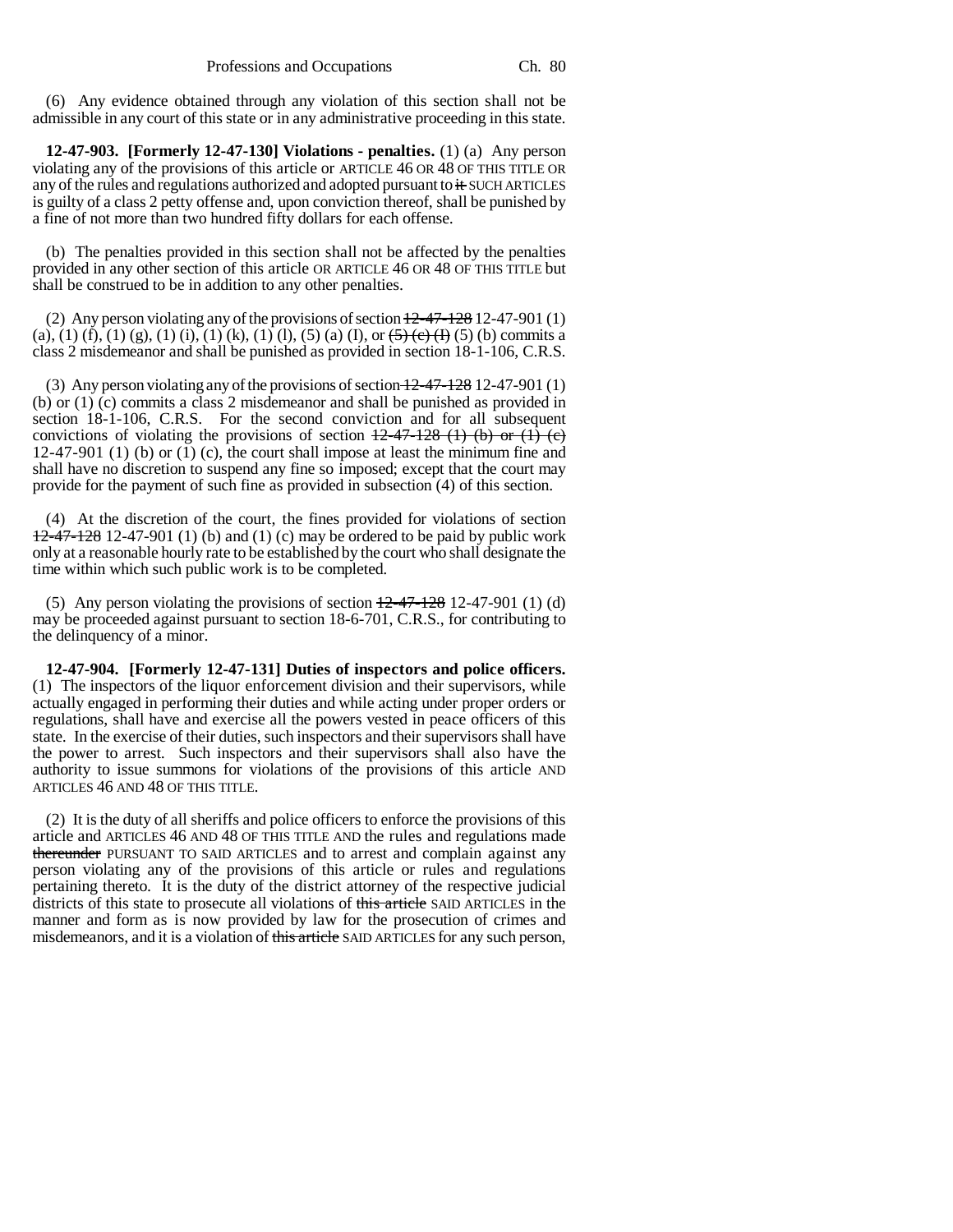knowingly, to fail to perform any of his duties pursuant to this section.

**12-47-905. [Formerly 12-47-132] Warrants - searches and seizures.** (1) If any person makes an affidavit before the judge of any county or district court stating that he OR SHE has reason to and does believe that alcoholic liquors ALCOHOL BEVERAGES are being sold, bartered, exchanged, divided, or unlawfully given away, or kept for such purposes, or carried in violation of this article AND ARTICLE 46 OF THIS TITLE within the jurisdiction of such court, and describing in such affidavit the premises, wagon, automobile, truck, vehicle, contrivance, thing, or device to be searched, the judge of such court shall issue a warrant to any officer, which the complainant may designate, having power to serve original process commanding such officer to search the premises (other than a home), wagon, automobile, truck, vehicle, contrivance, thing, or device described in such affidavit.

(2) Such warrant shall be substantially as follows:

STATE OF COLORADO )

)ss.

County of ...........)

The People of the State of Colorado to ......................................................

Greeting:

 Whereas, there has been filed with the undersigned an affidavit of which the following is a copy:

(Here copy of affidavit)

 Therefore you are hereby commanded, in the name of the people of the State of Colorado, forthwith, together with the necessary and proper assistance to enter into

.............................................................................

.................................................................................................................. (Here describe place mentioned in the affidavit)

of the said ........ situated in the county of ........ aforesaid and there diligently search for the said alcoholic liquors ALCOHOL BEVERAGES and that you bring the same or any part thereof found in such search, together with such vessels in which such liquors BEVERAGES are found and the implements and furniture used in connection therewith, and the wagon, automobile, truck, vehicle, contrivance, thing, or device in which carried, forthwith before me, to be disposed of and dealt with according to law.

Given under my hand and seal this ........ day of <del>........, A.D. 19...</del> ............., ..........

............................................. Judge of the ................ Court

(3) The officer charged with the execution of said warrant, when necessary to obtain entrance or when entrance has been refused, may break open any premises (other than a home), wagon, automobile, truck, vehicle, contrivance, thing, or device which by said warrant he THE OFFICER is directed to search and may execute said warrant any hour of the day or night.

**12-47-906. [Formerly 12-47-133] Return on warrant - sale of liquor seized.** (1) If any alcoholic liquors ALCOHOL BEVERAGES are there found, said officer shall seize the same and the vessels in which they are contained and all implements and furniture used or kept in connection with such liquors BEVERAGES in the illegal selling, bartering, exchanging, giving away, or carrying of same, and any wagon, automobile, truck, vehicle, contrivance, thing, or device used in conveying the same,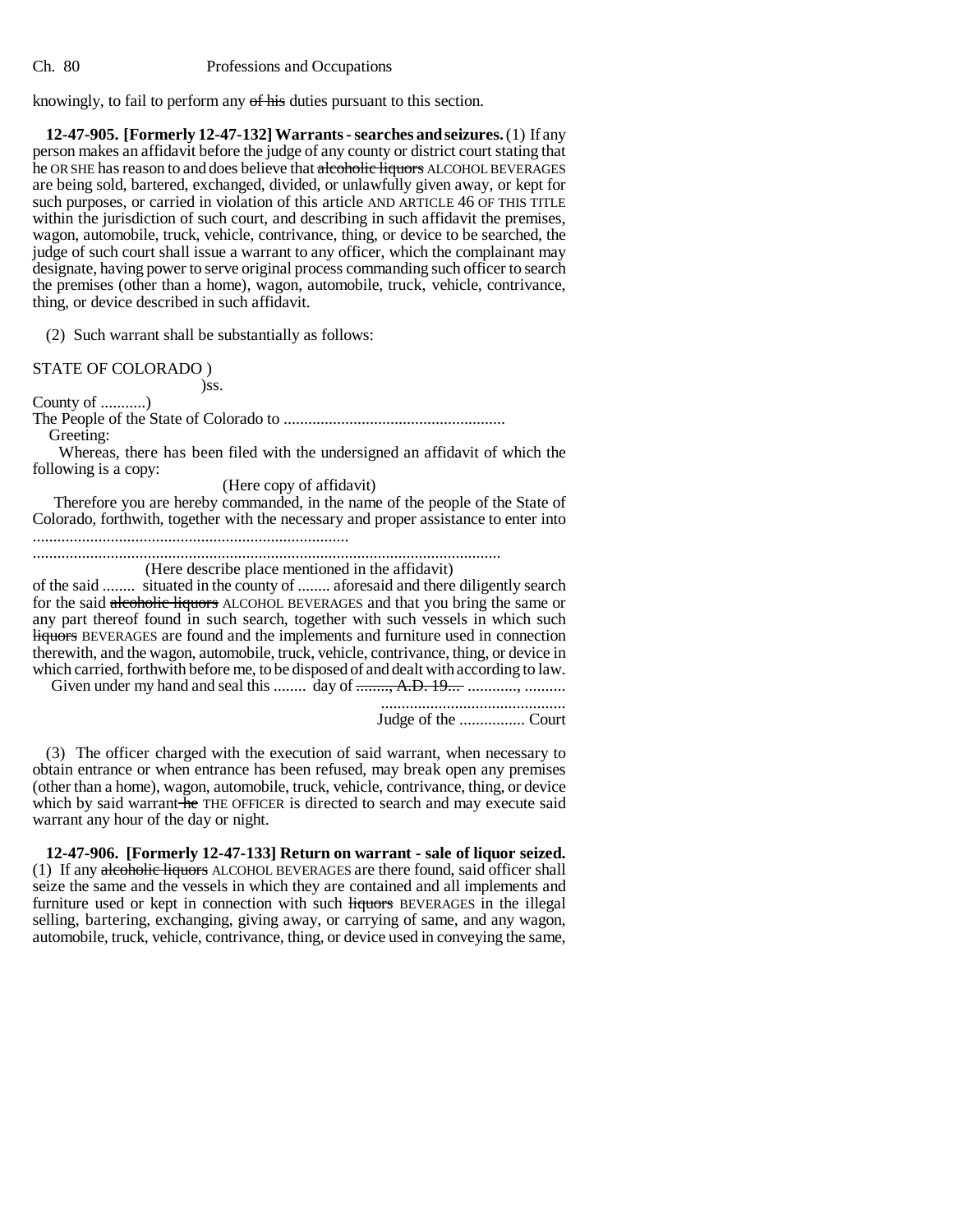and safely keep them and make immediate return on such warrant. Such property shall not be taken from the custody of any officer seizing or holding the same by writ of replevin or other process while the proceedings relating thereto are pending.

(2) Final judgment of conviction in such proceedings shall be a bar to any suit for the recovery of any such property so seized or the value of same or for damages alleged to arise by reason of such seizure and detention. The judgment entered shall find said liquor ALCOHOL BEVERAGES to be unlawful and shall direct its destruction or sale forthwith, in the manner provided by subsection (7) of this section. The wagon, automobile, truck, vehicle, contrivance, thing, or device, vessels, implements, and furniture shall likewise be ordered disposed of in the same manner as personal property is sold under execution, and the proceeds therefrom applied, first in the payment of the cost of the prosecution and of any fine imposed, and the balance, if any, paid into the general school fund of the county in which such conviction is had.

(3) The officer serving the warrant shall forthwith proceed in the manner required for the institution of a criminal action in the court issuing the warrant, charging such violation of law as the evidence in the case justifies. If such officer refuses or neglects to so proceed, then the person filing the affidavit for the search warrant, or any other person, may so proceed.

(4) If, during the trial of a person charged with a violation of this article, the evidence presented discloses that fluids were poured out, or otherwise destroyed, manifestly for the purpose of preventing seizure, said fluids shall be held to be prima facie alcoholic liquors ALCOHOL BEVERAGES and intended for unlawful use, sale, barter, exchange, or gift.

(5) If no person is in possession of the premises where illegal alcoholic liquors ALCOHOL BEVERAGES are found, the officer seizing such liquors BEVERAGES shall post in a conspicuous place on said premises a copy of his THE warrant, and if at the time fixed for any hearing concerning the liquor BEVERAGES seized, or within thirty days thereafter, no person appears, the court in which the hearing was to be held shall order such liquors BEVERAGES destroyed or sold in the manner provided in subsection (7) of this section.

(6) No warrant issued pursuant to this article shall authorize the search of any place where a person may lawfully keep alcoholic liquors ALCOHOL BEVERAGES as provided in this article. No warrant shall be issued to search a home occupied as such, as provided in this section, unless it or some part of it is used in connection with or as a store, shop, hotel, boardinghouse, rooming house, or place of public resort.

(7) Any sale of alcoholic liquors ALCOHOL BEVERAGES conducted upon order of court pursuant to this section shall be conducted in the following manner:

(a) The officer ordered by the court to conduct the sale shall give notice of the time and place of the sale by posting a notice in a prominent place in the county for a period of five consecutive days prior to the day of the sale. The notice shall describe as fully as possible the property to be sold and shall state the time and place of the sale.

(b) The sale shall be conducted as a public auction in some suitable public place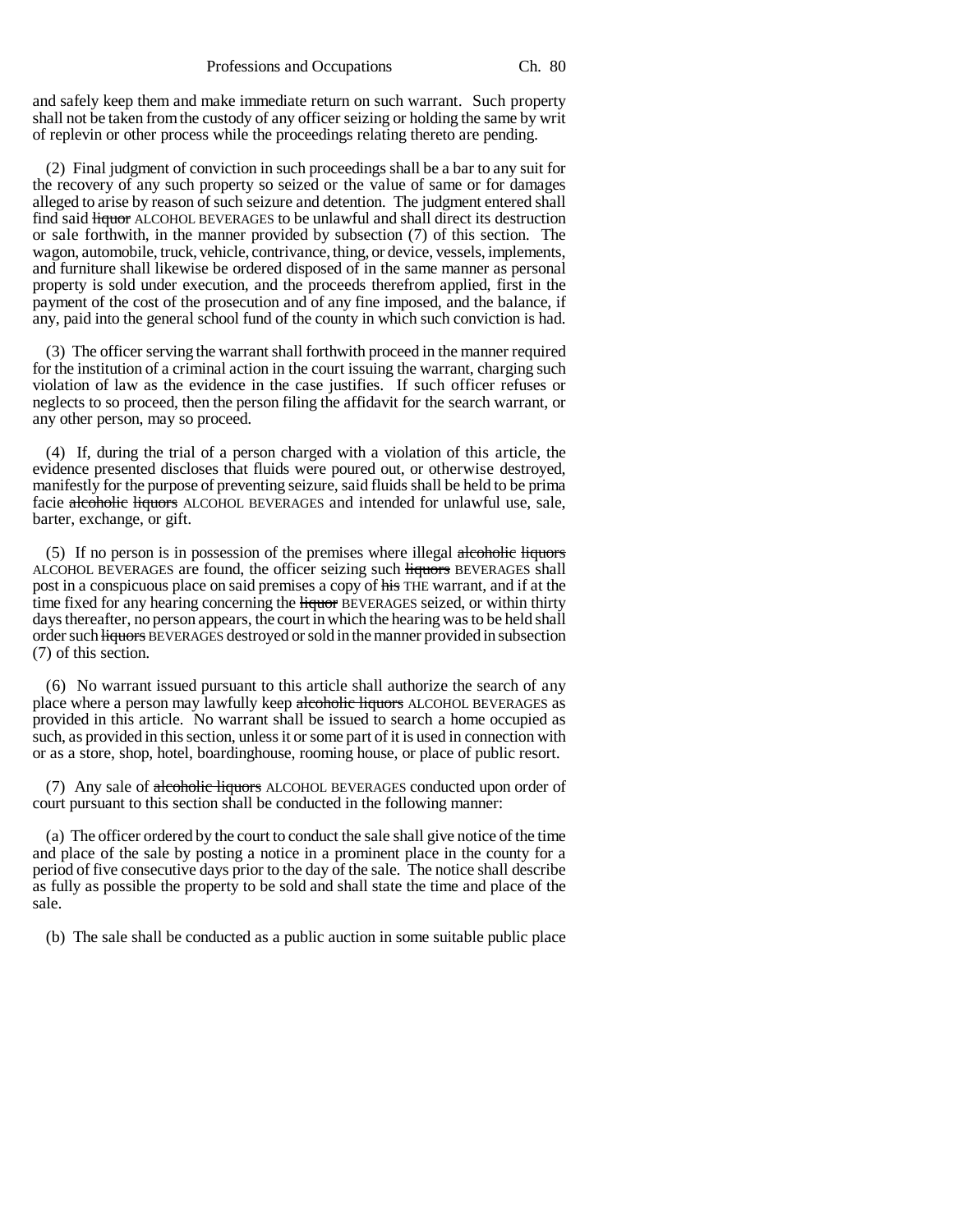on the specified day at some time between the hours of 9 a.m. and 5 p.m., and the time chosen for the sale shall be indicated in the notice.

## **12-47-907. [Formerly 12-47-134] Loss of property rights.**

(1) Repealed.

 $(2)$  There shall be no property rights of any kind in any alcoholic liquors ALCOHOL BEVERAGES, vessels, appliances, fixtures, bars, furniture, implements, wagons, automobiles, trucks, vehicles, contrivances, or any other things or devices used in or kept for the purpose of violating any of the provisions of this article OR ARTICLE 46 OF THIS TITLE.

**SECTION 4. Repeal of sections not being relocated in section 3 of this act.** Sections 12-47-125 and 12-47-143, Colorado Revised Statutes, 1991 Repl. Vol., are repealed.

**SECTION 5.** Article 29.5 of title 35, Colorado Revised Statutes, 1995 Repl. Vol., is amended BY THE ADDITION OF A NEW SECTION to read:

**35-29.5-101.5. Legislative declaration.** THE GENERAL ASSEMBLY HEREBY FINDS, DETERMINES, AND DECLARES THAT COLORADO HAS A SUBSTANTIAL INTEREST IN PROMOTING THE DEVELOPMENT OF A VIABLE AND STABLE WINE INDUSTRY IN THIS STATE. THE GENERAL ASSEMBLY FURTHER FINDS, DETERMINES, AND DECLARES THAT GRAPE CULTIVATION IS CLOSELY RELATED TO FRUIT CULTIVATION CARRIED OUT IN VARIOUS PARTS OF COLORADO; THAT GRAPE CULTIVATION AND WINE PRODUCTION ARE A LOGICAL SUPPLEMENT TO, AND DEVELOPMENT OF, EXISTING AGRICULTURAL BUSINESS CONDUCTED IN THE STATE; THAT WINE PRODUCTION HAS BECOME A SIGNIFICANT INDUSTRY IN OTHER STATES BECAUSE OF THE ACTION OF STATE AND LOCAL GOVERNMENTS IN THOSE AREAS TO FOSTER DEVELOPMENT OF THE INDUSTRY; THAT A VIABLE WINE INDUSTRY CAN ENHANCE COLORADO'S TOURIST INDUSTRY; THAT SOME ASPECTS OF WINE INDUSTRY DEVELOPMENT CAN BEST BE ACCOMPLISHED BY AN INDUSTRY-WIDE APPROACH RATHER THAN BY INDIVIDUAL PRODUCERS, SUCH AS CONDUCTING SCIENTIFIC RESEARCH AND DISSEMINATING AND PUBLISHING THE RESULTS OF SUCH RESEARCH, PROMOTING COLORADO WINES AS DISTINCT FROM THOSE PRODUCED IN OTHER REGIONS, AND PROMOTING AWARENESS OF RESPONSIBLE CONSUMPTION OF WINE; AND THAT THE STATE SHOULD AID COLORADO'S WINE INDUSTRY THROUGH RESEARCH AND PROMOTION TO ALLOW THE INDUSTRY TO REALIZE ITS FULL POTENTIAL IN THIS STATE.

**SECTION 6.** 35-29.5-102, Colorado Revised Statutes, 1995 Repl. Vol., is amended BY THE ADDITION OF THE FOLLOWING NEW SUBSECTIONS to read:

**35-29.5-102. Definitions.** As used in this article, unless the context otherwise requires:

(1.5) "EASTERN SLOPE" MEANS THE AREA EAST OF THE CONTINENTAL DIVIDE.

(2.5) "GRAND VALLEY VITICULTURAL AREA" MEANS THE FEDERALLY DEFINED AREA IN MESA COUNTY IN WHICH WINE GRAPES ARE GROWN.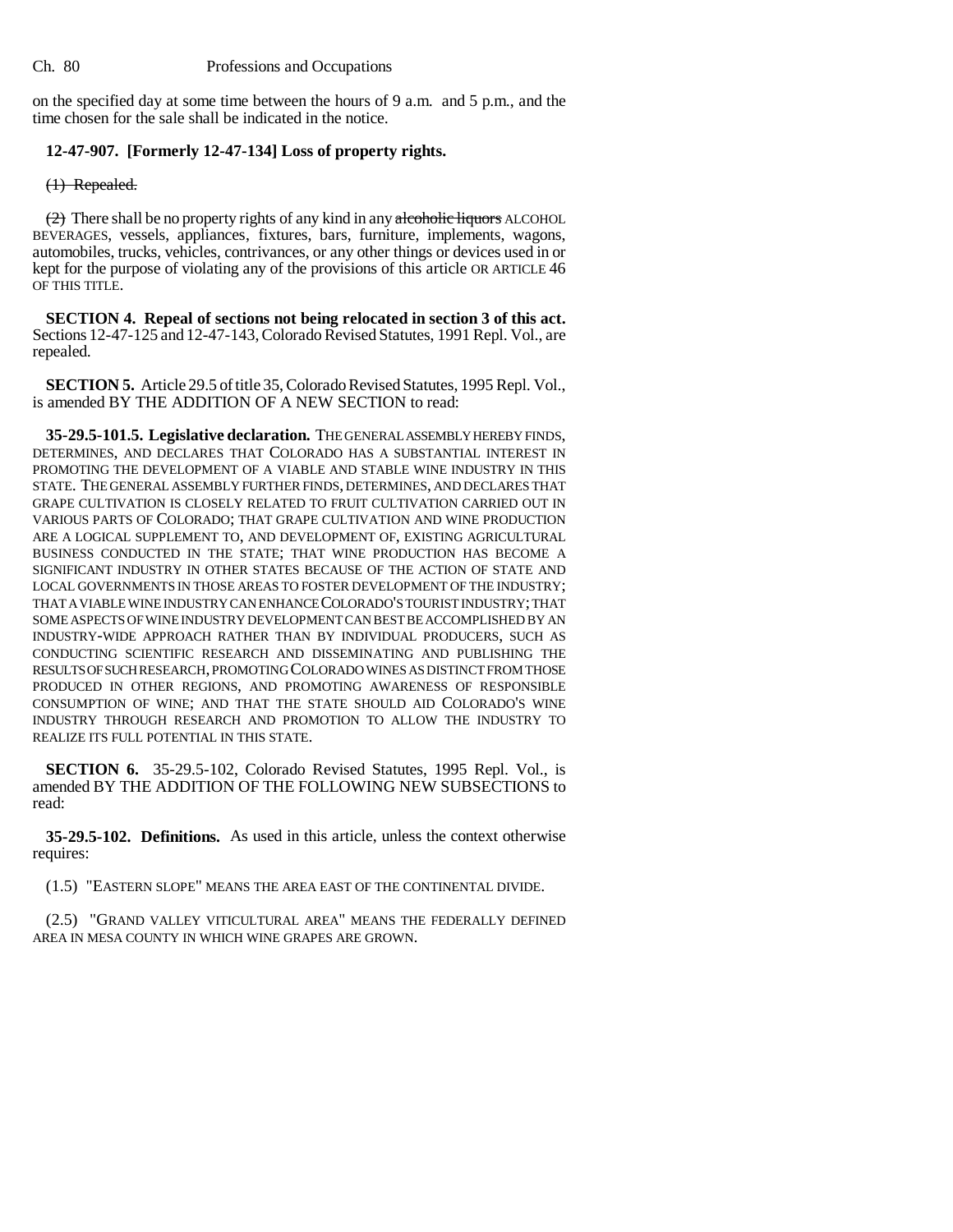(3.5) "WESTERN SLOPE" MEANS THE AREA WEST OF THE CONTINENTAL DIVIDE, EXCLUDING THE GRAND VALLEY VITICULTURAL AREA.

**SECTION 7.** 35-29.5-103 (2) (a), (2) (b), (2) (c), (3), and (4), Colorado Revised Statutes, 1995 Repl. Vol., are amended to read:

**35-29.5-103. Colorado wine industry development board - creation members.** (2) (a) The board shall consist of eight NINE members appointed by the governor. In making appointments, the governor shall take into consideration any nominations or recommendations made by the wine industry organization in Colorado.

(b) (I) At least two of the appointments shall be representatives from wine grape producers. At least two FIVE of the appointments shall be representatives of licensed wineries in the state. OF SUCH FIVE APPOINTMENTS, ONE SHALL BE A REPRESENTATIVE OF LICENSED WINERIES IN THE WESTERN SLOPE, ONE SHALL BE A REPRESENTATIVE OF LICENSED WINERIES IN THE GRAND VALLEY VITICULTURAL AREA, ONE SHALL BE A REPRESENTATIVE OF LICENSED WINERIES IN THE EASTERN SLOPE, AND TWO SHALL BE AT-LARGE REPRESENTATIVES. THE APPOINTMENT OF AT-LARGE MEMBERS SHALL REFLECT THE PROPORTION OF FEES AND EXCISE TAXES PAID BY WINERIES IN EACH OF THE THREE REGIONS. AT LEAST ONE OF THE WINERY REPRESENTATIVES SHALL ALSO BE A GROWER. At least one appointment shall be a representative of the wholesale wine distributors in Colorado. At least one appointment shall be a representative of the retail wine distributors in Colorado. The two remaining appointments shall be members of the public in Colorado who have demonstrated by membership in an industry organization, public service, or otherwise, active interest in the development of the Colorado wine industry or Colorado tourism industry, or both, and who possess some unique skills and experience in the marketing, production, or packaging areas that will benefit the board in carrying out its duties.

(II) TWO APPOINTMENTS SHALL BE REPRESENTATIVES OF THE WHOLESALE WINE DISTRIBUTORS IN COLORADO.

(III) ONE APPOINTMENT SHALL BE A REPRESENTATIVE OF WINE GRAPE PRODUCERS.

(IV) ONE APPOINTMENT SHALL BE A REPRESENTATIVE OF THE RETAIL WINE DISTRIBUTORS IN COLORADO.

(c) A representative of the Colorado tourism board, and a representative of Colorado state university, AND A MEMBER OF THE PUBLIC shall be invited to serve on the board in an ex officio capacity.

(3) Except as provided in subsection (4) of this section with respect to initial appointments to the board, members of the board shall serve for terms of two FOUR years each to continue in office until a successor is appointed and qualified; except that in the case of a vacancy on the board, an appointment shall be for the remainder of the unexpired term. NO MEMBER SHALL BE APPOINTED TO CONSECUTIVE TERMS; EXCEPT THAT ANY MEMBER APPOINTED FOR LESS THAN TWO YEARS IN THE CASE OF A VACANCY MAY BE APPOINTED UPON THE EXPIRATION OF THE SHORTER TERM TO SERVE A FOUR-YEAR TERM.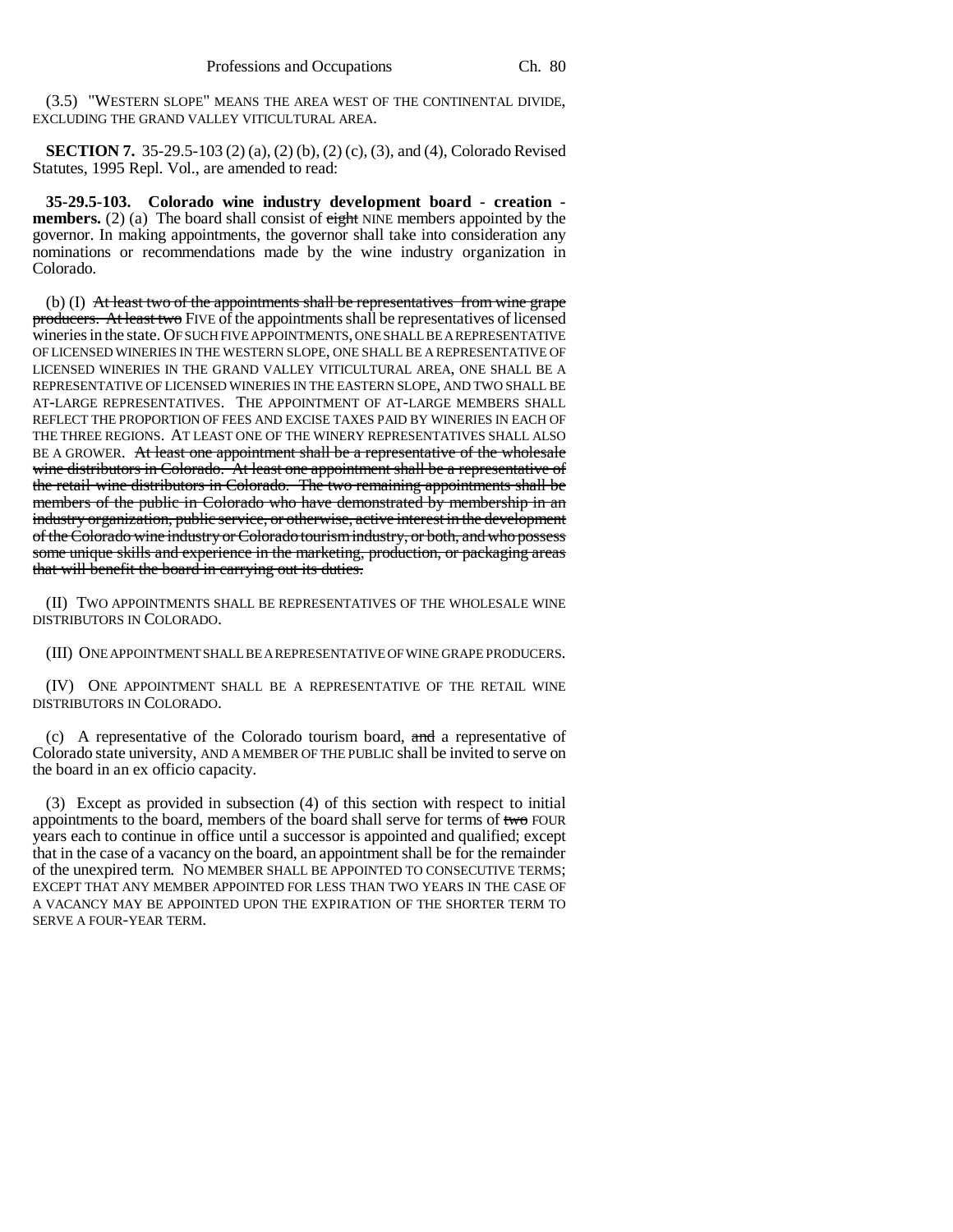(4) Of the members of the board appointed to terms commencing on and after  $\frac{1}{4}$ 1, 1990, JULY 1, 1997, at least one of the representatives from the wine grape producers WHOLESALE WINE DISTRIBUTORS AND one of the representatives from licensed wineries, and one of the public representatives shall be appointed for terms of three years. THEREAFTER, ALL APPOINTMENTS EXCEPT THOSE NECESSARY TO FILL MID-TERM VACANCIES SHALL BE FOR ONE FOUR-YEAR TERM.

**SECTION 8.** 35-29.5-104, Colorado Revised Statutes, 1995 Repl. Vol., is amended BY THE ADDITION OF A NEW SUBSECTION to read:

**35-29.5-104. Duties and powers of the board.** (2) THE BOARD SHALL PROMOTE ALL WINES PRODUCED OR FINISHED BY A LICENSED COLORADO WINERY.

**SECTION 9.** 35-29.5-105 (2), Colorado Revised Statutes, 1995 Repl. Vol., is amended to read:

**35-29.5-105. Colorado wine industry development fund - use of moneys.** (2) In any fiscal year, the board shall budget from moneys in the fund, at least one-third toward research and development and at least one-third toward promotion and marketing of the Colorado wine industry, including any administrative costs associated therewith. ANY REVENUE GENERATED BY RESEARCH MAY BE DEDUCTED FROM THE AMOUNT BUDGETED FOR RESEARCH.

**SECTION 10.** 12-44-301 (2), Colorado Revised Statutes, 1991 Repl. Vol., as amended, is amended to read:

**12-44-301. Definitions.** As used in this part 3, unless the context otherwise requires:

(2) "Lodging establishment" means a bed and breakfast, as defined in section 12-47-103  $(1.7)$  (3), or a hotel, motel, resort, or public inn, as defined in section 12-44-101 (3).

**SECTION 11.** 12-48-103 (2), Colorado Revised Statutes, 1991 Repl. Vol., is amended to read:

**12-48-103. Grounds for issuance of special permits.** (2) A special event permit may be issued under this section notwithstanding the fact that the special event is to be held on premises licensed under the provisions of section  $12-47-120$  or 12-47-120.5 12-47-416 OR 12-47-417. The holder of a special event permit issued pursuant to this subsection (2) shall be responsible for any violation of article 47 of this title.

**SECTION 12.** 18-1-901 (3) (l) (III), Colorado Revised Statutes, 1986 Repl. Vol., as amended, is amended to read:

**18-1-901. Definitions.** (3) (1) (III) "Peace officer, level II," means an inspector of the state licensing authority under section 12-46-116, C.R.S., of the "Colorado Beer Code"; an inspector of the STATE LICENSING AUTHORITY UNDER THE "COLORADO BEER CODE" OR THE liquor enforcement division under section 12-47-131 12-47-904, C.R.S.; an authorized investigator of the state lottery division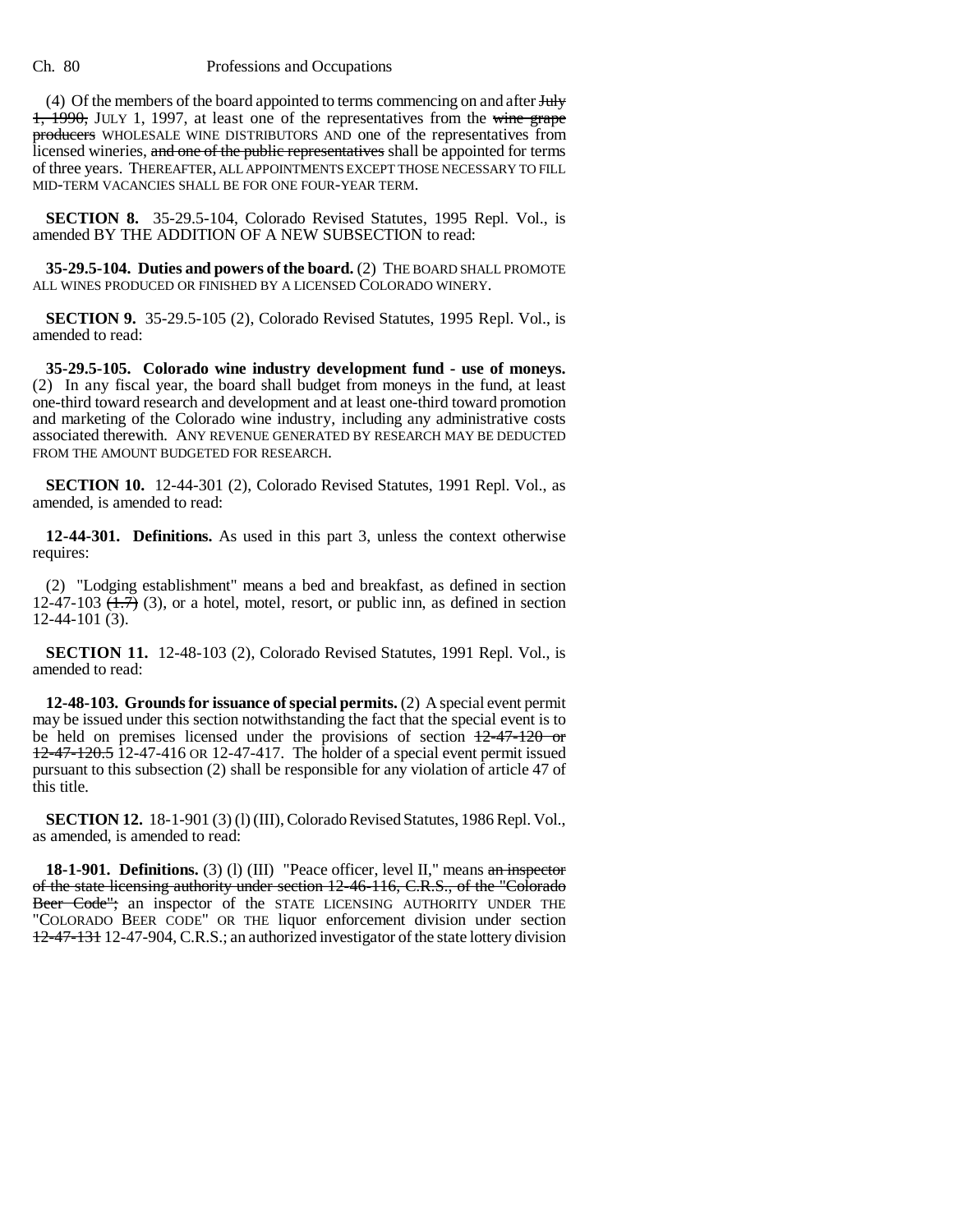pursuant to section 24-35-205 (3) or 24-35-206 (7), C.R.S.; any authorized investigator and the director of the division of gaming and the executive director of the department of revenue pursuant to section 12-47.1-204, C.R.S.; any fire arson investigator appointed by the chief of any fire department and approved by the sheriff or the chief of police of the jurisdiction in which such fire arson investigator performs duties; any officer, guard, or supervisory employee within the department of corrections, except any investigator employed by the department of corrections; a security guard employed by the state of Colorado; a security officer as defined in section 24-7-101, C.R.S.; a district wildlife manager, special district wildlife manager, or parks and recreation officer defined as a peace officer pursuant to section 33-1-102, C.R.S., and acting under the authority of a peace officer pursuant to sections 33-6-101 and 33-15-101, C.R.S.; an investigator for the division of racing events and the investigator's supervisors, including the director of the division of racing events pursuant to section 12-60-203, C.R.S., or a railroad employee defined as a peace officer pursuant to section 40-32-104.5, C.R.S., who shall have access to Colorado bureau of investigation fugitive and stolen property records. "Peace officer, level II," has the authority to enforce all the laws of the state of Colorado while acting within the scope of his authority and in the performance of his duties, and section 18-1-106 (1.5) and section 18-3-107 shall apply to "peace officer, level II".

**SECTION 13.** 18-9-123 (1) (a) (I), Colorado Revised Statutes, 1986 Repl. Vol., as amended, is amended to read:

**18-9-123. Bringing alcohol beverages, bottles, or cans into the major league baseball stadium.** (1) (a) It shall be unlawful for any person to carry or bring into the Denver metropolitan major league baseball stadium district stadium, as defined in section 32-14-103 (5) and (10), C.R.S., and referred to in this section as the "stadium", the following:

(I) Any alcoholic ALCOHOL beverage or alcoholic ALCOHOL liquor as defined in section 12-47-103  $(\text{1.5})$  (2), C.R.S.; or

**SECTION 14.** 18-13-121 (4) (a) (III) (A), Colorado Revised Statutes, 1986 Repl. Vol., as amended, is amended to read:

**18-13-121. Furnishing cigarettes or tobacco products to minors - sale of cigarettes or tobacco products in vending machines prohibited - warning sign.** (4) (a) Any person who sells or offers to sell any cigarettes or tobacco products, as defined in section 39-28.5-101 (5), C.R.S., by use of a vending machine or other coin-operated machine commits a class 2 petty offense, and, upon conviction thereof, shall be punished by a fine of two hundred dollars; except that cigarettes may be sold at retail through vending machines only in:

(III) (A) Places where the vending machine is under the direct supervision of the owner of the establishment or an adult employee of the owner, including but not limited to, establishments holding a valid liquor license issued pursuant to PART 3 OF article 47 of title 12, C.R.S.

**SECTION 15.** 24-35-101 (1) (d), Colorado Revised Statutes, 1988 Repl. Vol., is amended to read: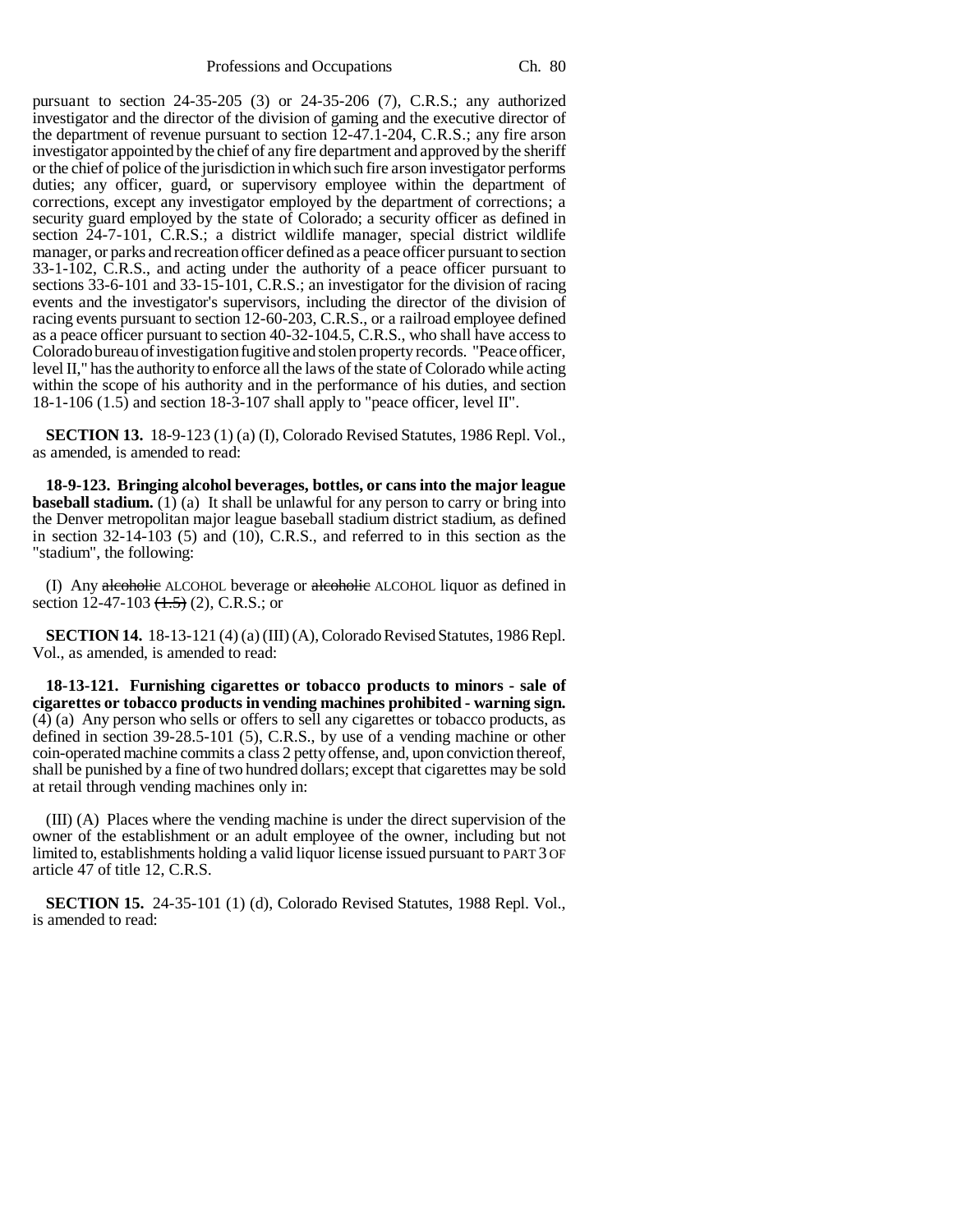**24-35-101. Functions of department of revenue.** (1) There is hereby created the department of revenue, the functions of which are the collection of the following:

(d) Taxes levied and the license fees imposed by the provisions of articles ARTICLE 46 and PART 5 OF ARTICLE 47 of title 12, C.R.S., and the administration and enforcement of said provisions;

**SECTION 16.** 24-35-401, Colorado Revised Statutes, 1988 Repl. Vol., as amended, is amended to read:

**24-35-401. Liquor enforcement division cash fund.** There is hereby created in the state treasury the liquor enforcement division cash fund. The fund shall consist of moneys transferred thereto in accordance with sections  $12-46-110$  (2) and  $12-47-124$  (1) 12-46-105 (2) AND 12-47-502 (1), C.R.S. The general assembly shall make annual appropriations from the fund for a portion of the direct and indirect costs of the liquor enforcement division in the administration and enforcement of articles 46, 47, and 48 of title 12, C.R.S. Any money remaining in the fund at the end of each fiscal year which is in excess of the amount appropriated by the general assembly and a ten percent reserve shall revert to the general fund.

**SECTION 17.** 26-2-104 (2) (a), Colorado Revised Statutes, 1989 Repl. Vol., as amended, is amended to read:

**26-2-104. Public assistance programs - electronic benefits transfer service - rules.** (2) (a) The state department is authorized to implement an electronic benefits transfer service for administering the delivery of public assistance payments and food stamps to recipients. The electronic benefits transfer service shall be designed to allow clients access to cash benefits through automated teller machines or similar electronic technology. The electronic benefits transfer service shall allow clients eligible for food stamps access to food items through the use of point of sale terminals at retail outlets. Only those businesses that offer products or services related to the purpose of the public assistance benefits shall be allowed to participate in the electronic benefits transfer service through the use of point of sale terminals. Clients shall not be allowed to access cash benefits through the electronic benefits transfer service from automated teller machines in this state located in licensed gaming establishments as defined in section 12-47.1-103 (15), C.R.S., in-state simulcast facilities as defined in section 12-60-102 (14), C.R.S., tracks for racing as defined in section 12-60-102 (26), C.R.S., commercial bingo facilities as defined in section 12-9-102 (2.3), C.R.S., stores or establishments in which the principal business is the sale of firearms, or retail establishments licensed to sell malt, vinous, or spirituous liquors pursuant to PART 3 OF article 47 of title 12, C.R.S. In the development and implementation of the service, the state department shall consult with representatives of those persons, agencies, and organizations that will use or be affected by the electronic benefits transfer service, including program clients, to assure that the service is as workable, effective, and efficient as possible. The electronic benefits transfer service shall be applicable to the public assistance programs described in subsection (1) of this section and to food stamps as described in part 3 of this article. The state department shall contract in accordance with state purchasing requirements with any entity for the development and administration of the electronic benefits transfer service. In order to ensure the integrity of the electronic benefits transfer service, the system developed pursuant to this section shall use, but is not limited to,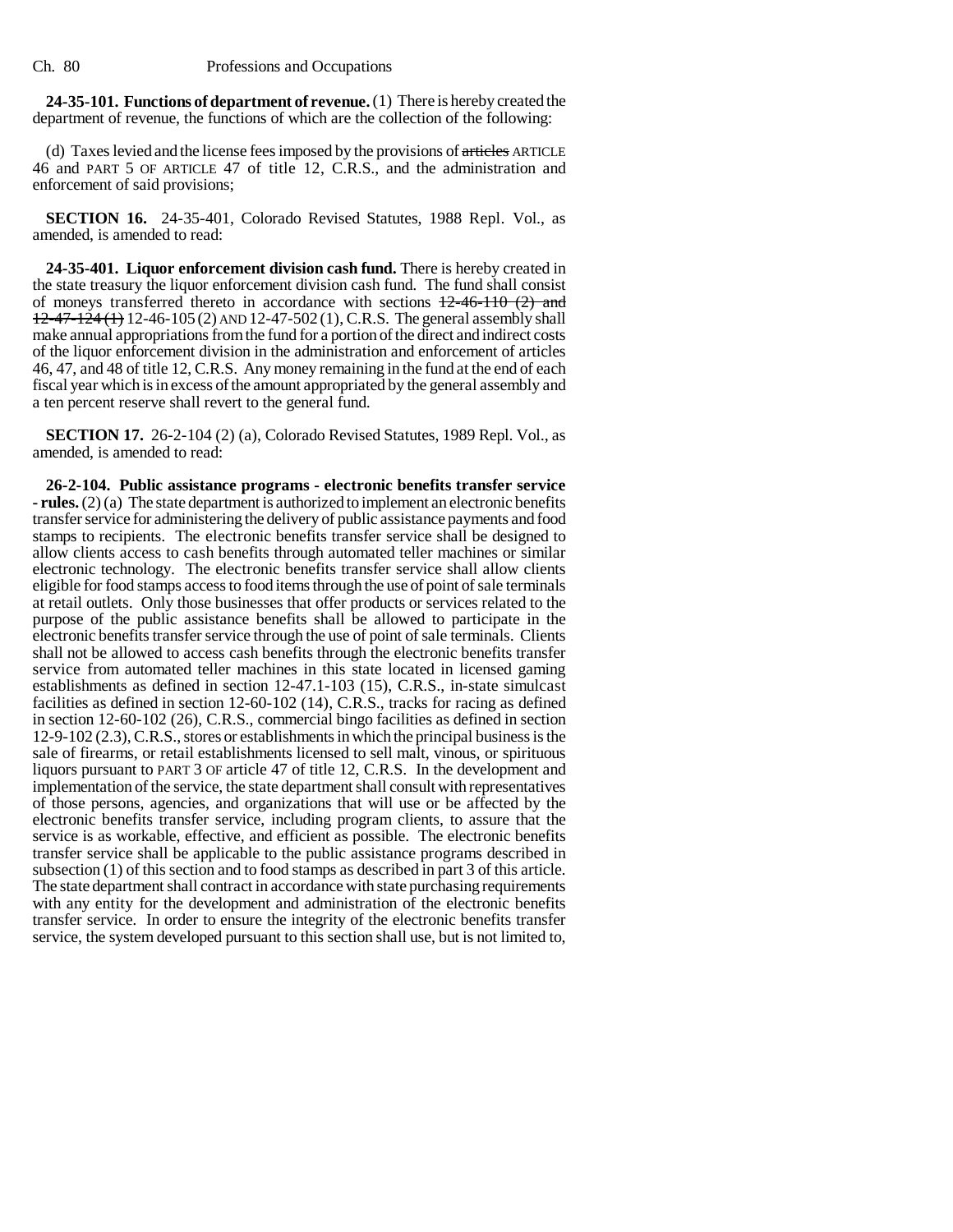security measures such as individual personal identification numbers, photo identification, or fingerprint identification. The security method or methods selected shall be those that are most efficient and effective. The state board shall establish by rule a policy and procedure to limit losses to a client after the client reports that the electronic benefits transfer card or benefits have been lost or stolen.

**SECTION 18.** 35-29.5-105 (1), Colorado Revised Statutes, 1995 Repl. Vol., is amended to read:

**35-29.5-105. Colorado wine industry development fund - use of moneys.** (1) There is hereby created in the state treasury the Colorado wine industry development fund. The fund shall consist of moneys credited thereto pursuant to section  $12-47-127$  (1) (b.1) and (1) (b.2) 12-47-503 (1) (b) AND (1) (c), C.R.S. All moneys in such fund are hereby continuously appropriated to the board for the expenses of the board in implementing the provisions of this article.

**SECTION 19.** 35-29.5-106, Colorado Revised Statutes, 1995 Repl. Vol., is amended to read:

**35-29.5-106. Use of phrase "Colorado Grown" on wine industry labeling.** A winery located in Colorado and licensed pursuant to the provisions of PART 3 OF article 47 of title 12, C.R.S., may only affix the phrase "Colorado Grown" to bottles of wine of its own manufacture which contain wine produced from one hundred percent Colorado grown grapes, or other fruits.

**SECTION 20.** 39-22-104 (3) (e) (I), Colorado Revised Statutes, 1994 Repl. Vol., is amended to read:

**39-22-104. Income tax imposed on individuals, estates, and trusts - single rate.** (3) There shall be added to federal taxable income:

(e) (I) Any expenses incurred by a taxpayer with respect to expenditures made at, or payments made to, a club licensed pursuant to section  $12\overline{-47}$ -120 12-47-416, C.R.S., which has a policy to restrict membership on the basis of sex, race, religion, color, ancestry, or national origin. Any such club shall provide on each receipt furnished to a taxpayer a printed statement as follows:

> The expenditures covered by this receipt are nondeductible for state income tax purposes.

**SECTION 21.** 39-22-304 (2) (e) (I), Colorado Revised Statutes, 1994 Repl. Vol., is amended to read:

**39-22-304. Net income of corporation - repeal.** (2) There shall be added to federal taxable income:

(e) (I) Any expenses incurred by a taxpayer with respect to expenditures made at, or payments made to, a club licensed pursuant to section  $\frac{12-47-120}{2}$  12-47-416, C.R.S., which has a policy to restrict membership on the basis of sex, race, religion, color, ancestry, or national origin. Any such club shall provide on each receipt furnished to a taxpayer a printed statement as follows: